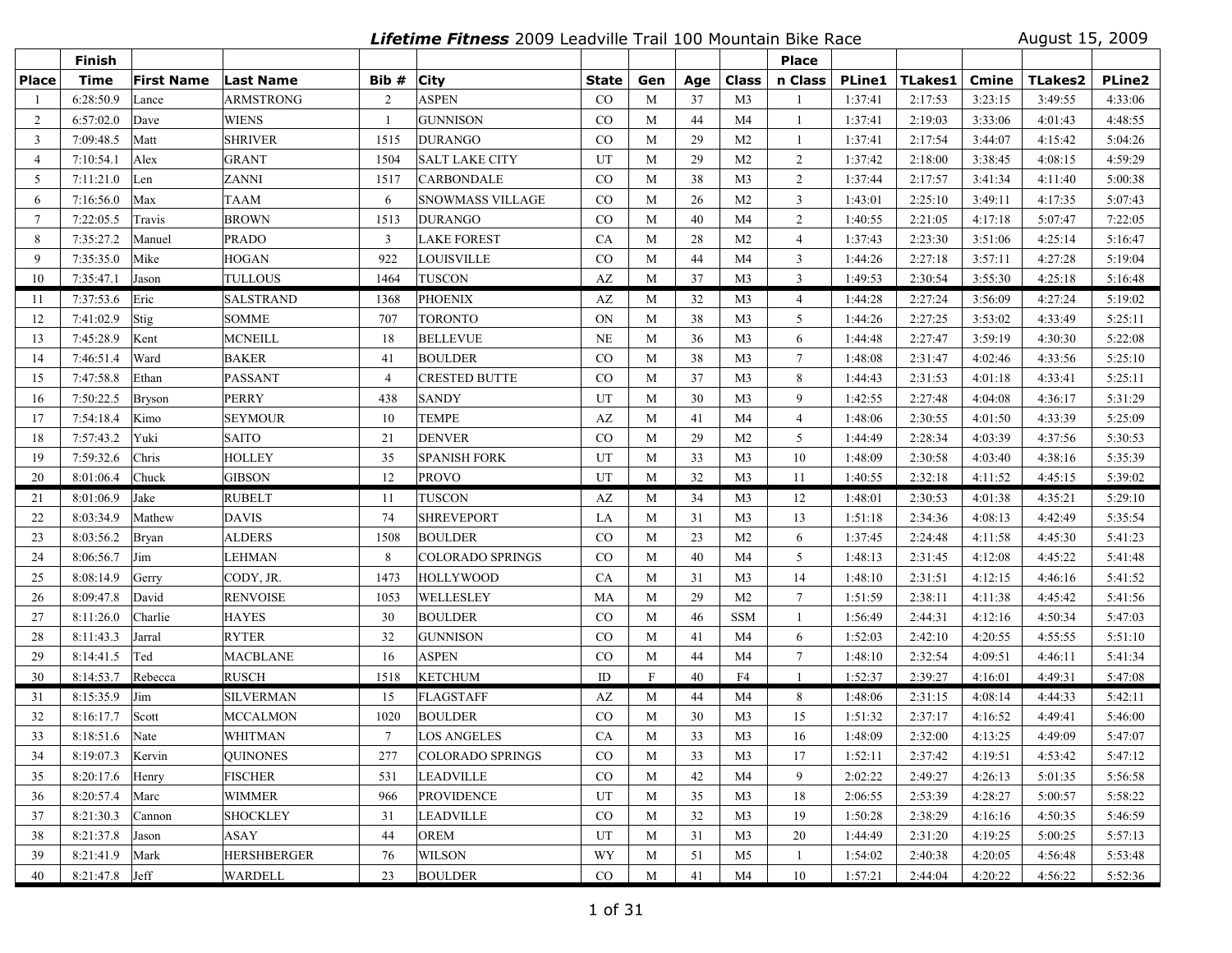**Lifetime Fitness** 2009 Leadville Trail 100 Mountain Bike Race August 15, 2009

|              | <b>Finish</b>    |                       |                  |       |                         |                     |     |        |                | <b>Place</b>   |               |         |         |                |               |
|--------------|------------------|-----------------------|------------------|-------|-------------------------|---------------------|-----|--------|----------------|----------------|---------------|---------|---------|----------------|---------------|
| <b>Place</b> | <b>Time</b>      | <b>First Name</b>     | <b>Last Name</b> | Bib # | <b>City</b>             | <b>State</b>        | Gen | Age    | Class          | n Class        | <b>PLine1</b> | TLakes1 | Cmine   | <b>TLakes2</b> | <b>PLine2</b> |
| 41           | 8:23:20.0        | Steven                | <b>YORE</b>      | 47    | <b>SANTA FE</b>         | NM                  | M   | 40     | M4             | 11             | 1:53:23       | 2:41:33 | 4:22:35 | 4:57:05        | 5:54:05       |
| 42           | 8:23:35.2        | Daniel                | <b>SESSFORD</b>  | 421   | <b>VICTORIA</b>         | $\operatorname{BC}$ | M   | 23     | M <sub>2</sub> | 8              | 1:52:00       | 2:37:17 | 4:17:33 | 4:57:16        | 5:53:18       |
| 43           | 8:23:48.3        | Garth                 | <b>PROSSER</b>   | 14    | <b>DUBLIN</b>           | OH                  | M   | 39     | M <sub>3</sub> | 21             | 1:57:02       | 2:42:27 | 4:21:59 | 4:56:07        | 5:54:18       |
| 44           | 8:24:01.9        | Stewart               | GOODWIN          | 582   | PLEASANT GROVE          | UT                  | M   | 28     | M <sub>2</sub> | 9              | 1:58:11       | 2:44:13 | 4:24:26 | 4:59:50        | 5:56:40       |
| 45           | 8:26:34.1        | Rob                   | <b>BURGARD</b>   | 26    | <b>BOULDER</b>          | $\rm CO$            | M   | 55     | M <sub>5</sub> | 2              | 1:57:28       | 2:43:13 | 4:18:30 | 5:01:20        | 6:01:25       |
| 46           | 8:26:57.9        | Peter                 | BUTT             | 1385  | <b>PERTH</b>            | WE                  | M   | 26     | M <sub>2</sub> | 10             | 1:52:34       | 2:39:32 | 4:13:00 | 4:49:25        | 5:47:17       |
| 47           | 8:29:11.9        | Kevin                 | <b>LIMPACH</b>   | 773   | <b>OMAHA</b>            | <b>NE</b>           | M   | 36     | M <sub>3</sub> | 22             | 1:56:38       | 2:41:55 | 4:20:38 | 4:57:08        | 5:57:26       |
| 48           | 8:29:39.5        | Kevin                 | <b>CARTER</b>    | 1060  | <b>COLLEGE PARK</b>     | MD                  | M   | 35     | M <sub>3</sub> | 23             | 1:52:04       | 2:37:16 | 4:19:20 | 4:57:17        | 5:57:03       |
| 49           | 8:29:55.4        | Jeffery               | <b>DICKEY</b>    | 87    | <b>ARLINGTON</b>        | VA                  | M   | 33     | M <sub>3</sub> | 24             | 1:49:53       | 2:34:52 | 4:21:08 | 5:01:19        | 5:57:21       |
| 50           | 8:30:07.9        | Daniel                | <b>MURRAY</b>    | 77    | TELLURIDE               | CO                  | M   | 30     | M <sub>3</sub> | 25             | 1:51:42       | 2:38:06 | 4:22:54 | 4:56:40        | 5:56:23       |
| 51           | 8:31:02.9        | Thomas                | <b>DOOLEY</b>    | 923   | <b>BOULDER</b>          | CO                  | M   | 44     | M <sub>4</sub> | 12             | 1:48:56       | 2:31:53 | 4:11:15 | 4:46:13        | 5:41:25       |
| 52           | 8:31:48.0        | Gary                  | BROWN            | 635   | <b>CANMORE</b>          | AB                  | M   | 43     | M4             | 13             | 1:54:23       | 2:42:39 | 4:22:07 | 5:00:14        | 5:59:11       |
| 53           | 8:33:01.9        | Andrew                | <b>REED</b>      | 1351  | <b>PORTLAND</b>         | <b>OR</b>           | M   | 40     | M4             | 14             | 2:09:35       | 2:54:31 | 4:31:54 | 5:07:37        | 6:06:10       |
| 54           | 8:33:40.6        | Steven                | HARP             | 1373  | COLORADO SPRINGS        | $\rm CO$            | M   | 28     | M <sub>2</sub> | 11             | 1:54:43       | 2:44:03 | 4:29:40 | 5:03:15        | 6:02:05       |
| 54           | 8:33:40.6        | Adam                  | <b>PULFORD</b>   | 1375  | COLORADO SPRINGS        | $\rm CO$            | M   | 25     | M <sub>2</sub> | 11             | 1:54:42       | 2:43:36 | 4:25:27 | 5:03:29        | 6:02:08       |
| 56           | 8:33:52.2        | Gabriel               | <b>KECK</b>      | 991   | <b>SAN FRANCISCO</b>    | CA                  | M   | 35     | M <sub>3</sub> | 26             | 1:58:20       | 2:45:56 | 4:23:40 | 4:58:43        | 5:57:31       |
| 57           | 8:34:42.2        | Matt                  | <b>OHRAN</b>     | 1505  | <b>SALT LAKE CITY</b>   | UT                  | M   | 39     | M <sub>3</sub> | 27             | 1:52:02       | 2:41:30 | 4:25:30 | 5:05:31        | 6:07:25       |
| 58           | 8:35:31.6        | Mike                  | <b>SUTTER</b>    | 149   | <b>BOULDER</b>          | $\rm CO$            | M   | 40     | M4             | 15             | 2:12:22       | 2:57:27 | 4:35:01 | 5:08:41        | 6:04:00       |
| 59           | 8:36:46.8        | Dan                   | DITTMER          | 63    | <b>SHAKOPEE</b>         | MN                  | M   | 32     | M <sub>3</sub> | 28             | 1:54:44       | 2:41:39 | 4:20:46 | 4:56:12        | 6:00:15       |
| 60           | 8:36:51.9        | Mark                  | GOUGE            | 28    | <b>COLORADO SPRINGS</b> | CO                  | M   | 49     | M <sub>4</sub> | 16             | 1:52:14       | 2:37:44 | 4:21:11 | 4:55:16        | 5:56:11       |
| 61           | 8:37:18.3        | Mark                  | AASMUNDSTAD      | 662   | <b>FLAGSTAFF</b>        | AZ                  | M   | 34     | M <sub>3</sub> | 29             | 1:48:07       | 2:32:02 | 4:09:31 | 4:54:39        | 6:08:16       |
| 62           | 8:37:57.2        | Peter                 | TRAYLOR          | 34    | <b>FLAFSTAFF</b>        | AZ                  | M   | 32     | M <sub>3</sub> | 30             | 1:52:12       | 2:37:40 | 4:19:56 | 4:55:40        | 5:55:12       |
| 63           | 8:38:47.6        | Brandon               | <b>FISHER</b>    | 638   | <b>CANBY</b>            | <b>OR</b>           | M   | 34     | M <sub>3</sub> | 31             | 1:49:54       | 2:34:49 | 4:17:12 | 4:54:07        | 5:53:49       |
| 64           | 8:39:09.8        | Andrew                | <b>YATES</b>     | 61    | <b>AUSTIN</b>           | <b>TX</b>           | M   | 46     | M <sub>4</sub> | 17             | 1:56:59       | 2:44:08 | 4:30:11 | 5:06:10        | 6:05:27       |
| 65           | 8:39:52.5        | Mike                  | DANAHER          | 29    | <b>LITTLETON</b>        | CO                  | M   | 51     | M <sub>5</sub> | 3              | 1:57:52       | 2:45:46 | 4:27:18 | 5:05:40        | 6:05:26       |
| 66           | 8:40:03.0        | Amanda                | CAREY            | 1048  | <b>VICTOR</b>           | ID                  | F   | 30     | F3             | 1              | 2:07:41       | 2:55:42 | 4:38:04 | 5:13:17        | 6:09:44       |
| 67           | 8:40:04.9        | Lance                 | SCHAMBERGER      | 40    | <b>LEADVILLE</b>        | $\rm CO$            | M   | 39     | M <sub>3</sub> | 32             | 1:55:05       | 2:44:32 | 4:29:37 | 5:02:29        | 6:07:55       |
| 68           | 8:40:18.9        | <b>Brian</b>          | <b>WIENS</b>     | 78    | <b>LITTLETON</b>        | CO                  | M   | 48     | M <sub>4</sub> | 18             | 2:02:54       | 2:54:25 | 4:37:19 | 5:13:14        | 6:12:22       |
| 69           | 8:40:26.7        | Ryan                  | <b>SUTTER</b>    | 1522  | <b>AVON</b>             | CO                  | M   | 34     | M3             | 33             | 1:54:42       | 2:44:35 | 4:28:56 | 5:05:04        | 6:06:57       |
| 70           | 8:40:29.5        | Campbell              | <b>LEVY</b>      | 295   | <b>ASPEN</b>            | CO                  | M   | 28     | M <sub>2</sub> | 13             | 1:57:15       | 2:43:58 | 4:31:47 | 5:06:12        | 6:07:56       |
| 71           | 8:41:07.0        | Tom                   | <b>TORRANCE</b>  | 932   | <b>BOULDER</b>          | $\rm CO$            | M   | 35     | M3             | 34             | 1:52:01       | 2:41:02 | 4:30:25 | 5:07:40        | 6:08:17       |
| 72           | 8:41:08.8        | Stan                  | <b>MAGEE</b>     | 358   | <b>CANMORE</b>          | AB                  | M   | 51     | M <sub>5</sub> | $\overline{4}$ | 1:52:40       | 2:39:47 | 4:24:00 | 5:03:29        | 6:06:53       |
| 73           | 8:41:11.1        | Andy                  | REED             | 488   | <b>CANMORE</b>          | AB                  | M   | 38     | M <sub>3</sub> | 35             | 1:55:07       | 2:42:39 | 4:27:22 | 5:04:41        | 6:04:23       |
| 74           | $8:42:00.8$ Gary |                       | <b>HOLT</b>      | 1169  | <b>LITTLETON</b>        | CO                  | M   | 36     | M3             | 36             | 1:59:25       | 2:45:51 | 4:31:44 | 5:09:40        | 6:09:21       |
| 75           | 8:42:33.1        | Zeppelin              | <b>TITTENSOR</b> | 50    | <b>AMERICAN FORK</b>    | UT                  | M   | 35     | M <sub>3</sub> | 37             | 1:55:57       | 2:45:41 | 4:35:52 | 5:14:33        | 6:15:01       |
| 76           | 8:42:52.8        | Dylan                 | <b>NETTER</b>    | 998   | <b>DENVER</b>           | CO                  | M   | 35     | M <sub>3</sub> | 38             | 2:01:51       | 2:49:00 | 4:30:59 | 5:06:30        | 6:05:33       |
| 77           | 8:43:15.9        | Hank                  | <b>CAMPBELL</b>  | 1144  | <b>ATHENS</b>           | OH                  | M   | 30     | M <sub>3</sub> | 39             | 1:52:34       | 2:37:22 | 4:22:00 | 4:59:04        | 5:58:42       |
| 78           | 8:43:26.5        | Mike                  | MAROLT           | 70    | <b>ASPEN</b>            | CO                  | M   | 44     | M <sub>4</sub> | 19             | 2:00:25       | 2:47:54 | 4:26:40 | 5:01:32        | 6:02:03       |
| 79           | 8:43:39.7        | David                 | BOTT             | 372   | <b>BUENA VISTA</b>      | $\rm CO$            | M   | 42     | <b>SSM</b>     | $\overline{2}$ | 1:57:42       | 2:45:50 | 4:29:05 | 5:05:00        | 6:04:59       |
| 80           |                  | 8:43:48.5 Christopher | <b>BELLONA</b>   | 103   | <b>LAKEWOOD</b>         | CO                  | M   | $32\,$ | M <sub>3</sub> | 40             | 1:57:52       | 2:45:24 | 4:31:05 | 5:08:20        | 6:07:56       |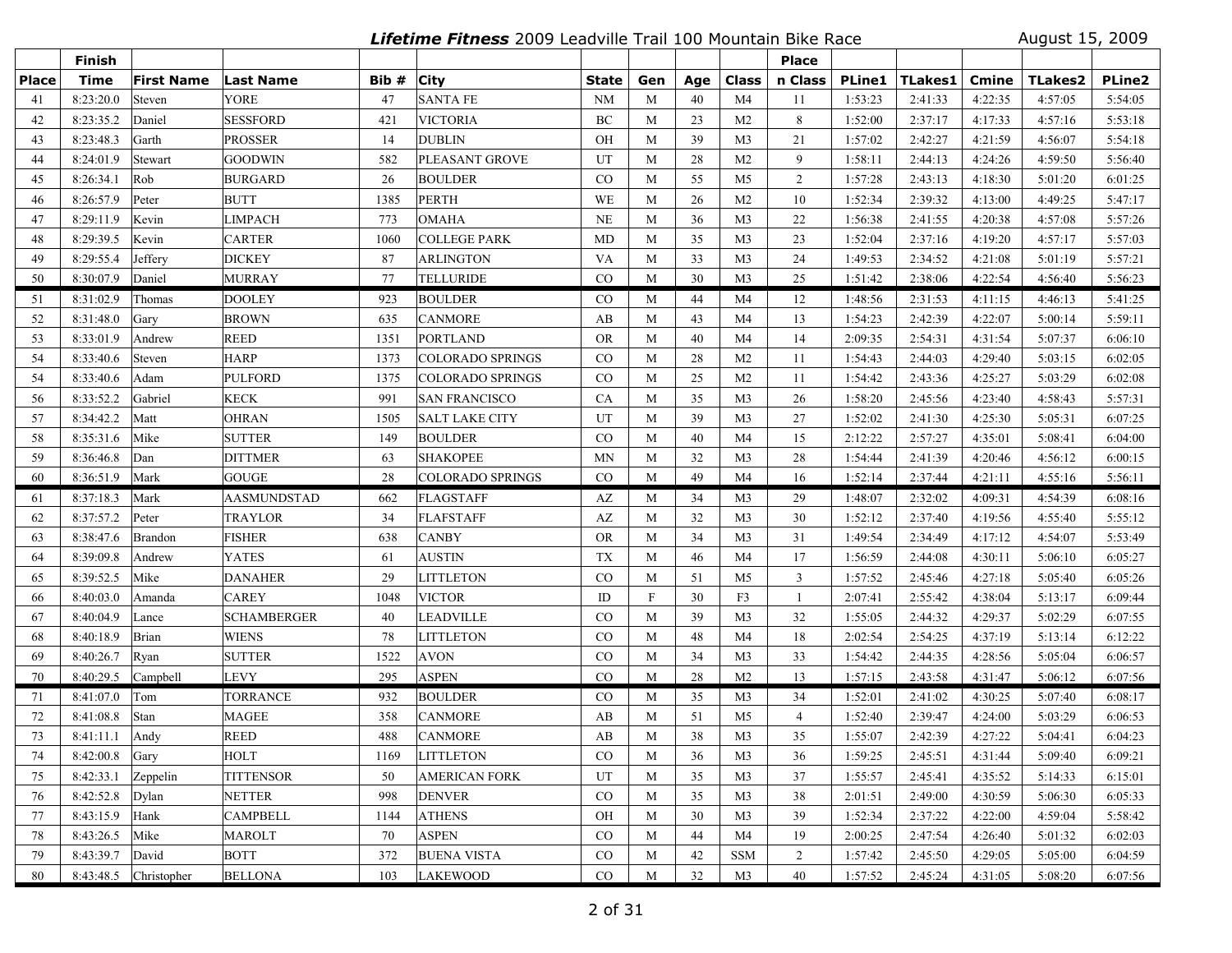**Lifetime Fitness** 2009 Leadville Trail 100 Mountain Bike Race August 15, 2009

|              | Finish              |                   |                    |      |                         |              |     |     |                | <b>Place</b>    |               |                |              |                |               |
|--------------|---------------------|-------------------|--------------------|------|-------------------------|--------------|-----|-----|----------------|-----------------|---------------|----------------|--------------|----------------|---------------|
| <b>Place</b> | <b>Time</b>         | <b>First Name</b> | <b>Last Name</b>   | Bib# | <b>City</b>             | <b>State</b> | Gen | Age | Class          | n Class         | <b>PLine1</b> | <b>TLakes1</b> | <b>Cmine</b> | <b>TLakes2</b> | <b>PLine2</b> |
| 81           | 8:44:20.6           | Ty                | <b>HALL</b>        | 79   | <b>LEADVILLE</b>        | CO           | M   | 43  | M <sub>4</sub> | 20              | 1:53:09       | 2:40:46        | 4:33:45      | 5:12:00        | 6:12:33       |
| 82           | 8:44:37.4           | Dan               | <b>KNIGHT</b>      | 55   | <b>COLORADO SPRINGS</b> | $\rm CO$     | M   | 48  | M4             | 21              | 1:54:05       | 2:43:05        | 4:27:34      | 5:00:34        | 6:06:21       |
| 82           | 8:44:37.4           | Todd              | <b>MURRAY</b>      | 65   | <b>COLORADO SPRINGS</b> | $\rm CO$     | M   | 46  | M4             | 21              | 1:58:55       | 2:47:05        | 4:33:02      | 5:07:39        | 6:06:32       |
| 84           | 8:45:15.1           | Brad              | <b>COBB</b>        | 153  | <b>LOOKOUT MTN</b>      | <b>TN</b>    | M   | 41  | M <sub>4</sub> | 23              | 1:58:12       | 2:44:06        | 4:28:38      | 5:02:48        | 6:02:00       |
| 85           | 8:45:31.0           | Mike              | <b>YOUNG</b>       | 51   | <b>OREM</b>             | UT           | M   | 45  | M <sub>4</sub> | 24              | 1:52:46       | 2:41:01        | 4:23:22      | 5:00:38        | 6:03:26       |
| 86           | 8:45:35.0           | Larry             | DEWITT*            | 1361 | <b>COLORADO SPRINGS</b> | $\rm CO$     | M   | 51  | M5             | 5               | 1:58:12       | 2:48:50        | 4:36:25      | 5:11:32        | 6:14:56       |
| 87           | 8:45:36.7           | Jeff              | <b>RHODES</b>      | 156  | <b>LONE TREE</b>        | CO           | M   | 49  | M4             | 25              | 1:57:00       | 2:44:31        | 4:29:55      | 5:06:29        | 6:11:24       |
| 88           | 8:45:39.5           | Daniel            | TEODORU            | 1391 | <b>BRECKENRIDGE</b>     | CO           | M   | 39  | M <sub>3</sub> | 41              | 2:02:21       | 2:51:18        | 4:30:40      | 5:09:30        | 6:08:32       |
| 89           | 8:47:18.7           | Troy              | <b>HIATT</b>       | 1483 | <b>GUNNISON</b>         | $\rm CO$     | M   | 36  | M <sub>3</sub> | 42              | 2:03:17       | 2:55:25        | 4:42:20      | 5:16:15        | 6:16:59       |
| 90           | 8:47:27.1           | Wooch             | GRAFF              | 59   | <b>HOUSTON</b>          | <b>TX</b>    | M   | 34  | M <sub>3</sub> | 43              | 1:53:19       | 2:39:39        | 4:29:09      | 5:06:42        | 6:05:17       |
| 91           | 8:47:55.9           | Mark              | LANDECK            | 128  | <b>HOUSTON</b>          | <b>TX</b>    | M   | 47  | M4             | 26              | 1:58:14       | 2:44:07        | 4:32:46      | 5:07:39        | 6:07:45       |
| 92           | 8:48:01.5           | Tony              | TORRANCE           | 931  | <b>BOULDER</b>          | CO           | M   | 35  | M <sub>3</sub> | 44              | 1:58:12       | 2:44:17        | 4:38:48      | 5:14:48        | 6:14:20       |
| 93           | 8:48:08.4           | $\vert$ Colby     | <b>WALLER</b>      | 473  | <b>WASHINGTON</b>       | DC           | M   | 37  | M <sub>3</sub> | 45              | 2:07:42       | 2:55:55        | 4:40:47      | 5:20:13        | 6:18:47       |
| 94           | 8:48:13.9           | Matt              | LUHN               | 838  | <b>KETCHUM</b>          | ID           | M   | 46  | M4             | 27              | 1:52:02       | 2:38:20        | 4:22:18      | 4:58:33        | 6:00:19       |
| 95           | 8:48:41.0           | Brandon           | <b>SMITH</b>       | 982  | <b>SPANISH FORK</b>     | UT           | M   | 33  | M <sub>3</sub> | 46              | 2:03:49       | 2:52:52        | 4:38:08      | 5:13:21        | 6:13:51       |
| 96           | 8:48:44.8           | Mike              | MAPLE              | 157  | <b>ASPEN</b>            | $\rm CO$     | M   | 50  | M <sub>5</sub> | 6               | 1:59:26       | 2:47:24        | 4:37:05      | 5:09:50        | 6:11:11       |
| 97           | 8:48:54.9           | Bill              | <b>HERWIG</b>      | 570  | <b>CENTENNIAL</b>       | CO           | M   | 52  | M <sub>5</sub> | $7\phantom{.0}$ | 1:58:14       | 2:47:46        | 4:32:45      | 5:07:47        | 6:09:20       |
| 98           | 8:49:02.6           | Kenny             | <b>JONES</b>       | 66   | <b>PROVO</b>            | UT           | M   | 45  | <b>SSM</b>     | $\mathbf{3}$    | 2:00:18       | 2:49:46        | 4:30:31      | 5:06:16        | 6:07:56       |
| 99           | 8:49:12.2           | Tim               | <b>DIFALCO</b>     | 933  | <b>ROYAL OAK</b>        | MI           | M   | 39  | M <sub>3</sub> | 47              | 1:59:34       | 2:47:27        | 4:37:12      | 5:14:05        | 6:15:45       |
| 100          | 8:49:21.5           | David             | <b>GRANT</b>       | 1079 | <b>MARQUETTE</b>        | MI           | M   | 40  | M <sub>4</sub> | 28              | 1:58:46       | 2:45:54        | 4:28:24      | 5:04:00        | 6:06:36       |
| 101          | 8:50:53.0           | Mike              | <b>MOHER</b>       | 362  | <b>LEADVILLE</b>        | $\rm CO$     | M   | 48  | M4             | 29              | 2:03:12       | 2:51:47        | 4:37:09      | 5:13:13        | 6:16:27       |
| 102          | 8:50:54.1           | Eric              | <b>THOMPSON</b>    | 906  | <b>BRECKENRIDGE</b>     | CO           | M   | 39  | M <sub>3</sub> | 48              | 1:56:12       | 2:45:10        | 4:32:06      | 5:08:24        | 6:12:06       |
| 103          | 8:50:57.3           | Stephen           | ROBERTS*           | 204  | <b>RICO</b>             | CO           | M   | 43  | M <sub>4</sub> | 30              | 1:59:26       | 2:45:52        | 4:33:28      | 5:10:12        | 6:09:24       |
| 104          | 8:51:29.1           | Chris             | <b>LATHAM</b>      | 1310 | <b>FLAGSTAFF</b>        | AZ           | M   | 33  | M <sub>3</sub> | 49              | 1:58:17       | 2:44:21        | 4:32:08      | 5:06:07        | 6:12:16       |
| 105          | 8:51:43.1           | Andy              | MCSORLEY           | 1367 | <b>LAGUNA BEACH</b>     | CA           | M   | 36  | M <sub>3</sub> | 50              | 2:04:41       | 2:55:17        | 4:45:54      | 5:19:48        | 6:21:57       |
| 106          | 8:51:47.7           | Matt              | <b>SNIEGOWSKI</b>  | 1370 | <b>PHOENIX</b>          | AZ           | M   | 29  | M <sub>2</sub> | 14              | 2:10:19       | 2:58:24        | 4:39:14      | 5:12:44        | 6:13:19       |
| 107          | 8:51:55.9           | Derik             | GEORGE             | 1229 | <b>COLORADO SPRINGS</b> | $\rm CO$     | M   | 35  | M <sub>3</sub> | 51              | 2:04:13       | 2:53:14        | 4:36:27      | 5:12:15        | 6:10:54       |
| 108          | 8:52:12.9           | Dejay             | <b>BIRTCH</b>      | 1516 | <b>TUCSON</b>           | AZ           | M   | 33  | <b>SSM</b>     | $\overline{4}$  | 2:04:46       | 2:54:48        | 4:39:47      | 5:14:40        | 6:14:57       |
| 109          | 8:52:21.2           | Bryan             | <b>REID</b>        | 641  | <b>DALLAS</b>           | <b>TX</b>    | M   | 36  | M <sub>3</sub> | 52              | 1:58:18       | 2:43:45        | 4:36:21      | 5:14:41        | 6:14:46       |
| 110          | 8:52:28.7           | Bill              | <b>MACFARLANE</b>  | 20   | <b>EDWARDS</b>          | CO           | M   | 43  | M <sub>4</sub> | 31              | 1:56:51       | 2:44:11        | 4:34:18      | 5:10:06        | 6:12:10       |
| -111         | 8:52:30.3           | Michael           | <b>MILLER</b>      | 1166 | <b>DENVER</b>           | $\rm CO$     | M   | 33  | M3             | 53              | 2:07:45       | 2:55:46        | 4:39:14      | 5:13:59        | 6:13:19       |
| 112          | 8:52:36.1           | Gerald            | <b>OLIVER</b>      | 1148 | <b>EDWARDS</b>          | CO           | M   | 33  | M <sub>3</sub> | 54              | 2:03:11       | 2:51:01        | 4:43:04      | 5:20:55        | 6:19:07       |
| 113          | 8:52:43.5           | Aaron             | <b>WALKER</b>      | 603  | TEMPE                   | AZ           | M   | 38  | M <sub>3</sub> | 55              | 2:18:20       | 3:06:39        | 4:42:21      | 5:22:06        | 6:25:10       |
| 114          | 8:52:58.6   Michael |                   | SHEA               | 551  | <b>BASALT</b>           | CO           | M   | 27  | M <sub>2</sub> | 15              | 1:58:13       | 2:53:49        | 4:35:26      | 5:13:26        | 6:19:03       |
| 115          | 8:53:03.2           | Jay               | LEWANDOWSKI        | 600  | <b>SANDY</b>            | UT           | M   | 48  | M4             | 32              | 1:59:33       | 2:51:33        | 4:42:38      | 5:19:38        | 6:18:20       |
| 116          | 8:54:20.9           | Ryan              | <b>VANNESS</b>     | 1171 | <b>DENVER</b>           | $\rm CO$     | M   | 33  | M3             | 56              | 2:08:40       | 2:55:49        | 4:44:07      | 5:19:15        | 6:19:08       |
| 117          | 8:55:34.9           | Bryant            | <b>CHRISTENSEN</b> | 893  | <b>OREM</b>             | UT           | M   | 48  | M4             | 33              | 1:58:13       | 2:46:21        | 4:36:30      | 5:11:04        | 6:19:10       |
| 118          | 8:56:27.6           | Brandon           | PERRY              | 441  | <b>DRAPER</b>           | UT           | M   | 29  | M <sub>2</sub> | 16              | 1:56:12       | 2:47:22        | 4:52:05      | 5:25:44        | 6:25:45       |
| 119          | 8:57:02.9           | James             | <b>SELMAN</b>      | 516  | <b>PORTLAND</b>         | <b>OR</b>    | M   | 39  | M3             | 57              | 1:49:52       | 2:34:04        | 4:14:01      | 4:49:54        | 6:13:00       |
| 120          | 8:57:14.2 Ed        |                   | <b>CHAUNER</b>     | 1003 | <b>SALT LAKE CITY</b>   | UT           | M   | 52  | M5             | 8               | 1:53:46       | 2:43:56        | 4:28:53      | 5:05:44        | 6:09:32       |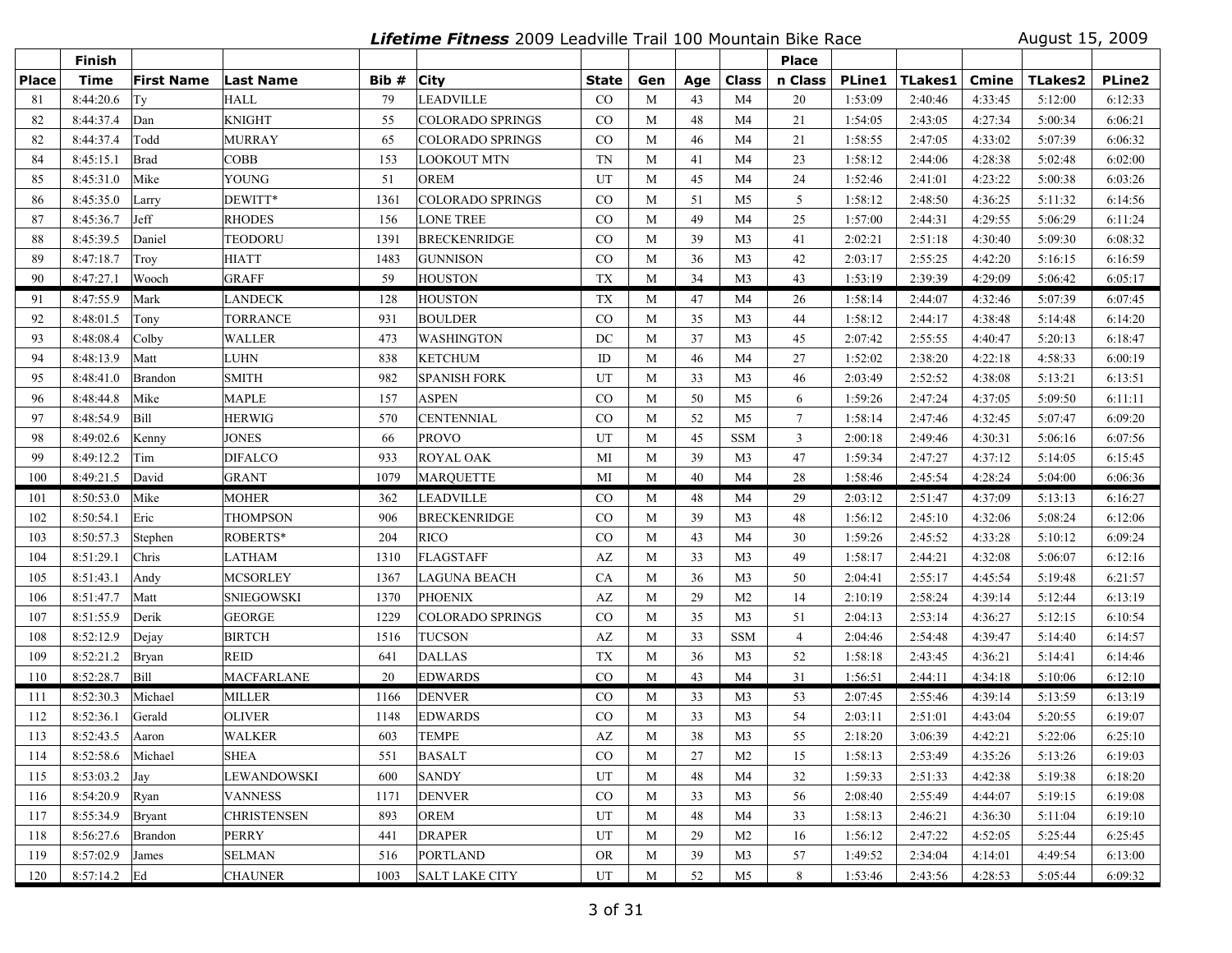**Lifetime Fitness** 2009 Leadville Trail 100 Mountain Bike Race August 15, 2009

|              | <b>Finish</b>     |                   |                   |       |                         |              |              |     |                | <b>Place</b> |               |                |         |                |               |
|--------------|-------------------|-------------------|-------------------|-------|-------------------------|--------------|--------------|-----|----------------|--------------|---------------|----------------|---------|----------------|---------------|
| <b>Place</b> | <b>Time</b>       | <b>First Name</b> | Last Name         | Bib # | <b>City</b>             | <b>State</b> | Gen          | Age | Class          | n Class      | <b>PLine1</b> | <b>TLakes1</b> | Cmine   | <b>TLakes2</b> | <b>PLine2</b> |
| 121          | 8:57:20.5         | Mike              | <b>BEST</b>       | 976   | <b>ASHLAND</b>          | <b>MO</b>    | M            | 35  | M <sub>3</sub> | 58           | 2:02:19       | 2:49:47        | 4:34:19 | 5:09:46        | 6:19:32       |
| 122          | 8:57:29.6         | Zach              | <b>TITTENSOR</b>  | 439   | <b>HIGHLAND</b>         | UT           | M            | 39  | M <sub>3</sub> | 59           | 1:52:15       | 2:37:42        | 4:20:35 | 4:58:11        | 6:09:23       |
| 123          | 8:57:34.4         | Marvin            | <b>SANDOVAL</b>   | 297   | LEADVILLE               | CO           | M            | 31  | M <sub>3</sub> | 60           | 1:57:40       | 2:44:04        | 4:38:06 | 5:15:03        | 6:15:04       |
| 124          | 8:58:05.4         | Randy             | <b>GUYMER</b>     | 114   | <b>HICKORY</b>          | NC           | M            | 48  | M <sub>4</sub> | 34           | 2:02:30       | 2:51:56        | 4:41:19 | 5:18:12        | 6:18:50       |
| 125          | 8:58:35.8         | Blake             | <b>MOURER</b>     | 100   | <b>DENVER</b>           | $_{\rm CO}$  | M            | 37  | M <sub>3</sub> | 61           | 2:02:53       | 2:55:26        | 4:45:32 | 5:19:27        | 6:24:55       |
| 126          | 8:59:20.8         | Kc                | <b>HOLLEY</b>     | 1194  | <b>SPANISH FORK</b>     | UT           | $\mathbf{F}$ | 33  | F3             | 2            | 2:07:42       | 2:56:44        | 4:43:17 | 5:20:59        | 6:22:07       |
| 127          | 8:59:22.4         | Thomas            | <b>COVINGTON</b>  | 854   | <b>CAVE CREEK</b>       | AZ           | M            | 41  | M4             | 35           | 2:03:10       | 2:51:01        | 4:40:14 | 5:17:12        | 6:18:05       |
| 128          | 8:59:53.9         | John              | <b>CALLAHAN</b>   | 81    | <b>ASPEN</b>            | CO           | M            | 46  | M4             | 36           | 1:55:18       | 2:41:38        | 4:37:01 | 5:09:36        | 6:09:09       |
| 129          | 9:00:03.2         | Dan               | <b>DURLAND</b>    | 108   | <b>COLORADO SPRINGS</b> | $\rm CO$     | M            | 40  | <b>SSM</b>     | 5            | 2:01:44       | 2:55:20        | 4:37:27 | 5:18:03        | 6:23:26       |
| 130          | 9:00:05.4         | Kirk              | NORDGREN          | 1376  | <b>COLORADO SPRINGS</b> | CO           | M            | 28  | M <sub>2</sub> | 17           | 1:54:48       | 2:44:08        | 4:42:59 | 5:20:47        | 6:18:37       |
| 131          | 9:00:15.7         | Mark              | <b>SMITH</b>      | 90    | <b>THORTON</b>          | $\rm CO$     | M            | 50  | M5             | 9            | 1:59:35       | 2:48:13        | 4:39:10 | 5:15:22        | 6:19:25       |
| 132          | 9:00:27.5         | David             | <b>WALKER</b>     | 274   | <b>BOULDER</b>          | $\rm CO$     | M            | 33  | M <sub>3</sub> | 62           | 2:01:41       | 2:50:55        | 4:44:19 | 5:20:26        | 6:25:19       |
| 133          | 9:01:38.3         | Matt              | <b>MAIENZA</b>    | 142   | <b>SANTA FE</b>         | <b>NM</b>    | M            | 30  | M <sub>3</sub> | 63           | 2:02:53       | 2:52:42        | 4:45:04 | 5:25:32        | 6:26:52       |
| 134          | 9:02:14.7         | Michael           | <b>ARCHIBECK</b>  | 698   | <b>ALBUQUERQUE</b>      | <b>NM</b>    | M            | 42  | M4             | 37           | 2:02:54       | 2:52:01        | 4:38:16 | 5:15:05        | 6:13:32       |
| 135          | 9:02:27.0         | Richard           | <b>GRABARITS</b>  | 1010  | HIGHLANDS RANCH         | $\rm CO$     | M            | 40  | M4             | 38           | 2:07:43       | 2:55:04        | 4:31:46 | 5:07:42        | 6:05:26       |
| 136          | 9:02:43.8         | Steve             | <b>BUTLER</b>     | 1045  | <b>KETCHUM</b>          | ID           | M            | 48  | M4             | 39           | 2:02:49       | 2:50:57        | 4:39:41 | 5:19:20        | 6:20:45       |
| 137          | 9:03:14.5         | Brian             | <b>RIEBE</b>      | 1215  | <b>FLAGSTAFF</b>        | AZ           | M            | 43  | M <sub>4</sub> | 40           | 2:21:40       | 3:12:19        | 5:06:17 | 5:46:21        | 6:42:10       |
| 138          | 9:04:32.2         | Bryan             | <b>BUNCH</b>      | 93    | <b>AUSTIN</b>           | TX           | M            | 38  | M3             | 64           | 1:58:15       | 2:47:38        | 4:39:36 | 5:16:22        | 6:18:21       |
| 139          | 9:05:28.7         | Robert            | <b>MCGEE</b>      | 293   | <b>SAN CLEMENTE</b>     | CA           | M            | 40  | M <sub>4</sub> | 41           | 2:07:44       | 2:59:15        | 4:50:42 | 5:25:35        | 6:25:59       |
| 140          | 9:06:00.6         | Terry             | <b>WICKLAND</b>   | 52    | <b>EVERGREEN</b>        | $_{\rm CO}$  | M            | 45  | M <sub>4</sub> | 42           | 2:03:39       | 2:54:09        | 4:43:16 | 5:19:39        | 6:25:57       |
| 141          | 9:07:00.2         | Ryan              | <b>HAMILTON</b>   | 24    | <b>BOULDER</b>          | $\rm CO$     | M            | 35  | M3             | 65           | 1:55:36       | 2:52:59        | 4:52:03 | 5:26:27        | 6:27:05       |
| 142          | 9:07:54.7         | Rad               | <b>SZULIM</b>     | 818   | <b>DPO</b>              | AA           | M            | 36  | M <sub>3</sub> | 66           | 2:06:54       | 2:54:22        | 4:51:18 | 5:30:17        | 6:30:06       |
| 143          | 9:11:11.7         | Andy              | <b>FOX</b>        | 95    | <b>EVERGREEN</b>        | CO           | M            | 50  | M5             | 10           | 1:59:17       | 2:53:34        | 4:44:15 | 5:19:30        | 6:26:38       |
| 144          | 9:11:13.2         | Will              | LEWIS             | 437   | LEADVILLE               | $_{\rm CO}$  | M            | 25  | M <sub>2</sub> | 18           | 2:08:39       | 2:57:17        | 4:48:01 | 5:25:36        | 6:27:27       |
| 145          | 9:11:37.7         | Mike              | MCHARGUE*         | 159   | LEADVILLE               | CO           | M            | 49  | M <sub>4</sub> | 43           | 2:10:13       | 2:59:54        | 4:45:53 | 5:23:02        | 6:28:44       |
| 146          | 9:12:02.0         | Rick              | <b>SUNDERLAGE</b> | 909   | <b>DRAPER</b>           | UT           | M            | 37  | <b>SSM</b>     | 6            | 2:04:43       | 2:54:25        | 4:45:21 | 5:22:05        | 6:26:23       |
| 147          | 9:12:05.2         | Ron               | <b>CASTIA</b>     | 1042  | LIVERMORE               | CA           | M            | 40  | M4             | 44           | 2:06:56       | 2:55:36        | 4:45:13 | 5:33:27        | 6:38:33       |
| 148          | 9:12:14.9         | Conrad            | <b>GUYMON</b>     | 896   | <b>OREM</b>             | UT           | M            | 42  | M4             | 45           | 2:15:41       | 3:06:43        | 4:56:08 | 5:31:25        | 6:34:04       |
| 149          | 9:12:29.8         | Michael           | <b>SCHEULLER</b>  | 527   | <b>KAYSVILLE</b>        | UT           | M            | 37  | M3             | 67           | 2:01:47       | 2:48:26        | 4:40:31 | 5:18:04        | 6:21:56       |
| 150          | 9:12:53.7         | Garland           | <b>THAYER</b>     | 1089  | <b>MISSOULA</b>         | MT           | M            | 40  | M4             | 46           | 2:08:19       | 2:58:27        | 4:52:45 | 5:32:31        | 6:31:28       |
| 151          | 9:13:35.1         | Adam              | <b>WEAVER</b>     | 1415  | <b>PARKER</b>           | $\rm CO$     | M            | 39  | M3             | 68           | 2:10:16       | 2:59:52        | 4:49:42 | 5:26:02        | 6:28:23       |
| 152          | 9:13:57.1         | Tod               | <b>SMITH</b>      | 1369  | <b>SCOTTSDALE</b>       | AZ           | M            | 45  | M4             | 47           | 1:55:10       | 2:43:56        | 4:31:43 | 5:10:51        | 6:20:58       |
| 153          | 9:14:30.4         | Steve             | <b>MAROLT</b>     | 49    | ASPEN                   | CO           | M            | 44  | M4             | 48           | 1:50:23       | 2:34:41        | 5:11:00 | 5:44:16        | 6:40:14       |
| 154          | $9:14:36.4$ Peter |                   | <b>RILEY</b>      | 850   | <b>DENVER</b>           | $_{\rm CO}$  | M            | 48  | M4             | 49           | 2:09:14       | 2:57:45        | 4:48:03 | 5:29:41        | 6:29:38       |
| 155          | 9:14:37.4         | Jim               | <b>HEIDELBERG</b> | 533   | <b>COLORADO SPRINGS</b> | $_{\rm CO}$  | M            | 50  | M5             | 11           | 2:03:14       | 2:50:07        | 4:49:45 | 5:34:19        | 6:37:47       |
| 156          | 9:14:41.5         | Dennis            | <b>BARRETT</b>    | 1405  | <b>RIVERTON</b>         | UT           | M            | 40  | M4             | 50           | 2:06:39       | 2:56:14        | 4:41:10 | 5:16:47        | 6:26:24       |
| 157          | 9:15:48.4         | Bobby             | <b>NOYES</b>      | 1274  | <b>BOULDER</b>          | $\rm CO$     | M            | 42  | M4             | 51           | 2:11:29       | 3:01:54        | 4:58:58 | 5:35:32        | 6:39:17       |
| 158          | 9:16:04.0         | Wayne             | <b>GORRY</b>      | 1000  | <b>PAYSON</b>           | AZ           | M            | 54  | M5             | 12           | 2:01:48       | 2:50:45        | 4:42:32 | 5:20:40        | 6:22:05       |
| 159          | 9:16:25.8         | Chris             | <b>LATSHAW</b>    | 793   | <b>DURANGO</b>          | $\rm CO$     | M            | 42  | M4             | 52           | 2:02:49       | 2:52:10        | 4:40:05 | 5:17:08        | 6:21:24       |
| 160          | 9:17:01.8 Tyrone  |                   | <b>RIMBERT</b>    | 284   | <b>LEADVILLE</b>        | CO           | M            | 39  | M <sub>3</sub> | 69           | 2:15:10       | 3:06:03        | 4:50:05 | 5:27:41        | 6:32:06       |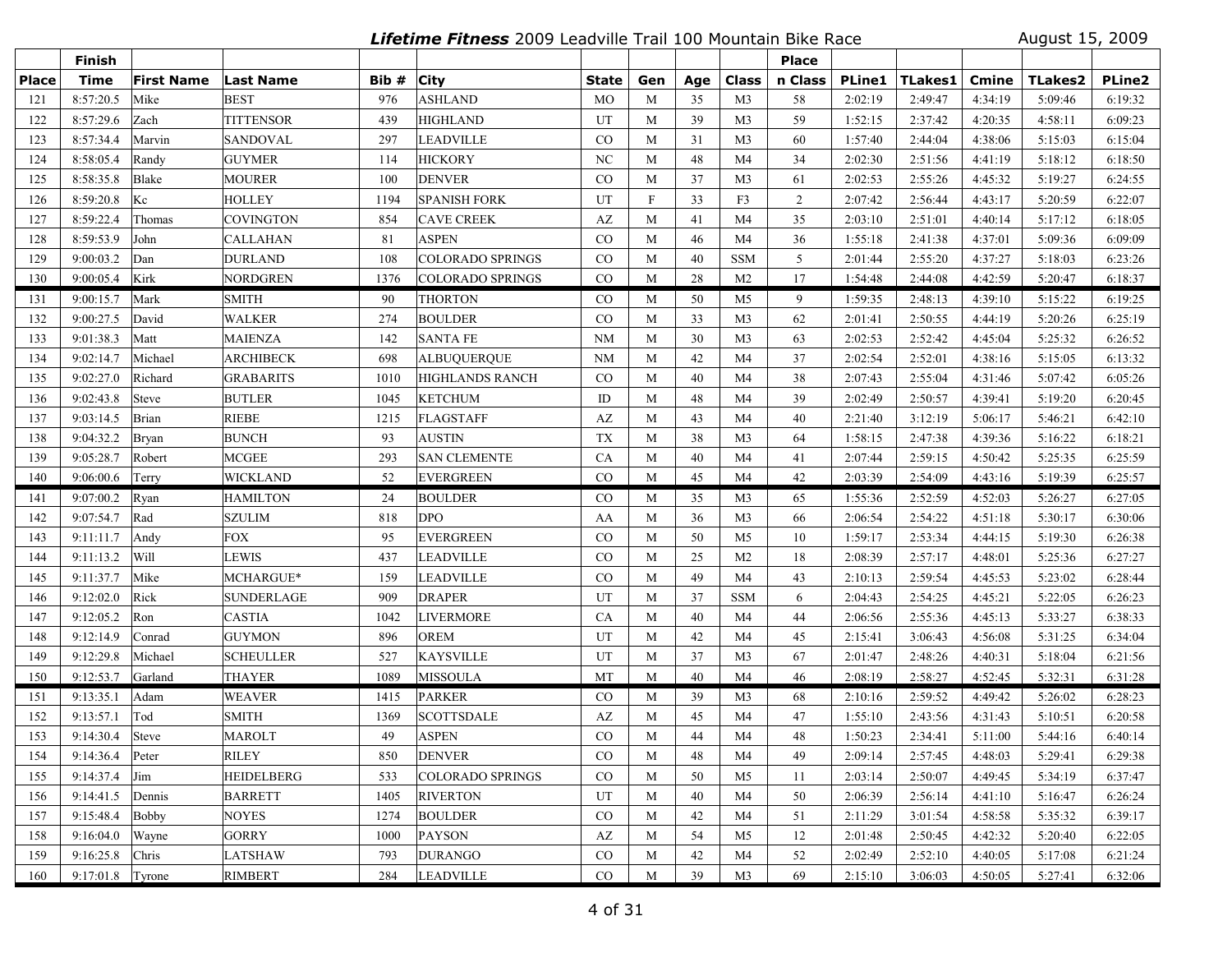**Lifetime Fitness** 2009 Leadville Trail 100 Mountain Bike Race August 15, 2009

|              | Finish         |                   |                       |       |                         |             |     |     |                | <b>Place</b>    |               |                |              |                |               |
|--------------|----------------|-------------------|-----------------------|-------|-------------------------|-------------|-----|-----|----------------|-----------------|---------------|----------------|--------------|----------------|---------------|
| <b>Place</b> | <b>Time</b>    | <b>First Name</b> | <b>Last Name</b>      | Bib # | <b>City</b>             | State       | Gen | Age | Class          | n Class         | <b>PLine1</b> | <b>TLakes1</b> | <b>Cmine</b> | <b>TLakes2</b> | <b>PLine2</b> |
| 161          | 9:17:27.5      | Daniel            | SODERLIND             | 1498  | <b>BROOMFIELD</b>       | CO          | M   | 24  | M <sub>2</sub> | 19              | 1:59:46       | 2:51:06        | 4:51:08      | 5:25:48        | 6:31:41       |
| 162          | 9:17:58.8      | Grant             | CLAYTON               | 487   | <b>COLORADO SPRINGS</b> | CO          | M   | 39  | M <sub>3</sub> | 70              | 2:02:52       | 2:56:38        | 4:45:47      | 5:25:29        | 6:27:42       |
| 163          | 9:18:44.5      | Jeff              | <b>SUMSION</b>        | 478   | <b>PARK CITY</b>        | UT          | M   | 46  | M <sub>4</sub> | 53              | 2:04:43       | 2:54:14        | 4:50:28      | 5:26:02        | 6:29:21       |
| 164          | 9:19:23.1      | Andrew            | <b>KROESE</b>         | 1420  | <b>DEEPHAVEN</b>        | <b>MN</b>   | M   | 28  | M <sub>2</sub> | 20              | 2:03:40       | 2:52:50        | 4:50:18      | 5:32:12        | 6:34:29       |
| 165          | 9:19:32.1      | Ryan              | <b>AMIRAULT</b>       | 1334  | <b>DENVER</b>           | CO          | M   | 27  | M <sub>2</sub> | 21              | 2:04:35       | 2:52:53        | 4:41:56      | 5:22:32        | 6:22:53       |
| 166          | 9:19:45.4      | Joshua            | <b>BLUM</b>           | 624   | <b>ENGLEWOOD</b>        | $\rm CO$    | M   | 40  | M4             | 54              | 2:10:39       | 2:59:40        | 4:54:00      | 5:30:34        | 6:32:17       |
| 167          | 9:19:57.8      | Ned               | <b>RULE</b>           | 521   | <b>DENVER</b>           | CO          | M   | 41  | M <sub>4</sub> | 55              | 2:03:44       | 2:54:41        | 4:49:25      | 5:28:56        | 6:33:22       |
| 168          | 9:20:03.6      | Phil              | <b>SCHWEIZER</b>      | 53    | COLORADO SPRINGS        | $\rm CO$    | M   | 51  | M <sub>5</sub> | 13              | 1:54:47       | 2:43:13        | 4:39:21      | 5:17:45        | 6:18:39       |
| 169          | 9:20:05.6      | Jon               | <b>GIBANS</b>         | 121   | ASPEN                   | CO          | M   | 50  | M <sub>5</sub> | 14              | 2:04:07       | 2:55:33        | 4:52:04      | 5:28:18        | 6:33:22       |
| 170          | 9:20:42.3      | Steven            | RIGGLE                | 154   | <b>GOLDEN</b>           | CO          | M   | 58  | M <sub>5</sub> | 15              | 2:02:03       | 2:51:45        | 4:38:49      | 5:15:27        | 6:22:02       |
| 171          | 9:20:59.1      | Chris             | <b>HURST</b>          | 1183  | <b>LITTLE ROCK</b>      | AR          | M   | 30  | M <sub>3</sub> | 71              | 2:03:41       | 2:51:52        | 4:45:56      | 5:23:43        | 6:27:40       |
| 172          | 9:21:01.0      | Tyler             | <b>HOLLAND</b>        | 689   | <b>FORT DEFIANCE</b>    | AZ          | M   | 31  | M <sub>3</sub> | 72              | 2:05:33       | 2:54:48        | 4:55:53      | 5:31:10        | 6:37:33       |
| 173          | 9:21:35.7      | Colin             | <b>TRUEMAN</b>        | 136   | CARBONDALE              | $\rm CO$    | M   | 43  | M4             | 56              | 2:01:57       | 2:53:03        | 4:45:42      | 5:25:29        | 6:35:37       |
| 174          | 9:21:45.2      | Sean              | <b>KARRE</b>          | 594   | <b>COLORADO SPRINGS</b> | $\rm CO$    | M   | 32  | M <sub>3</sub> | 73              | 2:06:48       | 2:57:19        | 4:50:10      | 5:32:33        | 6:34:43       |
| 175          | 9:22:12.2      | Doug              | <b>KEISER</b>         | 907   | <b>CEDAR FALLS</b>      | IA          | M   | 46  | M4             | 57              | 2:03:34       | 2:52:41        | 4:43:27      | 5:18:05        | 6:18:45       |
| 176          | 9:22:27.8      | Darin             | <b>BINION</b>         | 1459  | <b>GLENWOOD SPRINGS</b> | CO          | M   | 38  | <b>SSM</b>     | $7\phantom{.0}$ | 2:13:34       | 3:05:31        | 4:47:31      | 5:25:29        | 6:30:55       |
| 177          | 9:22:34.2      | Jeff              | TAYLOR                | 581   | <b>MILL VALLEY</b>      | CA          | M   | 45  | M4             | 58              | 2:02:59       | 2:52:42        | 4:53:21      | 5:40:10        | 6:44:05       |
| 178          | 9:22:35.6      | Thomas            | <b>ENSIGN</b>         | 804   | <b>SCOTTSDALE</b>       | AZ          | M   | 45  | M4             | 59              | 2:14:22       | 3:03:24        | 4:52:48      | 5:28:26        | 6:33:05       |
| 179          | 9:22:45.1      | Corey             | <b>COPLEA</b>         | 1015  | <b>FLAGSTAFF</b>        | AZ          | M   | 38  | M <sub>3</sub> | 74              | 2:03:16       | 2:52:48        | 4:47:30      | 5:25:50        | 6:34:35       |
| 180          | 9:23:08.1      | Carlos            | <b>CARDONA</b>        | 730   | MIAMI (via COSTA RICA)  | FL          | M   | 40  | M <sub>4</sub> | 60              | 2:10:04       | 3:00:29        | 4:57:10      | 5:34:21        | 6:37:39       |
| 181          | 9:23:42.0      | Filip             | <b>BABNIC</b>         | 448   | <b>GRAND JUNCTION</b>   | $\rm CO$    | M   | 44  | M4             | 61              | 2:03:42       | 2:52:50        | 4:51:16      | 5:31:36        | 6:34:02       |
| 182          | 9:23:49.1      | Mick              | <b>MCDILL</b>         | 742   | FORT COLLINS            | $\rm CO$    | M   | 37  | M <sub>3</sub> | 75              | 2:04:17       | 2:53:14        | 4:54:41      | 5:33:29        | 6:38:53       |
| 183          | 9:24:29.3      | Craig             | <b>TERRY</b>          | 887   | <b>ST. GEORGE</b>       | UT          | M   | 54  | M <sub>5</sub> | 16              | 2:06:43       | 2:54:33        | 4:48:01      | 5:31:12        | 6:33:27       |
| 184          | 9:24:41.7      | Douglas           | <b>DAVIS</b>          | 975   | <b>DEFIANCE</b>         | <b>MO</b>   | M   | 40  | M <sub>4</sub> | 62              | 2:02:33       | 2:53:17        | 4:58:47      | 5:36:47        | 6:38:34       |
| 185          | 9:24:59.0      | Jon               | <b>FUGITT</b>         | 1214  | TRABUCO CANYON          | CA          | M   | 31  | M <sub>3</sub> | 76              | 2:10:37       | 2:59:47        | 4:56:01      | 5:33:58        | 6:36:21       |
| 186          | 9:25:07.6      | Andrew            | <b>BERGET</b>         | 814   | <b>BROOMFIELD</b>       | $\rm CO$    | M   | 39  | M <sub>3</sub> | 77              | 2:02:30       | 2:50:55        | 4:44:04      | 5:19:30        | 6:26:39       |
| 187          | 9:25:20.3      | Michael           | <b>BLADES</b>         | 971   | <b>EVERGREEN</b>        | $\rm CO$    | M   | 45  | M <sub>4</sub> | 63              | 2:10:06       | 2:58:24        | 4:45:59      | 5:24:21        | 6:35:09       |
| 188          | 9:25:21.2      | David             | <b>HASSINGER</b>      | 84    | <b>BOISE</b>            | ID          | M   | 40  | M4             | 64              | 1:59:38       | 2:47:27        | 4:38:03      | 5:13:08        | 6:18:38       |
| 189          | 9:25:50.4      | Kurt              | <b>BACKOFEN</b>       | 360   | <b>GLENWOOD SPRINGS</b> | $\rm CO$    | M   | 38  | M <sub>3</sub> | 78              | 2:20:43       | 3:15:03        | 5:04:57      | 5:46:29        | 6:46:27       |
| 190          | 9:26:44.2      | Sydney            | <b>LAHTINEN</b>       | 1154  | <b>MANDAN</b>           | ND          | M   | 40  | M4             | 65              | 2:03:50       | 2:52:52        | 4:49:32      | 5:28:43        | 6:39:53       |
| 191          | 9:28:02.3      | Phillip           | <b>GRAHAM</b>         | 762   | <b>OREM</b>             | UT          | M   | 45  | M4             | 66              | 2:08:35       | 2:59:00        | 4:56:33      | 5:34:12        | 6:39:59       |
| 192          | 9:28:40.3      | Alex              | <b>KOSS</b>           | 661   | <b>FLAGSTAFF</b>        | AZ          | M   | 50  | M <sub>5</sub> | 17              | 1:58:15       | 2:45:51        | 4:45:31      | 5:23:02        | 6:31:39       |
| 193          | 9:28:40.5      | Todd              | <b>ROBISON</b>        | 1168  | <b>EDWARDS</b>          | CO          | M   | 32  | M <sub>3</sub> | 79              | 2:03:43       | 2:52:51        | 4:55:29      | 5:32:52        | 6:35:52       |
| 194          | 9:28:52.0 Paul |                   | GORBOLD               | 22    | AVON                    | $_{\rm CO}$ | M   | 30  | M3             | 80              | 1:48:06       | 2:32:22        | 4:12:42      | 4:56:26        | 6:29:11       |
| 195          | 9:28:55.3      | Gregg             | <b>PATTISON</b>       | 1283  | <b>LAKEVILLE</b>        | <b>MN</b>   | M   | 47  | M4             | 67              | 2:13:26       | 3:06:23        | 5:09:06      | 5:48:33        | 6:53:12       |
| 196          | 9:29:03.3      | Mike              | <b>GETTINGER</b>      | 1029  | <b>GLENWOOD SPRINGS</b> | $\rm CO$    | M   | 48  | M4             | 68              | 2:07:05       | 2:59:06        | 4:58:23      | 5:35:25        | 6:42:10       |
| 197          | 9:29:16.7      | Jody              | <b>ELOVITZ</b>        | 1265  | <b>PARKER</b>           | $\rm CO$    | M   | 49  | M4             | 69              | 2:07:01       | 2:59:14        | 4:59:05      | 5:34:11        | 6:41:15       |
| 198          | 9:29:31.1      | Steven            | <b>BLACKMAN</b>       | 765   | <b>PITMAN</b>           | NJ          | M   | 29  | M <sub>2</sub> | 22              | 2:02:18       | 2:53:13        | 4:55:51      | 5:44:08        | 6:41:15       |
| 199          | 9:29:43.0      | Dawn              | <b>FRENCH PASSANT</b> | 690   | <b>CRESTED BUTTE</b>    | $\rm CO$    | F   | 35  | F3             | $\overline{3}$  | 2:09:38       | 3:03:39        | 4:59:28      | 5:35:50        | 6:43:43       |
| 200          | 9:30:18.9 Lynn |                   | LEE                   | 1173  | <b>ALBUQUERQUE</b>      | NM          | M   | 52  | M5             | 18              | 2:19:03       | 3:06:55        | 4:51:20      | 5:26:30        | 6:36:19       |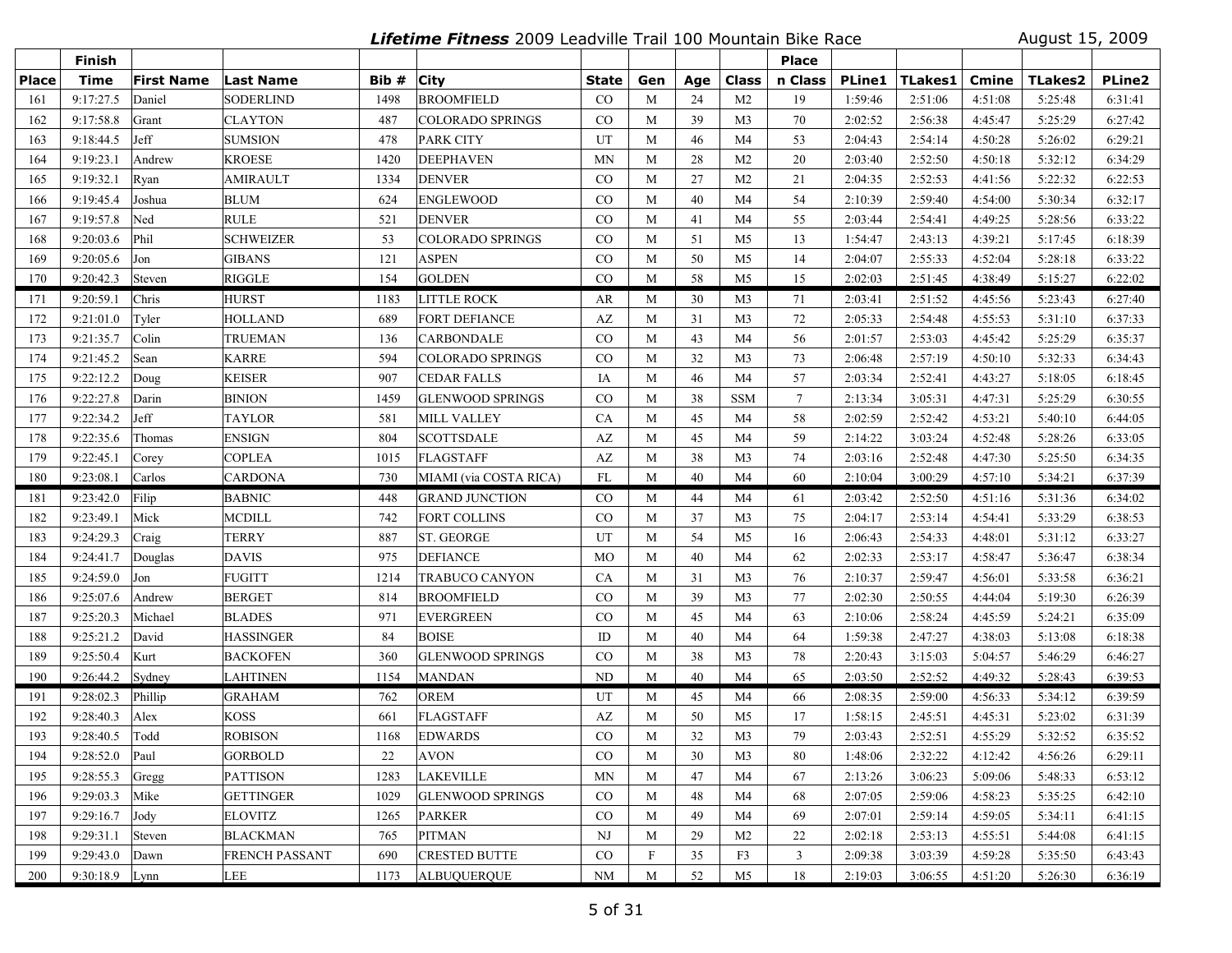**Lifetime Fitness** 2009 Leadville Trail 100 Mountain Bike Race August 15, 2009

|              | Finish            |                   |                    |       |                         |             |     |     |                | <b>Place</b> |               |         |         |                |         |
|--------------|-------------------|-------------------|--------------------|-------|-------------------------|-------------|-----|-----|----------------|--------------|---------------|---------|---------|----------------|---------|
| <b>Place</b> | <b>Time</b>       | <b>First Name</b> | <b>Last Name</b>   | Bib # | <b>City</b>             | State       | Gen | Age | Class          | n Class      | <b>PLine1</b> | TLakes1 | Cmine   | <b>TLakes2</b> | PLine2  |
| 201          | 9:30:25.3         | Roger             | <b>STONES</b>      | 1501  | <b>HIGHLANDS RANCH</b>  | CO          | M   | 36  | M <sub>3</sub> | 81           | 2:03:54       | 2:53:18 | 4:51:47 | 5:29:03        | 6:36:48 |
| 202          | 9:30:42.4         | Jeff              | SOULIER            | 407   | <b>KIHEI</b>            | HI          | M   | 52  | M <sub>5</sub> | 19           | 2:12:30       | 3:02:56 | 4:56:00 | 5:37:54        | 6:46:56 |
| 203          | 9:30:49.3         | Gary              | <b>STERN</b>       | 452   | <b>INDIALANTIC</b>      | FL          | M   | 37  | M <sub>3</sub> | 82           | 1:55:28       | 2:44:10 | 4:44:42 | 5:22:46        | 6:30:56 |
| 204          | 9:31:37.0         | Jay               | <b>HEIM</b>        | 397   | <b>GLENWOOD SPRINGS</b> | $_{\rm CO}$ | M   | 44  | M <sub>4</sub> | 70           | 2:12:06       | 3:02:02 | 4:58:27 | 5:39:09        | 6:44:08 |
| 205          | 9:31:47.3         | Cary              | MEAD               | 1381  | <b>CHEYENNE</b>         | WY          | M   | 40  | M <sub>4</sub> | 71           | 2:32:17       | 3:25:45 | 5:10:32 | 5:44:09        | 6:42:11 |
| 206          | 9:32:04.5         | Scott             | <b>MCCLEMENT</b>   | 1255  | <b>DARIEN</b>           | IL          | M   | 40  | M4             | 72           | 2:01:19       | 2:48:44 | 4:55:43 | 5:30:58        | 6:34:00 |
| 207          | 9:32:16.4         | Timothy           | <b>SMITH</b>       | 753   | <b>MOBILE</b>           | AL          | M   | 36  | M <sub>3</sub> | 83           | 2:08:33       | 3:01:28 | 4:57:09 | 5:35:12        | 6:41:00 |
| 208          | 9:32:18.7         | Sam               | <b>ST.PIERRE</b>   | 212   | <b>GOLDEN VALLEY</b>    | <b>MN</b>   | M   | 53  | M <sub>5</sub> | 20           | 2:15:44       | 3:06:43 | 5:00:48 | 5:38:56        | 6:44:21 |
| 209          | 9:32:24.6         | Matthew           | <b>BERDINE</b>     | 1011  | <b>LITTLETON</b>        | $\rm CO$    | M   | 30  | M <sub>3</sub> | 84           | 2:17:01       | 3:08:29 | 5:06:16 | 5:45:44        | 6:51:20 |
| 210          | 9:32:28.3         | Ries              | <b>ROBINSON</b>    | 265   | <b>ALBUOUEROUE</b>      | <b>NM</b>   | M   | 45  | M <sub>4</sub> | 73           | 2:13:48       | 3:10:34 | 5:06:41 | 5:44:14        | 6:48:55 |
| 211          | 9:32:38.8         | Nick              | <b>WHITE</b>       | 1465  | <b>TUSCON</b>           | AZ          | M   | 30  | M3             | 85           | 2:02:09       | 2:51:37 | 4:50:39 | 5:29:51        | 6:35:56 |
| 212          | 9:32:56.3         | Jamie             | KILCOYNE           | 924   | <b>LOUISVILLE</b>       | $\rm CO$    | M   | 37  | M <sub>3</sub> | 86           | 2:05:43       | 2:56:32 | 4:54:13 | 5:34:10        | 6:38:57 |
| 213          | 9:34:01.4         | Clay              | <b>WILSON</b>      | 1502  | <b>DALLAS</b>           | <b>TX</b>   | M   | 47  | M4             | 74           | 2:17:37       | 3:09:00 | 5:09:08 | 5:48:35        | 6:52:01 |
| 214          | 9:34:11.2         | Erik              | <b>RIESSEN</b>     | 608   | <b>DRAPER</b>           | UT          | M   | 36  | M <sub>3</sub> | 87           | 2:11:16       | 3:02:26 | 4:58:49 | 5:41:08        | 6:45:22 |
| 215          | 9:34:22.6         | Jonathan          | <b>LANG</b>        | 1488  | <b>DENVER</b>           | CO          | M   | 32  | M <sub>3</sub> | 88           | 2:11:31       | 3:01:08 | 4:50:32 | 5:28:44        | 6:29:03 |
| 216          | 9:34:22.8         | Jeff              | <b>KLEM</b>        | 1487  | <b>LAKEWOOD</b>         | CO          | M   | 44  | M <sub>4</sub> | 75           | 2:06:15       | 2:56:49 | 4:52:15 | 5:31:34        | 6:37:07 |
| 217          | 9:34:33.6         | Jake              | <b>KIRKPATRICK</b> | 325   | <b>BOULDER</b>          | CO          | M   | 33  | <b>SSM</b>     | 8            | 2:07:42       | 2:58:12 | 4:44:57 | 5:22:16        | 6:27:08 |
| 218          | 9:34:53.0         | Sam               | WANG               | 744   | <b>DENVER</b>           | $\rm CO$    | M   | 29  | M <sub>2</sub> | 23           | 2:21:12       | 3:10:10 | 5:01:11 | 5:41:16        | 6:44:17 |
| 219          | 9:35:07.2         | James             | HERRERA*           | 1358  | <b>COLORADO SPRINGS</b> | $\rm CO$    | M   | 41  | M <sub>4</sub> | 76           | 2:12:22       | 3:03:16 | 5:01:54 | 5:41:35        | 6:46:10 |
| 220          | 9:35:28.3         | Robert            | <b>PIPER</b>       | 591   | <b>LAKE FOREST PARK</b> | WA          | M   | 46  | M <sub>4</sub> | 77           | 2:12:11       | 3:03:52 | 4:56:33 | 5:39:34        | 6:46:12 |
| 221          | 9:35:41.8         | David             | <b>JOHNSON</b>     | 1484  | COLORADO SPRINGS        | $\rm CO$    | M   | 45  | M4             | 78           | 2:05:54       | 2:54:27 | 4:53:24 | 5:33:00        | 6:37:06 |
| 222          | 9:35:55.3         | Jeff              | <b>DOERR</b>       | 987   | <b>STANWOOD</b>         | MI          | M   | 56  | M5             | 21           | 2:10:20       | 2:59:16 | 4:52:18 | 5:43:05        | 6:47:15 |
| 223          | 9:36:33.4         | Billy             | MASTERSON          | 1461  | <b>LOUISVILLE</b>       | CO          | M   | 35  | M <sub>3</sub> | 89           | 2:01:52       | 2:52:49 | 5:03:53 | 5:42:40        | 6:47:48 |
| 224          | 9:36:42.5         | Jeff              | <b>LAMBING</b>     | 646   | <b>SAN DIEGO</b>        | <b>CA</b>   | M   | 46  | M <sub>4</sub> | 79           | 2:03:51       | 2:52:33 | 4:49:41 | 5:27:05        | 6:34:12 |
| 225          | 9:36:56.8         | Mark              | GLASGOW            | 387   | <b>ALPINE</b>           | UT          | M   | 42  | M4             | 80           | 2:08:42       | 3:01:01 | 5:04:22 | 5:39:57        | 6:46:32 |
| 226          | 9:37:05.3         | Daniel            | <b>FILE</b>        | 490   | <b>LAKE CITY</b>        | CO          | M   | 53  | M5             | 22           | 2:07:36       | 2:55:55 | 4:47:48 | 5:24:39        | 6:33:26 |
| 227          | 9:37:24.2         | Jan               | <b>BEAR</b>        | 268   | <b>SANTA FE</b>         | <b>NM</b>   | M   | 53  | M5             | 23           | 2:13:49       | 3:08:25 | 5:07:06 | 5:44:54        | 6:48:49 |
| 228          | 9:37:53.9         | Mike              | <b>JOHNSON</b>     | 899   | <b>CEDAR FALLS</b>      | IA          | M   | 34  | M <sub>3</sub> | 90           | 2:09:25       | 2:59:29 | 5:01:19 | 5:40:40        | 6:49:26 |
| 229          | 9:38:07.9         | Stephen           | <b>MABRY</b>       | 101   | <b>CRESTED BUTTE</b>    | $\rm CO$    | M   | 42  | M4             | 81           | 2:08:37       | 2:59:25 | 4:53:10 | 5:28:59        | 6:34:27 |
| 230          | 9:38:14.4         | Eral              | <b>BRADLEY</b>     | 456   | <b>MELBOURNE</b>        | FL          | M   | 33  | M <sub>3</sub> | 91           | 1:55:27       | 2:41:59 | 4:53:22 | 5:32:41        | 6:32:15 |
| 231          | 9:38:20.3         | Dan               | <b>NELSON</b>      | 1318  | <b>SPRINGVILLE</b>      | UT          | M   | 27  | M <sub>2</sub> | 24           | 2:07:39       | 2:57:41 | 5:01:28 | 5:43:17        | 6:55:04 |
| 232          | 9:38:54.0         | Jack              | <b>EDNEY</b>       | 770   | <b>PLEASANTON</b>       | CA          | M   | 46  | M4             | 82           | 2:11:31       | 2:59:56 | 4:50:30 | 5:31:22        | 6:44:42 |
| 233          | 9:39:04.0         | J. Mark           | <b>BAIRD</b>       | 523   | <b>GOLDEN</b>           | CO          | M   | 48  | M <sub>4</sub> | 83           | 2:11:17       | 3:01:07 | 4:57:29 | 5:42:26        | 6:48:02 |
| 234          | 9:39:18.7 Todd    |                   | <b>KENNEDY</b>     | 1296  | <b>CARBONDALE</b>       | CO          | M   | 35  | M3             | 92           | 2:08:44       | 2:59:47 | 5:01:35 | 5:44:36        | 6:50:24 |
| 235          | 9:39:20.4         | Philip            | <b>REGNIER</b>     | 1017  | <b>WESTMINSTER</b>      | $\rm CO$    | M   | 43  | M4             | 84           | 2:08:55       | 2:58:16 | 4:56:13 | 5:36:09        | 6:45:57 |
| 236          | 9:40:31.5         | Jeff              | HALL               | 1074  | <b>DENVER</b>           | CO          | M   | 42  | M4             | 85           | 2:12:35       | 3:03:57 | 5:01:09 | 5:40:49        | 6:46:00 |
| 237          | 9:40:49.9         | Brian             | <b>KOZICKI</b>     | 1339  | <b>ST. LOIUS PARK</b>   | MN          | M   | 32  | M3             | 93           | 2:11:28       | 3:01:51 | 4:53:11 | 5:39:43        | 6:42:02 |
| 238          | 9:40:55.2         | Tim               | <b>CROSSEN</b>     | 1034  | <b>GOLDEN</b>           | $\rm CO$    | M   | 52  | M5             | 24           | 2:15:46       | 3:07:49 | 5:01:57 | 5:39:16        | 6:45:12 |
| 239          | 9:41:00.0         | Philippe          | <b>COURTOIS</b>    | 1153  | <b>VAIL</b>             | $\rm CO$    | M   | 58  | M5             | 25           | 2:16:29       | 3:07:50 | 5:11:46 | 5:50:22        | 6:54:35 |
| 240          | 9:41:03.0 Michael |                   | <b>IDDINGS</b>     | 211   | <b>EVERGREEN</b>        | CO          | M   | 45  | M4             | 86           | 2:12:18       | 3:03:30 | 5:04:23 | 5:40:52        | 6:46:39 |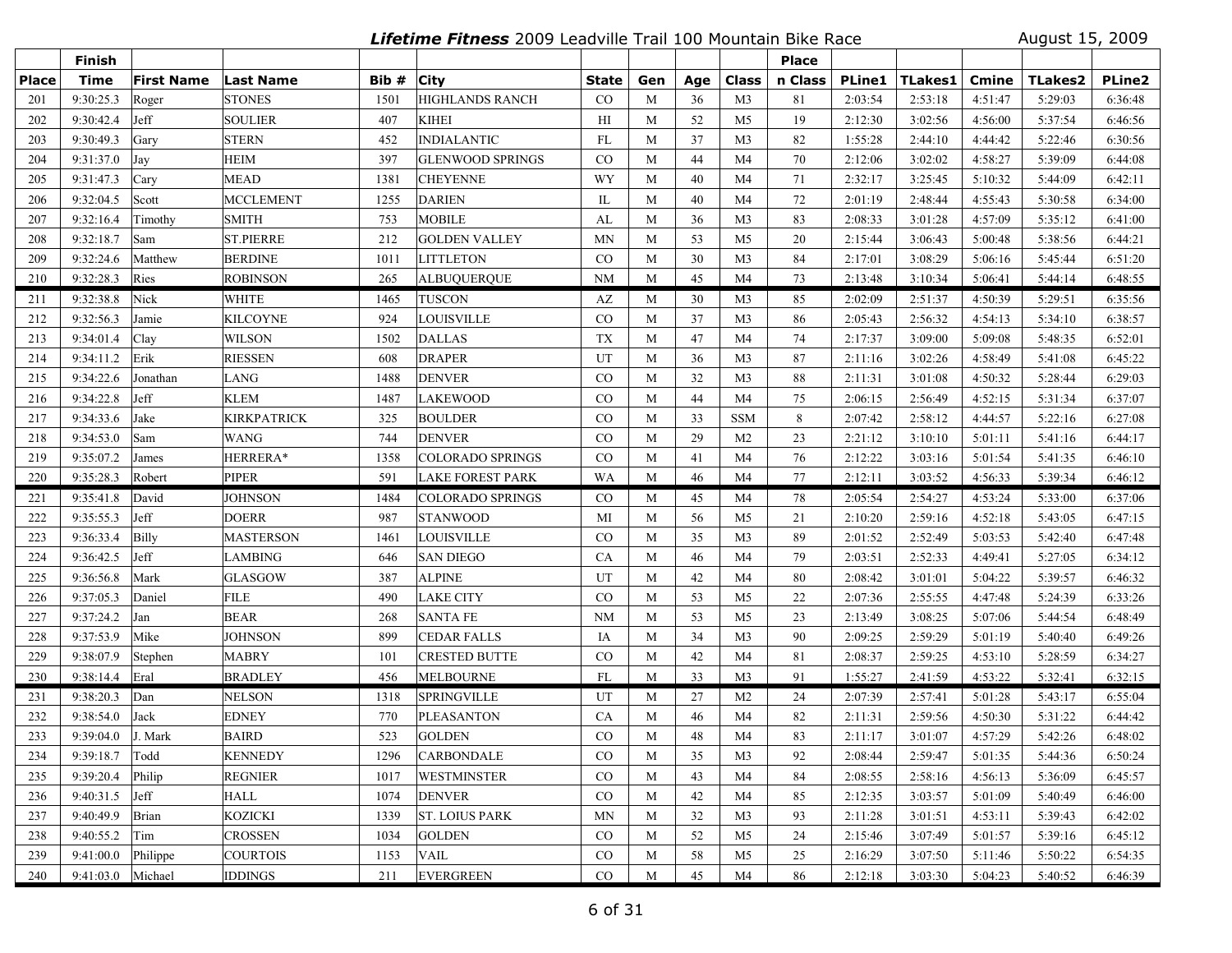**Lifetime Fitness** 2009 Leadville Trail 100 Mountain Bike Race August 15, 2009

|              | Finish          |                   |                   |       |                         |             |             |     |                | <b>Place</b>   |               |                |         |                |         |
|--------------|-----------------|-------------------|-------------------|-------|-------------------------|-------------|-------------|-----|----------------|----------------|---------------|----------------|---------|----------------|---------|
| <b>Place</b> | <b>Time</b>     | <b>First Name</b> | <b>Last Name</b>  | Bib # | <b>City</b>             | State       | Gen         | Age | Class          | n Class        | <b>PLine1</b> | <b>TLakes1</b> | Cmine   | <b>TLakes2</b> | PLine2  |
| 241          | 9:41:26.1       | Mark              | <b>BARRETT</b>    | 329   | <b>VICTORIA</b>         | <b>MN</b>   | M           | 40  | M4             | 87             | 1:58:45       | 2:49:03        | 4:33:52 | 5:07:55        | 6:35:30 |
| 242          | 9:41:30.7       | Scott             | <b>ZARRET</b>     | 574   | <b>DENVER</b>           | CO          | M           | 35  | M <sub>3</sub> | 94             | 2:08:41       | 3:00:29        | 5:01:52 | 5:43:35        | 6:55:29 |
| 243          | 9:41:43.2       | Steve             | <b>LIPSHER</b>    | 578   | <b>SILVERTHORNE</b>     | $_{\rm CO}$ | M           | 43  | M <sub>4</sub> | 88             | 2:04:11       | 2:57:27        | 4:54:52 | 5:36:34        | 6:47:53 |
| 244          | 9:41:45.3       | Natalie           | <b>RYAN</b>       | 617   | <b>DENVER</b>           | CO          | $\mathbf F$ | 32  | F3             | $\overline{4}$ | 2:21:26       | 3:13:06        | 5:06:39 | 5:48:06        | 6:52:45 |
| 245          | 9:41:45.4       | Stephen           | <b>HARDY</b>      | 1236  | <b>DALLAS</b>           | <b>TX</b>   | M           | 33  | M <sub>3</sub> | 95             | 2:03:41       | 2:53:57        | 4:44:14 | 5:33:06        | 6:37:01 |
| 246          | 9:41:47.2       | Rob               | <b>ROWLEY</b>     | 257   | <b>KAYSVILLE</b>        | UT          | M           | 44  | M4             | 89             | 2:16:39       | 3:07:10        | 5:04:16 | 5:42:24        | 6:52:09 |
| 247          | 9:41:59.5       | Peter             | <b>FRANCE</b>     | 1479  | <b>WASHINGTON</b>       | <b>NH</b>   | M           | 45  | M <sub>4</sub> | 90             | 2:02:51       | 2:52:12        | 4:50:53 | 5:29:37        | 6:35:50 |
| 248          | 9:42:30.7       | Steve             | <b>CALDWELL</b>   | 544   | <b>MOUNTAIN GREEN</b>   | UT          | M           | 36  | M <sub>3</sub> | 96             | 2:17:37       | 3:08:47        | 5:09:10 | 5:52:33        | 6:56:57 |
| 249          | 9:42:36.2       | Kevin             | ABEL              | 1108  | <b>SAN DIEGO</b>        | <b>CA</b>   | M           | 46  | <b>SSM</b>     | 9              | 2:21:02       | 3:13:27        | 4:59:13 | 5:37:41        | 6:41:50 |
| 250          | 9:42:47.2       | David             | <b>SCHEEFER</b>   | 334   | <b>CRESTED BUTTE</b>    | CO          | M           | 58  | M <sub>5</sub> | 26             | 2:08:50       | 3:05:16        | 5:07:24 | 5:43:18        | 6:52:27 |
| 251          | 9:43:27.4       | Rick              | MCDONALD          | 58    | <b>DENVER</b>           | $_{\rm CO}$ | M           | 47  | M <sub>4</sub> | 91             | 1:55:06       | 2:42:01        | 4:46:21 | 5:43:22        | 6:45:03 |
| 252          | 9:43:28.0       | David             | <b>JORGENS</b>    | 363   | <b>ELBERT</b>           | CO          | M           | 38  | M <sub>3</sub> | 97             | 2:07:54       | 2:57:55        | 5:09:14 | 5:43:45        | 6:43:54 |
| 253          | 9:43:31.3       | Lowell            | <b>PETERSEN</b>   | 937   | <b>BLAIR</b>            | <b>NE</b>   | M           | 54  | M5             | 27             | 2:18:48       | 3:07:11        | 5:02:18 | 5:47:24        | 6:51:24 |
| 254          | 9:43:53.5       | James             | <b>DIRKSEN</b>    | 428   | <b>GUNNISON</b>         | $\rm CO$    | M           | 55  | M <sub>5</sub> | 28             | 2:08:47       | 2:59:12        | 4:55:52 | 5:31:26        | 6:41:12 |
| 255          | 9:44:19.6       | Justin            | SNOW*             | 221   | <b>BOULDER</b>          | CO          | M           | 35  | M <sub>3</sub> | 98             | 2:14:07       | 3:06:25        | 5:05:32 | 5:47:39        | 6:50:39 |
| 256          | 9:44:36.7       | Justin            | <b>HOBLET</b>     | 1330  | <b>SAN DIEGO</b>        | CA          | M           | 30  | M <sub>3</sub> | 99             | 2:18:34       | 3:08:47        | 5:00:09 | 5:36:25        | 6:45:50 |
| 257          | 9:44:39.6       | Alan              | <b>BENNETT</b>    | 864   | <b>DENVER</b>           | CO          | M           | 26  | M <sub>2</sub> | 25             | 2:21:39       | 3:12:08        | 5:10:11 | 5:52:41        | 6:55:41 |
| 258          | 9:44:54.4       | Chris             | <b>GRIFFO</b>     | 318   | <b>CHICO</b>            | CA          | M           | 24  | M <sub>2</sub> | 26             | 2:10:38       | 3:01:10        | 4:57:52 | 5:34:16        | 6:36:44 |
| 259          | 9:44:57.9       | Jeff              | VIERLING          | 828   | <b>DURANGO</b>          | $\rm CO$    | M           | 38  | M <sub>3</sub> | 100            | 2:12:21       | 3:04:00        | 5:03:33 | 5:40:04        | 6:46:06 |
| 260          | 9:45:12.7       | Rob               | <b>BORDAN</b>     | 1044  | <b>ASPEN</b>            | CO          | M           | 38  | M <sub>3</sub> | 101            | 2:05:45       | 2:55:39        | 4:56:45 | 5:35:43        | 6:41:04 |
| 261          | 9:45:17.6       | Frank             | <b>DUMONT</b>     | 801   | <b>ESTES PARK</b>       | $\rm CO$    | M           | 40  | M4             | 92             | 2:07:24       | 3:01:59        | 4:54:08 | 5:32:25        | 6:42:25 |
| 262          | 9:45:27.2       | Dan               | <b>GRUNNIG</b>    | 369   | <b>DENVER</b>           | $\rm CO$    | M           | 40  | M4             | 93             | 2:03:45       | 2:54:39        | 4:50:50 | 5:43:04        | 6:52:52 |
| 263          | 9:45:30.7       | Thor              | LOECHELL          | 902   | <b>LITTLETON</b>        | $\rm CO$    | M           | 31  | M <sub>3</sub> | 102            | 2:22:04       | 3:16:28        | 5:08:03 | 5:44:23        | 6:44:54 |
| 264          | 9:45:41.9       | Douglas           | <b>SCHNEEBECK</b> | 939   | <b>ALBUQUERQUE</b>      | <b>NM</b>   | M           | 49  | M <sub>4</sub> | 94             | 2:04:17       | 3:02:01        | 4:59:42 | 5:39:58        | 6:56:05 |
| 265          | 9:45:55.3       | Sean              | <b>HASSINGER</b>  | 148   | <b>BOISE</b>            | ID          | M           | 38  | M <sub>3</sub> | 103            | 2:12:15       | 3:01:28        | 5:01:15 | 5:40:38        | 6:46:12 |
| 266          | 9:46:29.8       | Stuart            | WALSWORTH         | 553   | <b>DENVER</b>           | CO          | M           | 42  | <b>SSM</b>     | 10             | 2:15:04       | 3:06:19        | 5:06:24 | 5:46:07        | 6:54:58 |
| 267          | 9:46:44.1       | Clint             | <b>MACARTHUR</b>  | 436   | <b>CALGARY</b>          | AB          | M           | 36  | M <sub>3</sub> | 104            | 2:21:53       | 3:16:01        | 5:12:59 | 5:51:56        | 6:55:58 |
| 268          | 9:46:47.8       | Rich              | <b>DIGERONIMO</b> | 133   | <b>DENVER</b>           | CO          | M           | 32  | M <sub>3</sub> | 105            | 2:08:51       | 3:00:08        | 4:52:46 | 5:29:08        | 6:36:02 |
| 269          | 9:46:55.3       | Mark              | <b>STALLONE</b>   | 1444  | <b>BERKELEY HEIGHTS</b> | NJ          | M           | 41  | M4             | 95             | 2:11:30       | 3:03:37        | 5:11:53 | 5:45:35        | 6:51:19 |
| 270          | 9:47:05.8       | Sam               | <b>CLARK</b>      | 85    | <b>DRAPER</b>           | UT          | M           | 34  | <b>SSM</b>     | 11             | 2:06:41       | 2:56:13        | 4:51:27 | 5:31:58        | 6:48:22 |
| 270          | 9:47:05.8       | Vince             | ADAMS             | 97    | <b>SPRINGVILLE</b>      | UT          | M           | 43  | M4             | 96             | 2:06:42       | 2:57:40        | 4:59:27 | 5:37:26        | 6:45:33 |
| 270          | 9:47:05.8       | Tony              | <b>PARKINSON</b>  | 910   | <b>DRAPER</b>           | UT          | M           | 39  | M <sub>3</sub> | 106            | 2:04:51       | 2:59:32        | 5:02:06 | 5:41:58        | 6:54:56 |
| 270          | 9:47:05.8       | Jamie             | <b>POGUE</b>      | 912   | <b>DRAPER</b>           | UT          | M           | 42  | <b>SSM</b>     | 11             | 2:06:51       | 3:00:24        | 4:57:13 | 5:31:58        | 6:48:21 |
| 274          | $9:48:01.1$ Ron |                   | <b>HEWITTSON</b>  | 427   | NANAIMO                 | BC          | M           | 44  | M4             | 97             | 2:07:40       | 2:57:42        | 5:03:25 | 5:41:08        | 6:44:09 |
| 275          | 9:48:08.4       | Josh              | <b>TEPLITZKY</b>  | 849   | <b>DENVER</b>           | $\rm CO$    | M           | 37  | M <sub>3</sub> | 107            | 2:18:37       | 3:07:17        | 5:14:47 | 5:59:45        | 7:02:05 |
| 276          | 9:48:08.8       | Scott             | <b>ELLIS</b>      | 233   | <b>JOHNSTOWN</b>        | $\rm CO$    | M           | 49  | M4             | 98             | 2:18:29       | 3:10:04        | 5:13:26 | 5:53:38        | 7:02:04 |
| 277          | 9:48:23.0       | Mike              | <b>CALDWELL</b>   | 540   | <b>OGDEN</b>            | UT          | M           | 38  | M <sub>3</sub> | 108            | 2:17:07       | 3:09:17        | 5:09:05 | 5:50:36        | 6:54:41 |
| 278          | 9:48:40.3       | Doug              | <b>LAMATT</b>     | 1304  | <b>BOISE</b>            | ID          | M           | 46  | M4             | 99             | 2:22:44       | 3:12:58        | 5:15:42 | 5:58:44        | 7:02:13 |
| 279          | 9:48:50.9       | Charles           | <b>GREEN</b>      | 961   | PLEASANT GROVE          | UT          | M           | 44  | M4             | 100            | 2:22:58       | 3:21:45        | 5:22:24 | 6:00:49        | 7:04:32 |
| 280          | 9:49:10.3       | Shawn             | CANDELARIA        | 792   | <b>DURANGO</b>          | $\rm CO$    | M           | 40  | M4             | 101            | 2:02:51       | 2:55:45        | 5:04:18 | 5:44:33        | 6:55:04 |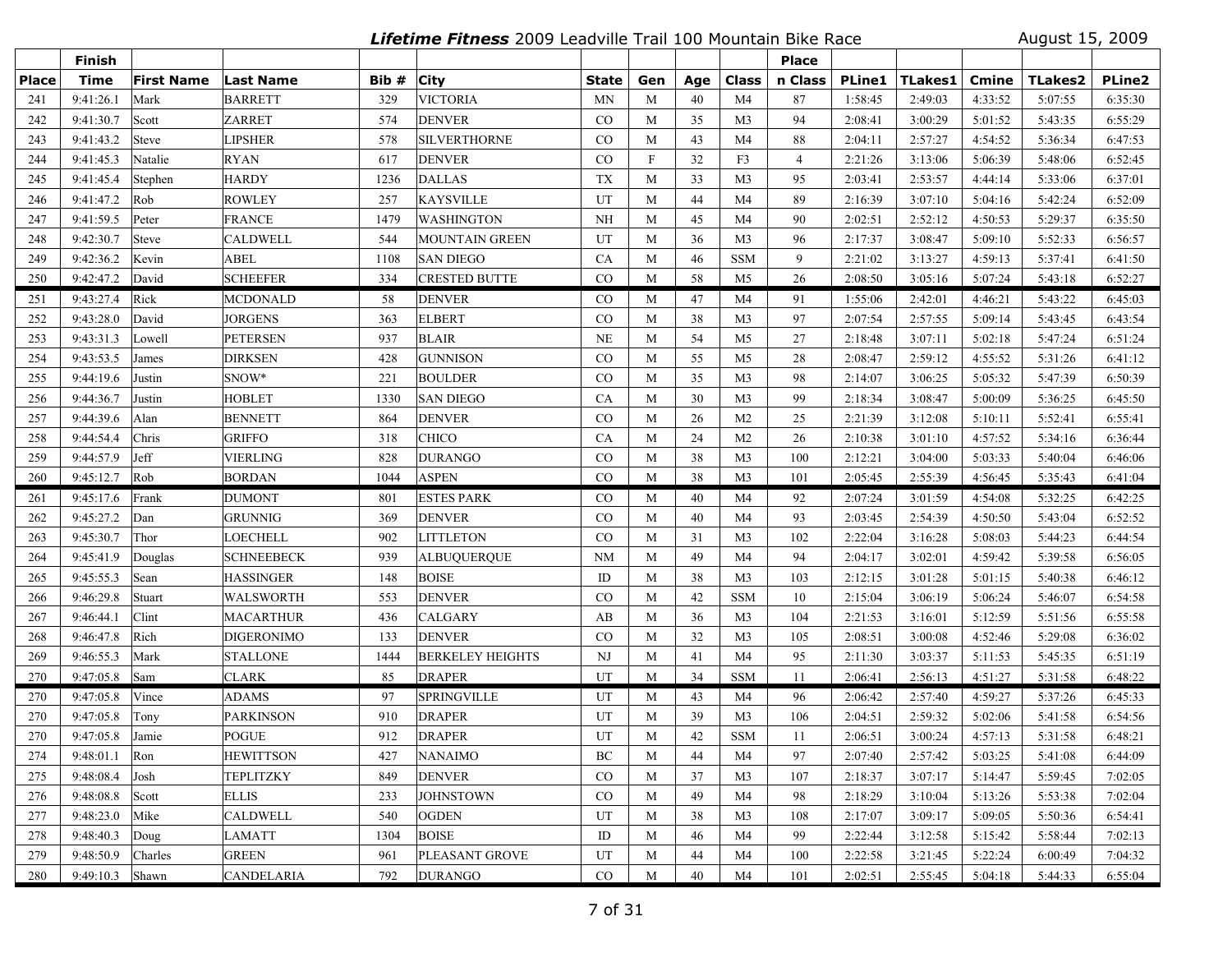**Lifetime Fitness** 2009 Leadville Trail 100 Mountain Bike Race August 15, 2009

|              | Finish            |                   |                   |       |                        |             |                           |     |                | <b>Place</b>   |               |         |         |                |         |
|--------------|-------------------|-------------------|-------------------|-------|------------------------|-------------|---------------------------|-----|----------------|----------------|---------------|---------|---------|----------------|---------|
| <b>Place</b> | <b>Time</b>       | <b>First Name</b> | <b>Last Name</b>  | Bib # | <b>City</b>            | State       | Gen                       | Age | Class          | n Class        | <b>PLine1</b> | TLakes1 | Cmine   | <b>TLakes2</b> | PLine2  |
| 281          | 9:49:12.3         | Lee               | <b>JOHNSON</b>    | 383   | <b>ALPINE</b>          | UT          | M                         | 47  | M <sub>4</sub> | 102            | 2:10:39       | 3:01:01 | 5:07:49 | 5:43:52        | 6:54:04 |
| 281          | 9:49:12.3         | Clint             | BALL              | 1266  | <b>GOLDEN</b>          | $\rm CO$    | M                         | 46  | M <sub>4</sub> | 102            | 2:12:40       | 3:03:41 | 5:04:22 | 5:49:01        | 6:52:28 |
| 283          | 9:49:33.4         | Dan               | <b>HUGHES</b>     | 915   | <b>LAWRENCE</b>        | KS          | M                         | 40  | M4             | 104            | 2:11:18       | 3:01:46 | 5:07:48 | 5:43:49        | 6:56:16 |
| 284          | 9:49:58.6         | Gary              | MORRIS            | 236   | NORTH POTOMAC          | MD          | M                         | 36  | M <sub>3</sub> | 109            | 2:05:47       | 2:57:43 | 4:54:11 | 5:34:26        | 6:45:31 |
| 285          | 9:50:31.2         | David             | <b>GRAUER</b>     | 134   | <b>NIWOT</b>           | $\rm CO$    | M                         | 53  | M <sub>5</sub> | 29             | 2:12:40       | 3:07:08 | 5:11:59 | 5:51:04        | 6:56:49 |
| 286          | 9:52:13.1         | Marshall          | <b>REEVES</b>     | 455   | <b>MELBOURNE BEACH</b> | FL          | M                         | 53  | M5             | 30             | 2:06:38       | 2:56:07 | 4:53:23 | 5:32:32        | 6:36:25 |
| 286          | 9:52:13.1         | Jason             | <b>HANEY</b>      | 457   | <b>INDIALANTIC</b>     | FL          | M                         | 23  | M <sub>2</sub> | 27             | 2:10:40       | 3:01:45 | 4:57:12 | 5:36:29        | 6:41:09 |
| 288          | 9:52:25.6         | Corey             | HANSON*           | 285   | <b>BELLVUE</b>         | CO          | M                         | 32  | <b>SSM</b>     | 13             | 2:24:21       | 3:21:58 | 5:11:08 | 5:58:57        | 7:03:31 |
| 289          | 9:52:46.9         | Mike              | LOPERFIDO         | 934   | <b>LOUISVILLE</b>      | CO          | M                         | 37  | <b>SSM</b>     | 14             | 2:15:45       | 3:10:51 | 5:07:58 | 5:46:20        | 6:57:54 |
| 290          | 9:53:03.8         | Bruce             | KELLY             | 145   | <b>LEADVILLE</b>       | CO          | M                         | 57  | M <sub>5</sub> | 31             | 2:14:54       | 3:22:26 | 5:18:15 | 5:58:26        | 7:03:24 |
| 291          | 9:53:27.6         | Katie             | <b>BRAZELTON</b>  | 1383  | <b>VAIL</b>            | $_{\rm CO}$ | $\mathbf F$               | 40  | F4             | 2              | 2:14:28       | 3:06:42 | 5:08:51 | 5:49:47        | 7:01:23 |
| 292          | 9:53:54.6         | Blair             | CLARK             | 475   | <b>HAILEY</b>          | ID          | M                         | 50  | M <sub>5</sub> | 32             | 2:10:44       | 3:05:24 | 5:16:35 | 6:01:04        | 7:05:51 |
| 293          | 9:54:04.1         | Chad              | <b>MILLNER</b>    | 332   | <b>EDEN PRARIE</b>     | <b>MN</b>   | M                         | 33  | M <sub>3</sub> | 110            | 2:19:21       | 3:09:27 | 5:16:31 | 5:56:45        | 6:58:50 |
| 294          | 9:54:38.4         | Bob               | <b>SACK</b>       | 548   | <b>GRAND ISLAND</b>    | <b>NE</b>   | M                         | 60  | M6             | 1              | 2:15:42       | 3:06:15 | 5:04:53 | 5:46:35        | 6:53:47 |
| 295          | 9:55:17.2         | Tamara            | <b>GOEPPEL</b>    | 501   | WHITEHORSE             | YK          | $\boldsymbol{\mathrm{F}}$ | 39  | F3             | 5              | 2:07:33       | 2:58:12 | 4:58:46 | 5:45:17        | 6:54:07 |
| 296          | 9:56:01.3         | Rachel            | <b>FARRETT</b>    | 206   | <b>PARKER</b>          | CO          | $\mathbf F$               | 40  | F <sub>4</sub> | $\overline{3}$ | 2:16:15       | 3:14:36 | 5:14:50 | 5:58:29        | 7:02:43 |
| 297          | 9:56:28.0         | Ken               | <b>KREIDL</b>     | 476   | <b>BOULDER</b>         | CO          | M                         | 36  | M <sub>3</sub> | 111            | 2:05:56       | 2:55:07 | 5:01:48 | 5:43:08        | 6:51:43 |
| 298          | 9:56:32.6         | David             | <b>NEBEN</b>      | 994   | <b>DENVER</b>          | $\rm CO$    | M                         | 48  | M4             | 105            | 2:07:21       | 3:02:22 | 4:50:22 | 5:31:42        | 6:42:20 |
| 299          | 9:56:35.0         | Jon               | ALBY              | 391   | <b>EVERGREEN</b>       | CO          | M                         | 37  | M <sub>3</sub> | 112            | 2:13:09       | 3:05:32 | 5:13:28 | 5:55:56        | 7:02:06 |
| 300          | 9:56:38.7         | Don               | <b>BARTOW</b>     | 740   | <b>AURORA</b>          | CO          | M                         | 50  | M <sub>5</sub> | 33             | 2:14:05       | 3:05:54 | 5:04:19 | 5:45:46        | 6:58:13 |
| 301          | 9:56:51.4         | Brent             | GOLDSTEIN         | 234   | <b>ROCKVILLE</b>       | MD          | M                         | 41  | M4             | 106            | 2:18:53       | 3:16:44 | 5:17:54 | 5:55:37        | 7:06:54 |
| 302          | 9:57:09.1         | Troy              | WALLER            | 859   | <b>AMARILLO</b>        | TX          | M                         | 45  | M4             | 107            | 2:21:28       | 3:11:55 | 5:15:26 | 5:54:02        | 7:06:23 |
| 303          | 9:57:16.5         | Dwight            | HIBDON            | 1356  | <b>PARK CITY</b>       | UT          | M                         | 59  | M <sub>5</sub> | 34             | 2:17:35       | 3:10:17 | 5:13:43 | 5:53:56        | 6:59:36 |
| 304          | 9:57:30.5         | Brian             | <b>PINKERTON</b>  | 758   | <b>WOODSIDE</b>        | CA          | M                         | 45  | M <sub>4</sub> | 108            | 2:07:13       | 2:57:39 | 5:15:51 | 5:54:25        | 6:58:36 |
| 305          | 9:57:32.0         | Clark             | <b>JOHNSON</b>    | 1457  | <b>FRISCO</b>          | CO          | M                         | 41  | M4             | 109            | 2:15:34       | 3:07:47 | 5:20:30 | 6:01:56        | 7:08:00 |
| 306          | 9:57:35.6         | <b>Bill</b>       | RUTH              | 997   | <b>ESTE PARK</b>       | $\rm CO$    | M                         | 56  | M5             | 35             | 2:20:17       | 3:12:22 | 5:08:54 | 6:00:52        | 7:04:06 |
| 307          | 9:57:38.5         | Tab               | <b>TOLLETT</b>    | 130   | <b>LOOKOUT MTN</b>     | TN          | M                         | 44  | <b>SSM</b>     | 15             | 2:14:53       | 3:12:12 | 5:02:08 | 5:42:00        | 6:50:35 |
| 308          | 9:57:51.9         | Samuel            | <b>ROBINSON</b>   | 1143  | <b>MEMPHIS</b>         | TN          | M                         | 28  | M <sub>2</sub> | 28             | 2:06:02       | 2:54:11 | 5:04:06 | 5:43:56        | 6:52:24 |
| 309          | 9:57:55.5         | Leon              | <b>FETZER</b>     | 492   | <b>BRECKENRIDGE</b>    | $\rm CO$    | M                         | 62  | M6             | 2              | 2:14:03       | 3:06:09 | 5:15:38 | 5:53:55        | 7:02:00 |
| 310          | 9:58:01.3         | John              | <b>SHUMAKER</b>   | 1161  | <b>PRESCOTT</b>        | AZ          | M                         | 39  | M <sub>3</sub> | 113            | 2:10:46       | 3:01:41 | 5:07:26 | 5:52:33        | 6:58:48 |
| 311          | 9:58:17.9         | Jose              | <b>ZUNIGA</b>     | 1314  | <b>WALTERLOO</b>       | IA          | M                         | 36  | M <sub>3</sub> | 114            | 2:11:33       | 2:59:50 | 5:13:29 | 6:01:10        | 7:12:08 |
| 312          | 9:58:20.0         | Mike              | LEWIS             | 379   | PLEASANT GROVE         | UT          | M                         | 41  | M <sub>4</sub> | 110            | 2:04:47       | 2:57:14 | 5:00:27 | 5:38:59        | 6:47:37 |
| 313          | 9:58:44.1         | Michael           | WILLIAMS          | 824   | <b>CARSON CITY</b>     | CO          | M                         | 47  | M4             | 111            | 2:09:46       | 3:02:58 | 5:07:28 | 5:45:56        | 6:56:47 |
| 314          | $9:59:17.7$  Adam |                   | <b>STEPANOVIC</b> | 45    | <b>SANTA FE</b>        | NM          | M                         | 25  | M2             | 29             | 2:10:43       | 3:00:46 | 4:57:07 | 5:32:09        | 6:44:12 |
| 315          | 9:59:18.7         | Kevin             | <b>JOHANSEN</b>   | 1319  | <b>SALEM</b>           | UT          | M                         | 55  | M <sub>5</sub> | 36             | 2:35:10       | 3:26:45 | 5:20:40 | 5:57:03        | 7:07:10 |
| 316          | 9:59:27.1         | Roger             | <b>VILLMOW</b>    | 442   | <b>WOODLAND PARK</b>   | $\rm CO$    | M                         | 45  | M4             | 112            | 2:02:50       | 2:51:53 | 5:13:32 | 5:56:01        | 7:03:01 |
| 317          | 9:59:33.5         | Stephen           | <b>HUNTER</b>     | 724   | <b>ST. PAUL</b>        | MN          | M                         | 58  | M5             | 37             | 2:16:24       | 3:09:38 | 5:15:50 | 6:01:05        | 7:07:09 |
| 318          | 9:59:59.0 Karl    |                   | <b>VIZMEG</b>     | 1063  | <b>DRAPER</b>          | UT          | M                         | 43  | M4             | 113            | 2:05:44       | 2:58:24 | 4:54:45 | 5:32:24        | 6:37:11 |
| 319          | $10:00:12.5$ Rob  |                   | <b>BELZ</b>       | 1136  | <b>AFTON</b>           | <b>MN</b>   | M                         | 44  | M4             | 114            | 2:20:12       | 3:17:19 | 5:23:36 | 6:01:57        | 7:10:43 |
| 320          | 10:00:26.5 Dave   |                   | GREEN             | 152   | PLEASANT GROVE         | UT          | M                         | 40  | M4             | 115            | 2:12:20       | 3:09:41 | 5:15:03 | 5:55:27        | 7:06:13 |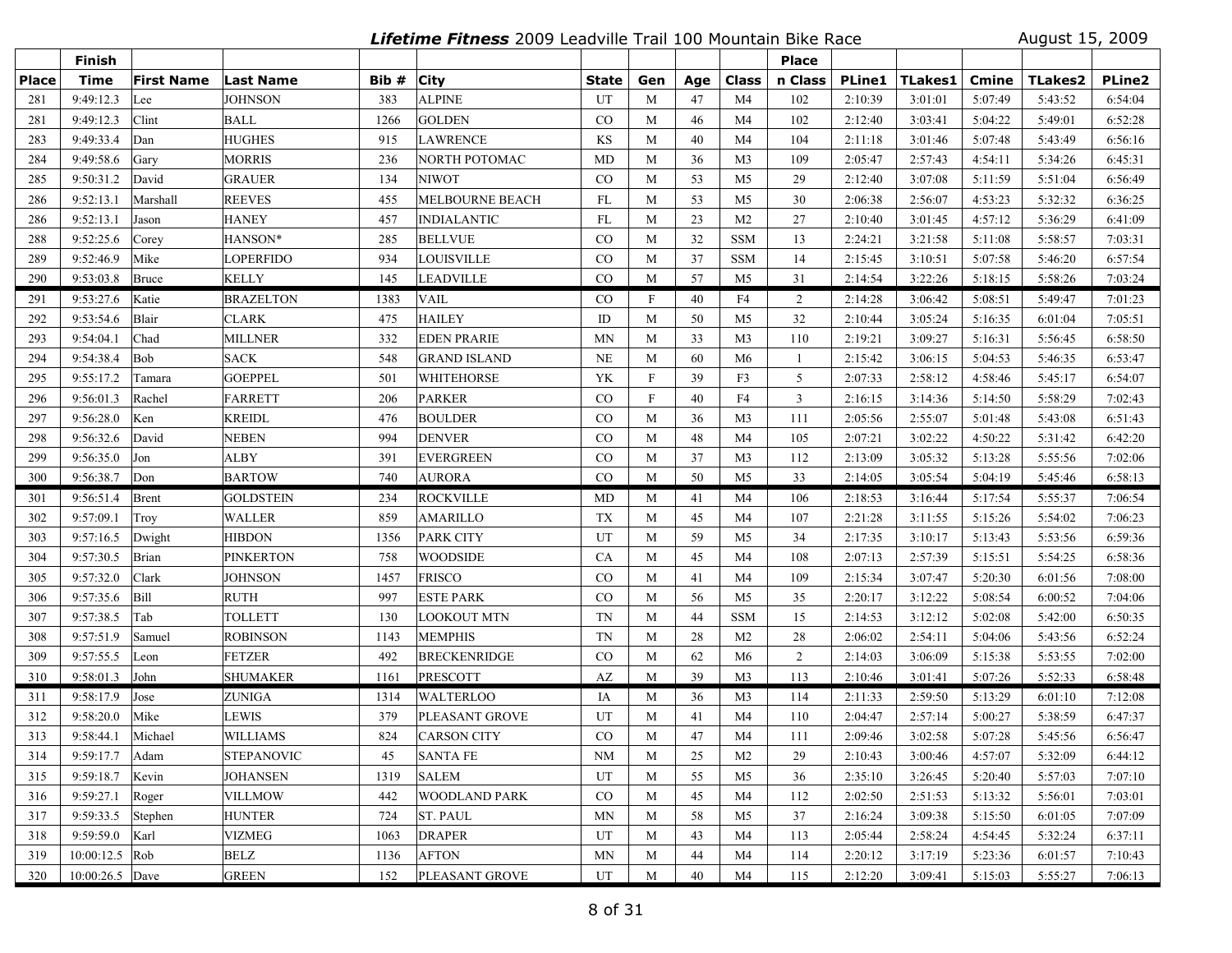**Lifetime Fitness** 2009 Leadville Trail 100 Mountain Bike Race August 15, 2009

|              | <b>Finish</b>         |                   |                  |       |                         |              |                           |     |                | <b>Place</b>   |               |         |         |                |               |
|--------------|-----------------------|-------------------|------------------|-------|-------------------------|--------------|---------------------------|-----|----------------|----------------|---------------|---------|---------|----------------|---------------|
| <b>Place</b> | <b>Time</b>           | <b>First Name</b> | Last Name        | Bib # | <b>City</b>             | <b>State</b> | Gen                       | Age | <b>Class</b>   | n Class        | <b>PLine1</b> | TLakes1 | Cmine   | <b>TLakes2</b> | <b>PLine2</b> |
| 321          | 10:01:00.4            | Zachary           | <b>SCHAT</b>     | 1051  | <b>REDWOOD VALLEY</b>   | CA           | M                         | 40  | M4             | 116            | 2:22:38       | 3:18:58 | 5:22:54 | 6:05:28        | 7:11:23       |
| 322          | 10:01:10.0            | Dusty             | <b>HAFEN</b>     | 894   | <b>OREM</b>             | UT           | M                         | 26  | M <sub>2</sub> | 30             | 2:11:16       | 3:01:11 | 5:08:02 | 5:47:21        | 6:56:44       |
| 323          | 10:01:42.5            | Chris             | CARMICHAEL       | 82    | <b>COLORADO SPRINGS</b> | $_{\rm CO}$  | M                         | 48  | M <sub>4</sub> | 117            | 2:03:46       | 2:56:41 | 5:04:03 | 5:44:48        | 6:53:05       |
| 324          | 10:02:31.4            | Mike              | <b>BARTELS</b>   | 776   | <b>PAPILLION</b>        | <b>NE</b>    | M                         | 46  | M <sub>4</sub> | 118            | 2:18:52       | 3:18:13 | 5:21:01 | 6:04:34        | 7:17:35       |
| 325          | 10:02:52.5            | Dean              | <b>CAHOW</b>     | 140   | <b>EVERGREEN</b>        | $\rm CO$     | M                         | 52  | M5             | 38             | 2:08:42       | 3:06:28 | 4:54:22 | 5:31:09        | 6:35:19       |
| 326          | 10:03:07.1            | Rick              | <b>JOHNSON</b>   | 1507  | <b>ALPINE</b>           | UT           | M                         | 40  | M4             | 119            | 2:15:44       | 3:08:23 | 5:15:36 | 5:54:35        | 7:02:24       |
| 327          | 10:03:13.6            | Jeffrey           | <b>WILLIAMS</b>  | 126   | <b>AUSTIN</b>           | <b>TX</b>    | M                         | 37  | M <sub>3</sub> | 115            | 2:07:21       | 3:01:09 | 5:04:14 | 5:43:13        | 7:01:32       |
| 328          | 10:03:17.9            | Joshua            | <b>MAXIMON</b>   | 1158  | <b>DENVER</b>           | CO           | M                         | 37  | M <sub>3</sub> | 116            | 2:18:59       | 3:09:37 | 5:13:39 | 5:52:23        | 7:00:48       |
| 329          | 10:03:49.9            | Emily             | <b>BROCK</b>     | 250   | <b>COLUMBIA</b>         | <b>SC</b>    | $\boldsymbol{\mathrm{F}}$ | 36  | F3             | 6              | 2:14:12       | 3:05:49 | 5:13:35 | 5:51:28        | 6:59:57       |
| 330          | 10:03:56.5 Dean       |                   | <b>BLATTER</b>   | 580   | <b>LITTLETON</b>        | CO           | M                         | 47  | M <sub>4</sub> | 120            | 2:20:50       | 3:13:35 | 5:13:02 | 5:51:45        | 7:02:25       |
| 331          | 10:03:56.7            | Paul              | <b>BLATTER</b>   | 579   | <b>LITTLETON</b>        | $\rm CO$     | M                         | 37  | M <sub>3</sub> | 117            | 2:20:48       | 3:14:10 | 5:13:08 | 5:51:41        | 7:02:24       |
| 332          | 10:04:21.2            | Highly            | <b>FALKNER</b>   | 645   | <b>TEMPE</b>            | AZ           | M                         | 55  | M <sub>5</sub> | 39             | 2:14:10       | 3:07:06 | 5:20:21 | 5:58:28        | 7:07:12       |
| 333          | $10:05:26.4$ Ken      |                   | <b>OLSON</b>     | 426   | <b>NANAIMO</b>          | BC           | M                         | 42  | M4             | 121            | 2:13:54       | 3:08:00 | 5:15:43 | 5:59:36        | 7:08:59       |
| 334          | 10:05:38.6            | Matt              | <b>LANGLEY</b>   | 1120  | <b>LITTLETON</b>        | CO           | M                         | 34  | M <sub>3</sub> | 118            | 2:20:27       | 3:16:14 | 5:21:41 | 6:03:05        | 7:10:59       |
| 335          | 10:06:11.3            | John              | <b>HOLDER</b>    | 335   | <b>CRESTED BUTTE</b>    | $\rm CO$     | M                         | 54  | M <sub>5</sub> | 40             | 2:11:47       | 3:07:57 | 5:14:48 | 5:54:50        | 7:07:44       |
| 336          | 10:06:39.6            | Tom               | <b>KAMMERER</b>  | 1172  | <b>EVERGREEN</b>        | CO           | M                         | 43  | M4             | 122            | 2:14:25       | 3:17:03 | 5:22:43 | 6:01:20        | 7:11:27       |
| 337          | 10:07:11.5            | Scott             | <b>HURST</b>     | 905   | <b>SANFORD</b>          | NC           | M                         | 40  | M4             | 123            | 2:18:24       | 3:10:11 | 5:14:55 | 5:56:48        | 6:59:30       |
| 338          | 10:08:05.3            | Gale              | <b>BERNHARDT</b> | 538   | LOVELAND                | CO           | $\boldsymbol{\mathrm{F}}$ | 51  | F <sub>5</sub> | 1              | 2:18:55       | 3:10:08 | 5:22:31 | 6:02:42        | 7:10:45       |
| 339          | 10:08:09.8            | James             | <b>HURST</b>     | 880   | <b>LOOKOUT MTN</b>      | <b>TN</b>    | M                         | 40  | M <sub>4</sub> | 124            | 2:25:30       | 3:18:25 | 5:23:32 | 5:59:54        | 7:07:43       |
| 340          | 10:09:06.4            | Stephen           | <b>LEBOVITZ</b>  | 877   | <b>WESTIN</b>           | MA           | M                         | 48  | M4             | 125            | 2:16:15       | 3:05:58 | 5:08:24 | 5:50:24        | 6:59:21       |
| 341          | $10:09:14.4$ J. Ross  |                   | <b>HOLBROOK</b>  | 1098  | <b>BRECKENRIDGE</b>     | $_{\rm CO}$  | M                         | 26  | M <sub>2</sub> | 31             | 1:54:51       | 2:43:59 | 4:33:17 | 5:09:20        | 6:42:50       |
| 342          | 10:09:15.3            | Jonathan          | <b>TONER</b>     | 1528  | <b>PEARLAND</b>         | <b>TX</b>    | M                         | 33  | M <sub>3</sub> | 119            | 2:18:21       | 3:09:11 | 5:10:58 | 6:02:17        | 7:08:46       |
| 343          | 10:09:28.5            | Chris             | <b>PETERSON</b>  | 1114  | <b>OMAHA</b>            | <b>NE</b>    | M                         | 37  | M <sub>3</sub> | 120            | 2:17:02       | 3:07:10 | 5:11:26 | 5:51:25        | 7:03:49       |
| 344          | 10:09:32.9            | Mark              | QUIST            | 158   | <b>HOLLAND</b>          | MI           | M                         | 41  | M4             | 126            | 2:18:03       | 3:09:21 | 5:21:16 | 6:04:23        | 7:11:46       |
| 345          | 10:10:05.7            | Brett             | <b>TOLIVER</b>   | 545   | <b>OGDEN</b>            | UT           | M                         | 34  | M <sub>3</sub> | 121            | 2:22:51       | 3:15:44 | 5:22:21 | 6:07:51        | 7:17:03       |
| 346          | 10:10:06.9            | Brian             | <b>FEDDEMA</b>   | 287   | LEADVILLE               | $_{\rm CO}$  | M                         | 32  | M3             | 122            | 2:15:17       | 3:09:25 | 5:25:30 | 6:01:48        | 7:07:42       |
| 346          | 10:10:06.9            | Chris             | <b>ALBERS</b>    | 306   | LEADVILLE               | $_{\rm CO}$  | M                         | 34  | M <sub>3</sub> | 122            | 2:19:01       | 3:14:57 | 5:13:36 | 5:51:21        | 7:02:46       |
| 348          | 10:10:07.0            | Sterling          | <b>MUDGE</b>     | 259   | <b>LEADVILLE</b>        | CO           | M                         | 28  | M <sub>2</sub> | 32             | 2:03:01       | 2:56:06 | 5:12:51 | 5:54:07        | 7:02:46       |
| 349          | 10:10:10.1            | Dennis            | <b>KAISER</b>    | 1109  | <b>DILLON</b>           | CO           | M                         | 62  | M6             | $\mathbf{3}$   | 2:22:37       | 3:16:12 | 5:20:48 | 5:58:56        | 7:07:28       |
| 350          | 10:10:34.8 Jacqui     |                   | <b>WOOD</b>      | 1085  | <b>CARBONDALE</b>       | CO           | $\mathbf{F}$              | 47  | F <sub>4</sub> | $\overline{4}$ | 2:19:50       | 3:13:27 | 5:17:31 | 5:56:34        | 7:08:21       |
| 351          | 10:10:59.7 Lisa       |                   | <b>ROLLINS</b>   | 959   | <b>OREM</b>             | UT           | $\mathbf{F}$              | 41  | F4             | 5              | 2:27:57       | 3:25:53 | 5:26:52 | 6:06:00        | 7:17:34       |
| 352          | 10:11:12.3            | Roger             | HEDLUND*         | 301   | <b>TABERNASH</b>        | CO           | M                         | 50  | M5             | 41             | 2:22:57       | 3:13:36 | 5:18:54 | 6:03:41        | 7:08:33       |
| 353          | $10:11:12.5$ Jay      |                   | <b>GUYOT</b>     | 1466  | <b>TUCSON</b>           | AZ           | M                         | 52  | M <sub>5</sub> | 42             | 2:10:55       | 3:03:58 | 5:11:51 | 6:10:39        | 7:20:22       |
| 354          | 10:11:31.0 Bill       |                   | <b>MCMILLAN</b>  | 425   | <b>NANAIMO</b>          | BC           | M                         | 49  | M4             | 127            | 2:07:12       | 2:55:24 | 4:58:55 | 5:46:27        | 6:54:11       |
| 355          | $10:11:46.5$ Thomas   |                   | <b>TETZ</b>      | 500   | <b>CARCROSS</b>         | YK           | M                         | 44  | M4             | 128            | 2:13:08       | 3:03:53 | 5:02:03 | 5:52:18        | 7:34:05       |
| 356          | $10:12:18.4$ Rick     |                   | <b>SABATA</b>    | 727   | <b>COLORADO SPRINGS</b> | $\rm CO$     | M                         | 57  | M5             | 43             | 2:13:38       | 3:06:26 | 5:16:34 | 5:58:19        | 7:08:45       |
| 357          | 10:12:30.3 Andy       |                   | <b>PEMBERTON</b> | 344   | <b>BOULDER</b>          | $\rm CO$     | M                         | 41  | M4             | 129            | 2:08:20       | 3:01:07 | 5:20:25 | 6:08:04        | 7:16:45       |
| 358          | 10:12:31.0 Chris      |                   | <b>PEMBERTON</b> | 347   | <b>OAKLAND</b>          | CA           | M                         | 36  | M3             | 124            | 2:13:52       | 3:07:02 | 5:22:13 | 6:08:33        | 7:16:46       |
| 359          | $10:12:35.4$ Bob      |                   | <b>FINLEY</b>    | 1188  | <b>ARDMORE</b>          | OK           | M                         | 39  | M3             | 125            | 2:28:42       | 3:23:18 | 5:23:49 | 6:03:09        | 7:13:26       |
| 360          | 10:12:40.4 $ $ Andrew |                   | <b>MILLER</b>    | 1228  | <b>BUENA VISTA</b>      | $\rm CO$     | M                         | 38  | M3             | 126            | 2:12:18       | 3:06:21 | 5:04:04 | 5:41:49        | 6:53:37       |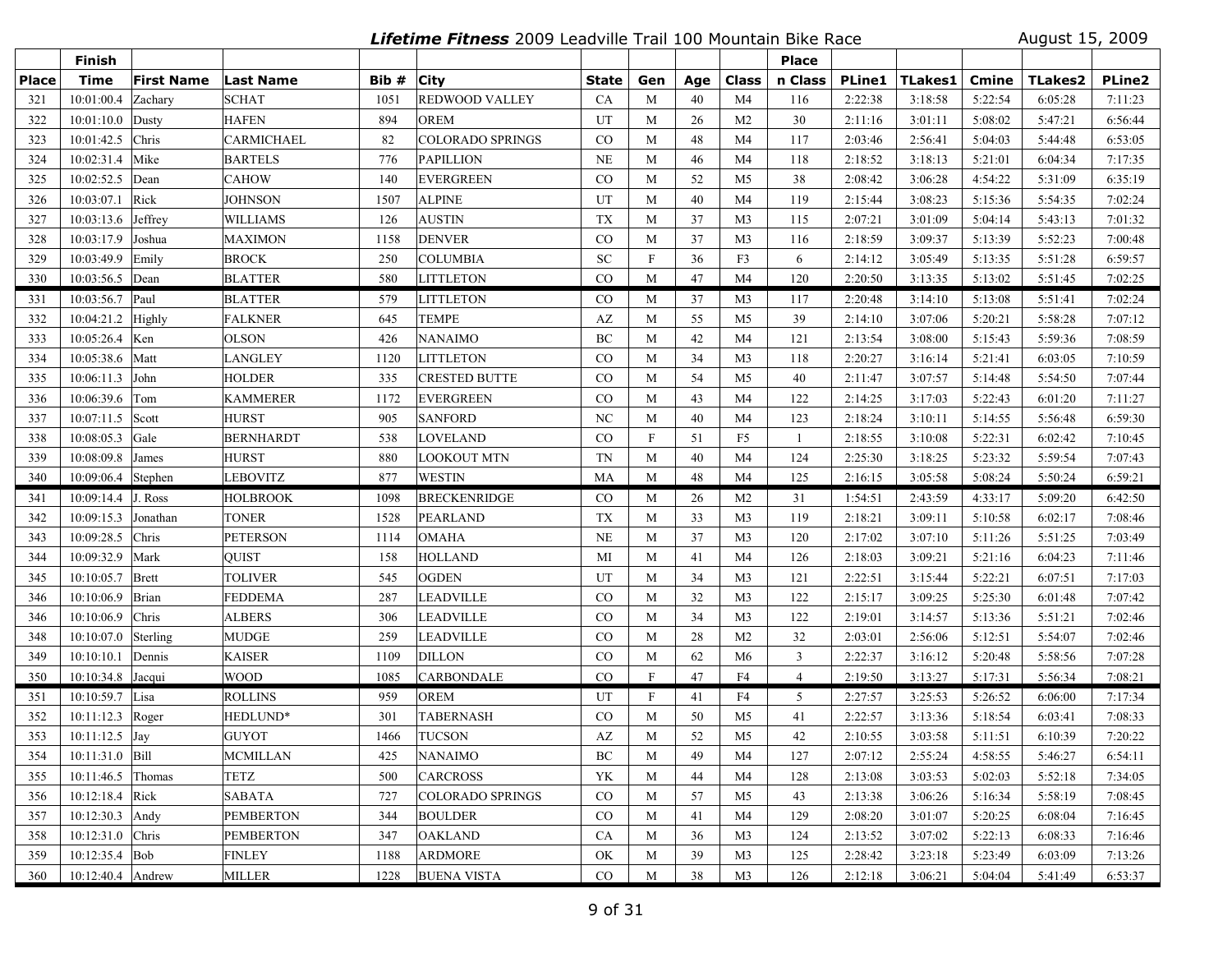**Lifetime Fitness** 2009 Leadville Trail 100 Mountain Bike Race August 15, 2009

|              | Finish                          |                   |                   |       |                          |                |             |     |                | <b>Place</b> |               |                |              |                |               |
|--------------|---------------------------------|-------------------|-------------------|-------|--------------------------|----------------|-------------|-----|----------------|--------------|---------------|----------------|--------------|----------------|---------------|
| <b>Place</b> | Time                            | <b>First Name</b> | <b>Last Name</b>  | Bib # | <b>City</b>              | State          | Gen         | Age | Class          | n Class      | <b>PLine1</b> | <b>TLakes1</b> | <b>Cmine</b> | <b>TLakes2</b> | <b>PLine2</b> |
| 361          | 10:12:54.3                      | Jason             | WHITE             | 606   | <b>DRAPER</b>            | UT             | M           | 33  | M <sub>3</sub> | 127          | 2:06:47       | 3:07:08        | 5:10:12      | 5:47:58        | 6:54:55       |
| 362          | 10:13:14.2                      | Denny             | <b>RUNCK</b>      | 1115  | <b>BIG SKY</b>           | MT             | M           | 50  | M <sub>5</sub> | 44           | 2:22:55       | 3:15:51        | 5:18:03      | 5:58:37        | 7:04:27       |
| 363          | 10:13:16.8 Peter                |                   | VAJDA             | 446   | <b>FERNDALE</b>          | MI             | M           | 42  | M4             | 130          | 2:22:32       | 3:13:37        | 5:23:44      | 6:11:54        | 7:20:08       |
| 364          | 10:13:34.6 Kyle                 |                   | <b>RODEMACHER</b> | 945   | <b>AUSTIN</b>            | <b>TX</b>      | M           | 34  | M <sub>3</sub> | 128          | 2:03:44       | 2:54:30        | 5:09:12      | 5:51:20        | 7:01:54       |
| 365          | 10:13:46.4                      | Hayes             | <b>FLYNN</b>      | 1075  | <b>BIRMINGHAM</b>        | AL             | M           | 38  | M <sub>3</sub> | 129          | 2:29:40       | 3:22:25        | 5:33:34      | 6:11:57        | 7:19:49       |
| 366          | 10:13:55.6                      | David             | PHELGAR           | 1298  | <b>GREENSBORO</b>        | N <sub>C</sub> | M           | 41  | M4             | 131          | 2:17:34       | 3:08:54        | 5:15:07      | 5:54:09        | 7:00:07       |
| 367          | 10:14:04.9                      | Tom               | <b>FREEMAN</b>    | 378   | <b>ALPINE</b>            | UT             | M           | 41  | M4             | 132          | 2:23:44       | 3:17:23        | 5:22:02      | 5:57:50        | 7:06:16       |
| 368          | 10:14:22.3                      | Garret            | <b>ROCK</b>       | 957   | <b>GOLDEN</b>            | CO             | M           | 30  | M <sub>3</sub> | 130          | 2:13:41       | 3:04:20        | 5:04:46      | 5:51:29        | 7:05:26       |
| 369          | 10:14:54.6 David                |                   | <b>MEISSNER</b>   | 135   | <b>STEAMBOAT SPRINGS</b> | $\rm CO$       | M           | 39  | M <sub>3</sub> | 131          | 2:16:01       | 3:10:11        | 5:15:57      | 6:07:29        | 7:16:18       |
| 370          | 10:15:10.5 Gerald               |                   | <b>HART</b>       | 588   | <b>BUCYRUS</b>           | KS             | M           | 24  | M <sub>2</sub> | 33           | 2:15:24       | 3:08:35        | 5:15:14      | 6:08:03        | 7:24:10       |
| 371          | $10:15:16.1$ Jon                |                   | <b>BOLTAX</b>     | 718   | <b>SALT LAKE CITY</b>    | UT             | M           | 40  | M4             | 133          | 2:20:08       | 3:15:51        | 5:23:51      | 6:06:52        | 7:13:49       |
| 372          | 10:15:21.7 Dave                 |                   | LINDENBERG        | 398   | GLENWOOD SPRINGS         | $\rm CO$       | M           | 39  | M <sub>3</sub> | 132          | 1:58:24       | 2:48:15        | 4:53:46      | 7:12:28        | 10:15:2       |
| 373          | 10:15:27.9                      | Riley             | <b>FRAZIER</b>    | 200   | <b>HIGHLAND</b>          | UT             | M           | 44  | M <sub>4</sub> | 134          | 2:08:52       | 3:01:45        | 5:26:50      | 6:14:17        | 7:28:21       |
| 374          | 10:15:35.8 David                |                   | <b>GONZALES</b>   | 238   | <b>BETHESDA</b>          | MD             | M           | 49  | M4             | 135          | 2:23:46       | 3:17:24        | 5:26:38      | 6:03:19        | 7:15:14       |
| 375          | 10:15:55.5 Jeffrey              |                   | <b>HARRISON</b>   | 543   | <b>OGDEN</b>             | UT             | M           | 42  | M <sub>4</sub> | 136          | 2:22:50       | 3:15:45        | 5:22:11      | 6:08:51        | 7:17:00       |
| 376          | 10:15:58.2 Dale                 |                   | <b>PIERSON</b>    | 1325  | <b>ST. MARYS POINT</b>   | <b>MN</b>      | M           | 39  | M <sub>3</sub> | 133          | 2:11:14       | 3:07:11        | 5:16:00      | 5:58:30        | 7:13:23       |
| 377          | $10:16:02.9$ Jody               |                   | <b>BAILEY</b>     | 1430  | <b>LEESBURG</b>          | VA             | M           | 48  | M <sub>4</sub> | 137          | 2:22:51       | 3:16:21        | 5:22:57      | 6:03:18        | 7:12:40       |
| 378          | 10:16:04.8 Robin                |                   | <b>DUTTON</b>     | 423   | <b>NANAIMO</b>           | BC             | M           | 33  | M <sub>3</sub> | 134          | 2:07:42       | 2:59:46        | 5:06:40      | 5:46:15        | 6:51:36       |
| 379          | 10:16:09.9                      | Steve             | <b>HUNT</b>       | 528   | <b>SANDY</b>             | UT             | M           | 44  | M4             | 138          | 2:15:08       | 3:06:27        | 5:17:04      | 6:03:52        | 7:14:04       |
| 380          | $10:16:26.5$ Scott              |                   | <b>BIGELOW</b>    | 800   | <b>LINCOLN</b>           | <b>NE</b>      | M           | 47  | M4             | 139          | 2:11:18       | 3:02:24        | 5:10:56      | 6:03:34        | 7:10:10       |
| 381          | $10:16:39.4$ Ty                 |                   | <b>WARD</b>       | 1121  | <b>EVERGREEN</b>         | $_{\rm CO}$    | M           | 33  | M <sub>3</sub> | 135          | 2:22:11       | 3:16:54        | 5:29:43      | 6:12:07        | 7:18:57       |
| 382          | 10:17:11.7 Peter                |                   | <b>EMERY</b>      | 1174  | SALT LAKE CITY           | UT             | M           | 31  | <b>SSM</b>     | 16           | 2:16:38       | 3:10:21        | 5:15:15      | 5:55:26        | 7:04:13       |
| 383          | $10:17:21.8$ Jeff               |                   | WU                | 474   | <b>BOULDER</b>           | $_{\rm CO}$    | M           | 34  | <b>SSM</b>     | 17           | 2:20:53       | 3:18:47        | 5:27:21      | 6:07:42        | 7:21:31       |
| 384          | 10:17:44.3 Jeff                 |                   | <b>CLAPP</b>      | 1023  | <b>SALT LAKE CITY</b>    | UT             | M           | 52  | M <sub>5</sub> | 45           | 2:20:11       | 3:12:31        | 5:17:39      | 6:07:42        | 7:20:49       |
| 385          | 10:17:48.7                      | Theresa           | <b>PITMAN</b>     | 1380  | <b>WOODLAND PARK</b>     | $\rm CO$       | $\mathbf F$ | 28  | F <sub>2</sub> | 1            | 2:20:30       | 3:13:35        | 5:22:18      | 6:07:36        | 7:15:48       |
| 386          | 10:17:53.6 Sheryl               |                   | MILLER            | 232   | <b>VAIL</b>              | $\rm CO$       | $\mathbf F$ | 45  | F4             | 6            | 2:21:37       | 3:14:24        | 5:17:57      | 5:58:10        | 7:13:11       |
| 387          | 10:18:03.6                      | Cornelius         | <b>MURRAY</b>     | 1186  | <b>SANDY</b>             | UT             | M           | 36  | M3             | 136          | 2:19:04       | 3:14:58        | 5:25:15      | 6:06:56        | 7:15:00       |
| 388          | 10:18:45.1                      | Gary              | <b>JOHNSON</b>    | 266   | <b>EL PRADO</b>          | <b>NM</b>      | M           | 56  | M <sub>5</sub> | 46           | 2:27:25       | 3:25:08        | 5:28:46      | 6:09:07        | 7:18:22       |
| 389          | 10:18:51.6 Michael              |                   | <b>HOBLET</b>     | 1332  | <b>MORROW</b>            | OH             | M           | 32  | M <sub>3</sub> | 137          | 2:24:32       | 3:15:03        | 5:21:50      | 6:05:38        | 7:14:01       |
| 390          | 10:18:54.9 Aaron                |                   | <b>HOLPP</b>      | 779   | <b>BIRMINGHAM</b>        | AL             | M           | 38  | M <sub>3</sub> | 138          | 2:15:06       | 3:08:10        | 5:20:23      | 6:02:30        | 7:15:34       |
| 391          | 10:18:58.4 Lance                |                   | <b>PALUMBO</b>    | 739   | <b>DENVER</b>            | $\rm CO$       | M           | 46  | <b>SSM</b>     | 18           | 2:20:25       | 3:13:39        | 5:16:26      | 6:01:09        | 7:10:44       |
| 392          | 10:19:00.8                      | Jonathan          | <b>SANDBERG</b>   | 796   | <b>EXCELSIOR</b>         | <b>MN</b>      | M           | 51  | M <sub>5</sub> | 47           | 2:07:23       | 3:08:49        | 5:18:05      | 5:58:56        | 7:09:45       |
| 393          | 10:20:05.2                      | Paul              | REICH*            | 300   | TELLURIDE                | $\rm CO$       | M           | 50  | M5             | 48           | 2:20:39       | 3:13:54        | 5:23:00      | 6:04:15        | 7:13:17       |
| 394          | 10:20:27.6 Nicette              |                   | <b>QUINTERO</b>   | 1290  | <b>ORO VALLEY</b>        | AZ             | F           | 42  | F4             | $\tau$       | 2:10:22       | 3:04:19        | 5:12:49      | 5:55:49        | 7:07:10       |
| 395          | $10:20:28.2$ Jonathan           |                   | TISDALE           | 1386  | <b>AUGUSTA</b>           | GA             | M           | 35  | M3             | 139          | 2:17:04       | 3:08:55        | 5:18:55      | 5:58:38        | 7:16:26       |
| 396          | $10:20:38.0$ Steve              |                   | <b>LUFKIN</b>     | 453   | <b>INDIALANTIC</b>       | FL             | M           | 46  | M4             | 140          | 2:21:09       | 3:12:33        | 5:22:28      | 6:01:14        | 7:07:53       |
| 397          | 10:20:39.9 Douglas              |                   | <b>BLACKBURN</b>  | 1470  | <b>AVON</b>              | $\rm CO$       | M           | 32  | M3             | 140          | 2:29:52       | 3:22:48        | 5:33:39      | 6:18:53        | 7:25:09       |
| 398          | 10:20:48.5 Dennis               |                   | <b>SCHUELER</b>   | 1076  | <b>HICKORY HILLS</b>     | IL             | M           | 47  | M4             | 141          | 2:13:05       | 3:07:59        | 5:30:45      | 6:07:56        | 7:16:37       |
| 399          | 10:20:49.5 $\sqrt{\text{Todd}}$ |                   | <b>GEER</b>       | 1057  | <b>OMAHA</b>             | <b>NE</b>      | M           | 41  | M4             | 142          | 2:21:37       | 3:15:54        | 5:18:34      | 6:02:31        | 7:09:50       |
| 400          | 10:21:00.7 Mike                 |                   | <b>DURNER</b>     | 83    | <b>COLORADO SPRINGS</b>  | $\rm CO$       | M           | 32  | M <sub>3</sub> | 141          | 1:58:53       | 2:48:14        | 5:00:26      | 5:42:01        | 6:51:09       |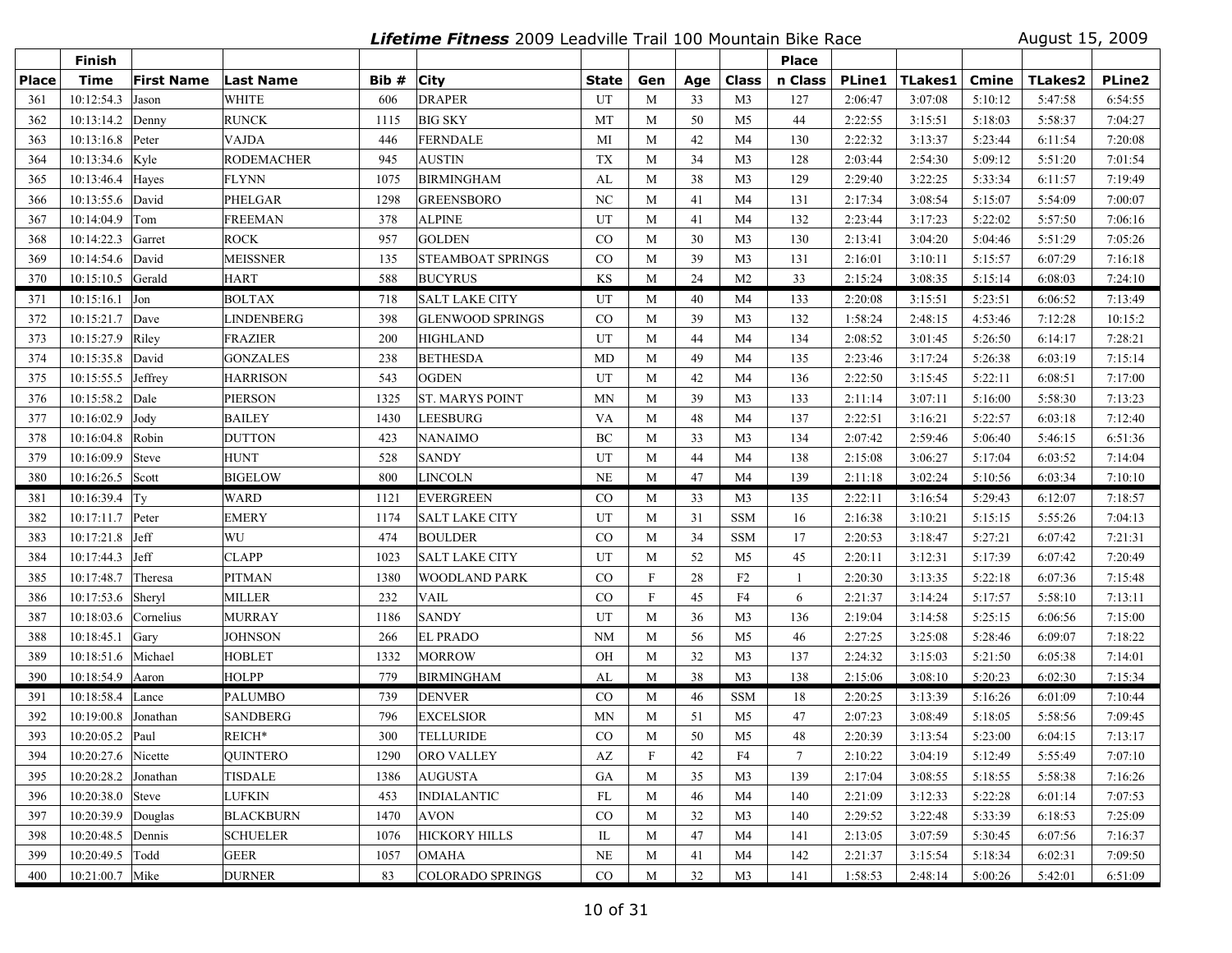**Lifetime Fitness** 2009 Leadville Trail 100 Mountain Bike Race August 15, 2009

|              | Finish               |                   |                   |       |                         |           |     |     |                | <b>Place</b>   |               |         |         |                |         |
|--------------|----------------------|-------------------|-------------------|-------|-------------------------|-----------|-----|-----|----------------|----------------|---------------|---------|---------|----------------|---------|
| <b>Place</b> | <b>Time</b>          | <b>First Name</b> | <b>Last Name</b>  | Bib # | <b>City</b>             | State     | Gen | Age | Class          | n Class        | <b>PLine1</b> | TLakes1 | Cmine   | <b>TLakes2</b> | PLine2  |
| 401          | 10:21:09.4           | Tom               | <b>LIEBL</b>      | 914   | <b>LAWRENCE</b>         | KS        | M   | 49  | M <sub>4</sub> | 143            | 2:18:27       | 3:12:59 | 5:25:17 | 6:07:21        | 7:16:39 |
| 402          | 10:21:14.6           | Calvin            | <b>CAHOON</b>     | 539   | <b>PAYSON</b>           | UT        | M   | 38  | M <sub>3</sub> | 142            | 2:20:55       | 3:14:17 | 5:30:26 | 6:07:34        | 7:18:31 |
| 403          | 10:21:20.2 Bill      |                   | <b>BOUGHTON</b>   | 1382  | <b>ASPEN</b>            | CO        | M   | 47  | M <sub>4</sub> | 144            | 2:10:26       | 3:03:13 | 5:25:42 | 6:12:04        | 7:20:39 |
| 404          | $10:21:23.3$ Brett   |                   | <b>GOETT</b>      | 210   | <b>SCOTTSDALE</b>       | AZ        | M   | 43  | M <sub>4</sub> | 145            | 2:20:24       | 3:18:08 | 5:22:40 | 6:06:08        | 7:14:18 |
| 405          | 10:21:34.6           | Eric              | <b>ELY</b>        | 1280  | <b>EVERGREEN</b>        | CO        | M   | 52  | M <sub>5</sub> | 49             | 2:18:33       | 3:12:32 | 5:20:15 | 6:07:43        | 7:20:14 |
| 406          | 10:21:40.0 Roberts   |                   | ADAMS             | 1302  | <b>BOISE</b>            | ID        | M   | 53  | M5             | 50             | 2:22:47       | 3:14:42 | 5:22:10 | 6:09:24        | 7:15:34 |
| 407          | 10:21:55.4 Steve     |                   | MOSS              | 889   | <b>ST. GEORGE</b>       | UT        | M   | 54  | M <sub>5</sub> | 51             | 2:12:39       | 3:01:33 | 5:10:17 | 5:55:42        | 7:01:21 |
| 408          | 10:22:05.3 Mark      |                   | <b>FISCHER</b>    | 1088  | <b>CARBONDALE</b>       | $\rm CO$  | M   | 51  | <b>SSM</b>     | 19             | 2:31:28       | 3:29:40 | 5:26:11 | 6:07:21        | 7:16:15 |
| 409          | 10:22:41.6           | Scott             | <b>CHENUE</b>     | 354   | <b>OAKLAND</b>          | CA        | M   | 37  | M <sub>3</sub> | 143            | 2:12:38       | 3:05:30 | 5:28:33 | 6:09:20        | 7:21:56 |
| 410          | 10:23:16.2 Chris     |                   | <b>CASTILIAN</b>  | 419   | <b>DENVER</b>           | CO        | M   | 41  | M <sub>4</sub> | 146            | 2:21:28       | 3:14:28 | 5:28:13 | 6:09:19        | 7:19:46 |
| 411          | 10:23:30.9           | Jilene            | <b>MECHAM</b>     | 895   | <b>OREM</b>             | UT        | F   | 40  | F4             | 8              | 2:14:24       | 3:07:59 | 5:25:29 | 6:03:17        | 7:12:27 |
| 412          | 10:23:36.8           | Jim               | <b>RUTBERG</b>    | 146   | <b>COLORADO SPRINGS</b> | $\rm CO$  | M   | 34  | M <sub>3</sub> | 144            | 2:15:10       | 3:09:10 | 5:31:37 | 6:13:20        | 7:19:18 |
| 413          | 10:23:40.9           | Macky             | <b>MORRIS</b>     | 320   | <b>BASALT</b>           | CO        | M   | 36  | M <sub>3</sub> | 145            | 2:14:56       | 3:08:36 | 5:14:01 | 5:56:08        | 7:07:33 |
| 414          | 10:23:50.2           | Chris             | <b>DONDLINGER</b> | 688   | <b>FORT DEFIANCE</b>    | AZ        | M   | 35  | M <sub>3</sub> | 146            | 2:20:18       | 3:19:32 | 5:26:12 | 6:06:43        | 7:17:51 |
| 415          | 10:24:10.4 Emilio    |                   | <b>DIPRETORO</b>  | 636   | <b>DENVER</b>           | CO        | M   | 38  | M <sub>3</sub> | 147            | 2:26:24       | 3:18:55 | 5:23:40 | 6:04:38        | 7:15:25 |
| 416          | 10:24:32.4           | Matthew           | <b>LIEVIEW</b>    | 322   | <b>COLORADO SPRINGS</b> | $\rm CO$  | M   | 31  | M <sub>3</sub> | 148            | 2:23:06       | 3:18:20 | 5:30:56 | 6:19:32        | 7:28:40 |
| 417          | 10:24:37.6 Greg      |                   | <b>FRENCH</b>     | 1244  | MT. CHARLESTON          | NV        | M   | 45  | M <sub>4</sub> | 147            | 2:26:46       | 3:20:59 | 5:30:25 | 6:15:36        | 7:30:56 |
| 418          | 10:24:38.3 Reed      |                   | <b>MALVICK</b>    | 798   | <b>EDINA</b>            | <b>MN</b> | M   | 29  | M <sub>2</sub> | 34             | 2:20:28       | 3:11:41 | 5:21:24 | 6:11:24        | 7:23:58 |
| 419          | 10:24:42.0           | Darin             | CARL              | 1083  | <b>MINTURN</b>          | CO        | M   | 40  | M <sub>4</sub> | 148            | 2:21:01       | 3:19:15 | 5:33:18 | 6:09:05        | 7:23:47 |
| 420          | 10:24:46.7           | Todd              | <b>CROKE</b>      | 738   | <b>GOLDEN</b>           | CO        | M   | 38  | M <sub>3</sub> | 149            | 2:21:40       | 3:25:57 | 5:31:46 | 6:10:14        | 7:22:58 |
| 421          | $10:24:48.8$ Jason   |                   | <b>RANSDELL</b>   | 1493  | <b>GLENDALE</b>         | AZ        | M   | 34  | M3             | 150            | 2:22:33       | 3:14:41 | 5:20:17 | 6:02:47        | 7:13:36 |
| 422          | 10:24:51.5           | Charles           | <b>SNYDER</b>     | 227   | <b>DOWNERS GROVE</b>    | IL        | M   | 60  | M6             | $\overline{4}$ | 2:18:31       | 3:10:08 | 5:21:14 | 6:05:14        | 7:15:41 |
| 423          | 10:24:54.0 John      |                   | <b>KOCH</b>       | 1326  | <b>MAPLE GROVE</b>      | <b>MN</b> | M   | 44  | M <sub>4</sub> | 149            | 2:11:15       | 3:06:01 | 5:15:34 | 5:58:30        | 7:13:24 |
| 424          | 10:25:06.4           | Dave              | <b>EDNEY</b>      | 767   | <b>LIVERMORE</b>        | <b>CA</b> | M   | 49  | M <sub>4</sub> | 150            | 2:18:27       | 3:11:58 | 5:26:53 | 6:10:32        | 7:21:59 |
| 425          | 10:25:18.2           | Bryan             | <b>ANTOL</b>      | 659   | <b>FLAGSTAFF</b>        | AZ        | M   | 39  | M3             | 151            | 1:58:20       | 3:07:25 | 5:12:53 | 5:52:35        | 7:09:36 |
| 426          | 10:25:53.7           | Thorne            | <b>BUTLER</b>     | 1472  | PARK CITY               | UT        | M   | 50  | M5             | 52             | 2:28:20       | 3:24:37 | 5:42:54 | 6:25:49        | 7:35:08 |
| 427          | 10:25:59.5           | Jeff              | <b>DORWART</b>    | 1352  | <b>PLACITAS</b>         | <b>NM</b> | M   | 49  | M <sub>4</sub> | 151            | 2:20:58       | 3:18:50 | 5:30:37 | 6:11:39        | 7:28:39 |
| 428          | 10:26:11.2           | Tim               | <b>MCKEON</b>     | 620   | <b>ALPINE</b>           | UT        | M   | 41  | <b>SSM</b>     | 20             | 2:20:57       | 3:15:34 | 5:29:11 | 6:08:04        | 7:22:06 |
| 429          | 10:26:29.2           | Craig             | <b>NELSON</b>     | 746   | <b>SALIDA</b>           | $\rm CO$  | M   | 26  | M <sub>2</sub> | 35             | 2:26:01       | 3:21:41 | 5:26:59 | 6:08:01        | 7:18:32 |
| 430          | 10:26:39.0 John      |                   | <b>MILLON</b>     | 1064  | <b>EASLEY</b>           | <b>SC</b> | M   | 45  | M4             | 152            | 2:12:42       | 3:05:11 | 5:17:53 | 6:02:48        | 7:16:19 |
| 431          | 10:26:41.6 Kent      |                   | MCGREW            | 817   | <b>FRISCO</b>           | $\rm CO$  | M   | 46  | M4             | 153            | 2:21:01       | 3:16:02 | 5:28:22 | 6:02:49        | 7:11:46 |
| 432          | 10:27:03.9           | Jerry             | <b>HENCY</b>      | 1107  | <b>LITTLETON</b>        | CO        | M   | 43  | <b>SSM</b>     | 21             | 2:21:04       | 3:20:21 | 5:21:26 | 6:03:33        | 7:22:09 |
| 433          | 10:27:22.2 Eric      |                   | <b>BRIGHT</b>     | 611   | <b>DRAPER</b>           | UT        | M   | 36  | M <sub>3</sub> | 152            | 2:19:37       | 3:14:40 | 5:34:50 | 6:15:36        | 7:26:05 |
| 434          | 10:27:28.7   Matthew |                   | <b>CRANE</b>      | 1196  | <b>SPOKANE</b>          | WA        | M   | 34  | M3             | 153            | 2:32:04       | 3:22:51 | 5:32:11 | 6:16:36        | 7:24:15 |
| 435          | 10:27:39.2 Sergio    |                   | INIGUEZ           | 983   | <b>OAKDALE</b>          | CA        | M   | 33  | M <sub>3</sub> | 154            | 2:26:44       | 3:24:37 | 5:42:02 | 6:24:20        | 7:33:42 |
| 436          | $10:27:42.3$ Jc      |                   | <b>JONES</b>      | 1189  | <b>ARDMORE</b>          | OK        | M   | 52  | M5             | 53             | 2:18:23       | 3:10:59 | 5:27:08 | 6:11:56        | 7:21:18 |
| 437          | $10:27:55.5$ Ron     |                   | <b>REL</b>        | 513   | <b>PLEASANTON</b>       | CA        | M   | 48  | M4             | 154            | 2:12:14       | 3:05:15 | 5:20:41 | 6:13:48        | 7:20:51 |
| 438          | 10:27:59.8 David     |                   | <b>ROSENBAUM</b>  | 1112  | COLORADO SPRINGS        | $\rm CO$  | M   | 40  | M4             | 155            | 2:14:58       | 3:11:04 | 5:21:34 | 6:03:21        | 7:15:02 |
| 439          | $10:28:22.8$ Jan     |                   | <b>KRISKA</b>     | 449   | <b>MOUNT AIRY</b>       | NC        | M   | 41  | M4             | 156            | 2:22:32       | 3:13:56 | 5:32:06 | 6:16:53        | 7:29:10 |
| 440          | 10:28:22.9  Ivan     |                   | <b>SCHWENDT</b>   | 785   | <b>GLENBURN</b>         | $ME$      | M   | 38  | M <sub>3</sub> | 155            | 2:18:59       | 3:11:40 | 5:20:38 | 6:12:00        | 7:28:57 |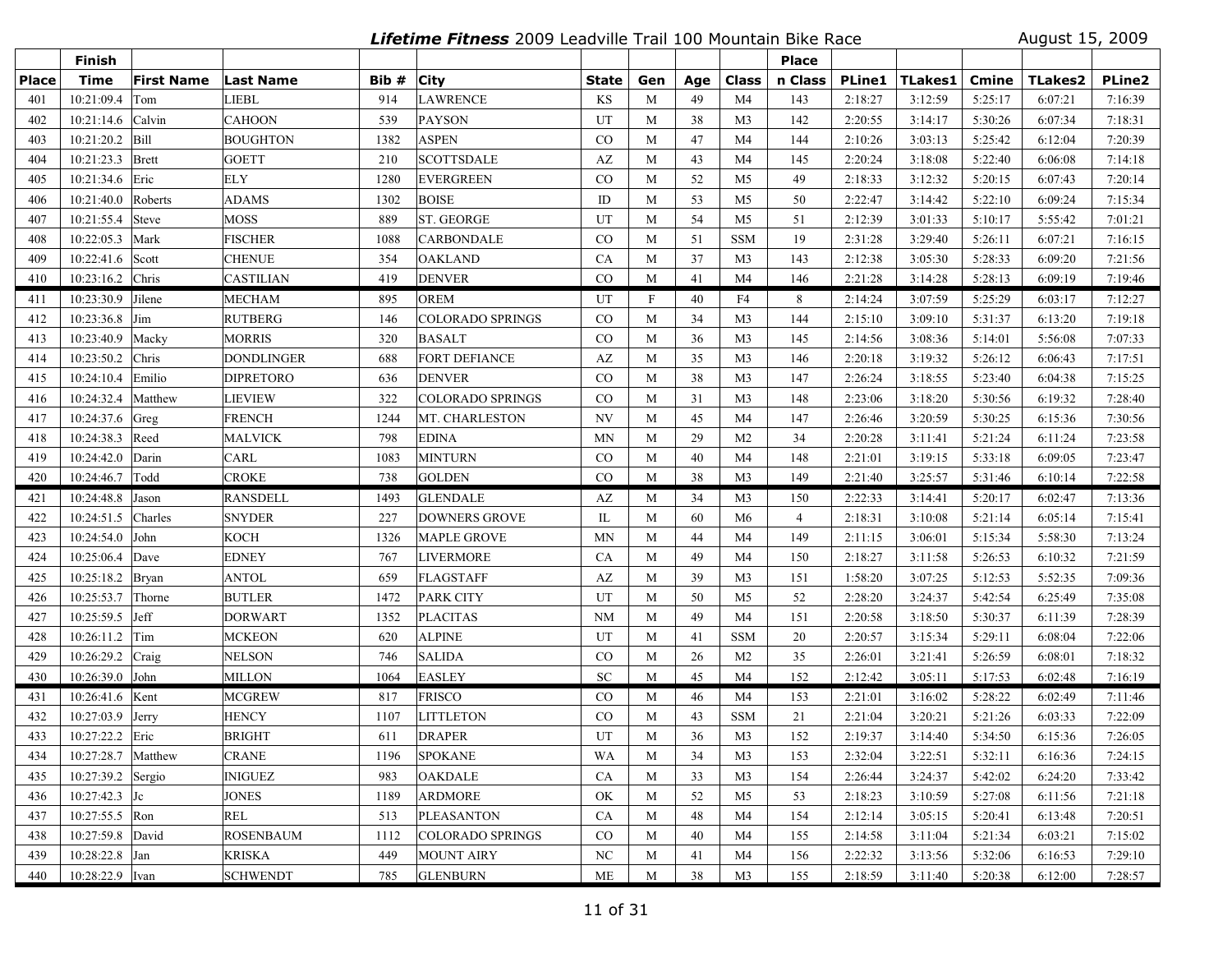**Lifetime Fitness** 2009 Leadville Trail 100 Mountain Bike Race August 15, 2009

|              | Finish             |                   |                   |       |                        |               |                           |     |                | <b>Place</b>    |               |         |         |                |         |
|--------------|--------------------|-------------------|-------------------|-------|------------------------|---------------|---------------------------|-----|----------------|-----------------|---------------|---------|---------|----------------|---------|
| <b>Place</b> | <b>Time</b>        | <b>First Name</b> | <b>Last Name</b>  | Bib # | <b>City</b>            | State         | Gen                       | Age | Class          | n Class         | <b>PLine1</b> | TLakes1 | Cmine   | <b>TLakes2</b> | PLine2  |
| 441          | 10:28:23.3         | Jerry             | <b>MENSINGER</b>  | 1056  | <b>OMAHA</b>           | <b>NE</b>     | M                         | 38  | M <sub>3</sub> | 156             | 2:17:36       | 3:12:27 | 5:21:15 | 6:02:32        | 7:14:54 |
| 442          | 10:28:30.8         | Whitney           | POGUE             | 913   | <b>DRAPER</b>          | UT            | $\boldsymbol{\mathrm{F}}$ | 38  | F3             | $7\overline{ }$ | 2:23:47       | 3:20:03 | 5:30:52 | 6:13:07        | 7:29:01 |
| 443          | 10:28:37.0         | Laurie            | <b>BRANDT</b>     | 460   | <b>MONTROSE</b>        | CO            | $\boldsymbol{\mathrm{F}}$ | 47  | F4             | 9               | 2:15:32       | 3:13:35 | 5:25:44 | 6:14:18        | 7:28:58 |
| 444          | 10:28:51.8         | Jordon            | <b>CHANEY</b>     | 1233  | <b>DALLAS</b>          | <b>TX</b>     | M                         | 47  | M <sub>4</sub> | 157             | 2:13:52       | 3:09:36 | 5:22:44 | 6:00:58        | 7:12:36 |
| 445          | 10:29:20.1         | Shad              | <b>HAMILTON</b>   | 1032  | <b>LANDER</b>          | WY            | M                         | 34  | M <sub>3</sub> | 157             | 2:17:33       | 3:11:55 | 5:30:17 | 6:10:23        | 7:21:29 |
| 446          | 10:29:20.6         | Robert            | <b>READER</b>     | 411   | <b>KIHEI</b>           | H I           | M                         | 48  | M4             | 158             | 2:21:29       | 3:13:00 | 5:14:58 | 5:55:14        | 7:09:46 |
| 447          | 10:29:26.0         | William           | <b>WHEELER</b>    | 1395  | LOUISVILLE             | $\rm CO$      | M                         | 40  | M <sub>4</sub> | 159             | 2:27:32       | 3:23:32 | 5:30:55 | 6:13:04        | 7:21:19 |
| 448          | 10:30:06.7         | Tommy             | <b>ROBLES</b>     | 968   | <b>SEAL BEACH</b>      | CA            | M                         | 40  | M <sub>4</sub> | 160             | 2:14:52       | 3:16:54 | 5:23:37 | 6:11:24        | 7:17:18 |
| 449          | 10:30:10.4         | Charles           | VAN ATTA          | 1527  | <b>GOLDEN</b>          | CO            | M                         | 43  | M <sub>4</sub> | 161             | 2:22:49       | 3:19:32 | 5:29:07 | 6:12:58        | 7:31:27 |
| 450          | 10:30:10.8 Michael |                   | <b>WINEGAR</b>    | 860   | <b>AMARILLO</b>        | TX            | M                         | 33  | M <sub>3</sub> | 158             | 2:17:50       | 3:16:21 | 5:33:42 | 6:12:32        | 7:22:49 |
| 451          | 10:30:38.3 Racer   |                   | <b>GIBSON</b>     | 506   | <b>PROVO</b>           | UT            | M                         | 36  | M3             | 159             | 2:03:40       | 3:02:29 | 5:22:23 | 5:59:07        | 7:16:33 |
| 452          | $10:31:04.8$ Bob   |                   | <b>KELDER</b>     | 1315  | <b>DURANGO</b>         | $\rm CO$      | M                         | 43  | M <sub>4</sub> | 162             | 2:16:13       | 3:10:01 | 5:22:28 | 6:00:06        | 7:06:15 |
| 453          | 10:31:07.1         | Beau              | <b>STARK</b>      | 1499  | <b>LAFAYETTE</b>       | CO            | M                         | 40  | M4             | 163             | 2:21:38       | 3:14:41 | 5:20:09 | 6:02:52        | 7:09:29 |
| 454          | 10:31:09.0 Lester  |                   | <b>PARDOE</b>     | 625   | <b>BOULDER</b>         | CO            | M                         | 39  | M <sub>3</sub> | 160             | 2:16:00       | 3:08:54 | 5:24:48 | 6:05:29        | 7:19:21 |
| 455          | $10:31:16.3$ Jeff  |                   | <b>PAFFENDORF</b> | 599   | <b>ASPEN</b>           | CO            | M                         | 41  | M <sub>4</sub> | 164             | 2:17:52       | 3:10:51 | 5:20:14 | 6:06:46        | 7:15:35 |
| 456          | 10:31:22.5 Barry   |                   | <b>CULP</b>       | 1347  | <b>DUBLIN</b>          | CA            | M                         | 45  | M <sub>4</sub> | 165             | 2:16:18       | 3:14:58 | 5:20:12 | 6:11:30        | 7:24:57 |
| 457          | 10:31:25.2 John    |                   | <b>SOTIR</b>      | 681   | <b>BEVERLY HILLS</b>   | MI            | M                         | 50  | M <sub>5</sub> | 54              | 2:26:18       | 3:20:33 | 5:33:49 | 6:17:58        | 7:30:53 |
| 458          | 10:31:29.7         | Jamie             | <b>PETERS</b>     | 296   | <b>LEADVILLE</b>       | $\rm CO$      | M                         | 30  | M3             | 161             | 2:30:58       | 3:26:09 | 5:34:25 | 6:18:56        | 7:28:29 |
| 459          | 10:31:36.3         | Kim               | <b>KREB</b>       | 414   | <b>MANITOU SPRINGS</b> | $\rm CO$      | $\mathbf F$               | 40  | F4             | 10              | 2:32:23       | 3:27:20 | 5:36:55 | 6:20:06        | 7:26:32 |
| 460          | 10:31:44.7 David   |                   | <b>SPIVEY</b>     | 1355  | <b>GREENWOOD</b>       | IN            | M                         | 41  | M <sub>4</sub> | 166             | 2:14:23       | 3:09:59 | 5:33:43 | 6:13:44        | 7:27:15 |
| 461          | 10:31:48.7         | Joshua            | <b>GRIFFIN</b>    | 1406  | <b>SALT LAKE CITY</b>  | UT            | M                         | 32  | M3             | 162             | 2:18:27       | 3:12:17 | 5:16:21 | 6:07:30        | 7:18:23 |
| 462          | 10:31:52.7         | Dean              | <b>GREGORY</b>    | 237   | <b>WHEATRIDGE</b>      | $\rm CO$      | M                         | 42  | M <sub>4</sub> | 167             | 2:21:02       | 3:13:40 | 5:25:31 | 6:15:40        | 7:23:18 |
| 463          | 10:32:34.4         | Andrew            | <b>HOLTON</b>     | 564   | <b>PINE</b>            | CO            | M                         | 41  | M <sub>4</sub> | 168             | 2:31:33       | 3:28:56 | 5:34:31 | 6:24:19        | 7:27:56 |
| 464          | 10:32:52.1         | Craig             | <b>VAUGHN</b>     | 1193  | <b>AMARILLO</b>        | <b>TX</b>     | M                         | 40  | M <sub>4</sub> | 169             | 2:18:43       | 3:12:02 | 5:21:35 | 6:07:47        | 7:16:46 |
| 465          | 10:32:54.3         | Andrew            | <b>FORBES</b>     | 644   | <b>BOISE</b>           | ID            | M                         | 51  | M5             | 55              | 2:18:36       | 3:10:56 | 5:30:42 | 6:15:43        | 7:25:37 |
| 466          | 10:32:57.6         | Fred              | <b>BACHER</b>     | 1203  | <b>LOUISVILLE</b>      | CO            | M                         | 42  | M4             | 170             | 2:22:53       | 3:18:51 | 5:26:25 | 6:03:17        | 7:29:28 |
| 467          | 10:33:00.7         | David             | LEE               | 307   | <b>LEADVILLE</b>       | $_{\rm CO}$   | M                         | 30  | M3             | 163             | 2:22:35       | 3:17:02 | 5:26:10 | 6:10:07        | 7:21:29 |
| 468          | 10:33:14.6         | Lawson            | <b>WILLARD</b>    | 1055  | <b>SAN FRANCISCO</b>   | CA            | M                         | 44  | M <sub>4</sub> | 171             | 2:23:29       | 3:18:48 | 5:37:52 | 6:20:56        | 7:31:03 |
| 469          | 10:33:18.7         | Michael           | <b>BERG</b>       | 1471  | <b>LAKEWOOD</b>        | CO            | M                         | 37  | M3             | 164             | 2:11:48       | 3:05:52 | 5:29:26 | 6:19:37        | 7:31:23 |
| 470          | 10:33:20.7 Steve   |                   | <b>BARNES</b>     | 1122  | <b>BUENA VISTA</b>     | CO            | M                         | 57  | M <sub>5</sub> | 56              | 2:21:25       | 3:15:49 | 5:38:40 | 6:16:57        | 7:28:51 |
| 471          | 10:33:44.8 Ryan    |                   | <b>POELMAN</b>    | 290   | <b>OREM</b>            | UT            | M                         | 32  | M <sub>3</sub> | 165             | 2:10:39       | 3:05:33 | 5:20:29 | 6:01:34        | 7:11:45 |
| 472          | 10:33:45.7         | Che               | <b>OLIVER</b>     | 288   | <b>OREM</b>            | UT            | M                         | 34  | M <sub>3</sub> | 166             | 2:10:17       | 3:02:40 | 5:04:07 | 5:41:43        | 6:54:38 |
| 473          | 10:33:55.4 Henry   |                   | THOMPSON          | 837   | <b>BOISE</b>           | $\mathbf{ID}$ | M                         | 45  | M <sub>4</sub> | 172             | 2:26:19       | 3:17:28 | 5:34:48 | 6:30:06        | 7:43:42 |
| 474          | 10:34:04.7 Roxanne |                   | HALL              | 231   | <b>LEADVILLE</b>       | CO            | F                         | 44  | F4             | 11              | 2:16:13       | 3:09:39 | 5:26:29 | 6:12:39        | 7:29:48 |
| 475          | 10:34:35.2 Scott   |                   | <b>BELL</b>       | 865   | <b>DENVER</b>          | $\rm CO$      | M                         | 28  | M <sub>2</sub> | 36              | 2:29:40       | 3:21:41 | 5:24:07 | 6:04:13        | 7:27:41 |
| 476          | 10:34:40.9 Brandon |                   | <b>MELOTT</b>     | 1190  | <b>WARR ACRES</b>      | OK            | M                         | 25  | M <sub>2</sub> | 37              | 2:17:35       | 3:12:43 | 5:16:46 | 6:01:33        | 7:14:37 |
| 477          | 10:34:56.0 Aaron   |                   | <b>BICKHAM</b>    | 1212  | <b>LAS CRUCES</b>      | NM            | M                         | 31  | M3             | 167             | 2:10:44       | 3:01:57 | 5:25:43 | 6:06:24        | 7:16:49 |
| 478          | $10:35:11.0$ Jason |                   | <b>KOZICKI</b>    | 1340  | <b>GREEN BAY</b>       | WI            | M                         | 34  | M <sub>3</sub> | 168             | 2:11:32       | 3:03:58 | 5:14:49 | 6:02:35        | 7:21:49 |
| 479          | $10:35:15.4$ Tom   |                   | <b>TURNEY</b>     | 505   | <b>MONUMENT</b>        | $\rm CO$      | M                         | 46  | M <sub>4</sub> | 173             | 2:10:52       | 3:06:41 | 5:30:36 | 6:20:00        | 7:30:50 |
| 480          | 10:35:29.1 Kent    |                   | CARLSON           | 380   | <b>THORTON</b>         | CO            | M                         | 44  | M4             | 174             | 2:18:09       | 3:14:19 | 5:26:43 | 6:03:00        | 7:17:51 |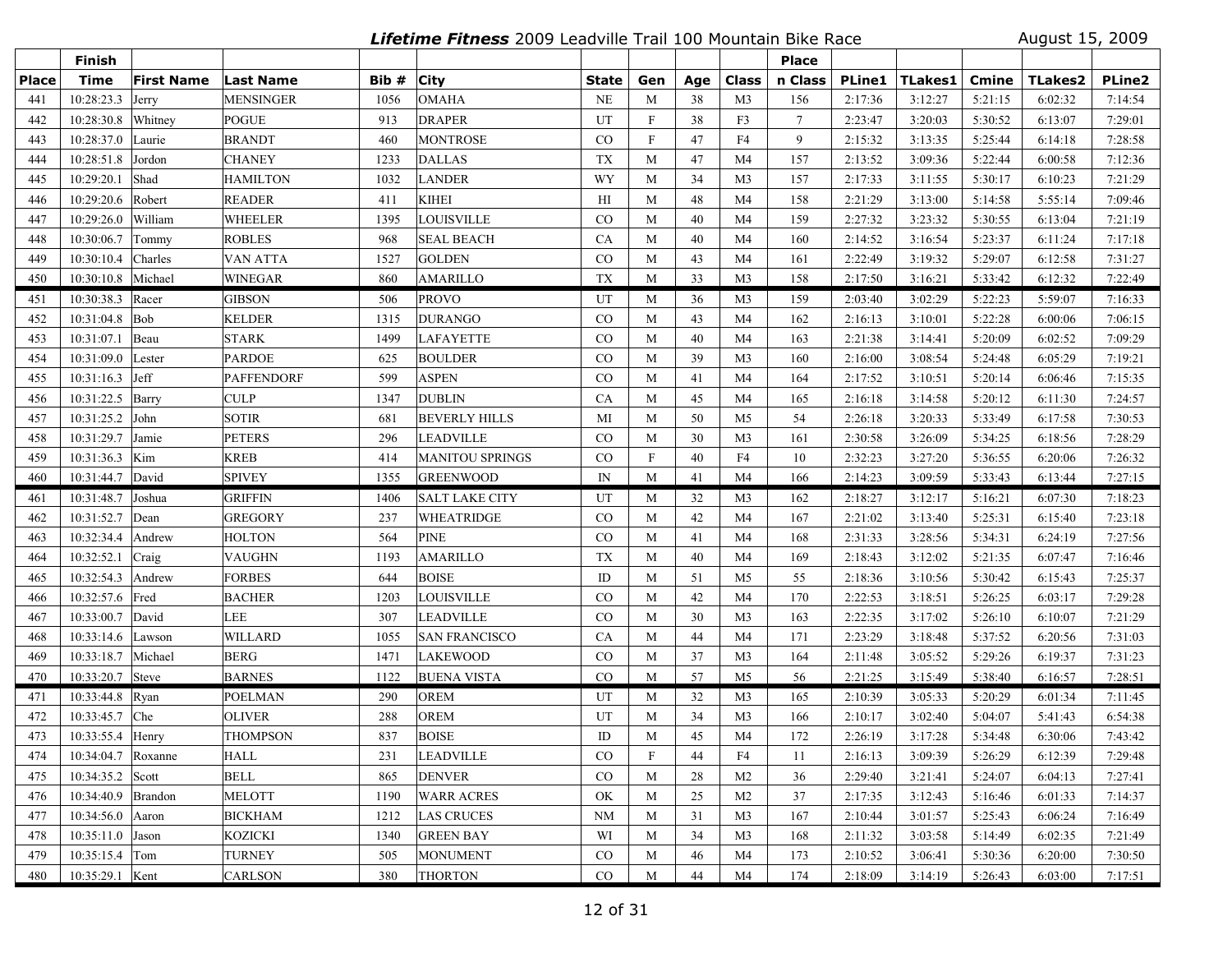**Lifetime Fitness** 2009 Leadville Trail 100 Mountain Bike Race August 15, 2009

|              | <b>Finish</b>           |                   |                  |       |                         |               |                           |     |                | <b>Place</b> |               |                             |         |                |               |
|--------------|-------------------------|-------------------|------------------|-------|-------------------------|---------------|---------------------------|-----|----------------|--------------|---------------|-----------------------------|---------|----------------|---------------|
| <b>Place</b> | <b>Time</b>             | <b>First Name</b> | <b>Last Name</b> | Bib # | <b>City</b>             | State         | Gen                       | Age | <b>Class</b>   | n Class      | <b>PLine1</b> | $\mid$ TLakes $\bm{1} \mid$ | Cmine   | <b>TLakes2</b> | <b>PLine2</b> |
| 481          | 10:35:38.6              | Andre             | <b>ODENDAAL</b>  | 1087  | <b>WILMETTE</b>         | $\mathbb{L}$  | M                         | 45  | M <sub>4</sub> | 175          | 2:19:05       | 3:16:40                     | 5:25:28 | 6:10:17        | 7:18:29       |
| 482          | 10:35:51.2              | John              | BELKIN           | 869   | <b>CRESTED BUTTE</b>    | $\rm CO$      | M                         | 40  | M4             | 176          | 2:24:37       | 3:18:16                     | 5:33:38 | 6:20:42        | 7:32:55       |
| 483          | 10:35:53.8              | Edmund            | <b>WEBECKE</b>   | 623   | LEHI                    | UT            | M                         | 37  | M <sub>3</sub> | 169          | 2:22:31       | 3:12:08                     | 5:22:08 | 6:06:43        | 7:18:48       |
| 484          | 10:36:13.1              | Rodney            | <b>REBER</b>     | 454   | <b>GAINESVILLE</b>      | FL            | M                         | 45  | M4             | 177          | 2:13:22       | 3:03:53                     | 5:14:46 | 5:55:50        | 7:06:49       |
| 485          | 10:36:20.8              | Wade              | <b>SCHOECH</b>   | 1494  | <b>BOULDER</b>          | CO            | M                         | 46  | M4             | 178          | 2:32:12       | 3:24:27                     | 5:33:32 | 6:17:22        | 7:28:01       |
| 486          | 10:36:29.4              | James             | <b>ELLIS III</b> | 534   | <b>DENVER</b>           | CO            | M                         | 43  | M4             | 179          | 2:12:32       | 3:19:21                     | 5:28:16 | 6:35:57        | 7:46:03       |
| 487          | 10:36:34.4 Julia        |                   | <b>KINTSCH</b>   | 616   | <b>DENVER</b>           | $\rm CO$      | $\mathbf F$               | 37  | F3             | 8            | 2:29:36       | 3:25:38                     | 5:32:11 | 6:13:52        | 7:24:40       |
| 488          | 10:36:41.4              | Stanley           | <b>PRUTZ</b>     | 843   | <b>BATON ROUGE</b>      | LA            | M                         | 52  | M <sub>5</sub> | 57           | 2:21:30       | 3:11:20                     | 5:26:05 | 6:10:04        | 7:22:57       |
| 489          | $10:36:42.3$ Jon        |                   | <b>JAMES</b>     | 509   | <b>DRAPER</b>           | UT            | M                         | 37  | M <sub>3</sub> | 170          | 2:06:53       | 3:00:23                     | 5:02:58 | 5:40:46        | 7:04:36       |
| 490          | 10:37:00.0 Daniel       |                   | <b>SHAFFER</b>   | 1146  | <b>MEMPHIS</b>          | TN            | M                         | 26  | M <sub>2</sub> | 38           | 2:19:19       | 3:13:11                     | 5:22:51 | 6:14:39        | 7:27:14       |
| 491          | 10:37:06.4 Ellen        |                   | GUTHRIE          | 1002  | <b>SALT LAKE CITY</b>   | UT            | $\boldsymbol{\mathrm{F}}$ | 50  | F <sub>5</sub> | 2            | 2:18:02       | 3:11:30                     | 5:26:07 | 6:04:35        | 7:12:23       |
| 492          | 10:37:31.6              | Tyler             | SEAMONS          | 610   | <b>DRAPER</b>           | UT            | M                         | 38  | M <sub>3</sub> | 171          | 2:22:09       | 3:19:17                     | 5:30:51 | 6:12:19        | 7:28:54       |
| 493          | 10:37:56.5              | Greg              | <b>TURNER</b>    | 1306  | <b>BROOMFIELD</b>       | CO            | M                         | 43  | M4             | 180          | 2:15:01       | 3:07:23                     | 5:20:28 | 6:03:12        | 7:10:28       |
| 494          | 10:38:11.3 Dan          |                   | <b>SONNESYN</b>  | 1073  | <b>BROOMFIELD</b>       | $\rm CO$      | M                         | 42  | M4             | 181          | 2:17:11       | 3:13:09                     | 5:22:01 | 6:15:39        | 7:34:55       |
| 495          | 10:38:17.5              | Tyler             | <b>WATKINS</b>   | 302   | <b>LEADVILLE</b>        | CO            | M                         | 37  | M <sub>3</sub> | 172          | 2:42:11       | 3:37:53                     | 5:45:33 | 6:23:40        | 7:35:56       |
| 496          | 10:38:38.6              | Michael           | <b>SCHMIT</b>    | 1192  | <b>NORMAN</b>           | OK            | M                         | 44  | M4             | 182          | 2:25:46       | 3:20:02                     | 5:35:47 | 6:15:39        | 7:26:41       |
| 497          | 10:38:49.8              | Jeff              | <b>JOHNSTON</b>  | 774   | <b>OMAHA</b>            | <b>NE</b>     | M                         | 45  | M <sub>4</sub> | 183          | 2:20:59       | 3:18:15                     | 5:33:16 | 6:19:52        | 7:32:44       |
| 498          | 10:38:59.5              | Whit              | SMITH            | 1123  | <b>ENGLEWOOD</b>        | $\rm CO$      | M                         | 43  | M4             | 184          | 2:18:21       | 3:15:34                     | 5:33:17 | 6:21:17        | 7:36:16       |
| 499          | 10:39:14.1              | Mimi              | <b>MATHER</b>    | 1269  | <b>BOULDER</b>          | CO            | $\mathbf F$               | 34  | F3             | 9            | 2:29:50       | 3:28:46                     | 5:44:51 | 6:30:07        | 7:42:09       |
| 500          | $10:39:55.7$ Joey       |                   | <b>ROA</b>       | 479   | <b>CALGARY</b>          | AB            | M                         | 37  | M <sub>3</sub> | 173          | 2:28:13       | 3:25:01                     | 5:38:48 | 6:21:47        | 7:31:10       |
| 501          | 10:39:59.5 Craig        |                   | <b>DALTON</b>    | 781   | <b>SAN FRANCISCO</b>    | <b>CA</b>     | M                         | 38  | M <sub>3</sub> | 174          | 2:19:06       | 3:13:55                     | 5:30:21 | 6:19:06        | 7:32:38       |
| 502          | 10:39:59.6              | Kevin             | <b>SPINELLI</b>  | 576   | <b>LITTLETON</b>        | $\rm CO$      | M                         | 41  | M4             | 185          | 2:22:52       | 3:18:33                     | 5:37:33 | 6:30:07        | 7:40:55       |
| 503          | 10:40:00.3              | Chip              | <b>CHILSON</b>   | 1286  | <b>ASPEN</b>            | $\rm CO$      | M                         | 55  | M <sub>5</sub> | 58           | 2:23:59       | 3:17:51                     | 5:37:50 | 6:24:29        | 7:32:18       |
| 504          | 10:40:05.0              | $\int$ Jay        | <b>ADLER</b>     | 405   | <b>COLORADO SPRINGS</b> | $\rm CO$      | M                         | 58  | M <sub>5</sub> | 59           | 2:32:17       | 3:28:41                     | 5:41:22 | 6:29:51        | 7:39:44       |
| 505          | 10:41:18.7              | Tyler             | <b>SMITH</b>     | 711   | <b>BOISE</b>            | ID            | M                         | 34  | M <sub>3</sub> | 175          | 2:32:22       | 3:29:40                     | 5:41:28 | 6:22:54        | 7:33:17       |
| 506          | 10:41:36.4              | Matthew           | FARLEY           | 1477  | <b>ALBUQUERQUE</b>      | <b>NM</b>     | M                         | 40  | M4             | 186          | 2:21:43       | 3:15:04                     | 5:30:39 | 6:16:37        | 7:28:31       |
| 507          | 10:41:39.3              | Jeff              | <b>MILLER</b>    | 1013  | FLAGSTAFF               | AZ            | M                         | 37  | M <sub>3</sub> | 176          | 2:22:05       | 3:16:08                     | 5:38:47 | 6:18:44        | 7:32:09       |
| 508          | 10:41:55.5 Kevin        |                   | <b>HASLEY</b>    | 969   | <b>BELLEVUE</b>         | WA            | M                         | 35  | M <sub>3</sub> | 177          | 2:12:43       | 3:05:32                     | 5:12:52 | 5:55:16        | 7:08:36       |
| 509          | $10:41:57.0$ Joe        |                   | <b>DEIGHAN</b>   | 682   | <b>BEVERLY HILLS</b>    | MI            | M                         | 38  | M <sub>3</sub> | 178          | 2:13:44       | 3:11:17                     | 5:30:01 | 6:13:31        | 7:27:52       |
| 510          | 10:42:09.1 Bill         |                   | <b>MCDOUGALL</b> | 836   | <b>BOISE</b>            | $\rm ID$      | M                         | 45  | M <sub>4</sub> | 187          | 2:26:20       | 3:17:27                     | 5:34:48 | 6:30:00        | 7:43:43       |
| 511          | 10:42:18.3              | Anthony           | <b>SINYARD</b>   | 1520  | <b>MORGAN HILL</b>      | CA            | M                         | 28  | M <sub>2</sub> | 39           | 2:16:01       | 3:13:46                     | 5:29:29 | 6:15:44        | 7:32:59       |
| 512          | 10:42:19.9              | Jordan            | <b>STOLL</b>     | 1019  | <b>BOULDER</b>          | CO            | M                         | 52  | M <sub>5</sub> | 60           | 2:28:48       | 3:26:05                     | 5:40:15 | 6:21:07        | 7:31:52       |
| 513          | 10:42:29.4 Mark         |                   | <b>KOENIG</b>    | 756   | <b>TORONTO</b>          | ON            | M                         | 42  | M <sub>4</sub> | 188          | 2:32:22       | 3:26:01                     | 5:41:02 | 6:24:06        | 7:35:17       |
| 514          | $10:42:43.5$ Al         |                   | <b>IVERSON</b>   | 795   | <b>HAMPTON</b>          | ΜN            | M                         | 54  | M5             | 61           | 2:19:02       | 3:14:06                     | 5:28:57 | 6:15:58        | 7:32:33       |
| 515          | $10:43:04.0$ Thomas     |                   | <b>KUBICEK</b>   | 763   | <b>FRIENDSWOOD</b>      | <b>TX</b>     | M                         | 36  | M <sub>3</sub> | 179          | 2:03:49       | 2:53:17                     | 4:54:04 | 5:28:44        | 6:35:05       |
| 516          | 10:43:22.5 Roger        |                   | <b>MANKUS</b>    | 244   | <b>KETCHUM</b>          | ID            | M                         | 52  | M5             | 62           | 2:38:21       | 3:34:54                     | 5:41:26 | 6:23:36        | 7:34:41       |
| 517          | 10:43:28.9 Justin       |                   | MACE             | 878   | <b>OOLTEWAH</b>         | <b>TN</b>     | M                         | 30  | M <sub>3</sub> | 180          | 2:14:32       | 3:04:12                     | 5:02:19 | 5:49:30        | 6:58:54       |
| 518          | 10:43:36.1 $\text{Tim}$ |                   | MILLER*          | 258   | <b>LAKEWOOD</b>         | $\rm CO$      | M                         | 39  | M <sub>3</sub> | 181          | 2:22:46       | 3:21:19                     | 5:47:47 | 6:38:27        | 7:46:16       |
| 519          | 10:43:41.2 Stuart       |                   | <b>ROSE</b>      | 352   | <b>OURBAN</b>           | <sub>SO</sub> | M                         | 34  | M <sub>3</sub> | 182          | 2:23:45       | 3:24:15                     | 5:31:00 | 6:15:43        | 7:31:24       |
| 520          | 10:43:41.9 Bethany      |                   | <b>ELSON</b>     | 935   | PARK CITY               | UT            | F                         | 37  | F3             | 10           | 2:22:58       | 3:22:27                     | 5:35:56 | 6:23:42        | 7:40:08       |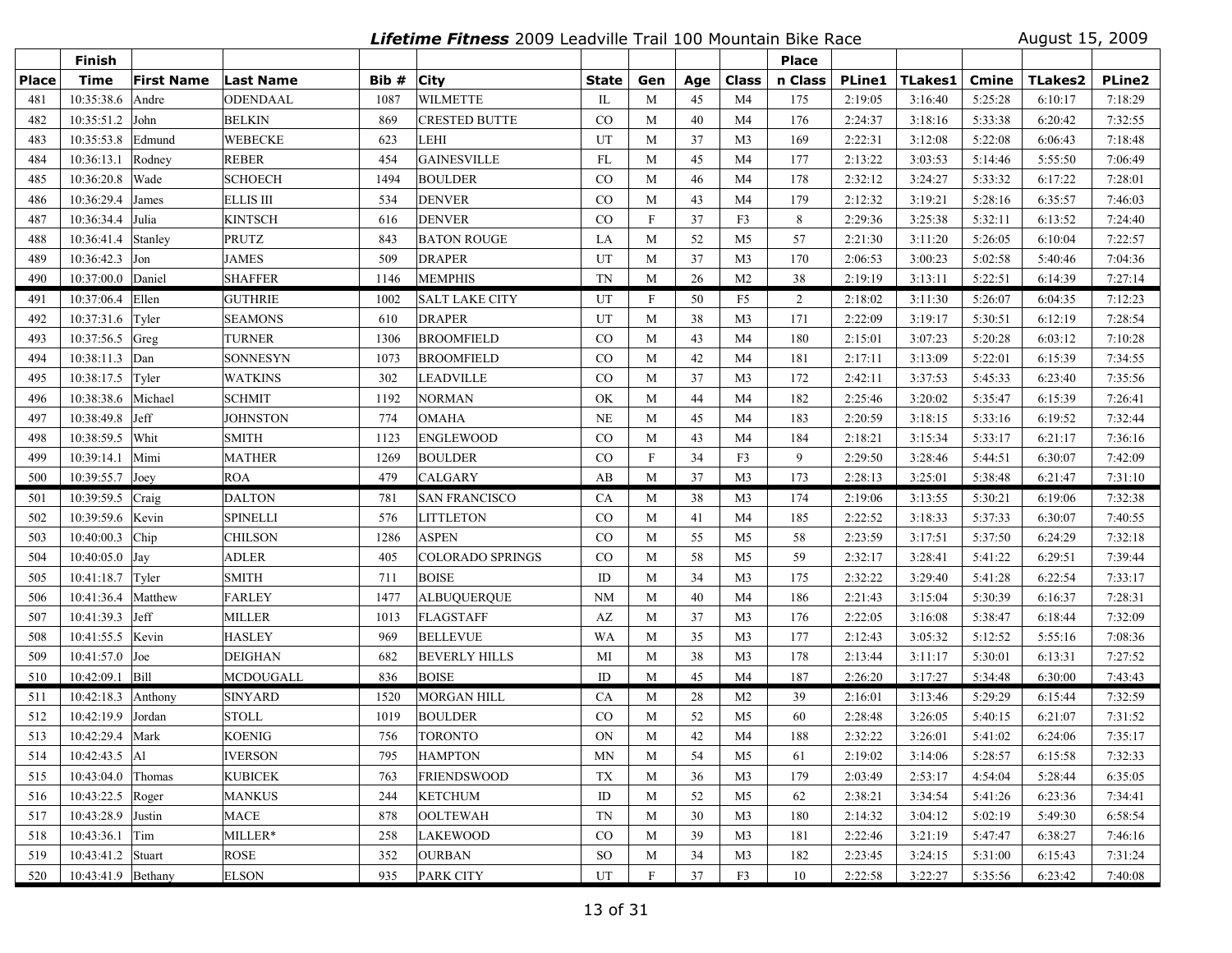**Lifetime Fitness** 2009 Leadville Trail 100 Mountain Bike Race August 15, 2009

|              | <b>Finish</b>       |                         |                  |       |                         |           |                           |     |                | <b>Place</b>   |               |                |         |                |               |
|--------------|---------------------|-------------------------|------------------|-------|-------------------------|-----------|---------------------------|-----|----------------|----------------|---------------|----------------|---------|----------------|---------------|
| <b>Place</b> | <b>Time</b>         | <b>First Name</b>       | <b>Last Name</b> | Bib # | <b>City</b>             | State     | Gen                       | Age | Class          | n Class        | <b>PLine1</b> | <b>TLakes1</b> | Cmine   | <b>TLakes2</b> | <b>PLine2</b> |
| 521          | 10:43:44.1          | Joe                     | CASLIN           | 1012  | FLAGSTAFF               | AZ        | M                         | 38  | M <sub>3</sub> | 183            | 2:22:42       | 3:16:58        | 5:31:17 | 6:13:29        | 7:26:25       |
| 522          | 10:43:46.5          | David                   | CARNER*          | 222   | <b>LOUISVILLE</b>       | CO        | M                         | 42  | M <sub>4</sub> | 189            | 2:25:17       | 3:23:28        | 5:43:08 | 6:26:25        | 7:40:32       |
| 523          | 10:43:48.1          | Jeff                    | <b>GRIFFO</b>    | 317   | <b>HOMEWOOD</b>         | CA        | M                         | 48  | M4             | 190            | 2:15:28       | 3:23:11        | 5:39:01 | 6:24:53        | 7:35:47       |
| 524          | 10:43:56.3          | David                   | <b>SAMMETH</b>   | 831   | <b>SANTA FE</b>         | <b>NM</b> | M                         | 46  | M4             | 191            | 2:17:56       | 3:21:30        | 5:36:20 | 6:19:40        | 7:35:54       |
| 525          | 10:44:29.7          | Dave                    | <b>TWINAM</b>    | 245   | <b>LITTLETON</b>        | $\rm CO$  | M                         | 42  | M <sub>4</sub> | 192            | 2:29:31       | 3:29:09        | 5:47:43 | 6:27:53        | 7:43:33       |
| 526          | 10:44:41.4          | Shelly                  | <b>WILSON</b>    | 1197  | <b>JACKSON</b>          | MI        | $\boldsymbol{\mathrm{F}}$ | 50  | F <sub>5</sub> | $\overline{3}$ | 2:27:48       | 3:23:53        | 5:39:44 | 6:20:57        | 7:31:57       |
| 527          | 10:44:46.3          | Stuart                  | <b>DUPUY</b>     | 1254  | <b>AUSTIN</b>           | TX        | M                         | 39  | M <sub>3</sub> | 184            | 2:23:12       | 3:20:12        | 5:34:43 | 6:14:03        | 7:31:49       |
| 528          | 10:44:47.7          | Kevin                   | <b>GRAFFT</b>    | 330   | <b>CHANHASSEN</b>       | <b>MN</b> | M                         | 48  | M <sub>4</sub> | 193            | 2:27:40       | 3:25:45        | 5:31:34 | 6:13:30        | 7:27:47       |
| 529          | 10:44:58.1          | Derek                   | <b>SCOTT</b>     | 1113  | <b>LITTLETON</b>        | $\rm CO$  | M                         | 40  | M <sub>4</sub> | 194            | 2:28:21       | 3:22:00        | 5:46:04 | 6:23:40        | 7:33:52       |
| 530          | 10:45:07.7 Ralph    |                         | <b>MILLER</b>    | 459   | <b>WINDERMERE</b>       | FL        | M                         | 54  | M <sub>5</sub> | 63             | 2:21:44       | 3:16:55        | 5:37:49 | 6:22:01        | 7:36:23       |
| 531          | 10:45:16.8 Tim      |                         | <b>KRANTZ</b>    | 875   | <b>DIVIDE</b>           | $\rm CO$  | M                         | 31  | M3             | 185            | 2:26:04       | 3:26:19        | 5:45:58 | 6:25:18        | 7:40:36       |
| 532          | 10:45:22.6 Kathy    |                         | <b>HUDSON</b>    | 693   | <b>HIGHLAND VILLAGE</b> | <b>TX</b> | $\mathbf F$               | 45  | F4             | 12             | 2:21:51       | 3:18:53        | 5:40:13 | 6:22:11        | 7:37:53       |
| 533          | 10:45:30.0 Jay      |                         | <b>RAPSON</b>    | 604   | <b>PHOENIX</b>          | AZ        | M                         | 38  | M <sub>3</sub> | 186            | 2:32:55       | 3:27:27        | 5:38:42 | 6:21:42        | 7:30:23       |
| 534          | $10:45:32.1$ Ed     |                         | <b>POREMBA</b>   | 207   | <b>COLORADO SPRINGS</b> | CO        | M                         | 53  | M5             | 64             | 2:32:28       | 3:31:40        | 5:36:31 | 6:16:40        | 7:31:00       |
| 535          | 10:45:33.6 Robert   |                         | <b>LARSON</b>    | 680   | <b>NOVI</b>             | MI        | M                         | 57  | M <sub>5</sub> | 65             | 2:36:47       | 3:37:51        | 5:42:00 | 6:33:11        | 7:46:30       |
| 536          | 10:45:54.4 Boyd     |                         | <b>WALLACE</b>   | 1234  | <b>DALLAS</b>           | <b>TX</b> | M                         | 43  | M <sub>4</sub> | 195            | 2:14:29       | 3:06:07        | 5:22:35 | 6:02:23        | 7:17:59       |
| 537          | 10:45:59.4          | Lindsay                 | <b>HYMAN</b>     | 1379  | <b>COLORADO SPRINGS</b> | $\rm CO$  | $\mathbf F$               | 28  | F <sub>2</sub> | 2              | 2:20:07       | 3:14:57        | 5:31:29 | 6:18:11        | 7:28:40       |
| 538          | 10:46:22.9          | Brian                   | <b>DAVIES</b>    | 1081  | <b>BASALT</b>           | CO        | M                         | 40  | M <sub>4</sub> | 196            | 2:32:26       | 3:27:16        | 5:45:57 | 6:27:11        | 7:38:07       |
| 539          | 10:46:26.7          | Scott                   | <b>HENDRICKS</b> | 1317  | <b>LAKEWOOD</b>         | CO        | M                         | 52  | M5             | 66             | 2:17:42       | 3:12:30        | 5:26:54 | 6:13:10        | 7:26:23       |
| 540          | 10:46:51.8 Felix    |                         | <b>LEUNG</b>     | 717   | <b>SALT LAKE CITY</b>   | UT        | M                         | 36  | M <sub>3</sub> | 187            | 2:31:38       | 3:31:15        | 5:45:23 | 6:26:02        | 7:43:31       |
| 541          | 10:46:57.9 John     |                         | <b>ROY</b>       | 816   | <b>LONG BEACH</b>       | <b>CA</b> | M                         | 48  | M4             | 197            | 2:29:38       | 3:26:57        | 5:42:48 | 6:28:28        | 7:43:10       |
| 542          | 10:47:02.1          | Darren                  | <b>WIBERG</b>    | 508   | <b>PAYSON</b>           | UT        | M                         | 39  | M <sub>3</sub> | 188            | 2:22:07       | 3:18:47        | 5:30:53 | 6:08:57        | 7:27:28       |
| 543          | 10:47:27.4          | Stuart                  | MANN             | 736   | <b>BOULDER</b>          | CO        | M                         | 49  | M <sub>4</sub> | 198            | 2:26:29       | 3:21:50        | 5:34:41 | 6:25:58        | 7:38:44       |
| 544          | 10:47:31.5          | Jim                     | <b>OLANDER</b>   | 1292  | <b>STRONGSVILLE</b>     | OH        | M                         | 44  | M <sub>4</sub> | 199            | 2:35:51       | 3:32:25        | 5:45:32 | 6:32:55        | 7:42:20       |
| 545          | 10:47:54.4          | Rebecca                 | <b>SAUBER</b>    | 722   | <b>APPLE VALLEY</b>     | <b>MN</b> | $\mathbf F$               | 32  | F3             | 11             | 2:33:08       | 3:30:44        | 5:54:58 | 6:42:07        | 7:51:59       |
| 546          | 10:48:08.9          | Randy                   | <b>BOWMAN</b>    | 515   | <b>PLEASANTON</b>       | CA        | M                         | 59  | M <sub>5</sub> | 67             | 2:18:25       | 3:11:34        | 5:32:55 | 6:23:47        | 7:38:31       |
| 547          | 10:48:10.2          | Brian                   | <b>BUELOW</b>    | 1139  | <b>WINONA</b>           | <b>MN</b> | M                         | 40  | M4             | 200            | 2:32:04       | 3:33:11        | 5:42:33 | 6:22:52        | 7:40:07       |
| 548          | 10:48:26.5          | Brad                    | <b>MULLEN</b>    | 1281  | <b>SALT LAKE CITY</b>   | UT        | M                         | 57  | M <sub>5</sub> | 68             | 2:22:25       | 3:20:04        | 5:46:37 | 6:31:01        | 7:48:00       |
| 549          | 10:48:29.2          | James                   | <b>BLEAKLEY</b>  | 253   | <b>FORT COLLINS</b>     | CO        | M                         | 42  | <b>SSM</b>     | 22             | 2:27:33       | 3:26:13        | 5:42:46 | 6:30:02        | 7:38:57       |
| 550          |                     | 10:48:31.5  Serena&Mark | <b>WARNER</b>    | 1618  | <b>PROVO</b>            | UT        | X                         | 42  | <b>TAN</b>     | -1             | 2:23:23       | 3:21:36        | 5:49:15 | 6:30:11        | 7:39:43       |
| 551          | 10:48:35.6 Kim      |                         | <b>BEAR</b>      | 267   | <b>SANTA FE</b>         | <b>NM</b> | F                         | 52  | F <sub>5</sub> | $\overline{4}$ | 2:29:37       | 3:25:06        | 5:43:13 | 6:21:25        | 7:34:35       |
| 552          | 10:49:29.7          | Nate                    | <b>KVAMME</b>    | 1343  | <b>LOUISVILLE</b>       | KY        | M                         | 34  | M <sub>3</sub> | 189            | 2:26:00       | 3:41:57        | 5:45:13 | 6:24:23        | 7:48:15       |
| 553          | 10:49:42.9          | Christine               | IRELAN           | 386   | COLORADO SPRINGS        | $\rm CO$  | $\mathbf F$               | 41  | F4             | 13             | 2:17:39       | 3:17:52        | 5:33:25 | 6:16:53        | 7:33:10       |
| 554          | 10:49:48.1 Jim      |                         | <b>GIBSON</b>    | 225   | <b>FLAGSTAFF</b>        | AZ        | M                         | 54  | M5             | 69             | 2:28:25       | 3:29:00        | 5:34:20 | 6:25:10        | 7:48:22       |
| 555          | 10:49:48.3 Shawn    |                         | <b>GILLIS</b>    | 747   | <b>SALIDA</b>           | CO        | M                         | 44  | M4             | 201            | 2:28:25       | 3:28:59        | 5:42:33 | 6:25:12        | 7:48:24       |
| 556          | $10:50:04.2$ Joseph |                         | <b>WILSON</b>    | 723   | RANCHO MIRAGE           | CA        | M                         | 49  | M4             | 202            | 2:05:52       | 3:04:52        | 5:43:41 | 6:45:02        | 8:12:42       |
| 557          | 10:50:05.3 Ozzie    |                         | <b>RAMOS</b>     | 852   | <b>NEW YORK</b>         | NY        | M                         | 41  | M4             | 203            | 2:28:07       | 3:23:14        | 5:37:48 | 6:21:45        | 7:34:02       |
| 558          | 10:50:10.0 Patrick  |                         | <b>KLINE</b>     | 668   | <b>LEESBURG</b>         | VA        | M                         | 39  | M3             | 190            | 2:33:18       | 3:26:15        | 5:58:04 | 6:41:24        | 7:48:50       |
| 559          | $10:50:10.2$ John   |                         | <b>SPRANGER</b>  | 1307  | <b>LAKEWOOD</b>         | $\rm CO$  | M                         | 33  | M <sub>3</sub> | 191            | 2:24:49       | 3:21:40        | 5:40:27 | 6:23:29        | 7:40:25       |
| 560          | 10:50:16.6 Patrick  |                         | <b>MCKIM</b>     | 757   | <b>CHARLOTTE</b>        | NC        | M                         | 41  | M4             | 204            | 2:20:57       | 3:15:48        | 5:45:16 | 6:23:15        | 7:34:32       |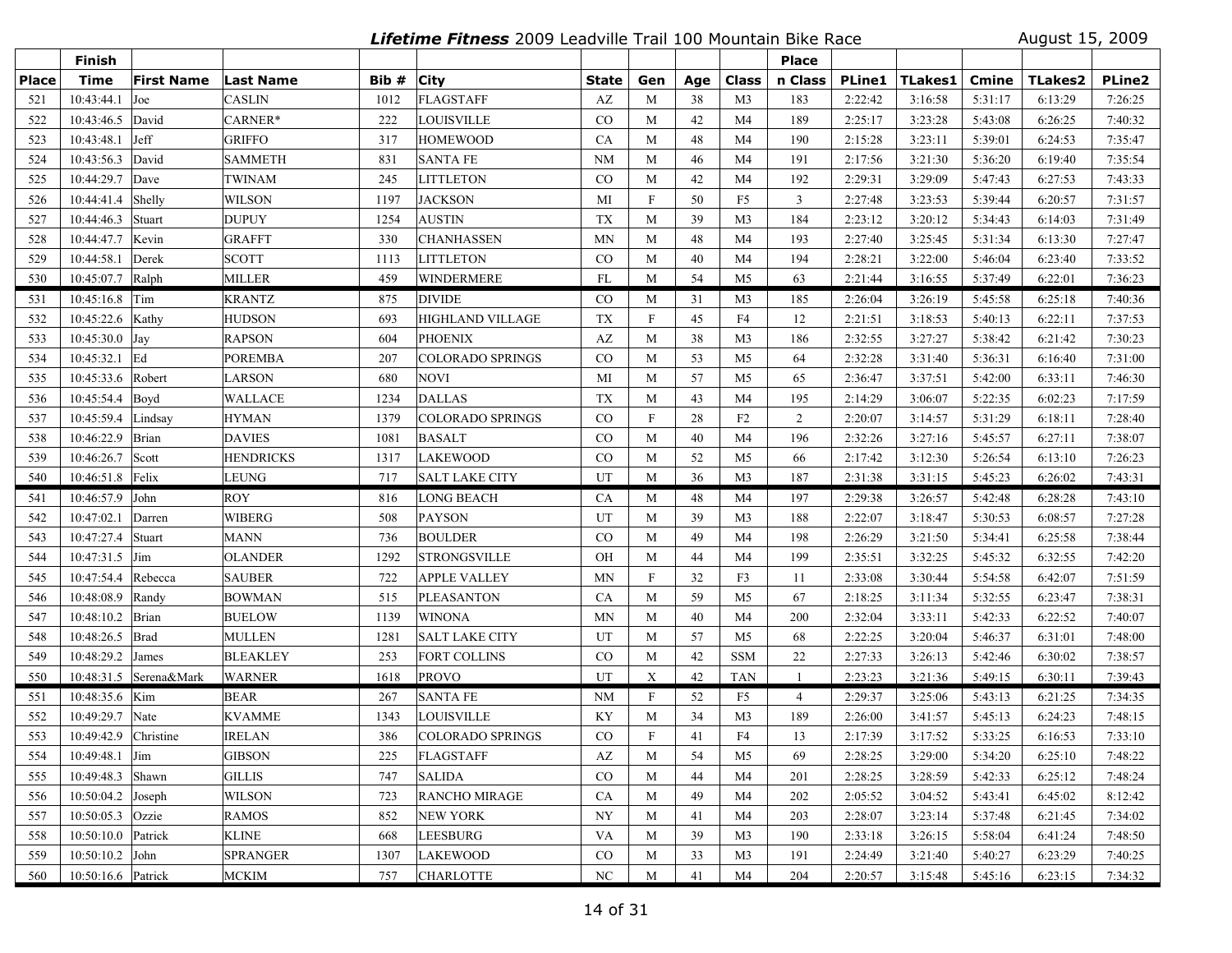**Lifetime Fitness** 2009 Leadville Trail 100 Mountain Bike Race August 15, 2009

|              | Finish            |                   |                 |       |                         |           |              |     |                | <b>Place</b> |               |                |         |         |         |
|--------------|-------------------|-------------------|-----------------|-------|-------------------------|-----------|--------------|-----|----------------|--------------|---------------|----------------|---------|---------|---------|
| <b>Place</b> | <b>Time</b>       | <b>First Name</b> | Last Name       | Bib # | <b>City</b>             | State     | Gen          | Age | Class          | n Class      | <b>PLine1</b> | <b>TLakes1</b> | Cmine   | TLakes2 | PLine2  |
| 561          | 10:50:27.5        | Cal               | NESKE           | 1066  | <b>BOULDER</b>          | CO        | M            | 38  | M <sub>3</sub> | 192          | 2:29:54       | 3:30:04        | 5:46:38 | 6:30:05 | 7:41:48 |
| 562          | 10:50:33.5        | Bill              | <b>HEDER</b>    | 960   | PLEASANT GROVE          | UT        | M            | 44  | M <sub>4</sub> | 205          | 2:26:48       | 3:26:01        | 5:41:34 | 6:21:52 | 7:31:56 |
| 563          | 10:50:40.7        | Mike              | <b>HEMBD</b>    | 348   | <b>SACRAMENTO</b>       | CA        | M            | 40  | M4             | 206          | 2:42:26       | 3:45:55        | 5:56:55 | 6:38:16 | 7:50:53 |
| 564          | 10:50:43.7        | Stephen           | HOWARD          | 1208  | <b>AUSTIN</b>           | <b>TX</b> | M            | 45  | M4             | 207          | 2:25:09       | 3:24:40        | 5:45:00 | 6:29:33 | 7:42:07 |
| 565          | 10:50:55.9        | Bob               | HEINZEN         | 328   | <b>SHOREWOOD</b>        | <b>MN</b> | M            | 39  | M <sub>3</sub> | 193          | 2:25:35       | 3:22:41        | 5:36:32 | 6:15:22 | 7:27:45 |
| 566          | 10:51:06.6        | Mike              | <b>DERRICK</b>  | 674   | <b>COLORADO SPRINGS</b> | $\rm CO$  | M            | 47  | M4             | 208          | 2:26:47       | 3:22:15        | 5:40:58 | 6:26:46 | 7:35:51 |
| 567          | 10:51:12.0        | Robert            | <b>COREALE</b>  | 485   | <b>HOUSTON</b>          | H         | M            | 50  | M5             | 70           | 2:10:59       | 2:59:48        | 5:20:03 | 6:04:13 | 7:12:57 |
| 568          | 10:51:44.0        | Ryan              | FISH            | 1006  | <b>SPRINGVILLE</b>      | UT        | M            | 40  | M <sub>4</sub> | 209          | 2:28:41       | 3:27:11        | 5:41:18 | 6:18:01 | 7:33:20 |
| 569          | 10:51:50.9        | Charles           | <b>PARSONS</b>  | 1407  | <b>MINNEAPOLIS</b>      | <b>MN</b> | M            | 42  | M <sub>4</sub> | 210          | 2:15:55       | 3:06:46        | 5:21:23 | 6:03:14 | 7:15:02 |
| 570          | 10:52:03.9        | Craig             | MAROTZ          | 1217  | <b>NEENAH</b>           | WI        | M            | 39  | <b>SSM</b>     | 23           | 2:30:06       | 3:29:24        | 5:47:55 | 6:33:29 | 7:42:48 |
| 571          | 10:52:12.8        | Aron              | LANGLEY         | 1119  | <b>ARVADA</b>           | $\rm CO$  | M            | 33  | M3             | 194          | 2:27:49       | 3:21:16        | 5:43:48 | 6:27:04 | 7:40:08 |
| 572          | 10:52:17.9        | Kevin             | HUGHES          | 560   | <b>WESTMINSTER</b>      | $\rm CO$  | M            | 43  | M <sub>4</sub> | 211          | 2:23:03       | 3:20:33        | 5:54:25 | 6:40:26 | 7:52:27 |
| 573          | 10:52:28.7        | Paul              | BOSWORTH        | 871   | <b>SPEARFISH</b>        | <b>SD</b> | M            | 47  | M4             | 212          | 2:22:47       | 3:18:14        | 5:52:29 | 6:42:01 | 7:52:50 |
| 574          | 10:53:00.9        | Scott             | MCMILLIAN       | 450   | <b>SAN ANTONIO</b>      | TX        | M            | 42  | M4             | 213          | 2:29:49       | 3:27:57        | 5:38:41 | 6:29:47 | 7:44:44 |
| 575          | 10:53:15.5        | Bill              | <b>DARRAH</b>   | 412   | <b>KULA</b>             | H         | M            | 42  | M <sub>4</sub> | 214          | 2:19:18       | 3:18:50        | 5:32:08 | 6:16:50 | 7:28:11 |
| 576          | 10:53:19.4        | Greg              | CARLISLE        | 1377  | <b>COLORADO SPRINGS</b> | $\rm CO$  | M            | 53  | M <sub>5</sub> | 71           | 2:27:02       | 3:24:16        | 5:44:45 | 6:27:41 | 7:38:59 |
| 577          | 10:53:22.0        | Beto              | <b>BOGGIANO</b> | 944   | <b>AUSTIN</b>           | TX        | M            | 42  | M4             | 215          | 2:23:17       | 3:18:44        | 5:43:53 | 6:25:16 | 7:40:27 |
| 578          | 10:53:31.6        | Kevin             | WEBER           | 573   | <b>WESTMINSTER</b>      | CO        | M            | 48  | M4             | 216          | 2:33:17       | 3:31:19        | 5:52:01 | 6:31:04 | 7:42:30 |
| 579          | 10:53:37.6        | Ted               | GUTSHALL        | 848   | <b>DENVER</b>           | CO        | M            | 40  | M4             | 217          | 2:23:46       | 3:19:15        | 5:42:53 | 6:43:36 | 7:51:56 |
| 580          | 10:53:41.3        | Lance             | <b>EDNEY</b>    | 771   | <b>WRENTHAM</b>         | MA        | M            | 44  | M <sub>4</sub> | 218          | 2:25:10       | 3:22:24        | 5:42:32 | 6:28:01 | 7:46:19 |
| 581          | 10:54:01.8        | Jamie             | HARRIS          | 1481  | <b>DENVER</b>           | $\rm CO$  | M            | 45  | M4             | 219          | 2:32:16       | 3:28:17        | 5:42:45 | 6:24:39 | 7:35:04 |
| 582          | 10:54:25.5        | Paul              | FOLEY           | 340   | <b>GOLDEN</b>           | $\rm CO$  | M            | 44  | M4             | 220          | 2:32:56       | 3:26:12        | 5:45:10 | 6:31:18 | 7:45:02 |
| 583          | 10:54:35.0        | Lance             | POPE            | 1320  | <b>CHATTANOOGA</b>      | <b>TN</b> | M            | 30  | M <sub>3</sub> | 195          | 2:28:37       | 3:26:44        | 5:42:20 | 6:38:14 | 7:52:37 |
| 584          | 10:54:53.2        | Tom               | CAMPBELL        | 948   | <b>LAKEWOOD</b>         | $\rm CO$  | M            | 43  | M <sub>4</sub> | 221          | 2:32:28       | 3:26:11        | 5:45:32 | 6:29:18 | 7:42:13 |
| 585          | 10:54:53.3        | Max               | HAGAN           | 522   | <b>EVERGREEN</b>        | $\rm CO$  | M            | 46  | M4             | 222          | 2:28:35       | 3:23:08        | 5:43:54 | 6:26:44 | 7:41:25 |
| 586          | 10:55:12.8        | Jeff              | HOLLANSWORTH    | 866   | HOT SPRINGS VILLAGE     | AR        | M            | 28  | M <sub>2</sub> | 40           | 2:24:50       | 3:21:18        | 5:36:08 | 6:14:11 | 7:25:54 |
| 587          | 10:55:24.4        | Michelle          | TORRES*         | 202   | <b>WESTMINSTER</b>      | $\rm CO$  | $\mathbf{F}$ | 43  | F4             | 14           | 2:32:23       | 3:31:08        | 5:50:09 | 6:32:04 | 7:42:19 |
| 588          | 10:55:31.1        | Jeffrey           | LEENHOUTS       | 512   | <b>MARTINEZ</b>         | <b>CA</b> | M            | 47  | M4             | 223          | 2:18:38       | 3:11:24        | 5:25:51 | 6:14:35 | 7:34:22 |
| 589          | 10:55:38.3        | Brad              | <b>STRATTON</b> | 1327  | <b>EDEN PRARIE</b>      | <b>MN</b> | M            | 41  | M4             | 224          | 2:19:55       | 3:14:33        | 5:41:47 | 6:25:41 | 7:39:57 |
| 590          | $10:56:05.3$ Jeff |                   | <b>KUEHN</b>    | 353   | <b>PARK CITY</b>        | UT        | M            | 39  | M <sub>3</sub> | 196          | 2:21:43       | 3:21:44        | 5:35:35 | 6:16:55 | 7:39:36 |
| 591          | 10:56:17.3        | Mark              | <b>FLANAGAN</b> | 1230  | <b>LAKEWOOD</b>         | $\rm CO$  | M            | 42  | M4             | 225          | 2:15:18       | 3:11:57        | 5:30:19 | 6:32:24 | 7:42:56 |
| 592          | 10:56:30.5        | John              | MATHIAS         | 977   | <b>OLATHE</b>           | KS        | M            | 51  | M5             | 72           | 2:23:05       | 3:15:49        | 5:37:38 | 6:21:51 | 7:34:18 |
| 593          | 10:57:09.8        | Heath             | WEISBROD        | 821   | <b>SAINT LOUIS PARK</b> | <b>MN</b> | M            | 43  | <b>SSM</b>     | 24           | 2:06:46       | 2:56:55        | 5:14:46 | 5:52:07 | 7:05:17 |
| 594          | 10:57:12.2 Carl   |                   | LINDSTROM       | 696   | <b>LITTLE ROCK</b>      | AR        | M            | 59  | M5             | 73           | 2:28:51       | 3:24:37        | 5:42:06 | 6:31:46 | 7:44:47 |
| 595          | 10:57:12.4        | Chad              | <b>RATHBONE</b> | 1093  | <b>RICHMOND</b>         | <b>VA</b> | M            | 30  | M <sub>3</sub> | 197          | 2:14:58       | 3:10:43        | 5:32:48 | 6:20:11 | 7:27:54 |
| 596          | 10:58:42.6 Lee    |                   | <b>CANNON</b>   | 514   | <b>PLEASANTON</b>       | CA        | M            | 61  | M6             | 5            | 2:31:37       | 3:26:55        | 5:53:58 | 6:37:39 | 7:51:41 |
| 597          | 10:59:19.7        | Trenton           | <b>SMITH</b>    | 713   | <b>BOISE</b>            | ID        | M            | 44  | M4             | 226          | 2:30:07       | 3:25:01        | 5:44:17 | 6:23:22 | 7:37:49 |
| 598          | $10:59:23.3$ Rob  |                   | GANGER*         | 220   | <b>ENGLEWOOD</b>        | $\rm CO$  | M            | 42  | M4             | 227          | 2:29:53       | 3:28:03        | 5:51:37 | 6:45:04 | 7:56:32 |
| 599          | 10:59:38.8 Jason  |                   | <b>LINDER</b>   | 732   | <b>PARK CITY</b>        | UT        | M            | 33  | M <sub>3</sub> | 198          | 2:12:13       | 3:11:40        | 5:07:30 | 5:53:10 | 7:07:55 |
| 600          | 10:59:54.6 Thomas |                   | <b>KARREN</b>   | 324   | <b>ALPINE</b>           | UT        | M            | 39  | M <sub>3</sub> | 199          | 2:43:26       | 3:37:56        | 5:53:02 | 6:42:17 | 7:50:13 |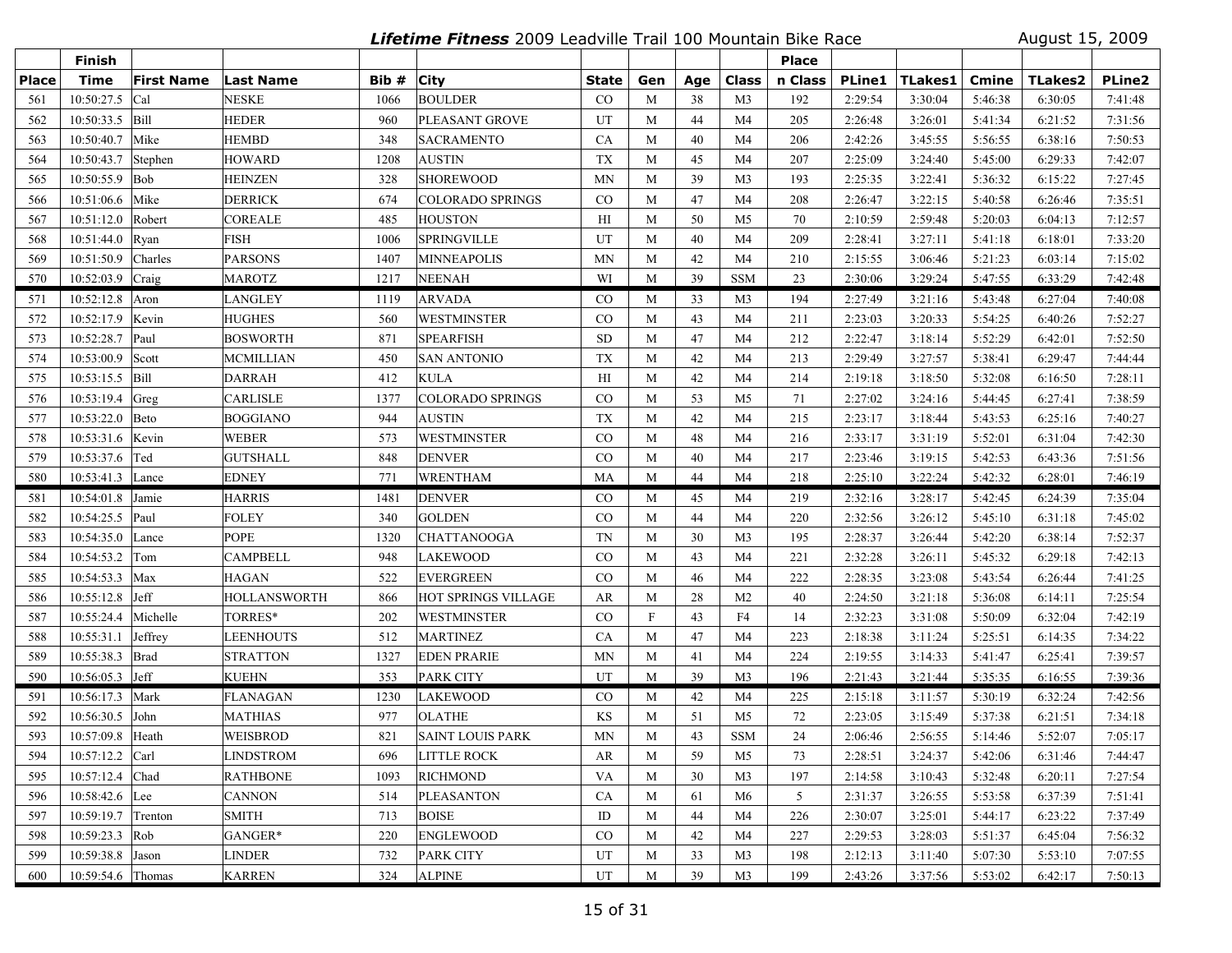**Lifetime Fitness** 2009 Leadville Trail 100 Mountain Bike Race August 15, 2009

|              | Finish           |                   |                  |       |                          |                          |              |     |                | <b>Place</b> |               |                |         |                |               |
|--------------|------------------|-------------------|------------------|-------|--------------------------|--------------------------|--------------|-----|----------------|--------------|---------------|----------------|---------|----------------|---------------|
| <b>Place</b> | <b>Time</b>      | <b>First Name</b> | Last Name        | Bib # | <b>City</b>              | <b>State</b>             | Gen          | Age | Class          | n Class      | <b>PLine1</b> | <b>TLakes1</b> | Cmine   | <b>TLakes2</b> | <b>PLine2</b> |
| 601          | 11:00:05.5       | Mike              | <b>AGUIAR</b>    | 702   | HILLSBOROUGH             | CA                       | M            | 42  | M <sub>4</sub> | 228          | 2:21:45       | 3:26:28        | 5:37:10 | 6:22:01        | 7:33:54       |
| 602          | 11:00:14.2       | Morison           | <b>HALL</b>      | 498   | <b>EAGON</b>             | MN                       | M            | 33  | M <sub>3</sub> | 200          | 2:15:35       | 3:05:15        | 5:30:06 | 6:31:55        | 7:41:16       |
| 603          | 11:00:21.3       | Michael           | <b>STULTZ</b>    | 1434  | <b>MOUNTAINSIDE</b>      | IN                       | M            | 37  | M <sub>3</sub> | 201          | 2:25:07       | 3:28:29        | 5:51:36 | 6:37:53        | 7:43:16       |
| 604          | 11:00:28.1       | Charles           | <b>BISANTZ</b>   | 946   | <b>AUSTIN</b>            | <b>TX</b>                | M            | 41  | M <sub>4</sub> | 229          | 2:18:57       | 3:12:43        | 5:49:53 | 6:31:33        | 7:48:23       |
| 605          | 11:01:03.2       | Bob               | SEEBOHAR*        | 282   | LITTLETON                | $\rm CO$                 | M            | 37  | M <sub>3</sub> | 202          | 2:41:21       | 3:40:29        | 5:59:17 | 6:43:54        | 7:57:09       |
| 606          | 11:01:10.6       | Drew              | <b>DOKKEN</b>    | 303   | <b>LEADVILLE</b>         | CO                       | M            | 27  | M <sub>2</sub> | 41           | 2:33:13       | 3:33:02        | 5:58:45 | 6:43:29        | 7:48:45       |
| 607          | 11:01:13.7       | John              | HARRINGTON*      | 203   | <b>ROCIADA</b>           | <b>NM</b>                | M            | 47  | M4             | 230          | 2:27:12       | 3:21:59        | 5:38:00 | 6:19:07        | 7:30:32       |
| 608          | 11:01:48.9       | Scott             | NEWMAN           | 569   | <b>SANTA FE</b>          | <b>NM</b>                | M            | 43  | M4             | 231          | 2:32:00       | 3:26:04        | 5:45:25 | 6:27:53        | 7:42:30       |
| 609          | 11:01:53.8       | Matthew           | <b>ALLEN</b>     | 1398  | <b>DENVER</b>            | $_{\rm CO}$              | M            | 37  | <b>SSM</b>     | 25           | 2:27:08       | 3:22:08        | 5:48:52 | 6:35:56        | 7:49:50       |
| 610          | 11:01:58.3 Chad  |                   | ALLRED           | 710   | PLEASANT GROVE           | UT                       | M            | 41  | M4             | 232          | 2:25:22       | 3:22:51        | 5:43:56 | 6:33:55        | 7:49:00       |
| 611          | 11:02:02.2       | Jocke             | <b>DRAEKES</b>   | 1475  | <b>ASPEN</b>             | $\rm CO$                 | M            | 37  | M3             | 203          | 2:28:52       | 3:26:06        | 5:40:37 | 6:22:06        | 7:32:08       |
| 612          | 11:02:13.9       | Kevin             | <b>SILSBY</b>    | 1497  | COLORADO SPRINGS         | $\rm CO$                 | M            | 42  | M4             | 233          | 2:26:05       | 3:23:32        | 5:49:29 | 6:32:01        | 7:44:01       |
| 613          | 11:02:42.5       | John              | $ODLE*$          | 280   | <b>BOISE</b>             | ID                       | M            | 40  | <b>SSM</b>     | 26           | 2:23:55       | 3:21:38        | 5:50:17 | 6:29:30        | 7:39:39       |
| 614          | 11:02:46.3       | Marty             | <b>SMUIN</b>     | 619   | <b>ALPINE</b>            | UT                       | M            | 41  | M4             | 234          | 2:25:23       | 3:22:24        | 5:36:35 | 6:16:37        | 7:32:47       |
| 615          | 11:02:52.7       | Steve             | <b>WENZEL</b>    | 1138  | FARGO                    | ND                       | M            | 46  | M4             | 235          | 2:33:41       | 3:32:39        | 5:47:42 | 6:36:56        | 7:50:29       |
| 616          | 11:03:24.1       | Mike              | <b>EBHERT</b>    | 725   | <b>WOODLAND PARK</b>     | CO                       | M            | 40  | M4             | 236          | 2:22:12       | 3:16:30        | 5:32:38 | 6:17:46        | 7:33:24       |
| 617          | 11:03:58.7       | Jason             | <b>FOA</b>       | 1291  | <b>CENTENNIAL</b>        | CO                       | M            | 36  | M <sub>3</sub> | 204          | 2:31:02       | 3:26:20        | 5:41:13 | 6:29:34        | 7:42:44       |
| 618          | 11:04:08.2       | Bob               | <b>SCANLON</b>   | 1124  | WAYZATA                  | MN                       | M            | 50  | M5             | 74           | 2:18:28       | 3:09:42        | 5:26:34 | 6:14:24        | 7:32:10       |
| 619          | 11:04:08.5       | Hill              | <b>ABELL</b>     | 472   | <b>AUSTIN</b>            | <b>TX</b>                | M            | 50  | M5             | 75           | 2:24:55       | 3:17:27        | 5:29:05 | 6:19:22        | 7:25:40       |
| 620          | 11:04:10.2 James |                   | <b>SNYDER</b>    | 1160  | <b>WESTLAKE</b>          | OH                       | M            | 41  | M <sub>4</sub> | 237          | 2:32:43       | 3:32:32        | 5:56:20 | 6:39:13        | 7:54:18       |
| 621          | $11:04:15.6$ Bob |                   | <b>ANDREWS</b>   | 1350  | LA JOLLA                 | <b>CA</b>                | M            | 50  | M5             | 76           | 2:21:41       | 3:16:53        | 5:38:59 | 6:25:21        | 7:40:40       |
| 622          | 11:04:40.6       | Aaron             | <b>FOREMAN</b>   | 1478  | <b>AUSTIN</b>            | TX                       | M            | 41  | M4             | 238          | 2:28:30       | 3:25:03        | 5:52:22 | 6:39:54        | 7:49:22       |
| 623          | 11:04:44.3       | Christopher       | <b>BELL</b>      | 529   | <b>MOUNTAIN GREEN</b>    | UT                       | M            | 36  | M <sub>3</sub> | 205          | 2:20:24       | 3:13:30        | 5:49:51 | 6:35:55        | 7:52:50       |
| 624          | 11:04:52.9       | Larry             | <b>TUCKER</b>    | 536   | <b>PROVO</b>             | UT                       | M            | 51  | M <sub>5</sub> | 77           | 2:31:29       | 3:30:19        | 5:52:13 | 6:31:55        | 7:54:26       |
| 625          | 11:05:09.0       | Jason             | <b>KLEWENO</b>   | 974   | <b>COLUMBIA</b>          | <b>MO</b>                | M            | 36  | M <sub>3</sub> | 206          | 2:32:58       | 3:26:46        | 5:45:28 | 6:34:28        | 7:47:20       |
| 626          | 11:05:11.1       | J <sub>o</sub>    | <b>CAMPBELL</b>  | 1271  | LOVELAND                 | $_{\rm CO}$              | F            | 44  | F4             | 15           | 2:17:36       | 3:10:07        | 5:36:57 | 6:23:51        | 7:36:22       |
| 627          | 11:05:12.3       | Ted               | <b>EVANS</b>     | 396   | <b>EVERGREEN</b>         | $\rm CO$                 | M            | 40  | M4             | 239          | 2:39:17       | 3:40:47        | 5:58:17 | 6:45:18        | 7:56:48       |
| 628          | 11:05:19.1       | Daniel            | <b>WARD</b>      | 367   | WELLSLEY                 | MA                       | M            | 40  | M <sub>4</sub> | 240          | 2:22:48       | 3:18:11        | 5:47:33 | 6:28:02        | 7:44:07       |
| 629          | 11:05:33.3       | Tom               | <b>POLITZER</b>  | 949   | <b>GOLDEN</b>            | $\rm CO$                 | M            | 53  | M5             | 78           | 2:35:14       | 3:36:29        | 5:45:22 | 6:29:01        | 7:44:07       |
| 630          | 11:05:33.7       | Cyndi             | <b>HOLLISTER</b> | 1069  | <b>LITTLETON</b>         | CO                       | $\mathbf{F}$ | 47  | F4             | 16           | 2:31:31       | 3:30:22        | 5:42:21 | 6:27:54        | 7:49:08       |
| 631          | 11:06:02.7       | Bob               | <b>REILLY</b>    | 1104  | <b>MORGANVILLE</b>       | <b>NJ</b>                | M            | 37  | <b>SSM</b>     | 27           | 2:35:25       | 3:34:24        | 5:48:28 | 6:38:08        | 7:54:51       |
| 632          | 11:06:13.4       | Justin            | <b>MILLER</b>    | 1251  | <b>FORT COLLINS</b>      | CO                       | M            | 35  | M <sub>3</sub> | 207          | 2:40:51       | 3:37:42        | 6:04:56 | 6:52:42        | 8:02:28       |
| 633          | 11:06:14.9       | Andrew            | <b>JOHANN</b>    | 995   | LONGMONT                 | CO                       | M            | 40  | M4             | 241          | 2:36:05       | 3:31:13        | 5:54:48 | 6:37:01        | 7:48:02       |
| 634          | $11:06:21.3$ Ron |                   | PHILLEY          | 1147  | <b>OWENS CROSS ROADS</b> | AL                       | M            | 31  | M <sub>3</sub> | 208          | 2:28:56       | 3:30:28        | 5:49:54 | 6:42:27        | 7:54:37       |
| 635          | 11:06:37.7       | Aaron             | <b>TOMASI</b>    | 1311  | <b>FLAGSTAFF</b>         | AZ                       | M            | 43  | M <sub>4</sub> | 242          | 2:27:32       | 3:23:15        | 5:44:22 | 6:34:11        | 7:54:51       |
| 636          | 11:06:51.7       | Craig             | <b>WESTWOOD</b>  | 1287  | <b>LITTLETON</b>         | $_{\rm CO}$              | M            | 41  | M4             | 243          | 2:22:49       | 3:17:04        | 5:44:28 | 6:28:08        | 7:44:21       |
| 637          | 11:07:04.2 Grant |                   | <b>BRAASCH</b>   | 331   | <b>ST. LOUIS PARK</b>    | MN                       | M            | 35  | M <sub>3</sub> | 209          | 2:27:52       | 3:22:23        | 5:45:21 | 6:29:46        | 7:36:29       |
| 638          | $11:07:08.0$ Bob |                   | BAWN*            | 249   | <b>BOULDER</b>           | $\rm CO$                 | M            | 47  | M4             | 244          | 2:43:53       | 3:39:19        | 5:54:59 | 6:41:15        | 7:55:14       |
| 639          | 11:07:10.7 David |                   | <b>BUCHLER</b>   | 1213  | ELKO                     | NV                       | M            | 36  | M3             | 210          | 2:20:58       | 3:15:58        | 5:35:14 | 6:17:34        | 7:31:38       |
| 640          | 11:07:25.0 Julie |                   | <b>CONNER</b>    | 1336  | <b>LAS VEGAS</b>         | $\ensuremath{\text{NV}}$ | $\mathbf{F}$ | 37  | F <sub>3</sub> | 12           | 2:31:25       | 3:34:44        | 5:56:38 | 6:45:22        | 7:50:56       |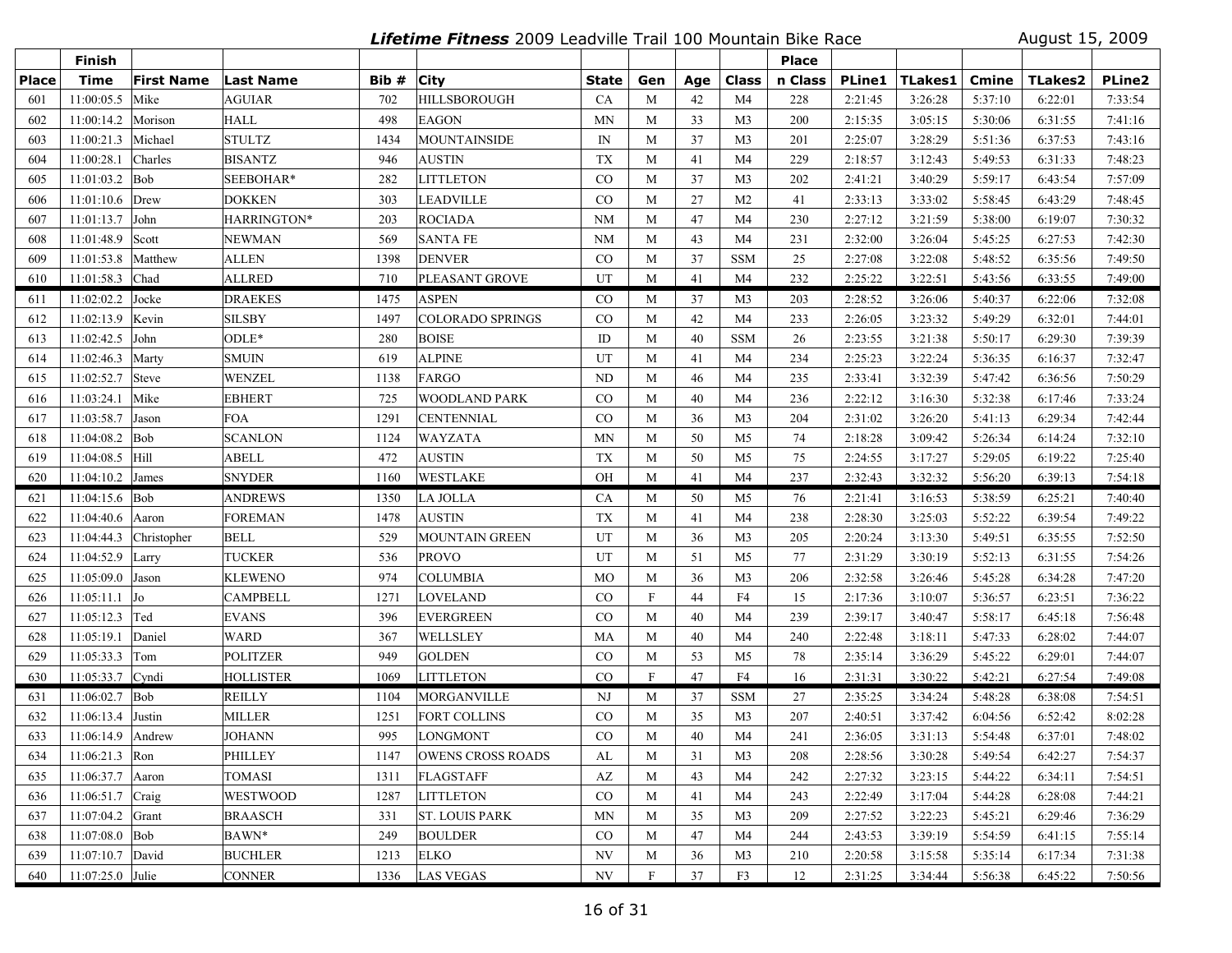**Lifetime Fitness** 2009 Leadville Trail 100 Mountain Bike Race August 15, 2009

|              | Finish               |                         |                  |       |                         |              |                           |     |                | <b>Place</b>   |               |         |         |                |         |
|--------------|----------------------|-------------------------|------------------|-------|-------------------------|--------------|---------------------------|-----|----------------|----------------|---------------|---------|---------|----------------|---------|
| <b>Place</b> | <b>Time</b>          | <b>First Name</b>       | <b>Last Name</b> | Bib # | <b>City</b>             | <b>State</b> | Gen                       | Age | Class          | n Class        | <b>PLine1</b> | TLakes1 | Cmine   | <b>TLakes2</b> | PLine2  |
| 641          | 11:07:26.1           | Jenn                    | DICE             | 471   | <b>BOULDER</b>          | CO           | $\mathbf{F}$              | 37  | F <sub>3</sub> | 13             | 2:34:19       | 3:30:25 | 5:51:24 | 6:37:45        | 7:52:20 |
| 642          | 11:07:46.6           | Mark                    | <b>KRASOVICH</b> | 336   | <b>ARVADA</b>           | CO           | M                         | 40  | M <sub>4</sub> | 245            | 2:25:18       | 3:26:41 | 5:46:28 | 6:24:56        | 7:47:36 |
| 643          | 11:07:50.3           | Robert                  | LONGENECKER      | 867   | <b>BRECKENRIDGE</b>     | CO           | M                         | 52  | M <sub>5</sub> | 79             | 2:25:08       | 3:21:18 | 5:42:07 | 6:21:01        | 7:36:38 |
| 644          | 11:07:56.2           | Robert                  | CROUCH           | 1282  | <b>ANCHORAGE</b>        | AK           | M                         | 57  | M <sub>5</sub> | 80             | 2:36:06       | 3:31:46 | 5:51:46 | 6:33:47        | 7:45:41 |
| 645          | 11:08:15.4           | Kathy                   | ECKERT           | 1110  | <b>DENVER</b>           | CO           | $\boldsymbol{\mathrm{F}}$ | 47  | F4             | 17             | 2:39:05       | 3:44:35 | 5:56:17 | 6:36:58        | 7:57:11 |
| 645          | 11:08:15.4           | Julie                   | <b>BRUCKMAN</b>  | 1111  | <b>LITTLETON</b>        | CO           | $\boldsymbol{\mathrm{F}}$ | 34  | F3             | 14             | 2:39:05       | 3:44:45 | 5:56:44 | 6:38:39        | 7:57:23 |
| 647          | 11:08:33.7           | Rebecca                 | <b>CLEVELAND</b> | 891   | <b>GREEN BAY</b>        | WI           | $\boldsymbol{\mathrm{F}}$ | 38  | F3             | 15             | 2:32:42       | 3:28:45 | 5:44:00 | 6:23:27        | 7:35:16 |
| 648          | 11:08:45.5           | Kevin                   | <b>SUGGS</b>     | 750   | <b>MOBILE</b>           | AL           | M                         | 35  | M <sub>3</sub> | 211            | 2:15:07       | 3:10:05 | 5:37:53 | 6:35:23        | 8:00:31 |
| 649          | 11:09:01.0           | Kathy                   | <b>DERRICK</b>   | 675   | <b>COLORADO SPRINGS</b> | $\rm CO$     | $\mathbf F$               | 46  | F4             | 18             | 2:43:20       | 3:41:07 | 5:55:01 | 6:41:38        | 7:52:39 |
| 650          | 11:09:12.1           | Brad                    | CASON            | 276   | <b>AUSTIN</b>           | <b>TX</b>    | M                         | 34  | M <sub>3</sub> | 212            | 2:26:45       | 3:19:47 | 5:52:17 | 6:43:20        | 7:58:59 |
| 651          | 11:09:33.1           | Michael                 | <b>MCCENEY</b>   | 741   | <b>FORT COLLINS</b>     | $\rm CO$     | M                         | 47  | M <sub>4</sub> | 246            | 2:18:40       | 3:17:20 | 5:44:11 | 6:35:30        | 7:47:10 |
| 652          | 11:10:00.6           | Kent                    | SMITH            | 494   | <b>EDINA</b>            | MN           | M                         | 39  | M <sub>3</sub> | 213            | 2:23:44       | 3:16:09 | 5:26:08 | 6:22:41        | 7:39:27 |
| 653          | 11:10:30.8           | Scott                   | <b>SUMMEY</b>    | 989   | <b>JACKSONVILLE</b>     | FL           | M                         | 49  | M <sub>4</sub> | 247            | 2:38:16       | 3:35:59 | 5:53:06 | 6:33:59        | 7:53:19 |
| 654          | 11:10:31.5           | Stuart                  | EDGERLY          | 251   | <b>SNOWMASS</b>         | CO           | M                         | 57  | M <sub>5</sub> | 81             | 2:23:09       | 3:28:23 | 5:53:04 | 6:36:12        | 7:58:25 |
| 655          | 11:10:39.3           | Brandon                 | <b>GAUDRES</b>   | 1181  | <b>SAN DIEGO</b>        | CA           | M                         | 32  | M <sub>3</sub> | 214            | 2:36:06       | 3:35:44 | 5:51:23 | 6:39:10        | 7:50:51 |
| 656          | 11:10:50.1           | David                   | WILSON           | 584   | <b>KANSAS CITY</b>      | <b>MO</b>    | M                         | 41  | M <sub>4</sub> | 248            | 2:11:19       | 3:01:47 | 5:15:39 | 6:08:04        | 7:22:29 |
| 657          | 11:10:54.8           | Darryl                  | LAWRENCE         | 1489  | <b>ARVADA</b>           | CO           | M                         | 46  | M <sub>4</sub> | 249            | 2:36:41       | 3:35:00 | 6:02:36 | 6:47:10        | 8:01:39 |
| 658          | 11:10:58.0           | Mike                    | DAVIS            | 1205  | <b>AUSTIN</b>           | TX           | M                         | 39  | M3             | 215            | 2:32:25       | 3:30:24 | 5:52:18 | 6:40:16        | 7:52:03 |
| 659          | 11:11:01.6           | Joe                     | <b>COLLINS</b>   | 1463  | <b>LOUISVILLLE</b>      | KY           | M                         | 45  | M <sub>4</sub> | 250            | 2:28:45       | 3:27:20 | 5:55:56 | 6:46:25        | 8:02:43 |
| 660          | $11:11:12.5$ Timothy |                         | BISHOP*          | 269   | <b>DENVER</b>           | CO           | M                         | 33  | M <sub>3</sub> | 216            | 2:33:00       | 3:32:03 | 5:49:50 | 6:34:25        | 7:46:11 |
| 661          | $11:11:15.2$ Jeff    |                         | AMSDEN           | 520   | <b>COLORADO SPRINGS</b> | $_{\rm CO}$  | M                         | 33  | M3             | 217            | 2:29:51       | 3:27:08 | 5:47:51 | 6:35:48        | 7:50:59 |
| 662          | $11:11:15.6$ Jeni    |                         | WINDORSKI        | 262   | <b>LEADVILLE</b>        | $\rm CO$     | $\boldsymbol{\mathrm{F}}$ | 32  | F3             | 16             | 2:30:51       | 3:28:06 | 5:47:07 | 6:32:11        | 7:46:26 |
| 663          | 11:11:29.8           | Tom                     | <b>SULLIVAN</b>  | 704   | <b>RENO</b>             | NV           | M                         | 48  | M <sub>4</sub> | 251            | 2:22:50       | 3:18:47 | 5:43:10 | 6:24:53        | 7:49:41 |
| 664          | 11:11:39.2           | Mark                    | <b>ROTMAN</b>    | 1253  | <b>FORT COLLINS</b>     | $\rm CO$     | M                         | 48  | M <sub>4</sub> | 252            | 2:20:00       | 3:13:21 | 5:40:55 | 6:30:52        | 7:44:48 |
| 665          | 11:12:21.2           | Deanna                  | <b>GRECO</b>     | 1164  | <b>LITTLETON</b>        | $\rm CO$     | $\mathbf F$               | 39  | F3             | 17             | 2:33:49       | 3:30:45 | 5:52:29 | 6:41:44        | 7:55:03 |
| 666          | 11:12:28.5           | Keith                   | GRIMES*          | 1359  | <b>COLORADO SPRINGS</b> | $\rm CO$     | M                         | 50  | M <sub>5</sub> | 82             | 2:44:35       | 3:44:16 | 6:06:01 | 6:49:25        | 7:59:06 |
| 667          | 11:12:48.6           | Montgomery              | WILLSON          | 309   | <b>LEADVILLE</b>        | $\rm CO$     | M                         | 27  | M <sub>2</sub> | 42             | 2:25:26       | 3:28:40 | 5:56:40 | 6:41:48        | 7:53:17 |
| 668          | 11:12:50.5           | Bryan                   | ANDERSON         | 1027  | <b>DENVER</b>           | CO           | M                         | 46  | M4             | 253            | 2:36:52       | 3:34:53 | 5:58:43 | 6:48:27        | 7:56:38 |
| 669          | 11:13:21.6           | Dan                     | DWYER            | 950   | <b>GOLDEN</b>           | CO           | M                         | 58  | M5             | 83             | 2:28:27       | 3:23:07 | 5:45:56 | 6:35:43        | 7:52:37 |
| 670          | 11:13:26.0 Jamie     |                         | <b>MALIN</b>     | 239   | <b>VAIL</b>             | CO           | M                         | 40  | M <sub>4</sub> | 254            | 2:12:55       | 3:16:43 | 5:22:20 | 6:03:27        | 7:44:45 |
| 671          | 11:13:26.5           | Timothy                 | ACKERMAN         | 1202  | <b>LONGMONT</b>         | $\rm CO$     | M                         | 39  | M3             | 218            | 2:29:54       | 3:26:16 | 5:53:24 | 6:39:29        | 7:54:22 |
| 672          | 11:13:31.8           | Erlinda                 | <b>STAFFORD</b>  | 1070  | <b>LITTLETON</b>        | CO           | $\mathbf F$               | 48  | F4             | 19             | 2:31:24       | 3:30:09 | 5:54:53 | 6:38:41        | 7:52:10 |
| 673          | 11:14:09.5           | Keith                   | SIMMONS          | 1206  | <b>SEGUIN</b>           | <b>TX</b>    | M                         | 44  | M4             | 255            | 2:38:56       | 3:37:52 | 5:56:56 | 6:38:50        | 7:52:06 |
| 674          |                      | 11:14:13.8   Mark & Jon | <b>HIRSCH</b>    | 1608  | PLATTEVILLE             | WI           | X                         | 48  | TAN            | $\overline{2}$ | 2:20:45       | 3:14:32 | 5:39:03 | 6:21:12        | 7:38:04 |
| 675          | $11:14:30.0$ Chris   |                         | <b>COHAN</b>     | 215   | <b>CARBONDALE</b>       | $\rm CO$     | M                         | 47  | M4             | 256            | 2:27:04       | 3:24:17 | 5:52:35 | 6:43:24        | 7:58:16 |
| 676          | 11:15:05.1 Karen     |                         | ORTIZ            | 400   | <b>SANTA FE</b>         | <b>NM</b>    | F                         | 39  | F3             | 18             | 2:42:12       | 3:41:03 | 6:03:50 | 6:47:35        | 8:01:54 |
| 677          | $11:15:18.2$ Matthew |                         | <b>ENGEN</b>     | 1134  | <b>BRIARWOOD</b>        | ND           | M                         | 40  | M4             | 257            | 2:33:51       | 3:33:37 | 5:52:27 | 6:41:36        | 8:00:30 |
| 678          | 11:15:30.5 $Jeffrey$ |                         | <b>SILLIK</b>    | 615   | <b>DENVER</b>           | CO           | M                         | 38  | M <sub>3</sub> | 219            | 2:35:38       | 3:34:40 | 5:56:42 | 6:43:26        | 7:55:21 |
| 679          | $11:15:41.7$ Jon     |                         | <b>KOLON</b>     | 648   | <b>PARK CITY</b>        | UT           | M                         | 34  | M <sub>3</sub> | 220            | 2:36:11       | 3:39:49 | 5:58:03 | 6:39:09        | 7:59:42 |
| 680          | $11:15:44.9$ Timothy |                         | <b>SCHULTZ</b>   | 1209  | LOVELAND                | $_{\rm CO}$  | M                         | 46  | SSM            | 28             | 2:40:19       | 3:37:47 | 5:50:25 | 6:33:44        | 7:48:33 |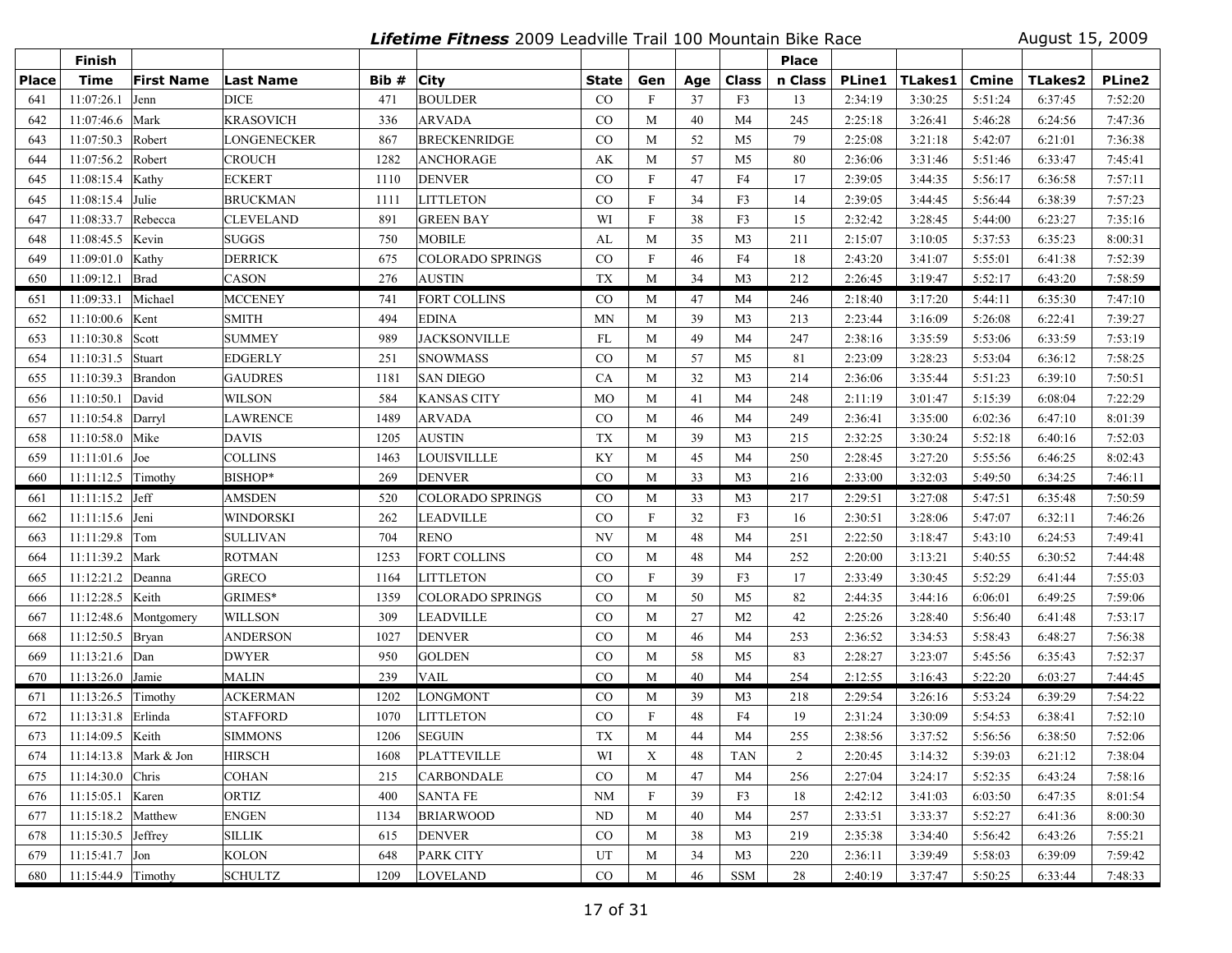**Lifetime Fitness** 2009 Leadville Trail 100 Mountain Bike Race August 15, 2009

|              | <b>Finish</b>      |                   |                        |       |                         |              |                           |     |                | <b>Place</b> |               |         |         |                |               |
|--------------|--------------------|-------------------|------------------------|-------|-------------------------|--------------|---------------------------|-----|----------------|--------------|---------------|---------|---------|----------------|---------------|
| <b>Place</b> | <b>Time</b>        | <b>First Name</b> | Last Name              | Bib # | <b>City</b>             | <b>State</b> | Gen                       | Age | Class          | n Class      | <b>PLine1</b> | TLakes1 | Cmine   | <b>TLakes2</b> | <b>PLine2</b> |
| 681          | 11:15:49.0         | David             | <b>HAUCK</b>           | 1482  | <b>COLORADO SPRINGS</b> | $\rm CO$     | M                         | 45  | M <sub>4</sub> | 258          | 2:35:29       | 3:34:03 | 5:56:08 | 6:37:47        | 7:51:28       |
| 682          | 11:16:01.4         | Scott             | <b>GREENWOOD</b>       | 1175  | <b>PARK CITY</b>        | UT           | M                         | 31  | <b>SSM</b>     | 29           | 2:16:38       | 3:09:12 | 5:05:36 | 5:44:26        | 7:00:59       |
| 683          | 11:16:33.2         | Patti             | <b>SCHMIDT-IVERSON</b> | 794   | <b>HAMPTON</b>          | MN           | F                         | 38  | F3             | 19           | 2:36:35       | 3:35:52 | 5:52:14 | 6:41:12        | 7:59:04       |
| 684          | 11:16:46.5         | Robert            | <b>FISHER</b>          | 1041  | <b>MONUMENT</b>         | $\rm CO$     | M                         | 48  | M <sub>4</sub> | 259          | 2:35:44       | 3:32:16 | 5:42:41 | 6:34:40        | 7:56:24       |
| 685          | 11:16:51.3         | Charles           | BYBEE*                 | 304   | <b>DENVER</b>           | CO           | M                         | 47  | M4             | 260          | 2:38:08       | 3:36:26 | 5:56:53 | 6:41:32        | 7:56:43       |
| 686          | 11:17:26.2         | Matt              | <b>POWELKA</b>         | 1223  | <b>FORT COLLINS</b>     | CO           | M                         | 33  | M <sub>3</sub> | 221          | 2:30:11       | 3:26:49 | 5:49:20 | 6:33:15        | 7:45:50       |
| 687          | 11:17:40.2         | Frederick         | LONG                   | 260   | <b>HONG KONG</b>        |              | M                         | 48  | M4             | 261          | 2:37:58       | 3:37:18 | 5:51:41 | 6:43:16        | 8:00:07       |
| 688          | 11:17:46.7         | Paul              | LAUR                   | 263   | <b>SANTA FE</b>         | <b>NM</b>    | M                         | 54  | M <sub>5</sub> | 84           | 2:40:16       | 3:38:25 | 6:05:37 | 6:49:11        | 8:04:25       |
| 689          | 11:17:49.3         | Amos              | <b>SCHWARTZFARB</b>    | 782   | <b>AUSTIN</b>           | <b>TX</b>    | M                         | 36  | M <sub>3</sub> | 222          | 2:31:26       | 3:30:41 | 6:29:35 | 7:57:25        | 11:17:4       |
| 690          | 11:17:53.9         | Charles           | STONE IV <sup>*</sup>  | 1357  | <b>GOLDEN</b>           | CO           | M                         | 46  | M <sub>4</sub> | 262          | 2:50:22       | 3:50:25 | 6:11:07 | 6:56:48        | 8:04:22       |
| 691          | 11:17:56.1         | Charlie           | <b>BROWN</b>           | 1047  | <b>EVERGREEN</b>        | $\rm CO$     | M                         | 52  | M5             | 85           | 2:35:20       | 3:35:46 | 5:56:57 | 6:37:54        | 7:52:04       |
| 692          | 11:18:05.5         | Mike              | WILL                   | 1414  | NAPERVILLE              | IL           | M                         | 47  | M4             | 263          | 2:37:27       | 3:42:06 | 6:06:25 | 6:56:22        | 8:13:01       |
| 693          | 11:18:19.4         | John              | <b>BODHANE</b>         | 1106  | <b>ENGLEWOOD</b>        | CO           | M                         | 48  | M4             | 264          | 2:47:08       | 3:44:13 | 6:05:28 | 6:46:17        | 7:58:39       |
| 694          | 11:19:11.5         | Alexis            | <b>JONES</b>           | 1031  | <b>HUNTINGTON BEACH</b> | CA           | $\mathbf{F}$              | 31  | F3             | 20           | 2:28:36       | 3:25:10 | 5:54:25 | 6:34:48        | 7:44:40       |
| 695          | 11:19:22.8         | Nathan            | <b>TURNER</b>          | 1222  | AUSTIN                  | <b>TX</b>    | M                         | 41  | M4             | 265          | 2:27:49       | 3:30:30 | 5:57:50 | 6:41:52        | 7:57:18       |
| 696          | 11:19:29.8         | Karla Wagner      | Charles Schuster       | 1600  | LANDER                  | WY           | $\boldsymbol{X}$          | 40  | <b>TAN</b>     | $\mathbf{3}$ | 2:36:31       | 3:34:41 | 5:53:30 | 6:30:08        | 7:45:21       |
| 697          | 11:19:34.3         | Kara              | <b>DURLAND</b>         | 546   | <b>COLORADO SPRINGS</b> | $\rm CO$     | $\boldsymbol{\mathrm{F}}$ | 39  | <b>SSF</b>     | 1            | 2:37:53       | 3:40:39 | 5:55:01 | 6:37:51        | 7:56:12       |
| 698          | 11:19:36.9         | Stephen           | WASSINGER              | 361   | <b>PUEBLO</b>           | $\rm CO$     | M                         | 42  | M4             | 266          | 2:16:17       | 3:10:29 | 5:37:57 | 6:23:29        | 7:38:43       |
| 699          | 11:19:38.0         | Timothy           | <b>STAMP</b>           | 1225  | <b>MARION</b>           | IA           | M                         | 51  | M <sub>5</sub> | 86           | 2:25:03       | 3:23:38 | 5:44:30 | 6:33:08        | 7:52:45       |
| 700          | 11:19:40.5         | Craig             | <b>PARKER</b>          | 703   | <b>MILL VALLEY</b>      | CA           | M                         | 48  | M <sub>4</sub> | 267          | 2:21:38       | 3:26:28 | 5:46:55 | 6:37:19        | 7:55:01       |
| 701          | 11:19:45.4 Aron    |                   | <b>MASON</b>           | 213   | <b>SAN MATEO</b>        | CA           | M                         | 30  | M <sub>3</sub> | 223          | 2:35:18       | 3:33:18 | 5:56:28 | 6:39:38        | 7:51:07       |
| 702          | 11:19:52.8         | Scott             | <b>HOELSCHER</b>       | 853   | <b>PORTLAND</b>         | <b>OR</b>    | M                         | 43  | M4             | 268          | 2:35:56       | 3:35:39 | 5:48:49 | 6:35:56        | 7:54:40       |
| 703          | 11:19:54.8 Ray     |                   | <b>WARD</b>            | 1423  | <b>ARLINGTON</b>        | <b>TX</b>    | M                         | 50  | M <sub>5</sub> | 87           | 2:42:27       | 3:36:12 | 5:52:23 | 6:46:36        | 8:01:29       |
| 704          | 11:19:58.3         | Ken               | ZYLSTRA III            | 1237  | PRIOR LAKE              | MN           | M                         | 47  | M4             | 269          | 2:36:17       | 3:32:25 | 5:51:43 | 6:36:16        | 8:05:59       |
| 705          | 11:19:58.4         | Bahram            | <b>AKRADI</b>          | 1448  | <b>CHANHASSEN</b>       | MN           | M                         | 47  | M4             | 270          | 2:30:21       | 3:23:51 | 5:49:16 | 6:31:41        | 7:43:10       |
| 706          | 11:20:13.7         | Brandon           | <b>HOLTON</b>          | 1262  | <b>GRAND CANYON</b>     | AZ           | M                         | 39  | M <sub>3</sub> | 224          | 2:03:47       | 2:55:21 | 5:13:56 | 6:09:23        | 7:36:41       |
| 707          | 11:20:32.9         | Mark              | <b>WOLFF</b>           | 444   | <b>LYONS</b>            | CO           | M                         | 43  | M4             | 271          | 2:44:27       | 3:40:44 | 6:07:34 | 6:49:43        | 7:58:29       |
| 708          | 11:20:57.7         | Michael           | <b>BRISOCE</b>         | 614   | <b>DENVER</b>           | $\rm CO$     | M                         | 39  | M <sub>3</sub> | 225          | 2:44:29       | 3:46:17 | 6:06:34 | 6:44:12        | 8:03:11       |
| 709          | 11:21:07.0         | Chris             | <b>KUNSTADT</b>        | 401   | <b>SANTA FE</b>         | <b>NM</b>    | M                         | 41  | M4             | 272          | 2:32:27       | 3:27:21 | 5:53:55 | 6:45:08        | 7:58:13       |
| 710          | 11:21:21.6         | Michael           | <b>RAMSEIER</b>        | 575   | <b>LITTLETON</b>        | $\rm CO$     | M                         | 43  | M <sub>4</sub> | 273          | 2:23:27       | 3:17:17 | 5:37:33 | 6:19:18        | 7:36:25       |
| 711          | 11:21:23.0 Harlan  |                   | <b>SMITH</b>           | 1439  | <b>SAVAGE</b>           | <b>MN</b>    | M                         | 41  | M4             | 274          | 2:37:57       | 3:34:46 | 6:04:11 | 6:50:26        | 8:03:35       |
| 712          | 11:21:25.1         | Evan              | <b>MILLER</b>          | 1555  | <b>CLEVELAND</b>        | OH           | M                         | 21  | M <sub>2</sub> | 43           | 2:40:06       | 3:43:19 | 6:11:08 | 6:55:10        | 8:11:15       |
| 713          | 11:21:26.8 Kevan   |                   | <b>MILLSTEIN</b>       | 252   | PEPPER PIKE             | OH           | M                         | 44  | M4             | 275          | 2:40:04       | 3:43:19 | 6:10:48 | 6:55:13        | 8:11:14       |
| 714          | 11:21:53.9 Gary    |                   | <b>CAROLLO</b>         | 613   | COLORADO SPRINGS        | CO.          | M                         | 43  | M4             | 276          | 2:42:22       | 3:46:49 | 6:15:03 | 7:00:49        | 8:15:59       |
| 715          | 11:22:00.0 Robert  |                   | <b>BROOMFIELD*</b>     | 283   | <b>FORT COLLINS</b>     | $\rm CO$     | M                         | 33  | M <sub>3</sub> | 226          | 2:42:00       | 3:41:59 | 6:11:43 | 6:50:59        | 8:03:50       |
| 716          | 11:22:17.5 David   |                   | <b>BAKER</b>           | 815   | <b>EDWARDS</b>          | $\rm CO$     | M                         | 45  | M4             | 277          | 2:16:07       | 3:12:01 | 5:38:38 | 6:28:48        | 7:52:44       |
| 717          | 11:22:21.9         | Michael           | ROSSI                  | 1288  | <b>MISSOULA</b>         | MT           | M                         | 46  | M4             | 278          | 2:26:51       | 3:25:22 | 5:43:20 | 6:32:46        | 7:51:31       |
| 718          | 11:22:30.0 James   |                   | LAIS                   | 1137  | <b>PORTLAND</b>         | <b>OR</b>    | M                         | 40  | M4             | 279          | 2:39:35       | 3:38:20 | 5:55:24 | 6:42:17        | 8:01:43       |
| 719          | 11:22:49.5 Chas    |                   | <b>RYAN</b>            | 676   | <b>ANNANDALE</b>        | VA           | M                         | 47  | M4             | 280          | 2:34:35       | 3:33:09 | 5:58:44 | 6:47:50        | 8:04:35       |
| 720          | $11:23:10.9$ James |                   | <b>VANNESS</b>         | 1170  | <b>CRESTED BUTTE</b>    | $\rm CO$     | M                         | 61  | M6             | 6            | 2:42:54       | 3:50:03 | 6:14:21 | 7:03:45        | 8:20:16       |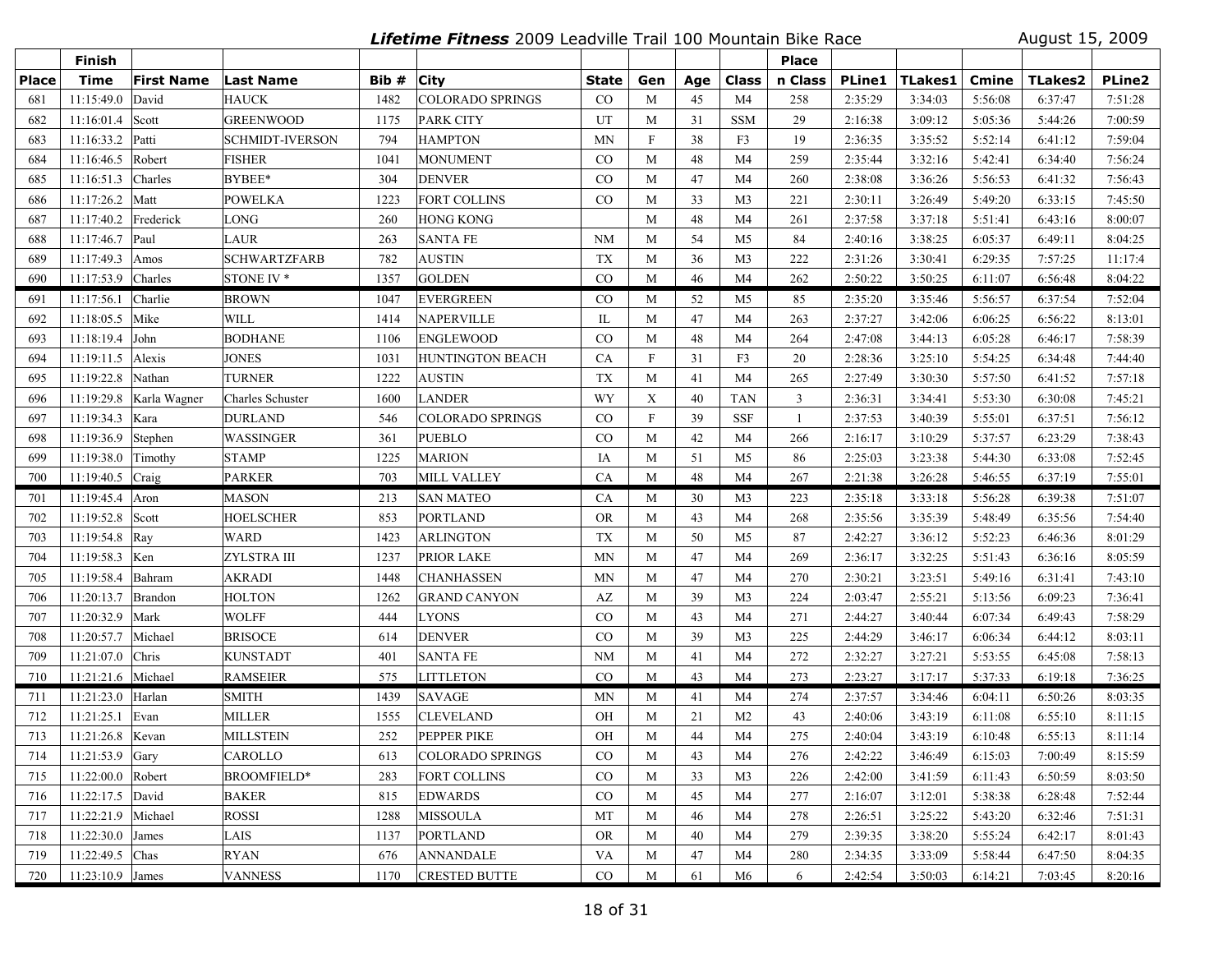**Lifetime Fitness** 2009 Leadville Trail 100 Mountain Bike Race August 15, 2009

|              | Finish                  |                   |                     |       |                        |           |                           |     |                | <b>Place</b>    |               |         |         |                |               |
|--------------|-------------------------|-------------------|---------------------|-------|------------------------|-----------|---------------------------|-----|----------------|-----------------|---------------|---------|---------|----------------|---------------|
| <b>Place</b> | <b>Time</b>             | <b>First Name</b> | <b>Last Name</b>    | Bib # | <b>City</b>            | State     | Gen                       | Age | Class          | n Class         | <b>PLine1</b> | TLakes1 | Cmine   | <b>TLakes2</b> | <b>PLine2</b> |
| 721          | 11:23:14.8              | Jim               | EASTON              | 778   | <b>OMAHA</b>           | <b>NE</b> | M                         | 38  | M <sub>3</sub> | 227             | 2:41:27       | 3:40:50 | 6:12:27 | 6:59:31        | 8:16:36       |
| 722          | 11:23:23.4 Donnie       |                   | MCGEAN              | 410   | <b>KIHEI</b>           | H         | M                         | 54  | M <sub>5</sub> | 88              | 2:37:42       | 3:35:12 | 6:02:38 | 6:47:06        | 8:00:06       |
| 723          | 11:23:24.7 Bob          |                   | GROSS               | 1480  | <b>BOISE</b>           | ID        | M                         | 44  | M4             | 281             | 2:38:49       | 3:36:03 | 6:02:55 | 6:46:32        | 7:59:24       |
| 724          | 11:23:28.5              |                   | ORLINSKI & ORLINSKI | 1620  | <b>GOLDEN</b>          | CO        | $\mathbf X$               | 38  | <b>TAN</b>     | $\overline{4}$  | 2:45:12       | 3:40:49 | 5:59:46 | 6:40:27        | 7:51:38       |
| 725          | 11:23:33.9              | Thomas            | MAINO               | 1394  | <b>SAN DIEGO</b>       | CA        | M                         | 44  | M <sub>4</sub> | 282             | 2:46:20       | 3:44:40 | 6:10:50 | 6:55:24        | 8:09:24       |
| 726          | 11:23:39.7              | Barbara           | <b>SCHULTZ</b>      | 1210  | <b>LOVELAND</b>        | CO        | $\boldsymbol{\mathrm{F}}$ | 47  | F4             | 20              | 2:39:01       | 3:35:51 | 5:54:55 | 6:42:19        | 7:59:01       |
| 727          | 11:23:54.1              | Blake             | WARD                | 829   | <b>DURANGO</b>         | CO        | M                         | 47  | M <sub>4</sub> | 283             | 2:09:48       | 3:01:51 | 4:58:42 | 5:40:06        | 6:57:06       |
| 728          | 11:24:19.7              | Adam              | <b>PEMBERTON</b>    | 346   | W. REDDING             | <b>CT</b> | M                         | 46  | M <sub>4</sub> | 284             | 2:25:20       | 3:22:12 | 5:56:44 | 6:42:53        | 7:59:10       |
| 729          | 11:24:23.9 Arlyn        |                   | ASCH                | 1399  | <b>SAN DIEGO</b>       | CA        | M                         | 40  | M <sub>4</sub> | 285             | 2:41:47       | 3:45:07 | 6:13:40 | 6:59:05        | 8:10:47       |
| 730          | 11:24:31.6 Matthew      |                   | CULP                | 1061  | <b>KANSAS CITY</b>     | <b>MO</b> | M                         | 37  | M <sub>3</sub> | 228             | 2:32:19       | 3:32:28 | 5:48:41 | 6:41:58        | 7:58:23       |
| 731          | 11:24:42.5              | Corbett           | MORTENSEN           | 775   | <b>GILBERT</b>         | AZ        | M                         | 45  | M <sub>4</sub> | 286             | 2:38:19       | 3:38:03 | 5:57:33 | 6:46:10        | 8:00:41       |
| 732          | 11:24:50.8              | Gary              | ALBERT              | 549   | <b>ASPEN</b>           | $\rm CO$  | M                         | 65  | M6             | $7\phantom{.0}$ | 2:45:05       | 3:44:14 | 6:05:47 | 6:50:26        | 8:04:38       |
| 733          | 11:24:52.2              | Jeff              | <b>SURNOW</b>       | 1157  | <b>WEST BLOOMFIELD</b> | MI        | M                         | 57  | M5             | 89              | 2:32:26       | 3:38:58 | 5:51:39 | 6:35:25        | 8:00:14       |
| 734          | 11:25:08.1              | Jason             | <b>KELLER</b>       | 1043  | <b>NAMPA</b>           | $\rm ID$  | M                         | 34  | M <sub>3</sub> | 229             | 2:18:08       | 3:10:16 | 5:25:54 | 6:11:57        | 7:26:48       |
| 735          | 11:25:10.1              | John              | LAKOSKI             | 784   | <b>AUSTIN</b>          | <b>TX</b> | M                         | 36  | M <sub>3</sub> | 230             | 2:29:07       | 3:30:42 | 5:58:09 | 6:42:01        | 8:09:02       |
| 736          | 11:25:36.8              | David             | <b>SUMIDA</b>       | 554   | <b>KANEOHE</b>         | H         | M                         | 49  | M <sub>4</sub> | 287             | 2:21:58       | 3:18:49 | 5:55:05 | 6:53:17        | 8:09:33       |
| 737          | 11:25:49.0              | Robert            | <b>SMITH</b>        | 810   | <b>HOUSTON</b>         | <b>TX</b> | M                         | 45  | M <sub>4</sub> | 288             | 2:29:42       | 3:27:16 | 5:51:10 | 6:33:58        | 7:49:55       |
| 738          | 11:25:54.1              | Scott             | <b>MORGAN</b>       | 1432  | <b>SALT LAKE CITY</b>  | UT        | M                         | 36  | M3             | 231             | 2:31:14       | 3:30:55 | 5:55:19 | 6:38:26        | 8:06:13       |
| 739          | 11:26:09.8              | <b>Steve</b>      | <b>JONES</b>        | 493   | <b>FARMINGTON</b>      | <b>NM</b> | M                         | 51  | M <sub>5</sub> | 90              | 2:38:58       | 3:35:43 | 6:05:32 | 6:49:40        | 8:03:59       |
| 740          | 11:26:11.0              | Thomas            | <b>SINGLETON</b>    | 807   | <b>LITTLE ROCK</b>     | AR        | M                         | 53  | M <sub>5</sub> | 91              | 2:34:52       | 3:34:32 | 5:59:46 | 6:43:17        | 8:37:49       |
| 741          | 11:26:16.6 Kim          |                   | <b>PARDOE</b>       | 626   | <b>BOULDER</b>         | $\rm CO$  | F                         | 40  | F4             | 21              | 2:33:34       | 3:33:18 | 6:07:19 | 6:49:32        | 8:08:51       |
| 742          | 11:26:35.6 Ricardo      |                   | <b>ZUBIETA</b>      | 683   | MAPLEWOOD              | NJ        | M                         | 38  | M <sub>3</sub> | 232             | 2:38:23       | 3:40:28 | 6:03:55 | 6:48:31        | 8:08:06       |
| 743          | 11:26:50.9              | Mark              | CHAPIN              | 1285  | <b>RIVER FALLS</b>     | WI        | M                         | 37  | M <sub>3</sub> | 233             | 2:26:03       | 3:21:46 | 6:02:45 | 6:47:05        | 8:02:55       |
| 744          | 11:27:16.8              | Brent             | <b>BUSH</b>         | 936   | <b>OVERTON</b>         | NV        | M                         | 40  | M <sub>4</sub> | 289             | 2:32:24       | 3:28:57 | 6:03:57 | 6:47:02        | 8:02:29       |
| 745          | 11:28:09.2              | Stanley           | LARRABEE            | 886   | <b>ALPINE</b>          | UT        | M                         | 55  | M5             | 92              | 2:32:59       | 3:29:14 | 5:47:44 | 6:39:57        | 8:03:16       |
| 746          | 11:28:18.3 Robert       |                   | POGORELZ            | 241   | FT. MORGAN             | CO        | M                         | 54  | M5             | 93              | 2:48:27       | 3:51:04 | 6:12:19 | 6:51:34        | 8:06:19       |
| 747          | 11:28:30.8              | Amy               | OWENS               | 1264  | <b>DENVER</b>          | $\rm CO$  | $\mathbf F$               | 34  | <b>SSF</b>     | 2               | 2:39:28       | 3:40:24 | 5:57:30 | 6:39:49        | 7:57:13       |
| 748          | 11:28:33.3              | Richard           | LABONVILLE          | 1009  | <b>LITTLETON</b>       | CO        | M                         | 52  | M <sub>5</sub> | 94              | 2:34:48       | 3:34:51 | 6:00:36 | 6:46:09        | 8:02:15       |
| 749          | 11:28:47.8 Larry        |                   | CHAPA               | 310   | <b>PAYSON</b>          | UT        | M                         | 44  | M4             | 290             | 2:46:22       | 3:43:12 | 6:10:47 | 7:01:08        | 8:13:44       |
| 750          | 11:28:56.2 Joseph       |                   | <b>GAGNON</b>       | 1103  | <b>KATONAH</b>         | NY        | M                         | 48  | M <sub>4</sub> | 291             | 2:45:07       | 3:46:16 | 6:05:27 | 6:57:25        | 8:11:12       |
| 751          | 11:28:56.5 $\text{Tim}$ |                   | <b>PATTEN</b>       | 1140  | <b>BOULDER</b>         | $\rm CO$  | M                         | 49  | M4             | 292             | 2:41:30       | 3:44:39 | 5:59:44 | 6:43:19        | 8:01:05       |
| 752          | 11:29:00.7              | Erick             | <b>WHITTIER</b>     | 1443  | <b>LAKEWOOD</b>        | CO        | M                         | 41  | M <sub>4</sub> | 293             | 2:28:33       | 3:23:13 | 5:54:50 | 6:42:31        | 7:59:56       |
| 753          | 11:29:23.9 Eric         |                   | CRACRAFT            | 1422  | <b>HELOTES</b>         | <b>TX</b> | M                         | 35  | M <sub>3</sub> | 234             | 2:34:38       | 3:36:32 | 6:05:33 | 6:53:23        | 8:09:33       |
| 754          | 11:29:30.7 Scott        |                   | LEDBETTER           | 229   | <b>GOLDEN</b>          | CO        | M                         | 48  | M4             | 294             | 2:23:49       | 3:21:39 | 5:54:39 | 6:40:13        | 8:00:46       |
| 755          | 11:29:33.5 Sarah        |                   | MARCIKONIS          | 519   | LONGMONT               | $\rm CO$  | F                         | 44  | F4             | 22              | 2:42:08       | 3:48:54 | 6:09:33 | 6:50:54        | 8:12:02       |
| 756          | 11:29:47.7 John         |                   | MAHON               | 1249  | <b>FORT COLLINS</b>    | $\rm CO$  | M                         | 51  | M5             | 95              | 2:32:17       | 3:26:55 | 5:49:36 | 6:32:02        | 7:47:03       |
| 757          | 11:29:48.7 Joanne       |                   | <b>MORROW</b>       | 955   | <b>GOLDEN</b>          | $\rm CO$  | F                         | 45  | F4             | 23              | 2:47:35       | 3:47:07 | 6:00:52 | 6:52:27        | 8:08:36       |
| 758          | 11:29:54.0 Jamie        |                   | CLEVELAND*          | 261   | <b>SUNSET VALLEY</b>   | TX        | M                         | 37  | M <sub>3</sub> | 235             | 2:38:32       | 3:43:51 | 6:01:33 | 6:44:58        | 8:08:01       |
| 759          | 11:30:08.2   Martin     |                   | MORUD               | 1425  | <b>MINNEAPOLIS</b>     | MN        | M                         | 26  | M <sub>2</sub> | 44              | 2:32:05       | 3:30:31 | 5:44:56 | 6:26:57        | 7:48:49       |
| 760          | $11:30:15.3$ Jason      |                   | <b>SCHUSTER</b>     | 1495  | <b>GRAND ISLAND</b>    | <b>NE</b> | M                         | 34  | M <sub>3</sub> | 236             | 2:31:50       | 3:29:39 | 6:00:40 | 6:46:28        | 8:05:03       |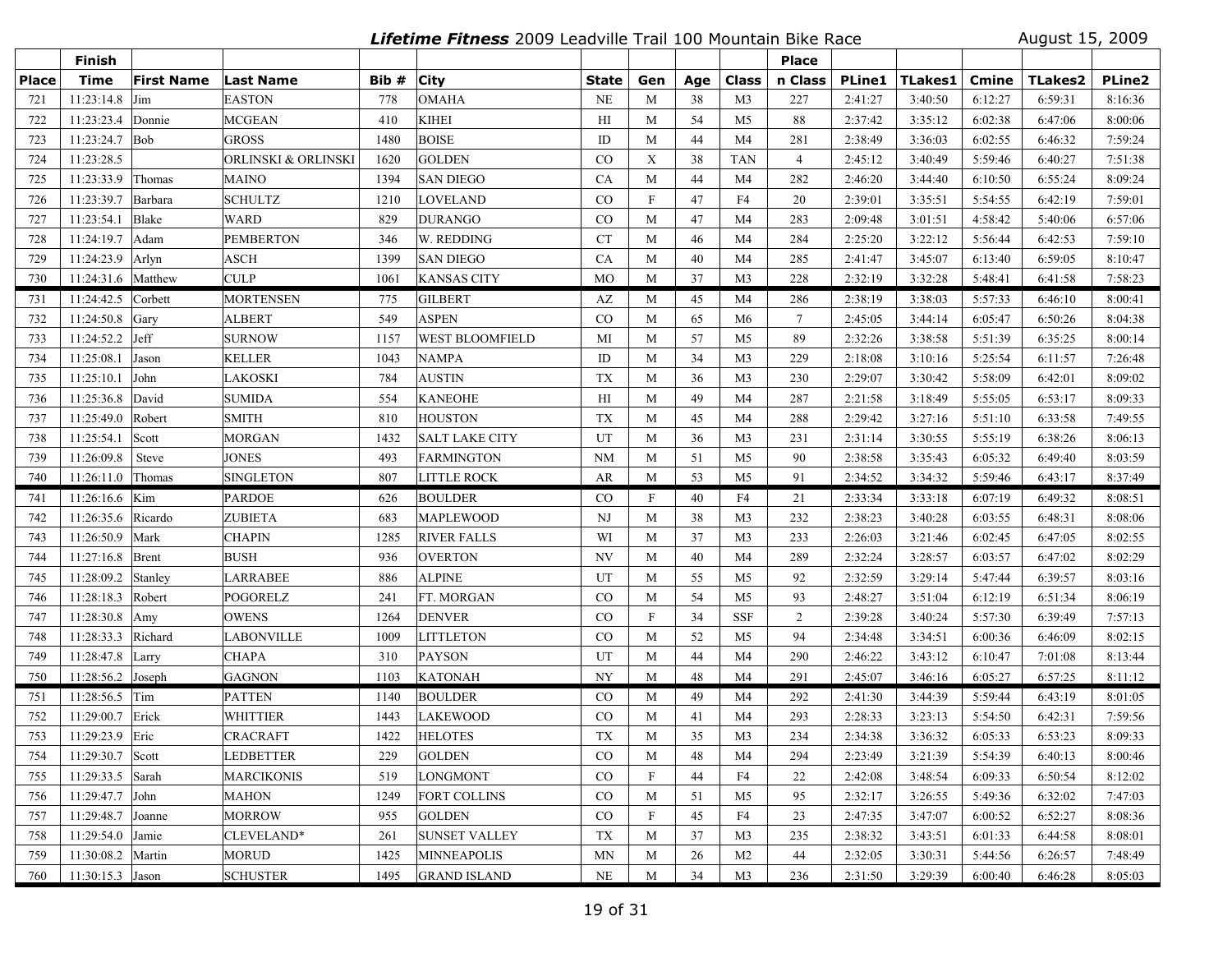**Lifetime Fitness** 2009 Leadville Trail 100 Mountain Bike Race August 15, 2009

|              | Finish              |                   |                  |       |                          |              |                           |     |                | <b>Place</b>   |               |         |         |         |               |
|--------------|---------------------|-------------------|------------------|-------|--------------------------|--------------|---------------------------|-----|----------------|----------------|---------------|---------|---------|---------|---------------|
| <b>Place</b> | <b>Time</b>         | <b>First Name</b> | <b>Last Name</b> | Bib # | <b>City</b>              | <b>State</b> | Gen                       | Age | Class          | n Class        | <b>PLine1</b> | TLakes1 | Cmine   | TLakes2 | <b>PLine2</b> |
| 761          | 11:30:23.4          | Jack              | CHRISTIAN*       | 255   | <b>HAMMON</b>            | OK           | M                         | 56  | M <sub>5</sub> | 96             | 2:47:32       | 3:51:08 | 6:14:34 | 6:59:06 | 8:13:34       |
| 762          | 11:30:29.7          | Mike              | OUIGLEY          | 1309  | PITTSBURGH               | PA           | M                         | 34  | M <sub>3</sub> | 237            | 2:37:27       | 3:35:44 | 6:11:26 | 6:56:28 | 8:07:05       |
| 763          | 11:30:30.5          | Tim               | TRAVIS           | 1521  | <b>EDEN PRAIRIE</b>      | MN           | M                         | 52  | M <sub>5</sub> | 97             | 2:31:22       | 3:28:43 | 5:56:49 | 6:40:15 | 8:01:16       |
| 764          | 11:30:45.3          | Colin             | <b>CATEL</b>     | 1270  | <b>DENVER</b>            | $\rm CO$     | M                         | 41  | M4             | 295            | 2:20:11       | 3:15:57 | 5:42:34 | 6:25:14 | 7:50:22       |
| 765          | 11:30:45.7          | Eric              | <b>BROOKS</b>    | 1059  | POTOMAC                  | <b>MD</b>    | M                         | 38  | M <sub>3</sub> | 238            | 2:27:54       | 3:27:17 | 5:42:03 | 6:25:57 | 7:45:53       |
| 766          | 11:30:47.1          | Andrea            | <b>SKALSKY</b>   | 1289  | <b>MISSOULA</b>          | MT           | $\boldsymbol{\mathrm{F}}$ | 31  | F3             | 21             | 2:33:44       | 3:33:10 | 5:53:56 | 6:54:12 | 8:09:57       |
| 767          | 11:30:55.7          | Ted               | WARM             | 503   | <b>BOULDER</b>           | CO           | M                         | 49  | M <sub>4</sub> | 296            | 2:33:46       | 3:33:34 | 5:50:11 | 6:39:29 | 7:54:30       |
| 768          | 11:31:01.1          | Adam              | <b>BRATES</b>    | 1353  | <b>BUFFALO</b>           | <b>NY</b>    | M                         | 22  | M <sub>2</sub> | 45             | 2:41:14       | 3:40:39 | 6:17:28 | 7:06:45 | 8:18:01       |
| 769          | 11:31:03.2          | Alexander         | <b>EUCEDA</b>    | 418   | <b>LEADVILLE</b>         | $\rm CO$     | M                         | 26  | <b>SSM</b>     | 30             | 2:37:01       | 3:35:43 | 6:02:04 | 6:43:25 | 8:03:18       |
| 770          | 11:31:05.1 Thori    |                   | WOLFE            | 1035  | <b>WASHINGTON</b>        | DC           | M                         | 44  | M4             | 297            | 2:31:12       | 3:23:37 | 5:34:33 | 6:19:21 | 7:46:24       |
| 771          | 11:31:05.8 Brian    |                   | SELLS            | 1496  | <b>COLORADO SPRINGS</b>  | $\rm CO$     | M                         | 41  | M4             | 298            | 2:47:40       | 3:50:27 | 6:15:06 | 6:56:54 | 8:12:57       |
| 772          | 11:31:14.6          | Chris             | KARPOWICZ        | 1220  | <b>BROADVIEW HEIGHTS</b> | OH           | M                         | 39  | M <sub>3</sub> | 239            | 2:36:07       | 3:34:18 | 6:02:02 | 6:45:11 | 7:59:24       |
| 773          | 11:31:40.0          | Bob               | <b>CROSS</b>     | 256   | <b>OREM</b>              | UT           | M                         | 50  | M <sub>5</sub> | 98             | 2:28:17       | 3:31:15 | 5:53:18 | 6:33:01 | 7:54:38       |
| 774          | 11:31:51.3          | Patrick           | <b>COSTIN</b>    | 965   | <b>SARATOGA SPRINGS</b>  | UT           | M                         | 28  | M <sub>2</sub> | 46             | 2:48:04       | 3:55:35 | 6:17:21 | 6:59:33 | 8:11:48       |
| 775          | 11:32:13.5          | John              | <b>LEWIS</b>     | 1204  | <b>BUDA</b>              | <b>TX</b>    | M                         | 37  | M <sub>3</sub> | 240            | 2:45:18       | 3:46:48 | 6:25:13 | 7:04:48 | 8:16:19       |
| 776          | 11:32:27.3          | Chris             | <b>PATRICK</b>   | 1116  | <b>FLOWER MOUND</b>      | <b>TX</b>    | M                         | 46  | M4             | 299            | 2:35:26       | 3:52:26 | 6:13:26 | 6:53:22 | 8:12:25       |
| 777          | 11:32:33.2          | Derick            | <b>LEVY</b>      | 1491  | <b>LITTLETON</b>         | CO           | M                         | 49  | M4             | 300            | 2:38:53       | 3:39:42 | 6:08:08 | 6:52:17 | 8:04:36       |
| 778          | 11:33:39.4          | Eric              | PENCE^           | 413   | <b>EAGLE</b>             | $\rm CO$     | M                         | 43  | M4             | 301            | 2:42:59       | 3:46:23 | 6:04:00 | 6:53:36 | 8:15:20       |
| 779          | 11:33:58.3 Judy     |                   | ALLEN            | 242   | <b>SALT LAKE CITY</b>    | UT           | $\mathbf F$               | 50  | F <sub>5</sub> | 5              | 2:38:40       | 3:39:40 | 6:11:55 | 6:56:24 | 8:11:09       |
| 780          | 11:34:02.6 Brian    |                   | <b>EASON</b>     | 1476  | <b>MEMPHIS</b>           | <b>TN</b>    | M                         | 37  | M <sub>3</sub> | 241            | 2:32:21       | 3:26:54 | 5:48:46 | 6:40:49 | 7:56:41       |
| 781          | 11:34:09.8 Frank    |                   | TONEY            | 1007  | <b>LITTELTON</b>         | $_{\rm CO}$  | M                         | 47  | M4             | 302            | 2:33:48       | 3:35:30 | 6:21:46 | 7:05:57 | 8:23:22       |
| 782          | 11:34:40.5          | Dan               | FILLIPI          | 612   | <b>GOLDEN</b>            | CO           | M                         | 46  | M4             | 303            | 2:31:04       | 3:33:27 | 5:49:32 | 6:31:15 | 7:51:56       |
| 783          | 11:34:53.8 Paul     |                   | <b>KARLSSON</b>  | 888   | <b>GOLDEN</b>            | CO           | M                         | 46  | M4             | 304            | 2:38:27       | 3:36:04 | 6:00:38 | 6:49:52 | 8:05:02       |
| 784          | 11:34:59.3          | Martin            | <b>IZAKOVIC</b>  | 447   | <b>IOWA CITY</b>         | IA           | M                         | 38  | M <sub>3</sub> | 242            | 2:46:40       | 3:45:08 | 6:08:09 | 6:59:03 | 8:15:01       |
| 785          | 11:35:06.9          | Robby             | KETCHELL*        | 218   | <b>FORT COLLINS</b>      | $\rm CO$     | M                         | 26  | M <sub>2</sub> | 47             | 2:16:03       | 3:09:45 | 5:51:16 | 6:38:23 | 8:06:56       |
| 786          | 11:35:23.0          | Amy               | WOOD             | 1273  | <b>BOULDER</b>           | $\rm CO$     | F                         | 29  | F2             | 3              | 2:40:30       | 3:48:20 | 6:11:01 | 6:54:03 | 8:09:03       |
| 787          | 11:35:39.2          | Carol             | LAWHON           | 281   | YORBA LINDA              | CA           | $\mathbf F$               | 34  | F3             | 22             | 2:46:11       | 3:45:21 | 6:21:34 | 7:03:43 | 8:15:24       |
| 788          | 11:35:55.6          | Mark              | FALLOON          | 562   | <b>LINCOLN</b>           | <b>NE</b>    | M                         | 49  | M <sub>4</sub> | 305            | 2:40:13       | 3:38:04 | 5:57:53 | 6:50:44 | 8:02:33       |
| 789          | 11:35:57.7          | Brandon           | <b>FISH</b>      | 1005  | <b>OREM</b>              | UT           | M                         | 36  | M3             | 243            | 2:32:02       | 3:37:52 | 6:14:44 | 6:59:15 | 8:28:55       |
| 790          | 11:36:05.5 Jonathan |                   | <b>ROMO</b>      | 1094  | <b>COLLEYVILLE</b>       | <b>TX</b>    | M                         | 41  | M <sub>4</sub> | 306            | 2:36:38       | 3:38:52 | 6:10:03 | 6:53:22 | 8:11:33       |
| 791          | 11:36:38.0 Perry    |                   | BRAUN            | 650   | <b>SCARSDALE</b>         | NY           | M                         | 48  | M4             | 307            | 2:29:14       | 3:25:44 | 6:05:30 | 6:58:20 | 8:11:55       |
| 792          | 11:36:39.1          | Kurt              | <b>HELLWEG</b>   | 1384  | <b>SPRINGFIELD</b>       | MO           | M                         | 52  | M5             | 99             | 2:45:31       | 3:46:37 | 6:12:21 | 6:57:41 | 8:12:18       |
| 793          | 11:36:44.5          | Carey             | <b>MANSON</b>    | 1323  | <b>MOUND</b>             | MN           | M                         | 52  | M <sub>5</sub> | 100            | 2:28:56       | 3:27:05 | 5:59:06 | 6:44:12 | 8:05:16       |
| 794          | $11:37:25.0$ Voytek |                   | <b>BOBAK</b>     | 1117  | <b>LITTLETON</b>         | CO           | M                         | 44  | M4             | 308            | 2:30:59       | 3:29:55 | 5:57:28 | 6:41:10 | 7:57:00       |
| 795          | $11:37:27.2$ Josh   |                   | PEARSON          | 1097  | <b>GRAND JUNCTION</b>    | $\rm CO$     | M                         | 35  | M3             | 244            | 2:37:40       | 3:35:43 | 5:58:20 | 6:43:46 | 8:05:37       |
| 796          | 11:37:33.1 Cathy    |                   | <b>BERGIN</b>    | 1328  | <b>HUGO</b>              | MN           | F                         | 46  | F4             | 24             | 2:40:23       | 3:41:59 | 6:14:06 | 7:00:01 | 8:15:28       |
| 797          | 11:38:03.6 Linde    |                   | <b>SMITH</b>     | 1150  | <b>SPRINGVILLE</b>       | UT           | M                         | 37  | <b>SSM</b>     | 31             | 2:26:15       | 3:31:13 | 5:47:10 | 6:28:00 | 7:51:13       |
| 798          | 11:38:04.8 Beth     |                   | <b>STEEN</b>     | 632   | <b>PHOENIX</b>           | AZ           | F                         | 28  | F <sub>2</sub> | $\overline{4}$ | 2:34:44       | 3:31:45 | 5:52:42 | 6:44:07 | 7:56:33       |
| 799          | $11:38:06.1$ John   |                   | <b>ALFOND</b>    | 1469  | <b>VAIL</b>              | $\rm CO$     | M                         | 40  | M4             | 309            | 2:40:44       | 3:43:03 | 6:12:17 | 6:53:39 | 8:15:31       |
| 800          | 11:38:27.1 Nathan   |                   | <b>CORBIN</b>    | 366   | <b>GOLDEN</b>            | CO           | M                         | 34  | M <sub>3</sub> | 245            | 2:15:02       | 3:09:09 | 5:45:09 | 6:35:30 | 7:55:02       |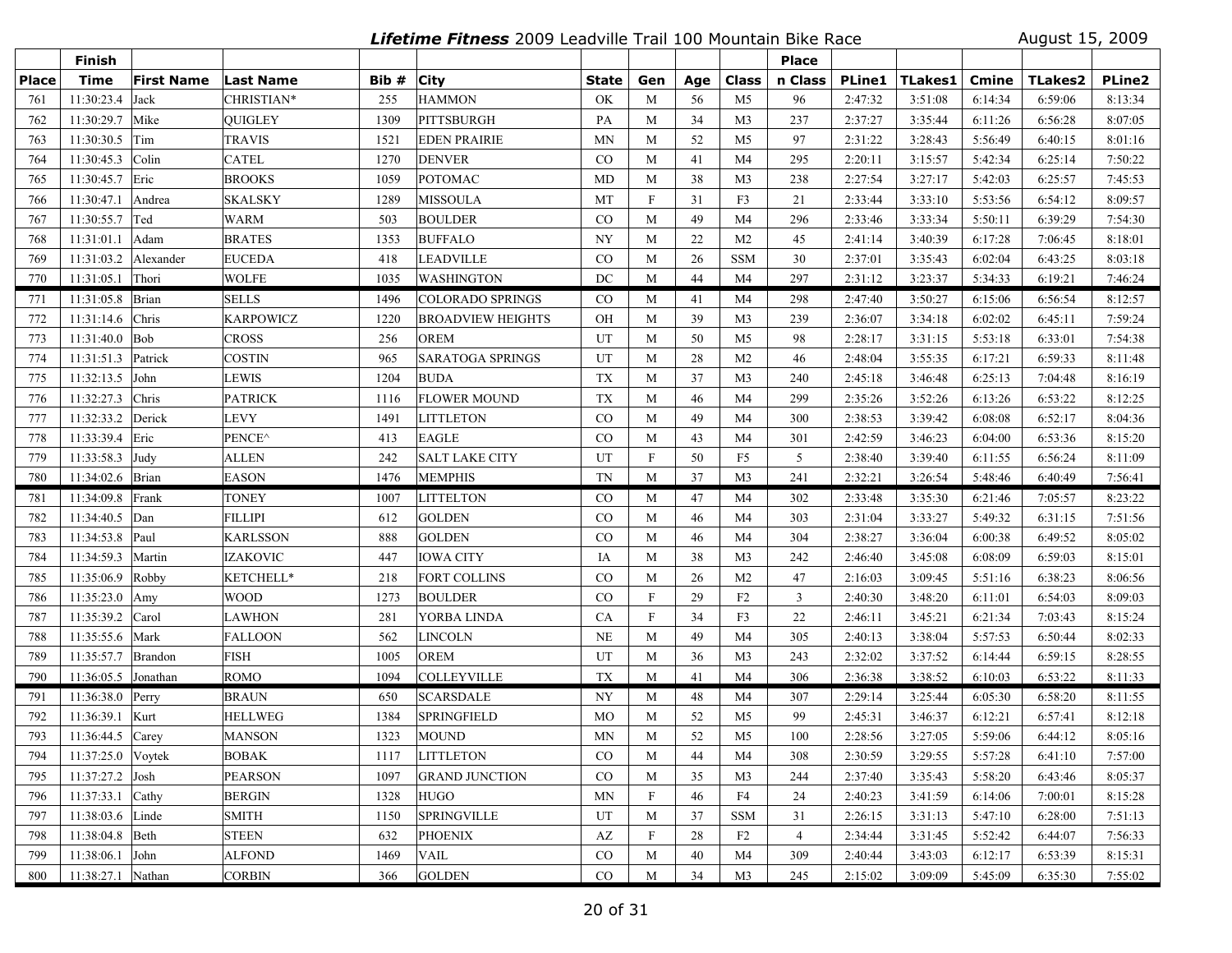**Lifetime Fitness** 2009 Leadville Trail 100 Mountain Bike Race August 15, 2009

|              | Finish                   |                   |                  |       |                         |                        |                           |     |                | <b>Place</b> |               |         |         |                |               |
|--------------|--------------------------|-------------------|------------------|-------|-------------------------|------------------------|---------------------------|-----|----------------|--------------|---------------|---------|---------|----------------|---------------|
| <b>Place</b> | <b>Time</b>              | <b>First Name</b> | <b>Last Name</b> | Bib # | <b>City</b>             | State                  | Gen                       | Age | Class          | n Class      | <b>PLine1</b> | TLakes1 | Cmine   | <b>TLakes2</b> | <b>PLine2</b> |
| 801          | 11:38:53.5               | David             | <b>BEDNAR</b>    | 1014  | FLAGSTAFF               | $\mathbf{A}\mathbf{Z}$ | M                         | 48  | M <sub>4</sub> | 310          | 2:38:31       | 3:38:57 | 6:07:05 | 6:55:02        | 8:11:04       |
| 802          | 11:38:56.4 Steve         |                   | <b>RILEY</b>     | 679   | <b>LEESBURG</b>         | VA                     | M                         | 41  | M <sub>4</sub> | 311          | 2:33:40       | 3:32:05 | 5:57:49 | 6:42:57        | 7:59:25       |
| 803          | 11:38:58.1               | Russell           | <b>HERRING</b>   | 735   | <b>GREAT FALLS</b>      | MT                     | M                         | 30  | M <sub>3</sub> | 246          | 2:45:32       | 3:46:47 | 6:18:23 | 7:00:27        | 8:20:03       |
| 804          | 11:39:07.8               | Marcus            | <b>MANCINI</b>   | 1221  | <b>CLEVELAND</b>        | OH                     | M                         | 40  | M <sub>4</sub> | 312          | 2:34:43       | 3:34:19 | 6:04:30 | 6:57:49        | 8:11:52       |
| 805          | 11:39:38.8               | James             | <b>GRACEY</b>    | 780   | <b>MILL VALLEY</b>      | <b>CA</b>              | M                         | 36  | M <sub>3</sub> | 247          | 2:38:42       | 3:40:47 | 6:04:51 | 6:53:07        | 8:10:57       |
| 806          | 11:39:40.5               | Kimberly          | LEVIN            | 819   | <b>ASPEN</b>            | CO                     | $\boldsymbol{\mathrm{F}}$ | 41  | F4             | 25           | 2:48:29       | 3:47:45 | 6:12:06 | 7:07:03        | 8:18:02       |
| 807          | 11:39:53.0               | James             | MUNAFO           | 1401  | <b>ELIZABETH</b>        | CO                     | M                         | 48  | M <sub>4</sub> | 313          | 2:33:06       | 3:33:09 | 6:10:02 | 7:08:29        | 8:26:50       |
| 808          | 11:40:05.4 David         |                   | <b>CAMPBELL</b>  | 920   | <b>AUSTIN</b>           | <b>TX</b>              | M                         | 43  | M <sub>4</sub> | 314          | 2:28:35       | 3:22:26 | 5:44:10 | 6:49:25        | 8:05:34       |
| 809          | 11:40:21.4               | David             | <b>MAZEIKA</b>   | 1238  | <b>WASHINGTON</b>       | DC                     | M                         | 27  | M <sub>2</sub> | 48           | 2:39:15       | 3:38:59 | 6:11:10 | 6:58:29        | 8:15:17       |
| 810          | 11:40:22.9 Greg          |                   | <b>SCOTHERN</b>  | 541   | <b>LAYTON</b>           | UT                     | M                         | 38  | M <sub>3</sub> | 248          | 2:32:57       | 3:30:53 | 6:11:50 | 6:56:58        | 8:13:35       |
| 811          | 11:40:26.5 Ken           |                   | <b>OVERK</b>     | 764   | <b>DEPTFORD</b>         | NJ                     | M                         | 40  | M4             | 315          | 2:27:37       | 3:19:55 | 5:52:28 | 6:42:48        | 8:05:04       |
| 812          | 11:40:41.6               | Maria             | PEREZ            | 275   | <b>HIGHLANDS RANCH</b>  | $\rm CO$               | $\mathbf F$               | 47  | F4             | 26           | 2:38:57       | 3:40:43 | 6:11:03 | 6:58:21        | 8:16:43       |
| 813          | 11:40:52.0               | Greg              | <b>NOVACEK</b>   | 772   | <b>LIVERMORE</b>        | CA                     | M                         | 48  | M4             | 316          | 2:33:42       | 3:34:33 | 6:09:01 | 6:53:01        | 8:17:49       |
| 814          | 11:41:00.8 Mick          |                   | <b>DONOFF</b>    | 230   | <b>LAGUNA BEACH</b>     | CA                     | M                         | 65  | M6             | 8            | 2:32:29       | 3:32:38 | 6:05:46 | 6:53:32        | 8:15:37       |
| 815          | 11:41:01.4               | William           | <b>WENMARK</b>   | 326   | <b>LEADVILLE</b>        | CO                     | M                         | 61  | M6             | 9            | 2:36:41       | 3:32:37 | 6:14:19 | 6:59:26        | 8:20:12       |
| 816          | 11:41:32.8               | Nancy             | GRAY             | 970   | <b>SCOTTSDALE</b>       | AZ                     | $\mathbf F$               | 44  | F4             | 27           | 2:40:29       | 3:38:20 | 6:00:49 | 7:03:58        | 8:25:27       |
| 817          | 11:41:43.2               | Michael           | <b>DEIGNAN</b>   | 918   | <b>COLORADO SPRINGS</b> | CO                     | M                         | 49  | M <sub>4</sub> | 317          | 2:49:38       | 3:48:13 | 6:16:34 | 7:04:31        | 8:21:43       |
| 818          | 11:41:51.6 Aaron         |                   | <b>DAWSON</b>    | 404   | WINSTON-SALEM           | NC                     | M                         | 32  | M <sub>3</sub> | 249          | 2:49:44       | 3:51:15 | 6:21:22 | 7:03:00        | 8:24:53       |
| 819          | 11:41:54.4               | Tagg              | <b>ROGERS</b>    | 752   | <b>SEMMES</b>           | AL                     | M                         | 37  | M <sub>3</sub> | 250          | 2:24:29       | 3:26:05 | 5:55:42 | 6:38:26        | 8:00:32       |
| 820          | $11:42:01.0$ Roy         |                   | <b>TRICE</b>     | 812   | <b>DALLAS</b>           | <b>TX</b>              | M                         | 50  | M <sub>5</sub> | 101          | 2:31:52       | 3:28:37 | 5:49:38 | 6:31:35        | 7:52:00       |
| 821          | 11:42:06.8 $\sqrt{Gary}$ |                   | <b>WERNING</b>   | 1300  | <b>CARVER</b>           | MN                     | M                         | 51  | M5             | 102          | 2:33:10       | 3:34:57 | 6:04:12 | 6:49:00        | 8:10:03       |
| 822          | 11:42:22.4               | Michael           | <b>VLAMIS</b>    | 525   | <b>LOS GATOS</b>        | CA                     | M                         | 46  | M <sub>4</sub> | 318          | 2:41:13       | 3:43:41 | 6:17:49 | 7:02:31        | 8:19:55       |
| 823          | 11:42:40.7               | James             | <b>DAVIS</b>     | 820   | <b>AMHERST</b>          | NH                     | M                         | 36  | M <sub>3</sub> | 251          | 2:38:56       | 3:38:11 | 6:15:20 | 7:00:06        | 8:20:33       |
| 824          | 11:43:36.5               | Russell           | <b>STOVER</b>    | 695   | <b>FLOWER MOUND</b>     | TX                     | M                         | 52  | M <sub>5</sub> | 103          | 2:31:20       | 3:31:47 | 6:07:32 | 6:57:22        | 8:12:19       |
| 825          | 11:44:00.0               | Jessica           | NILES            | 1378  | <b>COLORADO SPRINGS</b> | $\rm CO$               | $\mathbf F$               | 28  | F2             | 5            | 2:31:45       | 3:32:49 | 6:13:44 | 7:04:07        | 8:19:31       |
| 826          | 11:44:17.8 Eric          |                   | PRINGLE          | 208   | <b>BOULDER</b>          | $\rm CO$               | M                         | 41  | M4             | 319          | 2:29:39       | 3:29:59 | 5:59:08 | 6:55:14        | 8:18:33       |
| 827          | 11:44:17.9               | Mark              | WALLACE          | 94    | <b>GOLDEN</b>           | $\rm CO$               | M                         | 47  | M4             | 320          | 1:55:46       | 2:44:50 | 4:46:33 | 5:24:39        | 6:33:13       |
| 828          | 11:44:53.6               | Thomas            | <b>ARMSTRONG</b> | 409   | <b>MAKAWAO</b>          | H                      | M                         | 54  | M <sub>5</sub> | 104          | 2:37:43       | 3:35:50 | 6:08:23 | 7:15:59        | 8:32:01       |
| 829          | 11:45:28.3 Dale          |                   | <b>EARIXSON</b>  | 1077  | <b>ARVADA</b>           | $\rm CO$               | M                         | 47  | M4             | 321          | 2:31:06       | 3:28:47 | 6:11:00 | 6:54:44        | 8:09:14       |
| 830          | $11:45:28.4$ John        |                   | <b>GRECO</b>     | 1165  | <b>LITTLETON</b>        | CO                     | M                         | 54  | M <sub>5</sub> | 105          | 2:31:56       | 3:32:26 | 6:11:23 | 7:01:57        | 8:16:59       |
| 831          | 11:45:52.1 Ben           |                   | <b>WALLACE</b>   | 530   | <b>OGDEN</b>            | UT                     | M                         | 32  | M3             | 252          | 2:21:42       | 3:25:51 | 6:10:04 | 6:59:36        | 8:26:22       |
| 832          | 11:46:37.2               | Jon               | <b>MCNEILL</b>   | 1052  | WELLESLEY               | MA                     | M                         | 42  | M <sub>4</sub> | 322          | 2:35:43       | 3:40:30 | 6:11:49 | 6:56:52        | 8:12:44       |
| 833          | 11:46:38.5               | William           | <b>ANDERSON</b>  | 712   | <b>BOISE</b>            | ID                     | M                         | 37  | M <sub>3</sub> | 253          | 2:47:09       | 3:50:17 | 6:26:46 | 7:16:53        | 8:38:02       |
| 834          | $11:46:44.7$ Jesse       |                   | <b>TIBBETTS</b>  | 672   | <b>DENVER</b>           | CO                     | M                         | 32  | M3             | 254          | 2:36:48       | 3:34:40 | 6:09:03 | 7:07:11        | 8:22:41       |
| 835          | 11:46:48.1 Rich          |                   | <b>BRADFIELD</b> | 432   | <b>LOUISVILLE</b>       | $\rm CO$               | M                         | 50  | M <sub>5</sub> | 106          | 2:35:38       | 3:32:32 | 5:58:39 | 6:49:14        | 8:03:15       |
| 835          | 11:46:48.1 Rick          |                   | <b>WINBERG</b>   | 1400  | <b>DURANGO</b>          | $\rm CO$               | M                         | 51  | M5             | 106          | 2:19:42       | 3:12:36 | 5:49:56 | 6:35:53        | 7:49:48       |
| 837          | 11:46:48.9 Zachary       |                   | <b>ADLER</b>     | 406   | <b>PORTLAND</b>         | <b>OR</b>              | M                         | 34  | M3             | 255          | 2:40:35       | 3:41:37 | 6:05:31 | 6:48:47        | 8:10:41       |
| 838          | 11:47:04.0 Earl          |                   | <b>WALKER</b>    | 299   | <b>LEADVILLE</b>        | $\rm CO$               | M                         | 45  | M4             | 323          | 2:52:53       | 4:08:57 | 6:32:31 | 7:21:57        | 8:33:16       |
| 839          | 11:47:10.2 Mike          |                   | <b>GRUBER</b>    | 813   | <b>ENGLEWOOD</b>        | $\rm CO$               | M                         | 37  | M <sub>3</sub> | 256          | 2:36:39       | 3:42:02 | 6:13:05 | 6:58:55        | 8:15:15       |
| 840          | 11:47:22.7 Zella         |                   | <b>BROCKBANK</b> | 760   | <b>CASTLE ROCK</b>      | CO                     | M                         | 44  | M4             | 324          | 2:32:40       | 3:37:44 | 6:07:33 | 6:55:23        | 8:15:05       |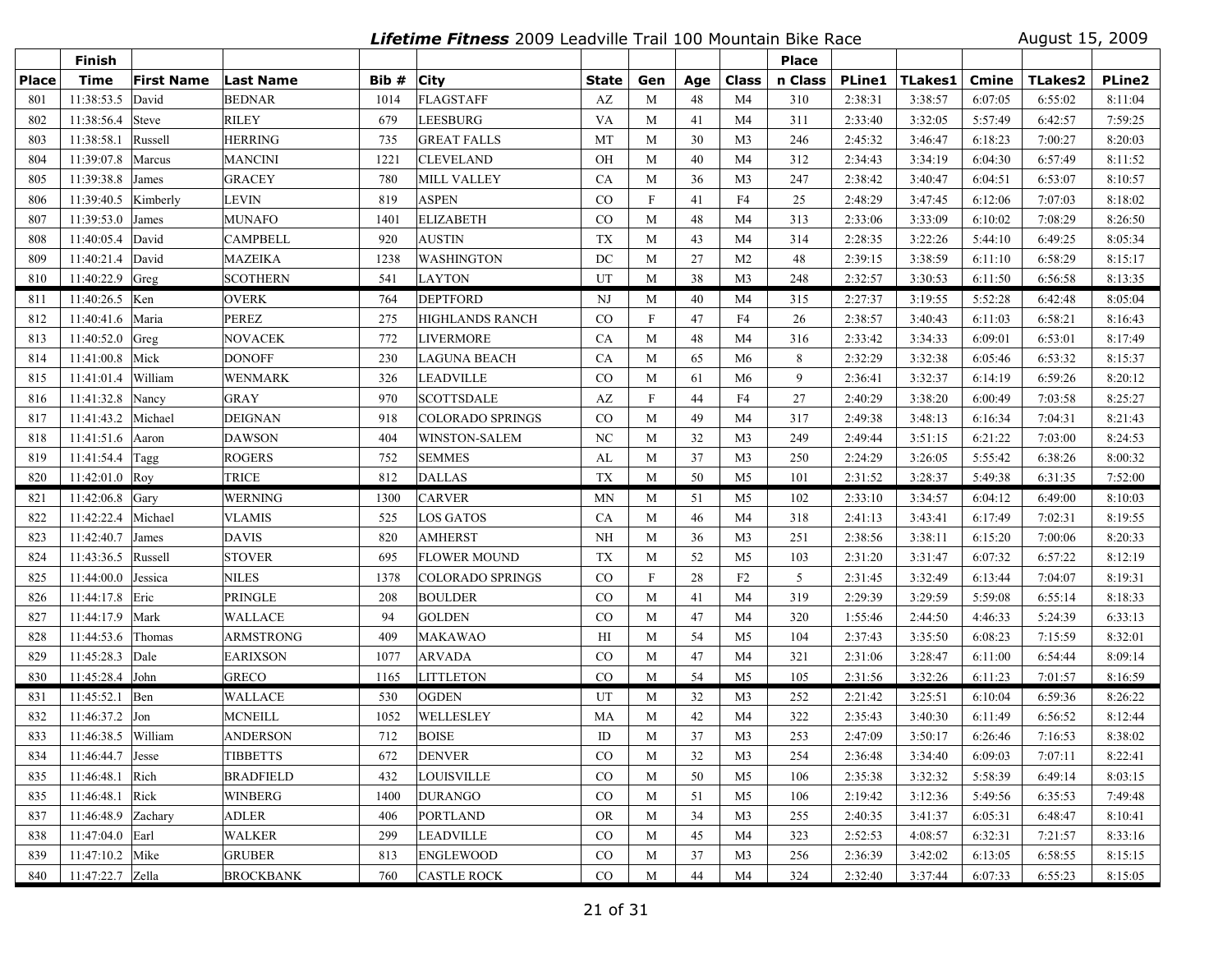**Lifetime Fitness** 2009 Leadville Trail 100 Mountain Bike Race August 15, 2009

|              | Finish                   |                   |                    |       |                              |                  |                           |     |                | <b>Place</b> |               |         |              |                |               |
|--------------|--------------------------|-------------------|--------------------|-------|------------------------------|------------------|---------------------------|-----|----------------|--------------|---------------|---------|--------------|----------------|---------------|
| <b>Place</b> | <b>Time</b>              | <b>First Name</b> | Last Name          | Bib # | <b>City</b>                  | <b>State</b>     | Gen                       | Age | Class          | n Class      | <b>PLine1</b> | TLakes1 | <b>Cmine</b> | <b>TLakes2</b> | <b>PLine2</b> |
| 841          | 11:47:53.7               | Lorrie            | <b>FULKERSON</b>   | 1272  | <b>BOULDER</b>               | CO               | $\mathbf{F}$              | 52  | F <sub>5</sub> | 6            | 2:43:09       | 3:48:19 | 6:20:38      | 7:07:16        | 8:28:07       |
| 842          | 11:48:02.7               | Art               | <b>FLEMING</b>     | 557   | <b>ROCHESTER HILLS</b>       | MI               | M                         | 66  | M <sub>6</sub> | 10           | 2:26:48       | 3:24:46 | 5:52:24      | 6:36:38        | 7:54:09       |
| 843          | 11:48:19.3               | Jeff              | <b>BROWN</b>       | 1082  | <b>BOULDER</b>               | CO               | M                         | 54  | M <sub>5</sub> | 108          | 2:29:47       | 3:29:42 | 6:02:20      | 6:48:57        | 8:09:49       |
| 844          | 11:48:22.2               | Jason             | LAU                | 715   | <b>SAN FRANCISCO</b>         | CA               | M                         | 34  | M <sub>3</sub> | 257          | 2:23:52       | 3:30:33 | 6:07:17      | 6:53:30        | 8:09:02       |
| 845          | 11:48:30.3               | Chris             | <b>BRYCE</b>       | 364   | <b>TORONTO</b>               | ON               | M                         | 39  | M <sub>3</sub> | 258          | 2:38:15       | 3:40:42 | 6:10:58      | 7:06:25        | 8:22:21       |
| 846          | 11:48:40.9               | Jarret            | <b>KINDER</b>      | 1321  | <b>MEMPHIS</b>               | TN               | M                         | 30  | M <sub>3</sub> | 259          | 2:28:09       | 3:26:46 | 6:05:56      | 6:56:48        | 8:11:22       |
| 847          | 11:49:29.8               | Curt              | <b>PREWITT</b>     | 373   | <b>BLACKHAWK</b>             | CO               | M                         | 47  | M <sub>4</sub> | 325          | 2:37:38       | 3:43:04 | 6:17:29      | 7:15:53        | 8:35:17       |
| 848          | 11:50:39.3               | Drake             | <b>RYMAN</b>       | 1455  | <b>MAPLE GROVE</b>           | MN               | M                         | 44  | M <sub>4</sub> | 326          | 2:38:59       | 3:39:40 | 6:20:15      | 7:09:35        | 8:26:03       |
| 849          | 11:50:56.7               | Martin            | <b>PALACIOS</b>    | 1235  | <b>DALLAS</b>                | <b>TX</b>        | M                         | 42  | M4             | 327          | 2:37:55       | 3:37:40 | 6:09:38      | 6:55:39        | 8:14:07       |
| 850          | 11:50:57.4   Michael     |                   | <b>COWLEY</b>      | 1486  | <b>PHOENIX</b>               | AZ               | M                         | 46  | M4             | 328          | 2:45:29       | 3:47:40 | 6:25:46      | 7:10:05        | 8:25:46       |
| 851          | 11:50:59.7               | Tom               | <b>FLOWERS</b>     | 928   | <b>MEDFORD</b>               | <b>OR</b>        | M                         | 48  | M <sub>4</sub> | 329          | 2:46:53       | 3:48:04 | 6:23:43      | 7:08:34        | 8:24:04       |
| 852          | 11:51:07.4               | James             | <b>STORM</b>       | 526   | <b>DURANGO</b>               | $_{\rm CO}$      | M                         | 41  | M4             | 330          | 2:28:58       | 3:26:54 | 6:16:35      | 7:07:23        | 8:24:16       |
| 853          | 11:51:34.1               | Steven            | <b>DONCHEY</b>     | 664   | <b>DESTIN</b>                | <b>FL</b>        | M                         | 45  | M4             | 331          | 2:33:47       | 3:33:10 | 6:05:36      | 6:58:31        | 8:11:55       |
| 854          | 11:51:37.0               | Mike              | <b>SINYARD</b>     | 1519  | <b>MORGAN HILL</b>           | CA               | M                         | 59  | M <sub>5</sub> | 109          | 2:37:17       | 3:38:16 | 6:15:03      | 7:02:08        | 8:22:47       |
| 855          | 11:51:40.1               | Pierce            | <b>NORTON</b>      | 1176  | <b>MORGAN HILL</b>           | CA               | M                         | 49  | M <sub>4</sub> | 332          | 2:51:49       | 3:51:43 | 6:29:40      | 7:15:37        | 8:37:08       |
| 856          | 11:51:58.5               | Bill              | FARRETT*           | 223   | <b>PARKER</b>                | CO               | M                         | 39  | M <sub>3</sub> | 260          | 2:39:06       | 3:39:28 | 6:10:41      | 6:55:40        | 8:17:51       |
| 857          | 11:52:10.1               | Geoffrey          | <b>CLARK</b>       | 1426  | NORTH PLAINFIELD             | NJ               | M                         | 41  | M4             | 333          | 2:29:26       | 3:34:17 | 6:09:19      | 6:58:43        | 8:20:06       |
| 858          | 11:52:47.9               | Taylor            | <b>ESSICK</b>      | 403   | <b>ASHEVILLE</b>             | NC               | M                         | 32  | M <sub>3</sub> | 261          | 2:49:46       | 3:51:15 | 6:21:22      | 7:03:01        | 8:24:54       |
| 859          | 11:52:54.5               | Kathleen          | <b>VEDOCK</b>      | 677   | <b>COLORADO SPRINGS</b>      | $\rm CO$         | F                         | 36  | F3             | 23           | 2:47:54       | 3:58:13 | 6:25:17      | 7:14:26        | 8:31:35       |
| 860          | 11:53:19.9               | Curtis            | <b>LABOUNTY</b>    | 424   | LANTZVILLE                   | BC               | M                         | 32  | M <sub>3</sub> | 262          | 2:45:35       | 3:47:54 | 6:20:08      | 7:03:34        | 8:24:13       |
| 861          | 11:53:38.5               | Patrick           | <b>HENRY</b>       | 1433  | <b>FAIRFAX</b>               | VA               | M                         | 43  | M4             | 334          | 2:43:12       | 3:41:59 | 6:17:52      | 7:05:50        | 8:24:09       |
| 862          | 11:53:41.3               | Scott             | GIFFIN*            | 1360  | <b>LEADVILLE</b>             | CO               | M                         | 47  | M <sub>4</sub> | 335          | 2:27:42       | 3:25:18 | 5:38:39      | 6:22:10        | 7:42:55       |
| 863          | 11:54:26.8               | <b>Bradley</b>    | <b>HANNIG</b>      | 1268  | <b>DAMMERON VALLEY</b>       | UT               | M                         | 41  | M <sub>4</sub> | 336          | 2:26:59       | 3:28:57 | 6:35:56      | 7:13:27        | 8:33:11       |
| 864          | 11:54:27.1               | Bill              | <b>BLANKENSHIP</b> | 1152  | <b>SANTA FE</b>              | <b>NM</b>        | M                         | 59  | M <sub>5</sub> | 110          | 2:39:14       | 3:38:53 | 6:08:19      | 6:57:48        | 8:21:48       |
| 865          | 11:54:28.2               | Kevin             | <b>RATCLIFF</b>    | 1068  | <b>GUNNISON</b>              | CO               | M                         | 44  | <b>SSM</b>     | 32           | 2:42:20       | 3:43:02 | 6:17:50      | 7:02:31        | 8:18:24       |
| 866          | 11:55:03.1               | Julee             | <b>PLUMMER</b>     | 687   | <b>MESA</b>                  | AZ               | $\mathbf{F}$              | 37  | F3             | 24           | 2:28:13       | 3:23:32 | 6:10:24      | 6:59:09        | 8:25:41       |
| 867          | 11:55:18.5               | Heather           | <b>STALLION</b>    | 769   | <b>DUBLIN</b>                | CA               | F                         | 41  | F4             | 28           | 2:49:30       | 3:49:02 | 6:07:25      | 6:53:50        | 8:22:52       |
| 868          | 11:55:19.6               | Keith             | <b>EDNEY</b>       | 768   | <b>DUBLIN</b>                | CA               | M                         | 47  | M <sub>4</sub> | 337          | 2:48:27       | 3:48:04 | 6:07:16      | 6:54:52        | 8:23:31       |
| 869          | 11:55:20.1               | Becky             | <b>LAMPIT</b>      | 592   | <b>LAS VEGAS</b>             | NV               | $\boldsymbol{\mathrm{F}}$ | 41  | F4             | 29           | 2:38:55       | 3:45:15 | 6:25:15      | 7:12:21        | 8:33:51       |
| 870          | 11:55:24.3 $\vert$ Larry |                   | <b>SWANSON</b>     | 480   | <b>LOVES PARK</b>            | IL               | M                         | 58  | M <sub>5</sub> | 111          | 2:31:12       | 3:31:06 | 5:57:29      | 6:41:27        | 8:01:23       |
| 871          | 11:55:35.8 Bill          |                   | <b>STEEN</b>       | 631   | <b>PHOENIX</b>               | AZ               | M                         | 57  | M5             | 112          | 2:47:01       | 3:45:07 | 6:00:55      | 6:54:39        | 8:08:34       |
| 872          | 11:55:42.7               | John              | <b>HANKINS</b>     | 1248  | NEWBURY PARK                 | CA               | M                         | 43  | M4             | 338          | 2:38:28       | 3:40:50 | 6:18:16      | 7:12:55        | 8:34:42       |
| 873          | 11:55:46.6 Lionel        |                   | <b>BONY</b>        | 1178  | <b>SAINT GENES CHAMPANEL</b> | FR               | M                         | 32  | <b>SSM</b>     | 33           | 2:41:45       | 3:41:07 | 6:21:43      | 7:07:11        | 8:24:36       |
| 874          | $11:55:47.9$ Todd        |                   | <b>STEVENSON</b>   | 1451  | <b>DENVER</b>                | CO.              | M                         | 34  | M3             | 263          | 2:50:23       | 3:48:34 | 6:25:32      | 7:18:17        | 8:34:33       |
| 875          | 11:56:13.0 Paul          |                   | <b>MARABITO</b>    | 862   | <b>CANYON</b>                | TX               | M                         | 45  | M4             | 339          | 2:33:57       | 3:37:18 | 6:05:55      | 6:58:54        | 8:17:57       |
| 876          | 11:56:14.3 David         |                   | <b>CATON</b>       | 1216  | <b>GREENSBORO</b>            | $_{\mathrm{NC}}$ | M                         | 38  | M3             | 264          | 2:53:25       | 3:51:50 | 6:29:37      | 7:12:31        | 8:28:21       |
| 877          | 11:56:20.1               | Will              | <b>WILLIAMS</b>    | 470   | <b>HOUSTON</b>               | TX               | M                         | 46  | M4             | 340          | 2:37:04       | 3:41:36 | 6:25:13      | 7:09:02        | 8:30:04       |
| 878          | 11:56:28.3 Ryan          |                   | <b>WEISHAAR</b>    | 351   | <b>SHELBY</b>                | MT               | M                         | 31  | M3             | 265          | 2:52:44       | 3:55:56 | 6:25:22      | 7:07:27        | 8:27:49       |
| 879          | 11:56:35.4 Brandon       |                   | <b>LEE</b>         | 751   | <b>MOBILE</b>                | AL               | M                         | 32  | <b>SSM</b>     | 34           | 2:41:29       | 3:47:18 | 6:15:59      | 6:58:07        | 8:18:13       |
| 880          | 11:56:37.3 Scott         |                   | <b>HUDSON</b>      | 694   | HIGHLAND VILLAGE             | TX               | M                         | 52  | M5             | 113          | 2:23:18       | 3:24:39 | 5:50:16      | 6:35:52        | 8:02:11       |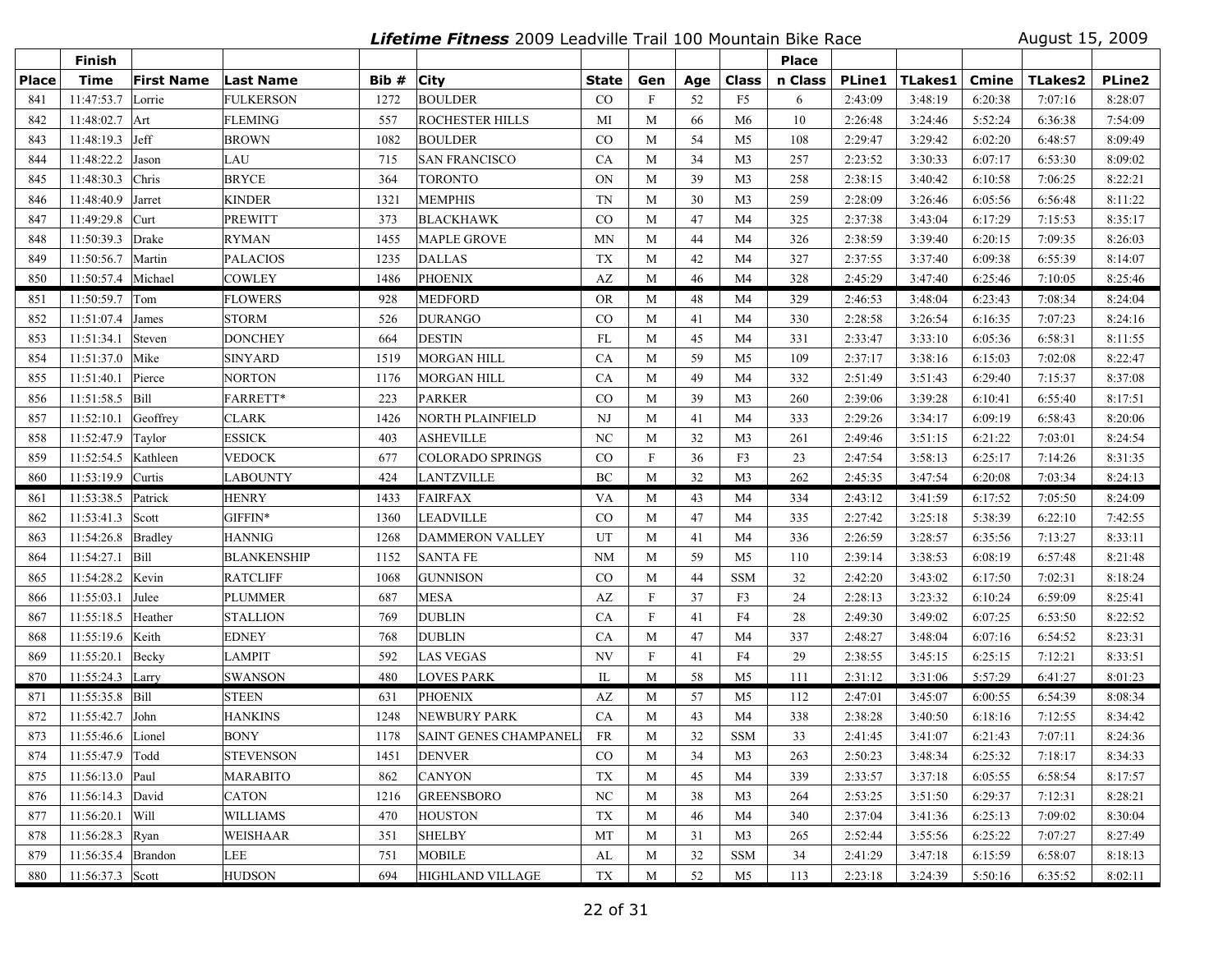**Lifetime Fitness** 2009 Leadville Trail 100 Mountain Bike Race August 15, 2009

|              | <b>Finish</b>       |                   |                   |      |                        |              |                           |     |                | <b>Place</b> |               |                |         |                |               |
|--------------|---------------------|-------------------|-------------------|------|------------------------|--------------|---------------------------|-----|----------------|--------------|---------------|----------------|---------|----------------|---------------|
| <b>Place</b> | <b>Time</b>         | <b>First Name</b> | <b>Last Name</b>  | Bib# | <b>City</b>            | <b>State</b> | Gen                       | Age | <b>Class</b>   | n Class      | <b>PLine1</b> | <b>TLakes1</b> | Cmine   | <b>TLakes2</b> | <b>PLine2</b> |
| 881          | 11:57:09.3          | John              | HILL*             | 224  | <b>DENVER</b>          | CO           | M                         | 52  | M <sub>5</sub> | 114          | 2:26:06       | 3:22:55        | 5:51:52 | 6:42:34        | 7:59:11       |
| 882          | 11:57:52.8          | Les               | <b>SCHAFER</b>    | 1276 | <b>FREDERICK</b>       | CO           | M                         | 51  | M <sub>5</sub> | 115          | 2:52:20       | 3:58:38        | 6:33:35 | 7:18:34        | 8:37:02       |
| 883          | 11:58:21.5 Dan      |                   | DERUYTER          | 883  | <b>SPOKANE</b>         | <b>WA</b>    | M                         | 53  | M <sub>5</sub> | 116          | 2:44:04       | 3:46:36        | 6:20:59 | 7:12:29        | 8:32:32       |
| 884          | 11:58:27.5          | Hal               | <b>RUSSELL</b>    | 469  | <b>OSCEOLA</b>         | <b>MO</b>    | M                         | 60  | M6             | 11           | 2:43:31       | 3:45:21        | 6:22:06 | 7:15:04        | 8:34:38       |
| 885          | 11:58:37.8          | Reid              | DELMAN            | 443  | <b>LONGMONT</b>        | CO           | M                         | 41  | M4             | 341          | 2:45:46       | 3:48:52        | 6:16:57 | 7:02:30        | 8:25:01       |
| 886          | 11:58:59.3          | Jason             | <b>NEPP</b>       | 308  | <b>LEADVILLE</b>       | CO           | M                         | 32  | M <sub>3</sub> | 266          | 2:34:04       | 3:37:41        | 6:22:37 | 7:13:46        | 8:33:19       |
| 887          | 11:59:23.2 James    |                   | <b>RUSK</b>       | 1201 | <b>BERTHOUD</b>        | CO           | M                         | 43  | M4             | 342          | 2:35:30       | 3:47:59        | 6:19:20 | 7:01:36        | 8:24:07       |
| 888          | 11:59:35.1          | Andrew            | <b>COMBS</b>      | 633  | <b>MUNICE</b>          | IN           | M                         | 50  | M <sub>5</sub> | 117          | 2:41:50       | 3:41:41        | 6:17:59 | 7:08:18        | 8:25:38       |
| 889          | $12:00:44.2$ Andy   |                   | <b>FISCHER</b>    | 602  | <b>SCOTTSDALE</b>      | AZ           | M                         | 42  | M4             | 343          | 2:34:53       | 3:36:42        | 6:26:40 | 7:16:11        | 8:38:23       |
| 890          | 12:00:45.7 Stephen  |                   | <b>CLARK</b>      | 489  | <b>MONUMENT</b>        | CO           | M                         | 47  | M <sub>4</sub> | 344          | 2:05:47       | 2:57:27        | 5:20:51 | 6:00:06        | 7:22:56       |
| 891          | $12:00:59.8$ Jeff   |                   | <b>JARACZESKI</b> | 671  | <b>GREAT FALLS</b>     | MT           | M                         | 46  | M4             | 345          | 2:50:11       | 3:48:43        | 6:18:01 | 7:07:08        | 8:24:41       |
| 892          | 12:01:01.0          | Derron            | <b>TANNER</b>     | 609  | <b>DRAPER</b>          | UT           | M                         | 31  | M <sub>3</sub> | 267          | 2:25:32       | 3:30:34        | 6:18:02 | 7:03:47        | 8:20:47       |
| 893          | 12:01:10.3          | Elwyn             | OWEN*             | 1447 | <b>HIGHLANDS RANCH</b> | $\rm CO$     | M                         | 47  | M4             | 346          | 2:32:26       | 3:30:21        | 6:06:43 | 6:49:59        | 8:18:52       |
| 894          | 12:01:12.0          | Calvin            | <b>HORN</b>       | 1427 | <b>LAFAYETTE</b>       | CO           | M                         | 37  | M <sub>3</sub> | 268          | 2:33:39       | 3:33:29        | 6:17:32 | 7:03:14        | 8:28:50       |
| 895          | 12:01:22.2          | Glade             | WEISER            | 217  | LOVELAND               | CO           | M                         | 61  | M <sub>6</sub> | 12           | 2:50:37       | 3:57:10        | 6:37:01 | 7:26:50        | 8:40:10       |
| 896          | 12:01:28.1          | David             | <b>BICKHAM</b>    | 1211 | <b>LONE TREE</b>       | CO           | M                         | 62  | M <sub>6</sub> | 13           | 2:43:21       | 3:43:27        | 6:14:45 | 6:57:53        | 8:15:19       |
| 897          | 12:02:05.9          | Jeff              | <b>BOYD</b>       | 1145 | <b>CORDOVA</b>         | <b>TN</b>    | M                         | 30  | M <sub>3</sub> | 269          | 2:37:46       | 3:40:49        | 6:16:47 | 7:18:48        | 8:40:25       |
| 898          | 12:04:08.2          | <b>Bob Brown</b>  | Robin Johnson     | 1628 | <b>ST. PAUL</b>        | MN           | $\mathbf X$               | 35  | <b>TAN</b>     | 5            | 2:38:18       | 3:43:05        | 6:23:18 | 7:23:19        | 8:39:23       |
| 899          | 12:04:47.8          | David             | <b>WICKLAND</b>   | 863  | <b>MARTINEZ</b>        | CA           | M                         | 52  | M5             | 118          | 2:49:43       | 3:57:00        | 6:25:44 | 7:17:56        | 8:37:17       |
| 900          | 12:05:02.1          | Samuel            | WELLMAN           | 805  | <b>DURHAM</b>          | NC           | M                         | 36  | M <sub>3</sub> | 270          | 2:38:18       | 3:41:13        | 6:14:35 | 6:59:25        | 8:23:31       |
| 901          | 12:07:14.6          | $\vert$ Doug      | <b>KAUFFMAN</b>   | 1485 | <b>FRISCO</b>          | TX           | M                         | 42  | M4             | 347          | 2:31:36       | 3:42:32        | 6:28:19 | 7:17:43        | 8:36:19       |
| 902          | 12:08:24.8 James    |                   | <b>MAASKE</b>     | 940  | <b>COUNCIL BLUFFS</b>  | IA           | M                         | 43  | M4             | 348          | 2:35:10       | 3:33:00        | 6:11:25 | 6:58:28        | 8:22:15       |
| 903          | 12:09:31.1          | Scott             | VAN WAGONER       | 323  | <b>ALPINE</b>          | UT           | M                         | 46  | M4             | 349          | 2:46:33       | 3:43:12        | 6:19:10 | 7:10:08        | 8:33:45       |
| 904          | 12:10:33.9          | Fabiano           | <b>NYENHUIS</b>   | 248  | <b>SAO PAULO</b>       | <b>BR</b>    | M                         | 37  | <b>SSM</b>     | 35           | 2:52:45       | 3:55:15        | 6:39:47 | 7:31:35        | 8:51:08       |
| 905          | 12:11:40.1          | Scott             | MILLER            | 999  | <b>FLAGSTAFF</b>       | AZ           | M                         | 43  | M <sub>4</sub> | 350          | 2:38:32       | 3:37:51        | 6:14:42 | 7:04:46        | 8:24:11       |
| 906          | 12:11:57.2 Randy    |                   | SILVA             | 701  | <b>ALBUQUERQUE</b>     | <b>NM</b>    | M                         | 54  | M <sub>5</sub> | 119          | 2:53:51       | 3:57:01        | 6:25:20 | 7:19:19        | 8:40:46       |
| 907          | 12:12:04.2          | Kristin           | RILEY-LAZO        | 851  | <b>DENVER</b>          | CO           | $\boldsymbol{\mathrm{F}}$ | 40  | F4             | 30           | 2:44:18       | 3:41:42        | 6:18:22 | 7:10:23        | 8:34:27       |
| 908          | 12:12:20.8          | Christopher       | <b>TREVELISE</b>  | 1180 | <b>AUSTIN</b>          | <b>TX</b>    | M                         | 34  | M <sub>3</sub> | 271          | 2:41:11       | 3:46:15        | 6:20:06 | 7:18:12        | 8:43:20       |
| 909          | 12:12:44.2          | Donielle          | <b>NYLAND</b>     | 1445 | <b>FLOWER MOUND</b>    | <b>TX</b>    | $\boldsymbol{\mathrm{F}}$ | 38  | F3             | 25           | 2:52:57       | 4:03:42        | 6:30:14 | 7:18:11        | 8:41:44       |
| 910          | 12:14:11.3 Blake    |                   | <b>APPLEBY</b>    | 319  | <b>ASPEN</b>           | $\rm CO$     | M                         | 46  | <b>SSM</b>     | 36           | 2:46:56       | 3:55:30        | 6:24:38 | 7:17:03        | 8:37:49       |
| 911          | $12:14:14.5$ Emmy   |                   | <b>MONAHAN</b>    | 786  | <b>HAMPDEN</b>         | <b>ME</b>    | $\boldsymbol{\mathrm{F}}$ | 48  | F4             | 31           | 2:39:02       | 3:43:17        | 6:17:14 | 7:13:57        | 8:35:57       |
| 912          | 12:14:21.8          | Gary              | <b>MYERS</b>      | 1462 | <b>GOLDEN</b>          | $\rm CO$     | M                         | 65  | M6             | 14           | 2:28:54       | 3:28:44        | 6:14:05 | 7:09:48        | 8:28:20       |
| 913          | 12:15:26.2 Greg     |                   | PAUL              | 429  | <b>ALPINE</b>          | UT           | M                         | 54  | M5             | 120          | 2:33:43       | 3:31:40        | 6:17:58 | 7:08:33        | 8:39:09       |
| 914          | 12:16:58.6 Devora   |                   | <b>PETERSON</b>   | 873  | <b>GOLDEN</b>          | $\rm CO$     | F                         | 52  | F <sub>5</sub> | $\tau$       | 2:54:33       | 3:59:44        | 6:36:13 | 7:16:46        | 8:40:25       |
| 915          | $12:18:42.0$ Jeremy |                   | <b>LAYER</b>      | 1118 | <b>WESTMINSTER</b>     | CO           | M                         | 37  | M3             | 272          | 2:35:25       | 3:36:11        | 6:17:24 | 7:02:55        | 8:27:43       |
| 916          | $12:19:01.2$ Tim    |                   | <b>CHECK</b>      | 988  | <b>JACONSONVILLE</b>   | FL           | M                         | 39  | M3             | 273          | 2:41:35       | 3:39:58        | 6:25:12 | 7:07:29        | 8:38:30       |
| 917          | 12:19:57.4 Aaron    |                   | PIDDE             | 497  | <b>BLOOMINGTON</b>     | MN           | M                         | 34  | M3             | 274          | 2:31:55       | 3:29:54        | 5:51:15 | 6:43:11        | 8:01:08       |
| 918          | $12:20:49.7$ Tom    |                   | <b>MURPHY</b>     | 393  | <b>EVERGREEN</b>       | $\rm CO$     | M                         | 39  | M3             | 275          | 2:22:09       | 3:23:58        | 5:58:11 | 6:48:48        | 8:09:11       |
| 919          | 12:21:10.2 Bryan    |                   | <b>MAHAN</b>      | 697  | COLORADO SPRINGS       | $\rm CO$     | M                         | 54  | M5             | 121          | 2:47:48       | 3:51:54        | 6:22:31 | 7:18:40        | 8:38:20       |
| 920          | $12:21:42.6$ Jeremy |                   | <b>TYSON</b>      | 1159 | <b>ARVADA</b>          | $\rm CO$     | M                         | 39  | M3             | 276          | 2:32:58       | 3:35:58        | 6:14:24 | 7:04:20        | 8:38:33       |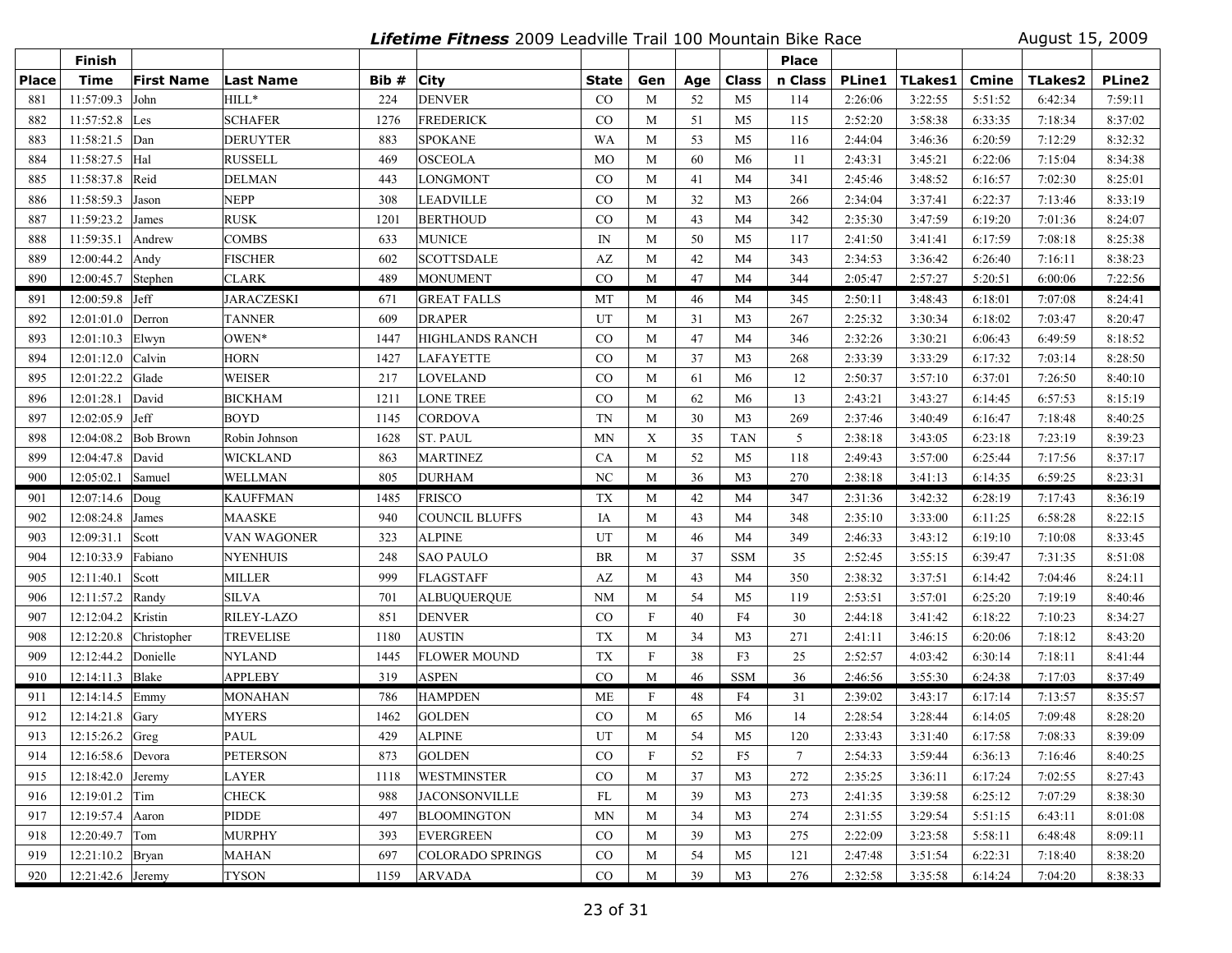**Lifetime Fitness** 2009 Leadville Trail 100 Mountain Bike Race August 15, 2009

|              | <b>Finish</b>           |                   |                   |       |                          |                        |                           |     |                | <b>Place</b> |               |         |         |                |               |
|--------------|-------------------------|-------------------|-------------------|-------|--------------------------|------------------------|---------------------------|-----|----------------|--------------|---------------|---------|---------|----------------|---------------|
| <b>Place</b> | <b>Time</b>             | <b>First Name</b> | <b>Last Name</b>  | Bib # | <b>City</b>              | State                  | Gen                       | Age | Class          | n Class      | <b>PLine1</b> | TLakes1 | Cmine   | <b>TLakes2</b> | <b>PLine2</b> |
| 921          | 12:22:05.5              | Ryan              | <b>RIMBERT</b>    | 343   | <b>LAS VEGAS</b>         | NV                     | M                         | 38  | M <sub>3</sub> | 277          | 2:36:00       | 3:33:36 | 6:11:54 | 6:56:19        | 8:13:04       |
| 922          | 12:23:51.3              | Damian            | VEST              | 630   | <b>CYPRESS</b>           | <b>TX</b>              | M                         | 35  | M <sub>3</sub> | 278          | 2:48:14       | 3:59:03 | 6:37:31 | 7:27:17        | 8:55:06       |
| 923          | 12:24:10.5              | Barbie            | <b>MILLER</b>     | 952   | <b>COLUMBIA</b>          | <b>MO</b>              | $\boldsymbol{\mathrm{F}}$ | 44  | F4             | 32           | 2:49:28       | 3:52:59 | 6:42:52 | 7:26:00        | 8:43:55       |
| 924          | 12:24:39.4              | Steve             | <b>MILLER</b>     | 434   | <b>SCOTTS VALLEY</b>     | CA                     | M                         | 44  | M <sub>4</sub> | 351          | 2:35:45       | 3:37:04 | 6:15:31 | 7:06:18        | 8:29:50       |
| 925          | 12:24:57.5              | Scott             | <b>CARLSON</b>    | 381   | <b>THORTON</b>           | CO                     | M                         | 50  | M <sub>5</sub> | 122          | 2:45:26       | 3:54:27 | 6:33:17 | 7:15:20        | 8:41:17       |
| 926          | 12:26:51.6 Kurt         |                   | <b>HOLT</b>       | 1167  | <b>EAGLE</b>             | CO                     | M                         | 46  | M4             | 352          | 2:45:22       | 3:47:07 | 6:30:16 | 7:18:06        | 8:42:55       |
| 927          | 12:28:02.2              | Richard           | LONG              | 787   | <b>ORONO</b>             | <b>ME</b>              | M                         | 43  | M <sub>4</sub> | 353          | 2:38:04       | 3:43:40 | 6:25:24 | 7:17:32        | 8:41:40       |
| 928          | 12:28:18.7              | Steve             | <b>CARTER</b>     | 1132  | <b>OWENS CROSS ROADS</b> | AL                     | M                         | 43  | M <sub>4</sub> | 354          | 2:41:32       | 3:41:36 | 6:25:11 | 7:38:25        | 8:54:35       |
| 929          | 12:28:42.8              | Robert            | TUMA              | 1413  | <b>PRIOR LAKE</b>        | <b>MN</b>              | M                         | 36  | M <sub>3</sub> | 279          | 2:52:21       | 3:52:11 | 6:28:17 | 7:17:06        | 8:38:24       |
| 930          | 12:30:05.1              | Jason             | DANIELS           | 647   | <b>PHOENIX</b>           | $\mathbf{A}\mathbf{Z}$ | M                         | 38  | M <sub>3</sub> | 280          | 2:32:29       | 3:33:12 | 6:20:31 | 7:03:33        | 8:23:07       |
| 931          | 12:31:28.4              | Bobbi             | <b>BENSMAN</b>    | 665   | <b>BOULDER</b>           | CO                     | F                         | 44  | F4             | 33           | 2:49:46       | 3:52:59 | 6:42:53 | 7:27:46        | 8:50:46       |
| 932          | 12:32:07.6              | Lonnie            | VOGAN             | 555   | <b>HUNTSVILLE</b>        | AL                     | M                         | 53  | M <sub>5</sub> | 123          | 2:51:54       | 3:51:19 | 6:33:32 | 7:18:52        | 8:43:42       |
| 933          | 12:32:24.2              | Christy           | <b>LINDH</b>      | 298   | LEADVILLE                | CO                     | $\boldsymbol{\mathrm{F}}$ | 26  | F2             | 6            | 2:34:28       | 3:37:40 | 6:24:12 | 7:13:23        | 8:33:15       |
| 934          | 12:32:28.8              | $\int$ Joe        | <b>RUSK</b>       | 1199  | <b>GRAND JUNCTION</b>    | $\rm CO$               | M                         | 68  | M <sub>6</sub> | 15           | 2:40:17       | 3:48:00 | 6:23:40 | 7:11:29        | 8:37:16       |
| 935          | 12:32:42.6 Kate         |                   | <b>PRUSACK</b>    | 700   | <b>SANTA FE</b>          | <b>NM</b>              | $\boldsymbol{\mathrm{F}}$ | 56  | F <sub>5</sub> | 8            | 2:49:41       | 3:50:31 | 6:28:13 | 7:16:51        | 8:38:16       |
| 936          | 12:33:08.7              | Chris             | <b>DAVIS</b>      | 1001  | <b>AUSTIN</b>            | <b>TX</b>              | M                         | 35  | M <sub>3</sub> | 281          | 2:45:02       | 3:50:30 | 6:45:27 | 7:32:15        | 9:00:02       |
| 937          | 12:33:37.4              | Rich              | <b>INGERSOLL</b>  | 1411  | <b>RALEIGH</b>           | N <sub>C</sub>         | M                         | 40  | M <sub>4</sub> | 355          | 2:52:16       | 3:51:10 | 6:43:08 | 7:26:49        | 8:52:16       |
| 938          | 12:34:02.8              | James             | <b>THOMPSON</b>   | 216   | <b>LEMONT</b>            | IL                     | M                         | 48  | M4             | 356          | 2:48:50       | 3:49:00 | 6:26:12 | 7:17:06        | 8:38:52       |
| 939          | 12:34:25.4              | Shane             | <b>OSGUTHORPE</b> | 542   | <b>OGDEN</b>             | UT                     | M                         | 40  | M <sub>4</sub> | 357          | 2:40:12       | 3:40:43 | 6:24:27 | 7:20:45        | 8:46:40       |
| 940          | 12:34:51.2 Scott        |                   | <b>RYMAN</b>      | 1313  | <b>SPOKANE</b>           | WA                     | M                         | 59  | M <sub>5</sub> | 124          | 2:33:56       | 3:38:28 | 6:24:12 | 7:13:52        | 8:47:24       |
| 941          | $12:36:14.6$ Bob        |                   | <b>ANDERSON</b>   | 826   | <b>HOMER GLEN</b>        | IL                     | M                         | 51  | M5             | 125          | 2:43:50       | 3:53:13 | 6:32:37 | 7:34:43        | 8:55:35       |
| 942          | 12:36:32.6 Almo         |                   | <b>CATTANI</b>    | 791   | <b>MIAMI</b>             | FL                     | M                         | 35  | M <sub>3</sub> | 282          | 2:41:12       | 3:42:33 | 6:32:38 | 7:17:07        | 8:38:24       |
| 943          | 12:37:14.9              | Michael           | <b>BIRCH</b>      | 382   | <b>DRAPER</b>            | UT                     | M                         | 43  | M <sub>4</sub> | 358          | 2:18:40       | 3:14:17 | 5:36:34 | 6:16:34        | 7:49:17       |
| 944          | 12:37:15.2 Henry        |                   | <b>CLINTON</b>    | 1245  | <b>LAS VEGAS</b>         | NV                     | M                         | 52  | M <sub>5</sub> | 126          | 2:44:30       | 3:47:38 | 6:34:08 | 7:19:26        | 8:40:26       |
| 945          | 12:37:45.2 Benjamin     |                   | <b>JOHNSON</b>    | 1419  | <b>MINNETONKA</b>        | <b>MN</b>              | M                         | 37  | M <sub>3</sub> | 283          | 2:56:23       | 3:57:36 | 6:41:48 | 7:30:04        | 8:59:40       |
| 946          | 12:38:13.9              | Shawn             | <b>LYONSMITH</b>  | 714   | <b>BOISE</b>             | ID                     | M                         | 43  | M4             | 359          | 2:45:56       | 3:51:19 | 6:32:17 | 7:21:39        | 8:46:34       |
| 947          | 12:38:26.2              | Bill              | <b>STRAW</b>      | 845   | <b>TUCSON</b>            | AZ                     | M                         | 52  | M5             | 127          | 2:53:33       | 3:57:18 | 6:28:04 | 7:15:24        | 8:36:36       |
| 948          | 12:39:13.4              | Morris            | <b>WHEELER</b>    | 846   | <b>BEACHWOOD</b>         | OH                     | M                         | 48  | M <sub>4</sub> | 360          | 2:46:52       | 3:49:03 | 6:25:24 | 7:10:34        | 8:38:57       |
| 949          | 12:40:05.7 Riley        |                   | <b>TUCKER</b>     | 537   | <b>AMERICAN FORK</b>     | UT                     | M                         | 27  | M <sub>2</sub> | 49           | 2:31:30       | 3:35:27 | 6:23:12 | 7:09:16        | 8:44:33       |
| 950          | 12:40:28.4 Alan         |                   | <b>BRIDGE</b>     | 350   | <b>SHELBY</b>            | MT                     | M                         | 52  | M <sub>5</sub> | 128          | 2:58:23       | 4:03:43 | 6:52:15 | 7:34:23        | 8:58:54       |
| 951          | 12:40:54.4 Robert       |                   | <b>TRUJILLO</b>   | 1416  | <b>HUMBLE</b>            | TX                     | M                         | 39  | M <sub>3</sub> | 284          | 3:01:31       | 4:03:50 | 6:47:54 | 7:33:54        | 8:56:57       |
| 952          | 12:42:02.2              | Tom               | <b>HIMMELRICH</b> | 903   | <b>ATASCADERO</b>        | CA                     | M                         | 31  | M <sub>3</sub> | 285          | 2:51:42       | 3:55:30 | 6:37:11 | 7:25:20        | 8:45:33       |
| 953          | 12:42:09.2 $\vert$ Doug |                   | <b>KRUESI</b>     | 1129  | <b>DENVER</b>            | CO                     | M                         | 51  | M <sub>5</sub> | 129          | 2:50:41       | 3:51:10 | 6:36:08 | 7:34:59        | 8:55:09       |
| 954          | 12:44:36.7 Jessica      |                   | KOVARIK           | 973   | <b>COLUMBIA</b>          | МO                     | F                         | 26  | F <sub>2</sub> | 7            | 2:58:12       | 4:00:59 | 6:47:23 | 7:38:06        | 8:57:28       |
| 955          | 12:44:50.7 Brad         |                   | <b>PRESCOTT</b>   | 1299  | <b>PRESCOTT</b>          | AZ                     | M                         | 29  | M <sub>2</sub> | 50           | 2:46:13       | 3:43:54 | 6:31:32 | 7:26:53        | 8:57:03       |
| 956          | 12:46:43.2 Derrick      |                   | <b>HUNER</b>      | 294   | <b>LEADVILLE</b>         | $\rm CO$               | M                         | 28  | M <sub>2</sub> | 51           | 2:30:50       | 3:32:55 | 6:21:04 | 7:09:18        | 8:31:37       |
| 957          | 12:46:47.8 Sam          |                   | <b>BLAIR</b>      | 355   | <b>MEMPHIS</b>           | TN                     | M                         | 53  | M5             | 130          | 2:47:26       | 3:47:51 | 6:32:09 | 7:17:47        | 8:39:38       |
| 958          | 12:47:48.3 Michael      |                   | <b>HUDSON</b>     | 721   | <b>WHITEFISH</b>         | MT                     | M                         | 41  | M4             | 361          | 2:46:17       | 3:47:37 | 6:33:31 | 7:35:05        | 8:57:38       |
| 959          | 12:49:23.7 Doyce        |                   | <b>JOHNSON</b>    | 657   | <b>GROVETOWN</b>         | GA                     | M                         | 54  | M5             | 131          | 2:25:54       | 3:22:50 | 6:09:39 | 7:07:23        | 8:31:07       |
| 960          | 12:52:07.1 Beverly      |                   | <b>SMITH</b>      | 567   | <b>VAIL</b>              | CO                     | $\mathbf F$               | 45  | ${\rm F4}$     | 34           | 2:40:11       | 3:56:18 | 6:25:53 | 7:22:19        | 8:43:08       |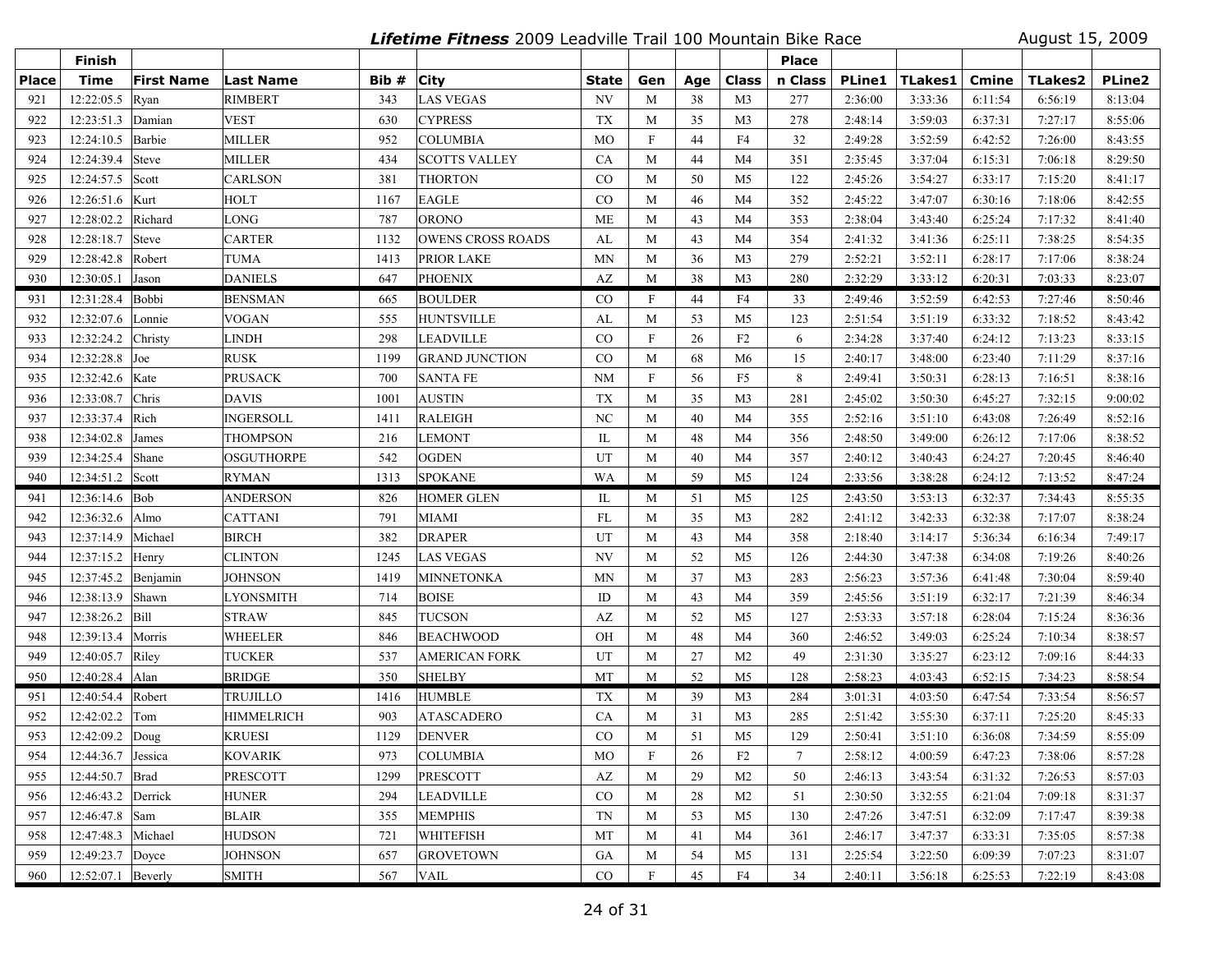**Lifetime Fitness** 2009 Leadville Trail 100 Mountain Bike Race August 15, 2009

|              | <b>Finish</b>     |                   |                     |       |                         |              |             |     |                | <b>Place</b> |               |         |              |                |               |
|--------------|-------------------|-------------------|---------------------|-------|-------------------------|--------------|-------------|-----|----------------|--------------|---------------|---------|--------------|----------------|---------------|
| <b>Place</b> | <b>Time</b>       | <b>First Name</b> | <b>Last Name</b>    | Bib # | <b>City</b>             | <b>State</b> | Gen         | Age | <b>Class</b>   | n Class      | <b>PLine1</b> | TLakes1 | <b>Cmine</b> | <b>TLakes2</b> | <b>PLine2</b> |
| 961          | 12:52:23.7        | Gary              | <b>BEHLEN</b>       | 706   | <b>BOULDER</b>          | CO           | M           | 58  | M <sub>5</sub> | 132          | 2:39:53       | 3:50:07 | 6:29:27      | 7:17:04        | 8:42:32       |
| 962          | 12:52:50.6        | David             | <b>TORRES</b>       | 1127  | <b>ARVADA</b>           | CO           | M           | 48  | M4             | 362          | 2:35:58       | 3:35:10 | 6:32:10      | 7:20:53        | 8:41:24       |
| 963          | 12:53:45.7        | Bobby             | LEWIS*              | 278   | <b>GREELEY</b>          | CO           | M           | 39  | M <sub>3</sub> | 286          | 2:52:29       | 3:52:11 | 6:34:07      | 7:20:51        | 8:43:52       |
| 964          | 12:54:15.6        | Annemarie         | <b>WALL</b>         | 1131  | <b>DUXBURY</b>          | MA           | $\mathbf F$ | 27  | F2             | 8            | 2:46:55       | 3:49:04 | 6:28:55      | 7:18:20        | 8:50:29       |
| 965          | 12:54:57.9        | Phil              | <b>SMITH</b>        | 1030  | <b>COLORADO SPRINGS</b> | $_{\rm CO}$  | M           | 46  | M <sub>4</sub> | 363          | 2:38:55       | 3:40:48 | 6:28:14      | 7:21:02        | 8:48:04       |
| 966          | $12:55:13.4$ Joel |                   | <b>NASHETT</b>      | 511   | <b>NEWINGTON</b>        | <b>CT</b>    | M           | 27  | M <sub>2</sub> | 52           | 2:33:38       | 3:38:57 | 6:29:07      | 7:11:48        | 8:37:04       |
| 967          | 12:55:42.5        | Joshua            | <b>HOBLET</b>       | 1329  | <b>NORTH LIMA</b>       | OH           | M           | 36  | M <sub>3</sub> | 287          | 2:48:13       | 3:53:05 | 6:40:54      | 7:35:43        | 8:58:36       |
| 968          | 12:56:20.0        | Don               | <b>CUNNANE</b>      | 967   | LONG BEACH              | CA           | M           | 42  | M4             | 364          | 2:36:07       | 3:35:45 | 6:20:40      | 7:16:46        | 8:41:39       |
| 969          | 12:56:49.5        | Kevin             | <b>HALL</b>         | 502   | <b>DRAPER</b>           | UT           | M           | 52  | M <sub>5</sub> | 133          | 2:52:56       | 3:57:17 | 6:43:15      | 7:26:14        | 8:51:52       |
| 970          | 12:57:06.7        | Charles           | <b>MABRY</b>        | 552   | SPRINGFIELD             | MO           | M           | 66  | M6             | 16           | 2:47:19       | 3:50:41 | 6:33:38      | 7:27:10        | 8:53:03       |
| 971          | 12:59:23.4        | Bob               | <b>THEODORE</b>     | 1142  | <b>WOODRIDGE</b>        | IL           | M           | 57  | M <sub>5</sub> | 134          | 2:45:28       | 3:51:51 | 6:35:56      | 7:33:03        | 8:56:28       |
|              |                   | Erol              | <b>ACKDOE</b>       | 408   | PAIA                    | H            | M           | 42  | M4             | -1           | 2:31:14       | 3:28:11 | 6:02:49      | 6:54:19        | 8:17:12       |
|              |                   | Jason             | AMADORI*            | 205   | WINDERMERE              | FL           | M           | 36  | M <sub>3</sub> | 1            | 2:38:30       | 3:36:24 | 6:23:47      | 7:09:21        | 8:27:50       |
|              |                   | Jack              | <b>APPLE</b>        | 1446  | <b>HOUSTON</b>          | TX           | M           | 58  | M <sub>5</sub> | -1           | 2:28:50       | 3:25:09 | 6:10:45      | 6:59:50        |               |
|              |                   | Alan              | <b>ARELLANO</b>     | 316   | NEW MILFORD             | <b>CT</b>    | M           | 52  | <b>SSM</b>     | -1           | 3:20:56       | 4:32:21 |              |                |               |
|              |                   | Jeff              | <b>ARMSTRONG</b>    | 1275  | <b>CENTENNIAL</b>       | $_{\rm CO}$  | M           | 42  | M4             | -1           | 2:35:31       | 3:35:43 | 6:23:45      | 7:11:42        | 8:34:45       |
|              |                   | John              | <b>ASHWORTH</b>     | 481   | <b>CEDAR PARK</b>       | TX           | M           | 63  | M6             | 1            | 3:00:37       | 4:03:06 |              |                |               |
|              |                   | Paul              | <b>ATKINSON</b>     | 708   | <b>AMERICAN FORK</b>    | UT           | M           | 34  | M <sub>3</sub> | 1            | 2:42:37       | 3:40:48 | 6:36:06      | 7:32:16        |               |
|              |                   | <b>Brandon</b>    | <b>BANKS</b>        | 607   | <b>DRAPER</b>           | UT           | M           | 36  | M <sub>3</sub> | 1            | 2:21:02       | 3:20:34 | 6:41:17      | 7:29:55        |               |
|              |                   | Edward            | <b>BARKER</b>       | 556   | <b>OAKLAND</b>          | MI           | M           | 39  | M <sub>3</sub> | 1            | 3:07:43       | 4:11:26 |              |                |               |
|              |                   | Chad              | <b>BARSNESS</b>     | 399   | <b>GLENWOOD SPRINGS</b> | CO           | M           | 39  | M <sub>3</sub> | 1            | 2:28:06       | 3:23:27 |              |                |               |
|              |                   | Brent             | <b>BELL</b>         | 458   | ORLANDO                 | FL           | M           | 40  | M4             | 1            | 2:32:15       | 3:27:47 |              |                |               |
|              |                   | Adam              | <b>BENNETT</b>      | 1301  | <b>THORTON</b>          | CO           | M           | 33  | M <sub>3</sub> | 1            | 3:02:47       | 4:17:34 |              |                |               |
|              |                   | Jeff              | <b>BENNETT</b>      | 1404  | CARROLLTON              | TX           | M           | 42  | M <sub>4</sub> | 1            | 2:44:10       | 3:43:52 | 6:53:48      |                |               |
|              |                   | Jeremy            | <b>BERGMANN</b>     | 1403  | <b>AURORA</b>           | $\rm CO$     | M           | 24  | <b>SSM</b>     | 1            | 3:16:55       | 4:31:15 |              |                |               |
|              |                   | Scott             | <b>BERTELSMEYER</b> | 466   | <b>FENTON</b>           | MO           | M           | 33  | M <sub>3</sub> | 1            | 2:55:47       | 4:06:54 |              |                |               |
|              |                   | Bryan             | <b>BEVEL</b>        | 375   | SPRINGFIELD             | MO           | M           | 40  | M <sub>4</sub> | 1            | 3:08:33       | 4:21:38 |              |                |               |
|              |                   | Chuck             | <b>BITTMAN</b>      | 1442  | LA GRANGE               | IL           | M           | 45  | M4             | 1            | 3:01:36       | 4:03:53 | 7:09:36      |                |               |
|              |                   | Jeff              | <b>BLOM</b>         | 1346  | <b>SOUTH LAKE TAHOE</b> | CA           | M           | 33  | M <sub>3</sub> | 1            | 2:33:38       | 3:30:04 | 6:31:31      | 7:36:47        | 8:54:36       |
|              |                   | Bob               | <b>BROWN</b>        | 394   | <b>EVERGREEN</b>        | CO           | M           | 51  | M <sub>5</sub> | -1           | 2:48:33       | 3:54:56 | 8:18:07      |                |               |
|              |                   | Kevin             | <b>BROWN</b>        | 861   | <b>AMARILLO</b>         | TX           | M           | 49  | M <sub>4</sub> | 1            | 3:29:34       | 4:43:56 |              |                |               |
|              |                   | Tom               | <b>BRYAN</b>        | 1128  | <b>FORT COLLINS</b>     | $_{\rm CO}$  | M           | 69  | M6             | -1           | 3:11:27       | 4:18:18 |              |                |               |
|              |                   | <b>Steve</b>      | <b>BRYANT</b>       | 1125  | <b>GOLDEN</b>           | CO           | M           | 45  | M4             | -1           | 3:06:27       |         |              |                |               |
|              |                   | Rob               | <b>BUKSYK</b>       | 1018  | NEENAH                  | WI           | M           | 38  | M3             | -1           | 2:48:09       | 3:53:44 |              |                |               |
|              |                   | Matthew           | <b>BULLOCK</b>      | 558   | <b>LEADVILLE</b>        | $\rm CO$     | M           | 42  | M4             | 1            | 2:15:48       | 3:07:25 | 5:09:00      | 5:59:09        | 7:14:08       |
|              |                   | Sean              | <b>BURNS</b>        | 587   | <b>SHAWNEE</b>          | KS           | M           | 35  | <b>SSM</b>     | 1            | 2:45:08       | 3:47:15 |              |                |               |
|              |                   | Russell           | <b>BUSCHERT</b>     | 963   | <b>EAGLE</b>            | $_{\rm CO}$  | M           | 56  | M5             | 1            | 2:51:51       | 3:58:42 | 7:01:21      | 7:49:28        |               |
|              |                   | <b>Steve</b>      | <b>BUSSEY</b>       | 1257  | <b>LITTLETON</b>        | $\rm CO$     | M           | 43  | M4             | 1            | 3:00:21       | 4:06:30 | 7:03:45      | 8:00:02        |               |
|              |                   | Gary              | <b>CALE</b>         | 1141  | <b>JACKSON</b>          | MI           | M           | 54  | M5             | 1            | 3:00:02       | 4:01:56 | 7:17:55      |                |               |
|              |                   | Larry             | <b>CARBONNEAU</b>   | 754   | <b>MOBILE</b>           | AL           | M           | 48  | M4             | -1           | 2:21:48       | 3:17:24 | 5:54:17      |                |               |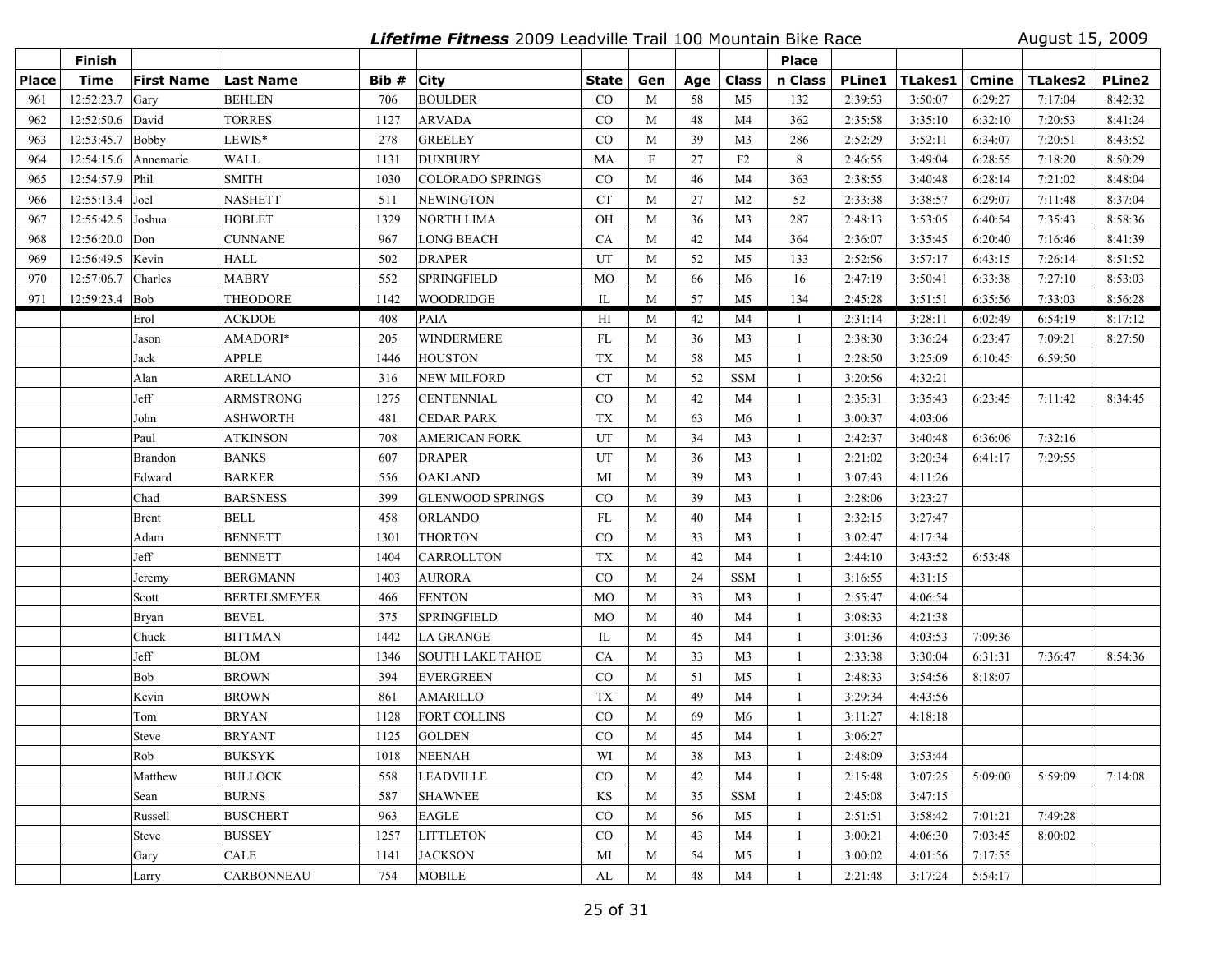**Lifetime Fitness** 2009 Leadville Trail 100 Mountain Bike Race August 15, 2009

|       | <b>Finish</b> |                   |                         |       |                        |              |              |     |                | Place        |         |                  |              |                |               |
|-------|---------------|-------------------|-------------------------|-------|------------------------|--------------|--------------|-----|----------------|--------------|---------|------------------|--------------|----------------|---------------|
| Place | <b>Time</b>   | <b>First Name</b> | <b>Last Name</b>        | Bib # | <b>City</b>            | <b>State</b> | Gen          | Age | <b>Class</b>   | n Class      |         | PLine1   TLakes1 | <b>Cmine</b> | <b>TLakes2</b> | <b>PLine2</b> |
|       |               | Tenance           | <b>CASON</b>            | 416   | <b>OKLAHOMA CITY</b>   | OK           | M            | 49  | M4             |              | 3:17:21 | 4:18:56          |              |                |               |
|       |               | Kimberly          | <b>CHANCE</b>           | 825   | <b>DALLAS</b>          | <b>TX</b>    | $\mathbf F$  | 47  | F4             | -1           | 2:44:28 | 3:47:36          | 6:26:07      | 7:10:17        | 8:40:21       |
|       |               | Bob               | <b>CHANGOSE</b>         | 827   | <b>PHOENIX</b>         | AZ           | M            | 47  | M <sub>4</sub> | -1           | 3:24:48 | 4:34:47          |              |                |               |
|       |               | Joe               | <b>CHANGOSE</b>         | 844   | <b>PHOENIX</b>         | AZ           | M            | 44  | M <sub>4</sub> | 1            | 3:24:48 | 4:34:46          |              |                |               |
|       |               | Joseph            | <b>CICCARELLI</b>       | 1297  | <b>SACRAMENTO</b>      | CA           | M            | 35  | M <sub>3</sub> | -1           | 2:41:50 | 3:40:38          |              |                |               |
|       |               | Ed                | <b>CLEARY</b>           | 1250  | <b>FORT COLLINS</b>    | CO           | M            | 41  | M4             | -1           | 3:01:10 | 4:10:14          |              |                |               |
|       |               | Philip            | <b>COHEN</b>            | 656   | <b>MARTINEZ</b>        | GA           | M            | 45  | M4             | -1           | 3:50:22 | 5:35:45          |              |                |               |
|       |               | Mark              | <b>COLE</b>             | 1418  | SPRING HILL            | KS           | M            | 31  | M <sub>3</sub> | -1           | 2:08:43 | 2:59:40          | 5:06:56      | 5:55:09        |               |
|       |               | Patrick           | <b>COLLINS</b>          | 755   | <b>LOUISVILLE</b>      | KY           | M            | 32  | M <sub>3</sub> | 1            | 3:24:50 | 4:37:12          |              |                |               |
|       |               | Bill              | <b>COMBS</b>            | 634   | MINNETONKA             | <b>MN</b>    | M            | 55  | M <sub>5</sub> | -1           | 3:24:31 | 4:44:08          |              |                |               |
|       |               | Fred              | COOGAN III <sup>*</sup> | 286   | <b>AUSTIN</b>          | <b>TX</b>    | M            | 45  | M <sub>4</sub> | -1           | 2:49:58 | 3:52:19          | 6:46:17      | 7:37:50        | 9:00:23       |
|       |               | Richard           | <b>CUMMINS</b>          | 547   | <b>ASPEN</b>           | CO           | M            | 62  | M <sub>6</sub> | -1           | 2:56:08 | 4:04:02          | 7:01:38      |                |               |
|       |               | Bob               | <b>DAHLGREN</b>         | 1080  | <b>BURBANK</b>         | CA           | M            | 65  | M <sub>6</sub> | -1           | 2:38:34 | 3:49:00          |              |                |               |
|       |               | Don               | <b>DALY</b>             | 1022  | <b>LEES SUMMIT</b>     | MO           | M            | 41  | <b>SSM</b>     | -1           | 2:54:41 | 3:54:14          | 6:47:19      | 7:36:28        |               |
|       |               | David             | <b>DALZELL</b>          | 451   | <b>KAHULUI</b>         | H            | M            | 44  | M4             | -1           | 2:58:22 | 4:01:04          | 7:17:26      |                |               |
|       |               | John              | <b>DAMING</b>           | 986   | <b>LUXEMBURG</b>       | WI           | M            | 47  | M4             | 1            | 2:44:01 | 3:51:21          | 6:58:19      | 7:55:56        |               |
|       |               | Jamie             | <b>DARNELL</b>          | 589   | <b>KANSAS CITY</b>     | <b>MO</b>    | M            | 44  | M4             | 1            | 3:01:31 | 4:01:27          | 7:27:55      |                |               |
|       |               | Kevin             | <b>DARRAH</b>           | 1026  | <b>HIGHLANDS RANCH</b> | $\rm CO$     | M            | 41  | M4             | -1           | 2:39:16 | 3:36:34          |              |                |               |
|       |               | Thomas            | DAVENPORT               | 1279  | <b>BEND</b>            | <b>OR</b>    | M            | 46  | M4             | -1           | 3:16:41 | 4:31:17          |              |                |               |
|       |               | Barry             | <b>DAVIS</b>            | 1363  | <b>EDWARDS</b>         | CO           | M            | 33  | <b>SSM</b>     | -1           | 3:21:12 |                  |              |                |               |
|       |               | Eric              | <b>DAVIS</b>            | 112   | <b>DENVER</b>          | CO           | M            | 50  | M <sub>5</sub> | -1           | 2:01:42 | 2:51:07          |              |                |               |
|       |               | Mary              | <b>DAVIS</b>            | 1263  | <b>DENVER</b>          | CO           | $\mathbf{F}$ | 48  | F4             | -1           | 2:50:55 | 3:52:20          | 6:28:12      | 7:09:51        |               |
|       |               | <b>Brian</b>      | DE GROODT               | 921   | <b>LADERA RANCH</b>    | CA           | M            | 39  | M <sub>3</sub> | -1           | 2:46:45 | 3:49:02          |              |                |               |
|       |               | Allan             | DE JONG                 | 942   | <b>AUSTIN</b>          | TX           | M            | 45  | M4             | 1            | 2:57:08 | 4:04:33          | 8:18:07      |                |               |
|       |               | Greg              | <b>DEIGNAN</b>          | 1525  | MIDLOTHIAN             | <b>VA</b>    | M            | 39  | M <sub>3</sub> | -1           | 2:49:37 | 3:51:31          | 6:25:27      | 7:19:14        |               |
|       |               | Marcia            | <b>DIBBS</b>            | 890   | <b>GREENVILLE</b>      | WI           | $\mathbf{F}$ | 47  | F4             | -1           | 3:07:10 | 4:11:45          |              |                |               |
|       |               | Jimmy             | <b>DODSON</b>           | 1038  | <b>ROUGEMONT</b>       | NC           | M            | 33  | M <sub>3</sub> | -1           | 2:44:59 | 3:47:41          | 6:45:22      | 7:35:24        |               |
|       |               | <b>Brad</b>       | <b>DOGGETT</b>          | 996   | <b>ESTE PARK</b>       | CO           | M            | 51  | M <sub>5</sub> | -1           | 2:34:41 | 3:34:22          | 5:51:29      | 6:43:12        | 7:55:31       |
|       |               | Karen             | <b>DOMEIER</b>          | 338   | <b>ROCHESTER HILLS</b> | MI           | $\mathbf{F}$ | 21  | F <sub>2</sub> | -1           | 3:17:07 | 4:32:58          |              |                |               |
|       |               | Julie             | <b>DONNELLY</b>         | 1177  | <b>BOISE</b>           | ID           | $\mathbf{F}$ | 51  | F <sub>5</sub> | -1           | 3:07:21 | 4:14:47          |              |                |               |
|       |               | Clinton           | <b>DORWART</b>          | 1090  | <b>CEDAR CREST</b>     | <b>NM</b>    | M            | 45  | M4             | -1           | 2:54:43 | 3:59:19          | 6:50:40      | 7:37:35        |               |
|       |               | Elizabeth         | <b>DOXEY</b>            | 1267  | <b>LAKEWOOD</b>        | $\rm CO$     | $\mathbf{F}$ | 31  | F3             | -1           | 2:57:38 | 3:59:49          | 6:53:19      | 7:43:18        |               |
|       |               | Dwight            | <b>DYER</b>             | 1335  | <b>AURORA</b>          | CO           | M            | 61  | M6             | 1            | 3:10:13 | 4:19:43          |              |                |               |
|       |               | Louis             | <b>EAGAN</b>            | 1036  | <b>LOS BANOS</b>       | CA           | M            | 54  | M5             | -1           | 3:00:35 | 4:03:52          | 7:13:35      |                |               |
|       |               | Dillon            | EGAN                    | 806   | <b>WITCHITA FALLS</b>  | TX           | M            | 30  | M <sub>3</sub> | -1           | 2:53:05 | 4:02:45          |              |                |               |
|       |               | Gary              | <b>FENTON</b>           | 389   | <b>SPRINGFIELD</b>     | MO           | M            | 47  | M <sub>4</sub> | -1           | 2:59:52 | 4:01:30          | 7:00:36      |                |               |
|       |               | Tim               | <b>FISHER</b>           | 885   | <b>ALPINE</b>          | UT           | M            | 55  | M5             | -1           | 2:24:47 | 3:21:37          | 6:19:09      | 7:09:13        |               |
|       |               | Daniel            | FITZGERALD              | 892   | <b>DENVER</b>          | $\rm CO$     | M            | 27  | M <sub>2</sub> | -1           | 2:54:52 | 3:59:41          |              |                |               |
|       |               | Brad              | <b>FLICKNER</b>         | 1191  | <b>MANSFIELD</b>       | TX           | M            | 42  | M4             | $\mathbf{1}$ | 2:54:39 | 3:55:31          | 5:58:38      |                |               |
|       |               | Joe               | <b>FOX</b>              | 979   | <b>KANSAS CITY</b>     | MO           | M            | 26  | M <sub>2</sub> | -1           | 2:50:09 | 4:02:36          | 7:15:59      |                |               |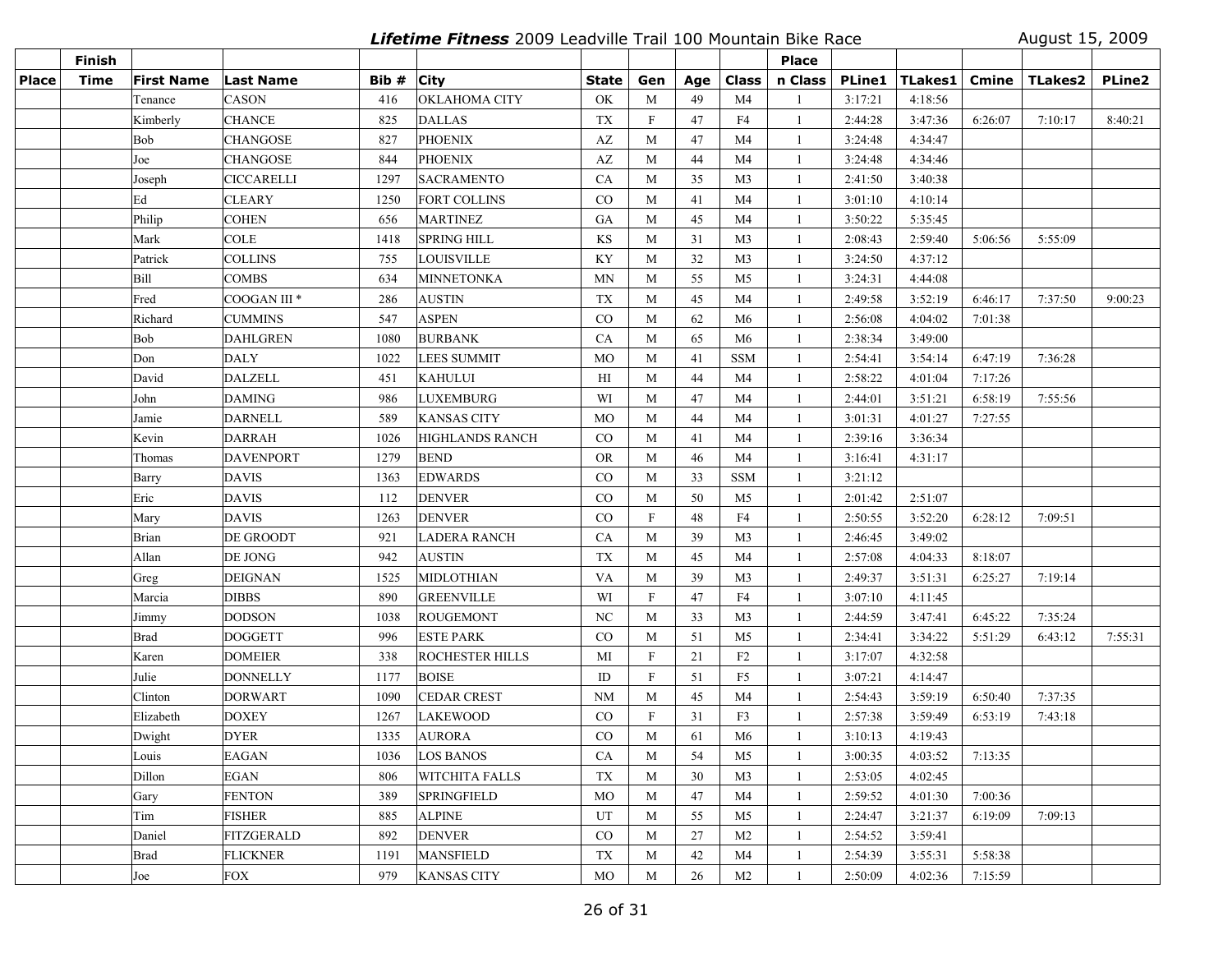**Lifetime Fitness** 2009 Leadville Trail 100 Mountain Bike Race August 15, 2009

|       | Finish      |            |                   |       |                         |                        |              |     |                | <b>Place</b> |               |         |         |                |               |
|-------|-------------|------------|-------------------|-------|-------------------------|------------------------|--------------|-----|----------------|--------------|---------------|---------|---------|----------------|---------------|
| Place | <b>Time</b> | First Name | <b>Last Name</b>  | Bib # | <b>City</b>             | <b>State</b>           | Gen          | Age | <b>Class</b>   | n Class      | <b>PLine1</b> | TLakes1 | Cmine   | <b>TLakes2</b> | <b>PLine2</b> |
|       |             | Todd       | <b>FOX</b>        | 72    | <b>SOUTHLAKE</b>        | TX                     | M            | 50  | M <sub>5</sub> | $\mathbf{1}$ | 2:15:59       | 3:59:21 |         |                |               |
|       |             | Jason      | <b>FRANCIS</b>    | 1450  | SCOTTSDALE              | $\mathbf{A}\mathbf{Z}$ | M            | 30  | M <sub>3</sub> | -1           | 2:54:48       | 3:58:51 | 6:55:45 | 7:54:24        |               |
|       |             | Jean       | <b>FRANCOIS</b>   | 1453  | <b>DENVER</b>           | CO                     | M            | 26  | M <sub>2</sub> | -1           | 2:40:18       | 3:41:40 | 6:25:14 | 7:17:30        | 8:40:38       |
|       |             | Brian      | FRANKLIN          | 598   | <b>TULSA</b>            | OK                     | M            | 36  | M <sub>3</sub> | 1            | 2:43:35       | 3:56:29 |         |                |               |
|       |             | Jane       | <b>FREDMAN</b>    | 1102  | <b>COLORADO SPRINGS</b> | $\rm CO$               | $\mathbf{F}$ | 48  | F4             | 1            | 2:49:43       | 3:57:45 | 6:39:10 | 7:26:03        | 8:51:50       |
|       |             | Lori       | <b>GABRERT</b>    | 463   | <b>SARASOTA</b>         | FL                     | $\mathbf{F}$ | 49  | F4             | 1            | 3:01:16       | 4:04:09 | 6:56:23 | 7:51:08        |               |
|       |             | Rhett      | <b>GASAWAY</b>    | 627   | <b>COLORADO SPRINGS</b> | $\rm CO$               | M            | 32  | M <sub>3</sub> | -1           | 3:15:16       | 4:38:20 |         |                |               |
|       |             | Tim        | <b>GIFFARD</b>    | 585   | <b>KANSAS CITY</b>      | MO                     | M            | 42  | M <sub>4</sub> | -1           | 2:51:29       | 3:55:35 | 6:58:57 | 7:51:49        |               |
|       |             | Jim        | GILL              | 958   | <b>LAKEWOOD</b>         | $\rm CO$               | M            | 28  | M <sub>2</sub> | -1           | 2:42:56       | 3:50:32 | 6:10:42 |                |               |
|       |             | Tad        | <b>GLEASON</b>    | 1033  | <b>ALBUQUERQUE</b>      | <b>NM</b>              | M            | 41  | M4             | -1           | 2:53:03       | 3:58:50 | 6:40:02 | 7:31:18        | 8:56:03       |
|       |             | Jim        | <b>GOBBERT</b>    | 462   | <b>SARASOTA</b>         | FL                     | M            | 59  | M <sub>5</sub> | -1           | 3:02:22       | 4:08:32 | 7:32:07 |                |               |
|       |             | Jeffrey    | <b>GODIN</b>      | 572   | N. GRAFTON              | MA                     | M            | 41  | M <sub>4</sub> | -1           | 3:20:01       | 4:30:26 |         |                |               |
|       |             | Tammy      | <b>GODIN</b>      | 571   | N. GRAFTON              | MA                     | $\mathbf F$  | 46  | F4             | -1           | 3:20:04       | 4:30:27 |         |                |               |
|       |             | Beth       | <b>GOUGE</b>      | 273   | <b>COLORADO SPRINGS</b> | CO                     | $\mathbf F$  | 47  | F4             | -1           | 2:49:09       | 3:55:44 |         |                |               |
|       |             | Kathy      | <b>GRAUER</b>     | 1025  | <b>NIWOT</b>            | CO                     | $\mathbf F$  | 54  | F <sub>5</sub> | -1           | 2:52:54       | 3:56:30 | 7:06:20 | 7:58:18        |               |
|       |             | Kenneth    | <b>GREEN</b>      | 371   | <b>DESTIN</b>           | FL                     | M            | 33  | M <sub>3</sub> | -1           | 2:48:44       | 4:02:41 | 7:36:06 |                |               |
|       |             | Tim        | <b>HAGMAN</b>     | 834   | <b>BASALT</b>           | CO                     | M            | 65  | M <sub>6</sub> | $\mathbf{1}$ | 3:36:30       |         |         |                |               |
|       |             | Rob        | <b>HALL</b>       | 370   | DESTIN                  | FL                     | M            | 41  | M4             | 1            | 3:08:02       | 4:14:12 |         |                |               |
|       |             | Steven     | <b>HALL</b>       | 926   | <b>ALLEN</b>            | <b>TX</b>              | M            | 43  | M <sub>4</sub> | -1           | 2:48:54       | 3:55:44 | 6:41:37 | 7:41:33        |               |
|       |             | Mark       | <b>HARRELL</b>    | 1408  | <b>FRISCO</b>           | TX                     | M            | 37  | M <sub>3</sub> | -1           | 3:06:22       | 4:16:57 |         |                |               |
|       |             | Norman     | <b>HARRIS</b>     | 1096  | <b>ASPEN</b>            | CO                     | M            | 47  | M4             | $\mathbf{1}$ | 2:41:04       | 3:36:03 | 6:00:13 | 7:01:50        |               |
|       |             | Grant      | <b>HARRISON</b>   | 1342  | LOUISVILLE              | KY                     | M            | 44  | M4             | $\mathbf{1}$ | 3:03:29       | 4:03:38 | 6:50:15 | 7:36:55        | 8:58:34       |
|       |             | Collin     | <b>HATCHER</b>    | 797   | <b>ST. LOUIS PARK</b>   | <b>MN</b>              | M            | 54  | M5             | -1           | 2:26:06       | 3:24:20 | 5:58:15 | 6:43:13        |               |
|       |             | Ken        | <b>HAWKINS</b>    | 1179  | <b>VAIL</b>             | $_{\rm CO}$            | M            | 50  | M <sub>5</sub> | -1           | 2:18:54       | 3:23:39 |         |                |               |
|       |             | Rob        | <b>HEATHER</b>    | 484   | <b>SUNNYVALE</b>        | CA                     | M            | 52  | M <sub>5</sub> | -1           | 2:59:59       | 4:03:02 | 6:43:34 | 7:45:28        |               |
|       |             | Jeff       | <b>HEIDRICH</b>   | 431   | <b>DENVER</b>           | CO                     | M            | 41  | M <sub>4</sub> | -1           | 3:29:01       |         |         |                |               |
|       |             | Heather    | <b>HENDERSHOT</b> | 1105  | <b>MANASOUAW</b>        | NJ                     | $\mathbf{F}$ | 37  | F3             | -1           | 2:50:03       | 3:51:43 | 7:02:15 |                |               |
|       |             | David      | HENDRIX*          | 1362  | COLORADO SPRINGS        | $\rm CO$               | M            | 45  | M <sub>4</sub> | -1           | 2:55:58       | 3:59:47 | 6:45:52 |                |               |
|       |             | David      | <b>HENRE</b>      | 583   | <b>LEADVILLE</b>        | CO                     | M            | 48  | M4             | -1           | 2:47:08       | 3:52:05 | 6:40:16 |                |               |
|       |             | Greg       | <b>HERBERS</b>    | 435   | <b>GOLDEN</b>           | CO                     | M            | 53  | M <sub>5</sub> | -1           | 2:50:40       | 3:50:29 | 6:28:16 | 7:19:25        | 8:46:47       |
|       |             | Sergio     | <b>HERRERA</b>    | 788   | VILLAGE OF PALMETTO BA  | FL                     | M            | 39  | M <sub>3</sub> | 1            | 2:52:49       | 3:53:44 | 6:45:23 | 7:28:20        | 8:59:28       |
|       |             | Kathy      | <b>HIX</b>        | 993   | LONGMONT                | CO                     | $\mathbf{F}$ | 53  | F <sub>5</sub> | -1           | 3:16:58       | 4:22:43 |         |                |               |
|       |             | Mindi      | <b>HOFFMASTER</b> | 692   | <b>DENVER</b>           | CO                     | $\mathbf{F}$ | 40  | F4             | 1            | 2:48:34       | 3:50:02 | 6:30:28 | 7:10:04        | 9:01:38       |
|       |             | Brian      | HOLLISTER         | 1071  | <b>LITTLETON</b>        | $_{\rm CO}$            | M            | 41  | SSM            | -1           | 2:14:19       | 3:15:29 | 5:08:19 | 5:59:38        |               |
|       |             | Leslie     | <b>HOLTON</b>     | 565   | <b>PINE</b>             | $\rm CO$               | $\mathbf{F}$ | 41  | F4             | -1           | 3:24:33       | 4:40:09 |         |                |               |
|       |             | David      | <b>HUDSON</b>     | 833   | <b>TRINIDAD</b>         | $_{\rm CO}$            | M            | 47  | M4             | -1           | 3:09:29       | 4:28:33 |         |                |               |
|       |             | Jennie     | <b>HUDSON</b>     | 720   | WHITEFISH               | MT                     | $\mathbf{F}$ | 41  | F4             | -1           | 3:09:51       | 4:18:15 |         |                |               |
|       |             | Connie     | <b>INKS</b>       | 1021  | <b>WATERLOO</b>         | IA                     | $\mathbf{F}$ | 45  | F4             | $\mathbf{1}$ | 2:18:36       | 3:15:21 | 5:34:22 |                |               |
|       |             | Cliff      | <b>JACOBS</b>     | 377   | <b>SPRINGFIELD</b>      | MO                     | M            | 55  | M5             | $\mathbf{1}$ | 2:53:07       | 3:57:30 | 7:01:17 |                |               |
|       |             | Saul       | <b>JACOBSON</b>   | 1004  | <b>BROOKLYN</b>         | NY                     | M            | 40  | M <sub>4</sub> | -1           | 2:48:45       | 3:59:40 | 7:02:23 | 7:52:28        |               |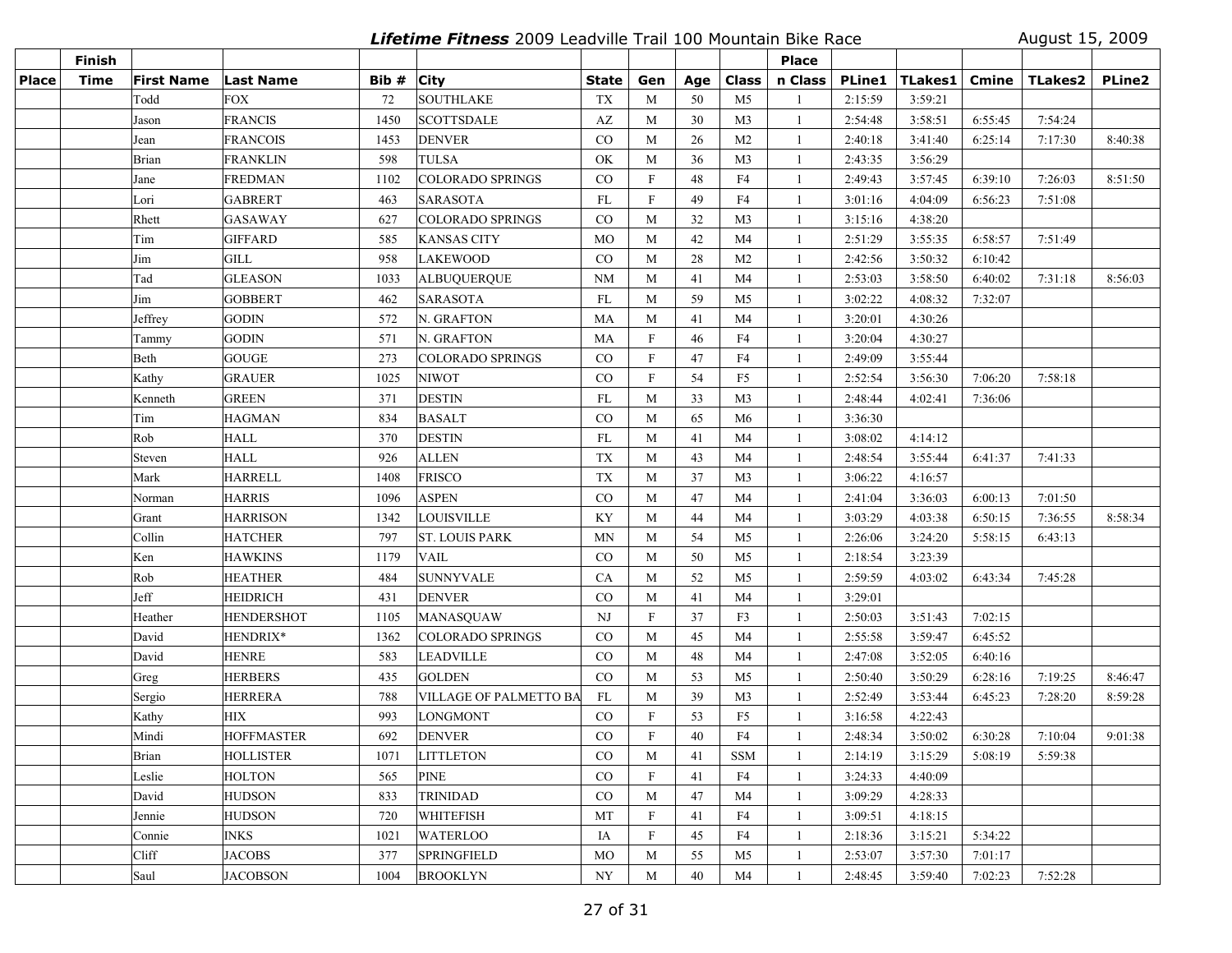**Lifetime Fitness** 2009 Leadville Trail 100 Mountain Bike Race August 15, 2009

|              | <b>Finish</b> |                   |                  |       |                         |                        |                           |     |                | Place        |               |         |         |                |               |
|--------------|---------------|-------------------|------------------|-------|-------------------------|------------------------|---------------------------|-----|----------------|--------------|---------------|---------|---------|----------------|---------------|
| <b>Place</b> | <b>Time</b>   | <b>First Name</b> | Last Name        | Bib # | City                    | <b>State</b>           | Gen                       | Age | <b>Class</b>   | n Class      | <b>PLine1</b> | TLakes1 | Cmine   | <b>TLakes2</b> | <b>PLine2</b> |
|              |               | Stephen           | <b>JARRETT</b>   | 86    | <b>OMAHA</b>            | NE                     | M                         | 43  | M <sub>4</sub> |              | 1:58:34       | 2:48:12 |         |                |               |
|              |               | Jamie             | <b>JEFFRIES</b>  | 586   | <b>KANSAS CITY</b>      | $_{\rm MO}$            | M                         | 40  | M4             | -1           | 3:02:27       | 4:11:40 |         |                |               |
|              |               | Jeremy            | <b>JOHNSON</b>   | 499   | <b>BURNSVILLE</b>       | <b>MN</b>              | M                         | 35  | M <sub>3</sub> | -1           | 2:42:08       | 3:48:58 | 6:52:14 | 7:44:49        |               |
|              |               | Kyle              | <b>JOHNSON</b>   | 1435  | <b>SHAKOPEE</b>         | <b>MN</b>              | M                         | 45  | M <sub>4</sub> | $\mathbf{1}$ | 2:50:57       | 3:52:10 | 6:43:40 | 7:38:09        | 8:57:04       |
|              |               | Paul              | <b>JOHNSON</b>   | 201   | <b>SOUTHLAKE</b>        | TX                     | M                         | 48  | M <sub>4</sub> | -1           | 3:36:47       | 5:12:23 |         |                |               |
|              |               | Matthew           | <b>JONES</b>     | 1046  | <b>COOPERSTOWN</b>      | <b>NY</b>              | M                         | 40  | M4             | -1           | 2:31:51       | 3:33:35 | 5:50:24 | 6:36:08        | 7:56:31       |
|              |               | Tinker            | <b>JUAREZ</b>    | 1510  | <b>DOWNEY</b>           | CA                     | M                         | 48  | M4             | -1           | 1:37:42       |         |         |                |               |
|              |               | Kevin             | <b>KANE</b>      | 235   | <b>ROCKVILLE</b>        | MD                     | M                         | 38  | M <sub>3</sub> | -1           | 2:44:43       | 3:52:03 | 5:58:20 |                |               |
|              |               | Mark              | <b>KAY</b>       | 392   | LAKEWOOD                | CO                     | M                         | 43  | M4             | -1           | 2:45:10       | 3:43:54 | 6:17:02 |                |               |
|              |               | Matt              | <b>KEARNS</b>    | 655   | <b>EVANS</b>            | GA                     | M                         | 39  | M <sub>3</sub> | -1           | 3:10:56       | 4:13:55 |         |                |               |
|              |               | Jeff              | <b>KESSLER</b>   | 1431  | <b>ALGONQUIN</b>        | IL                     | M                         | 43  | M4             | -1           | 3:28:08       | 5:00:01 |         |                |               |
|              |               | Jennifer          | <b>KETCHELL</b>  | 518   | <b>WATERTOWN</b>        | MA                     | $\boldsymbol{\mathrm{F}}$ | 28  | F2             | -1           | 3:17:45       |         |         |                |               |
|              |               | Robert            | KETCHELL*        | 219   | <b>WILMINGTON</b>       | NY                     | M                         | 53  | M <sub>5</sub> | $\mathbf{1}$ | 2:49:39       | 3:57:06 |         |                |               |
|              |               | Stan              | <b>KIEFER</b>    | 802   | <b>BEND</b>             | <b>OR</b>              | M                         | 54  | M <sub>5</sub> | -1           | 2:43:33       | 3:49:02 | 6:19:53 | 7:29:25        | 8:56:14       |
|              |               | Chris             | <b>KIM</b>       | 365   | <b>TORONTO</b>          | ON                     | M                         | 40  | M4             | -1           | 3:03:34       | 4:22:20 |         |                |               |
|              |               | David             | <b>KINNEAR</b>   | 384   | <b>WALNUT CREEK</b>     | CA                     | M                         | 42  | M4             | -1           | 3:47:52       | 5:28:16 |         |                |               |
|              |               | James             | <b>KIRK</b>      | 1100  | <b>PAYSON</b>           | AZ                     | M                         | 66  | M <sub>6</sub> | 1            | 3:02:45       | 4:09:36 | 6:58:12 |                |               |
|              |               | Alan              | <b>KIRSCH</b>    | 1241  | <b>JENKINTOWN</b>       | PA                     | M                         | 65  | M6             | -1           | 3:43:24       |         |         |                |               |
|              |               | Robert            | <b>KOLB</b>      | 637   | <b>DILLON</b>           | CO                     | M                         | 47  | M4             | -1           | 2:48:39       | 3:53:05 | 6:41:51 | 7:25:17        |               |
|              |               | Michael           | <b>KOPPEN</b>    | 1133  | <b>FRISCO</b>           | CO                     | M                         | 38  | M3             | $\mathbf{1}$ | 2:13:12       | 3:21:16 |         |                |               |
|              |               | Guy               | KRAUSE*          | 270   | JEFFERSON CITY          | MO                     | M                         | 44  | M4             | -1           | 2:56:20       | 3:58:47 | 7:19:38 |                |               |
|              |               | Ryn               | <b>KREIDL</b>    | 477   | <b>BOULDER</b>          | $\rm CO$               | M                         | 36  | M <sub>3</sub> | -1           | 2:55:28       | 3:59:48 | 6:52:06 | 7:43:57        |               |
|              |               | Mark              | <b>KULHAN</b>    | 605   | <b>SCOTTSDALE</b>       | $\mathbf{A}\mathbf{Z}$ | M                         | 43  | M <sub>4</sub> | -1           | 3:15:04       | 4:26:15 |         |                |               |
|              |               | James             | <b>KUTZ</b>      | 1387  | <b>WASHINGTON</b>       | DC                     | M                         | 30  | M <sub>3</sub> | -1           | 2:40:37       | 3:39:02 | 6:33:40 | 7:27:01        | 8:56:47       |
|              |               | Michael           | LARSON           | 1091  | <b>CAMBRIDGE</b>        | MA                     | M                         | 52  | M <sub>5</sub> | -1           | 2:43:23       | 3:45:54 | 6:52:28 | 7:56:18        |               |
|              |               | Jurgen            | <b>LEISER</b>    | 984   | <b>COLORADO SPRINGS</b> | CO                     | M                         | 68  | M <sub>6</sub> | -1           | 2:41:48       | 3:49:43 | 6:52:32 |                |               |
|              |               | Tina              | <b>LEWIS</b>     | 1295  | <b>DENVER</b>           | CO                     | $\boldsymbol{\mathrm{F}}$ | 36  | F <sub>3</sub> | -1           | 2:26:48       |         |         |                |               |
|              |               | Jeremy            | <b>LINES</b>     | 465   | <b>ST. LOUIS</b>        | MO                     | M                         | 32  | M <sub>3</sub> | -1           | 3:03:32       | 4:06:53 |         |                |               |
|              |               | Chris             | LLOYD*           | 1393  | <b>DENVER</b>           | CO                     | M                         | 47  | M4             | -1           | 2:48:53       | 3:50:16 | 6:44:24 | 7:41:08        |               |
|              |               | Larry             | <b>LOBB</b>      | 811   | <b>HOUSTON</b>          | TX                     | M                         | 41  | M4             | -1           | 2:49:05       | 3:58:14 | 6:59:37 | 7:57:29        |               |
|              |               | Don               | LOSOLE           | 1437  | <b>SAN ANTONIO</b>      | TX                     | M                         | 39  | M3             | -1           | 2:56:41       | 4:04:54 |         |                |               |
|              |               | Rob               | <b>LUCAS</b>     | 385   | <b>COLORADO SPRINGS</b> | CO                     | M                         | 38  | M <sub>3</sub> | -1           | 2:08:39       |         |         |                |               |
|              |               | Elizabeth         | <b>LYNAM</b>     | 719   | <b>VICTORIA</b>         | $\operatorname{BC}$    | $\mathbf{F}$              | 40  | F4             | 1            | 3:11:03       | 4:22:23 |         |                |               |
|              |               | Kevin             | <b>LYONS</b>     | 799   | <b>MINNEAPLOIS</b>      | ΜN                     | M                         | 38  | M3             | -1           | 2:59:51       | 4:10:39 |         |                |               |
|              |               | Bill              | <b>MACBRIDE</b>  | 660   | <b>SANTA ROSA BEACH</b> | FL                     | M                         | 39  | M <sub>3</sub> | 1            | 2:46:00       | 3:47:19 | 7:26:00 |                |               |
|              |               | Todd              | <b>MACCAGNAN</b> | 1016  | <b>AURORA</b>           | CO                     | M                         | 40  | M4             | $\mathbf{1}$ | 2:29:48       | 3:34:30 | 6:16:32 | 7:12:49        |               |
|              |               | Michael           | <b>MALLOY</b>    | 1410  | <b>BIRMINGHAM</b>       | MI                     | M                         | 65  | M6             | -1           | 3:41:02       | 5:07:14 |         |                |               |
|              |               | Ladzick           | <b>MARGIE</b>    | 1523  |                         |                        | $\mathbf F$               | 53  | F5             | -1           | 3:15:47       | 4:22:21 |         |                |               |
|              |               | Neil              | <b>MARKUS</b>    | 748   | <b>BETHESDA</b>         | MD                     | M                         | 43  | M4             | -1           | 2:21:52       | 3:16:45 | 5:12:37 |                |               |
|              |               | Bianne            | <b>MARSHALL</b>  | 561   | <b>LONGMONT</b>         | $\rm CO$               | F                         | 29  | F2             | -1           | 2:53:31       | 3:51:49 | 6:17:53 | 7:02:29        | 8:12:38       |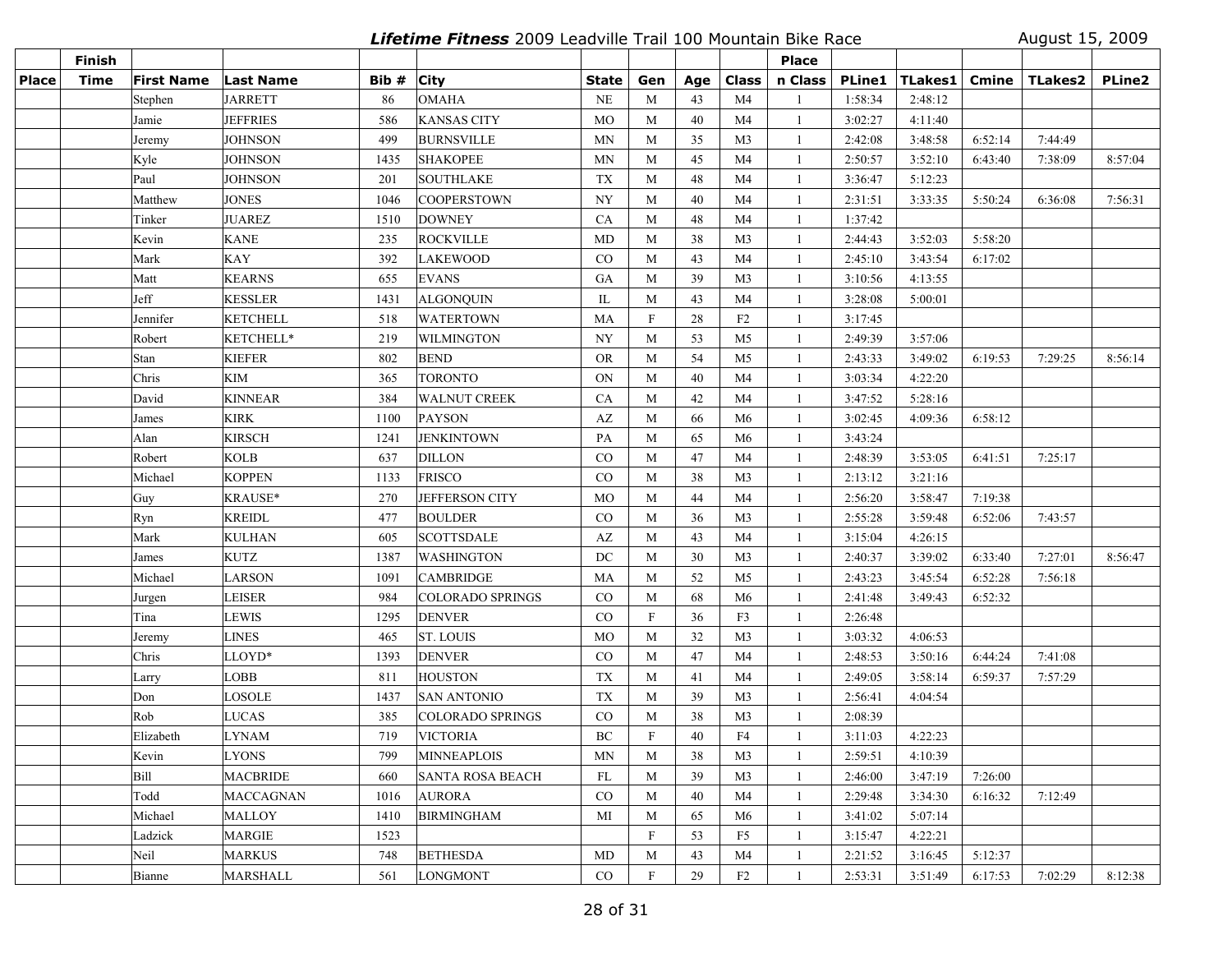**Lifetime Fitness** 2009 Leadville Trail 100 Mountain Bike Race August 15, 2009

|              | Finish      |                   |                      |       |                         |                  |                           |     |                | <b>Place</b>   |         |                  |         |         |         |
|--------------|-------------|-------------------|----------------------|-------|-------------------------|------------------|---------------------------|-----|----------------|----------------|---------|------------------|---------|---------|---------|
| <b>Place</b> | <b>Time</b> | <b>First Name</b> | Last Name            | Bib # | <b>City</b>             | State            | Gen                       | Age | <b>Class</b>   | n Class        |         | PLine1   TLakes1 | Cmine   | TLakes2 | PLine2  |
|              |             | Leslie            | <b>MASTERS</b>       | 839   | <b>HOLLADAY</b>         | UT               | $\mathbf F$               | 52  | F <sub>5</sub> | $\mathbf{1}$   | 3:11:44 | 4:20:16          |         |         |         |
|              |             | Cody              | <b>MATHIAS</b>       | 978   | <b>OLATHE</b>           | KS               | M                         | 22  | M <sub>2</sub> | -1             | 2:59:36 | 4:02:27          | 7:19:22 |         |         |
|              |             | John              | <b>MAZZOLA</b>       | 226   | <b>CEDAR CREST</b>      | <b>NM</b>        | M                         | 58  | M <sub>5</sub> | -1             | 2:57:35 | 4:01:38          | 6:56:19 | 7:48:23 |         |
|              |             | Stephen           | <b>MCAULEY</b>       | 415   | <b>MURFREESBORO</b>     | <b>TN</b>        | M                         | 55  | M <sub>5</sub> | -1             | 2:59:29 | 4:11:13          |         |         |         |
|              |             | Kirsten           | <b>MCDANIEL</b>      | 1086  | <b>CAMPBELL</b>         | CA               | $\mathbf F$               | 40  | F4             | -1             | 2:49:39 | 3:49:20          | 6:35:12 | 7:26:58 | 9:03:10 |
|              |             | Kelly             | <b>MCGREW</b>        | 115   | <b>MONUMENT</b>         | CO               | M                         | 52  | M <sub>5</sub> | 1              | 2:05:46 |                  |         |         |         |
|              |             | Mark              | <b>MCKIM</b>         | 927   | <b>AUSTIN</b>           | <b>TX</b>        | M                         | 50  | <b>SSM</b>     | -1             | 2:56:14 | 3:57:08          | 6:54:09 | 7:39:49 |         |
|              |             | John              | <b>MCLELLAND III</b> | 1062  | <b>WAYNESVILLE</b>      | NC               | M                         | 40  | M4             | -1             | 3:49:17 |                  |         |         |         |
|              |             | Denver            | <b>MCMAHON</b>       | 1258  | <b>SCOTTSDALE</b>       | AZ               | M                         | 38  | M <sub>3</sub> | -1             | 2:58:43 | 4:19:03          |         |         |         |
|              |             | Nancy             | <b>MCMAHON</b>       | 337   | ROCHESTER HILLS         | MI               | $\boldsymbol{\mathrm{F}}$ | 50  | F <sub>5</sub> | -1             | 3:17:03 | 4:34:50          |         |         |         |
|              |             | Kenny             | <b>MCMENIMEN</b>     | 876   | <b>DENVER</b>           | $\rm CO$         | M                         | 38  | M <sub>3</sub> | -1             | 2:26:05 | 3:26:41          | 6:31:03 |         |         |
|              |             | David             | <b>MELTON</b>        | 1095  | <b>ASPEN</b>            | CO               | M                         | 60  | M6             | -1             | 2:41:51 | 3:43:51          | 6:36:55 |         |         |
|              |             | Neal              | <b>MENDEL</b>        | 1149  | DENVER                  | CO               | M                         | 42  | M4             | 1              | 2:12:26 | 3:03:15          |         |         |         |
|              |             | Gannon            | <b>MERRELL</b>       | 1084  | <b>DENVER</b>           | CO               | M                         | 36  | M <sub>3</sub> | 1              | 3:10:20 | 4:12:51          |         |         |         |
|              |             | Michael           | <b>MERRIFIELD</b>    | 726   | <b>COLORADO SPRINGS</b> | $\rm CO$         | M                         | 62  | M6             | -1             | 2:51:29 |                  |         |         |         |
|              |             | Paul              | <b>MEYERMANN</b>     | 898   | <b>CEDAR FALLS</b>      | IA               | M                         | 55  | M <sub>5</sub> | $\overline{1}$ | 2:40:47 | 3:43:11          | 6:36:46 | 7:36:33 |         |
|              |             | Bibi              | <b>MILLER</b>        | 1232  | <b>DALLAS</b>           | <b>TX</b>        | $\mathbf F$               | 34  | F3             | -1             | 2:44:32 | 3:48:59          | 6:40:43 |         |         |
|              |             | Lance             | <b>MILLER</b>        | 1389  | <b>BRECKENRIDGE</b>     | CO               | M                         | 40  | M4             | -1             | 2:28:09 | 3:30:22          | 6:10:16 | 7:11:49 | 8:43:19 |
|              |             | Richard           | <b>MILLER</b>        | 1231  | <b>DALLAS</b>           | <b>TX</b>        | M                         | 43  | M4             | $\mathbf{1}$   | 2:44:33 | 3:48:59          | 6:40:46 |         |         |
|              |             | Joel              | <b>MISCHKE</b>       | 17    | <b>BASALT</b>           | CO               | M                         | 38  | M <sub>3</sub> | $\mathbf{1}$   | 1:49:22 | 2:37:22          |         |         |         |
|              |             | Ben               | <b>MOONEY</b>        | 1331  | <b>LITTLETON</b>        | $_{\rm CO}$      | M                         | 31  | <b>SSM</b>     | 1              | 2:51:06 | 3:55:58          | 7:01:59 | 7:54:06 |         |
|              |             | Patrick           | <b>MORTON</b>        | 901   | PARK CITY               | UT               | M                         | 42  | M4             | -1             | 2:53:43 | 4:03:44          | 7:18:25 |         |         |
|              |             | Richard           | <b>MURDOCK</b>       | 1452  | <b>LAS CRUCES</b>       | <b>NM</b>        | M                         | 37  | M <sub>3</sub> | -1             | 2:11:17 | 3:02:13          | 5:33:15 | 6:18:50 |         |
|              |             | Jose              | <b>NAVARRO</b>       | 731   | <b>ALBUQUERQUE</b>      | NM               | M                         | 59  | M <sub>5</sub> | $\overline{1}$ | 3:38:31 | 5:07:33          |         |         |         |
|              |             | Todd              | <b>NEUGENT</b>       | 264   | <b>ALBUQUERQUE</b>      | <b>NM</b>        | M                         | 44  | M4             | -1             | 2:25:25 | 3:28:38          |         |         |         |
|              |             | David             | <b>NEWMAN</b>        | 930   | <b>FORT COLLINS</b>     | $\rm CO$         | M                         | 46  | M4             | $\overline{1}$ | 2:33:39 | 3:31:49          | 6:02:35 |         |         |
|              |             | John              | <b>OBRIEN</b>        | 327   | LONG LAKE               | <b>MN</b>        | M                         | 43  | M4             | -1             | 2:57:45 | 4:00:08          | 6:52:07 | 7:36:00 | 9:00:40 |
|              |             | James             | ORLET*               | 271   | <b>BUENA VISTA</b>      | $\rm CO$         | M                         | 34  | M <sub>3</sub> | -1             | 2:54:49 | 4:06:45          | 6:58:48 | 7:46:25 |         |
|              |             | Manny             | <b>OTERO</b>         | 461   | WINTER GARDEN           | FL               | M                         | 38  | M <sub>3</sub> | 1              | 2:31:49 | 3:32:44          | 6:34:34 | 7:22:14 | 8:44:32 |
|              |             | Jeff              | <b>PAPENFUS</b>      | 1101  | <b>GREENVILLE</b>       | <b>SC</b>        | M                         | 42  | M4             | -1             | 2:54:34 | 4:00:15          | 7:04:26 | 7:51:23 |         |
|              |             | David             | <b>PAVON</b>         | 790   | MIAMI                   | FL               | M                         | 38  | M <sub>3</sub> | -1             | 3:38:45 | 5:01:13          |         |         |         |
|              |             | Michael           | <b>PENDLETON</b>     | 759   | <b>ALBUQUERQUE</b>      | <b>NM</b>        | M                         | 43  | M <sub>4</sub> | -1             | 2:38:28 | 3:39:48          | 6:56:26 | 7:49:26 |         |
|              |             | <b>Steve</b>      | <b>PETERSON</b>      | 54    | LOUISVILLE              | CO               | M                         | 45  | M4             | -1             | 1:57:26 | 2:45:48          | 4:32:07 | 5:09:52 | 6:17:03 |
|              |             | Travis            | <b>PETERSON</b>      | 532   | <b>CARBONDALE</b>       | $_{\rm CO}$      | M                         | 38  | M3             |                | 2:32:44 | 3:33:52          |         |         |         |
|              |             | Thomas            | <b>PETRUS</b>        | 1438  | <b>FAIRFAX</b>          | VA               | M                         | 31  | M3             | -1             | 2:45:11 | 3:52:32          | 6:58:01 | 7:53:46 |         |
|              |             | Mia               | <b>PHILLIPS</b>      | 388   | <b>REPUBLIC</b>         | <b>MO</b>        | F                         | 43  | F4             | 1              | 3:01:09 | 4:05:57          | 7:15:09 |         |         |
|              |             | Mark              | <b>PIDCOCK</b>       | 669   | <b>LEESBURG</b>         | VA               | M                         | 47  | M4             | 1              | 3:02:33 | 4:10:46          | 8:18:07 |         |         |
|              |             | Adam              | PLUMMER              | 445   | <b>AVON</b>             | $\rm CO$         | M                         | 38  | M3             | -1             | 1:48:09 | 2:32:20          | 4:04:44 | 4:39:48 |         |
|              |             | David             | <b>POKELA</b>        | 590   | <b>GREENSBORO</b>       | $_{\mathrm{NC}}$ | M                         | 44  | M4             | -1             | 2:59:02 | 4:02:31          | 7:05:52 |         |         |
|              |             | Steven            | PON                  | 524   | <b>GOLDEN</b>           | $\rm CO$         | M                         | 37  | M <sub>3</sub> | $\mathbf{1}$   | 2:05:45 | 2:55:22          |         |         |         |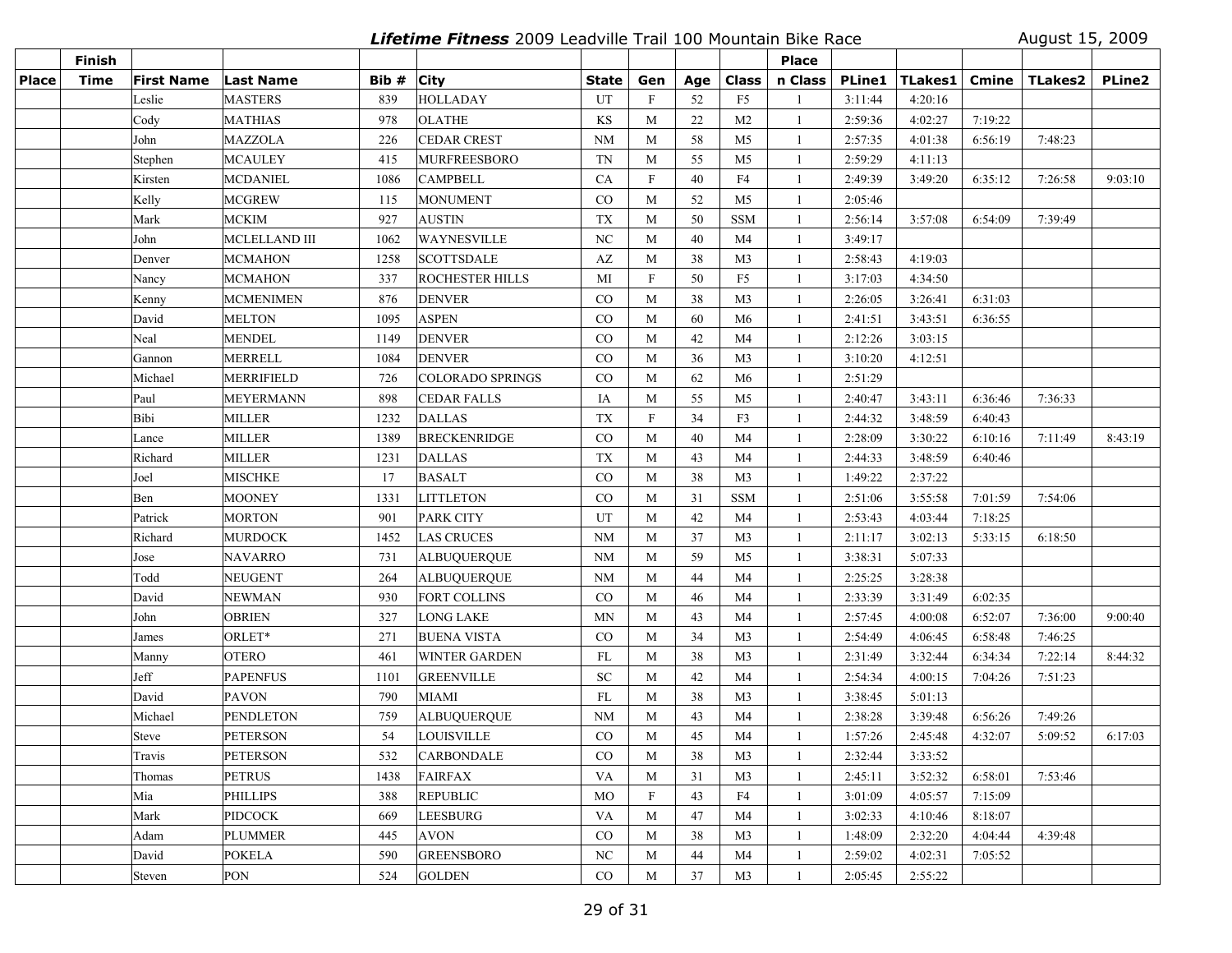**Lifetime Fitness** 2009 Leadville Trail 100 Mountain Bike Race August 15, 2009

|              | <b>Finish</b> |                   |                        |       |                     |              |                           |     |                | <b>Place</b> |               |         |              |         |               |
|--------------|---------------|-------------------|------------------------|-------|---------------------|--------------|---------------------------|-----|----------------|--------------|---------------|---------|--------------|---------|---------------|
| <b>Place</b> | <b>Time</b>   | <b>First Name</b> | Last Name              | Bib # | <b>City</b>         | <b>State</b> | Gen                       | Age | <b>Class</b>   | n Class      | <b>PLine1</b> | TLakes1 | <b>Cmine</b> | TLakes2 | <b>PLine2</b> |
|              |               | Kathleen          | <b>PORTER</b>          | 897   | <b>CEDAR FALLS</b>  | IA           | $\mathbf{F}$              | 48  | F4             |              | 2:59:44       | 3:59:46 | 7:15:18      |         |               |
|              |               | David             | <b>POTTER</b>          | 1277  | <b>BOSSIER CITY</b> | LA           | M                         | 36  | M <sub>3</sub> | -1           | 2:17:36       | 3:09:45 | 5:34:18      |         |               |
|              |               | Larry             | <b>PRICE</b>           | 563   | <b>LADERA RANCH</b> | CA           | M                         | 49  | M4             | 1            | 2:11:00       | 2:59:47 |              |         |               |
|              |               | Robert            | PRITCHARD              | 517   | LONDON              | UK           | M                         | 33  | M <sub>3</sub> | -1           | 2:43:28       | 3:51:42 | 7:01:55      |         |               |
|              |               | David             | PRODORUTTI             | 1240  | <b>BLUE BELL</b>    | PA           | M                         | 53  | M <sub>5</sub> | -1           | 2:30:48       | 3:29:30 | 5:59:59      | 7:00:46 | 8:25:19       |
|              |               | Christopher       | <b>PULICK</b>          | 916   | <b>ROWLEY</b>       | MA           | M                         | 39  | M <sub>3</sub> | -1           | 2:50:47       | 3:58:47 | 7:06:36      | 7:54:02 |               |
|              |               | Grace             | <b>RAGLAND</b>         | 925   | <b>HUNTSVILLE</b>   | AL           | $\boldsymbol{\mathrm{F}}$ | 48  | F4             | 1            | 2:45:11       | 3:51:11 | 6:40:03      | 7:36:27 | 8:59:39       |
|              |               | Mark              | <b>RAGO</b>            | 349   | <b>SAN DIEGO</b>    | CA           | M                         | 44  | M <sub>4</sub> | -1           | 2:43:04       | 3:45:57 | 6:22:49      | 7:12:29 | 8:37:07       |
|              |               | David             | <b>REESE III</b>       | 595   | NORTH LIBERTY       | IA           | M                         | 50  | M <sub>5</sub> | -1           | 3:01:15       | 4:21:32 |              |         |               |
|              |               | Nate              | <b>REX</b>             | 651   | <b>FAIRFILED</b>    | <b>CT</b>    | M                         | 35  | M <sub>3</sub> | -1           | 2:32:32       | 3:36:11 | 6:20:56      | 7:16:47 | 8:39:49       |
|              |               | Robert            | <b>RIESENBERGER</b>    | 1239  | DOYLESTOWN          | PA           | M                         | 54  | M <sub>5</sub> | -1           | 3:25:11       | 4:21:15 |              |         |               |
|              |               | Tiffany           | <b>RITTLER-FOLEY</b>   | 339   | <b>MINNEAPOLIS</b>  | <b>MN</b>    | $\mathbf{F}$              | 40  | F4             | -1           | 3:02:58       | 4:06:04 |              |         |               |
|              |               | Kasandra          | ROBBERT*               | 228   | <b>LITTLETON</b>    | CO           | $\mathbf{F}$              | 35  | F3             | -1           | 3:49:06       | 5:27:53 |              |         |               |
|              |               | Jennifer          | <b>ROBINSON</b>        | 699   | <b>ALBUQUERQUE</b>  | <b>NM</b>    | $\overline{F}$            | 44  | F4             | -1           | 2:31:01       | 3:28:10 | 5:41:05      |         |               |
|              |               | Jefferson         | <b>ROGERS</b>          | 1246  | <b>ST. GEORGE</b>   | UT           | M                         | 46  | M <sub>4</sub> | -1           | 3:02:45       | 4:10:52 |              |         |               |
|              |               | Mike              | <b>ROMANO</b>          | 420   | <b>DENVER</b>       | CO           | M                         | 53  | M <sub>5</sub> | -1           | 2:53:31       | 3:56:04 | 6:55:16      | 7:49:24 |               |
|              |               | Cathy             | <b>ROTMAN</b>          | 1252  | FORT COLLINS        | $_{\rm CO}$  | $\boldsymbol{\mathrm{F}}$ | 44  | F <sub>4</sub> | -1           | 2:18:32       | 3:11:20 | 5:25:14      | 6:13:08 | 7:29:55       |
|              |               | Christian         | <b>SANTOS</b>          | 1294  | <b>IRVINE</b>       | CA           | M                         | 38  | M <sub>3</sub> | -1           | 3:18:39       | 4:41:38 |              |         |               |
|              |               | Lonie             | <b>SAUBER</b>          | 1460  | <b>APPLE VALLEY</b> | <b>MN</b>    | M                         | 38  | M <sub>3</sub> | -1           | 2:46:31       | 3:58:18 | 7:10:59      |         |               |
|              |               | Chris             | <b>SIPES</b>           | 342   | <b>CONIFER</b>      | $\rm CO$     | M                         | 42  | M4             | -1           | 2:54:07       | 3:59:16 | 5:40:17      | 7:05:56 |               |
|              |               | Chris             | <b>SKILLINGS</b>       | 1506  | <b>HIGHLAND</b>     | UT           | M                         | 48  | M <sub>4</sub> | -1           | 2:41:37       | 3:49:04 | 6:43:59      | 7:33:39 |               |
|              |               | David             | <b>SMITH</b>           | 870   | <b>EAGAN</b>        | MN           | M                         | 54  | M <sub>5</sub> | -1           | 3:15:26       | 4:18:12 |              |         |               |
|              |               | Jim               | <b>SMITH</b>           | 566   | <b>VAIL</b>         | CO           | M                         | 42  | M <sub>4</sub> | -1           | 2:13:46       | 3:07:02 | 5:15:32      | 5:55:29 |               |
|              |               | Ron               | <b>SMITH</b>           | 1185  | <b>DENVER</b>       | $\rm CO$     | M                         | 56  | M <sub>5</sub> | -1           | 2:57:22       | 4:00:03 | 7:05:49      | 8:01:20 |               |
|              |               | Larry             | <b>SNOW</b>            | 1058  | OKLAHOMA CITY       | OK           | M                         | 54  | M <sub>5</sub> | -1           | 3:27:46       |         |              |         |               |
|              |               | Michael           | <b>SOKEY</b>           | 593   | <b>PASADENA</b>     | CA           | M                         | 42  | M <sub>4</sub> | 1            | 3:14:20       | 4:32:43 |              |         |               |
|              |               | Peter             | <b>SPENCER</b>         | 496   | <b>PLYMOUTH</b>     | <b>MN</b>    | M                         | 38  | M <sub>3</sub> | -1           | 2:48:08       | 3:50:43 | 6:46:52      | 7:41:04 |               |
|              |               | Daniel            | <b>SPRANGERS</b>       | 1308  | <b>CHEYENNE</b>     | WY           | M                         | 47  | M <sub>4</sub> | -1           | 2:51:45       | 3:59:00 | 7:14:12      |         |               |
|              |               | Jeff              | <b>STARKEY</b>         | 1500  | <b>DENVER</b>       | CO           | M                         | 40  | M4             | -1           | 2:55:16       | 3:55:36 | 7:00:17      | 7:52:24 |               |
|              |               | Mike              | <b>STOLL</b>           | 1259  | <b>CHEVY CHASE</b>  | MD           | M                         | 45  | M4             | -1           | 2:58:30       | 4:14:18 |              |         |               |
|              |               | Matthew           | <b>STRUCKMAN</b>       | 467   | <b>FENTON</b>       | MO           | M                         | 31  | M <sub>3</sub> | -1           | 2:55:50       | 4:12:37 |              |         |               |
|              |               | Michael           | <b>SUAREZ-DELCAMPO</b> | 917   | <b>MIAMI</b>        | FL           | M                         | 37  | M <sub>3</sub> | -1           | 3:01:33       | 4:05:45 | 5:33:27      |         |               |
|              |               | Dennis            | <b>SWIFT</b>           | 962   | <b>BOISE</b>        | ID           | M                         | 61  | M <sub>6</sub> | -1           | 3:15:18       | 4:20:58 |              |         |               |
|              |               | Tom               | <b>TAYLOR</b>          | 1163  | <b>GILBERT</b>      | AZ           | M                         | 41  | M4             | -1           | 2:51:30       | 4:04:54 |              |         |               |
|              |               | Jason             | <b>TEGGATZ</b>         | 356   | <b>CEDAR RAPIDS</b> | IA           | M                         | 41  | M4             | -1           | 2:48:05       | 3:48:57 | 6:57:56      | 7:56:45 |               |
|              |               | Greg              | <b>TETER</b>           | 305   | <b>LEADVILLE</b>    | CO           | M                         | 59  | M <sub>5</sub> | -1           | 3:00:57       | 4:11:21 |              |         |               |
|              |               | John              | TIRRELL                | 938   | <b>VAFB</b>         | CA           | M                         | 38  | M3             | $\mathbf{1}$ | 2:54:15       | 4:05:58 | 7:36:57      |         |               |
|              |               | Kari              | <b>TONEY</b>           | 1008  | <b>LITTLETON</b>    | CO           | $\mathbf F$               | 45  | F4             | -1           | 3:10:10       | 4:24:44 |              |         |               |
|              |               | Drew              | <b>TORBIN</b>          | 618   | <b>DENVER</b>       | $\rm CO$     | M                         | 30  | M <sub>3</sub> | -1           | 3:22:06       | 4:45:35 |              |         |               |
|              |               | David             | <b>TYLER</b>           | 1388  | <b>OMAHA</b>        | $\rm NE$     | M                         | 40  | M4             |              | 3:02:57       | 4:11:00 |              |         |               |